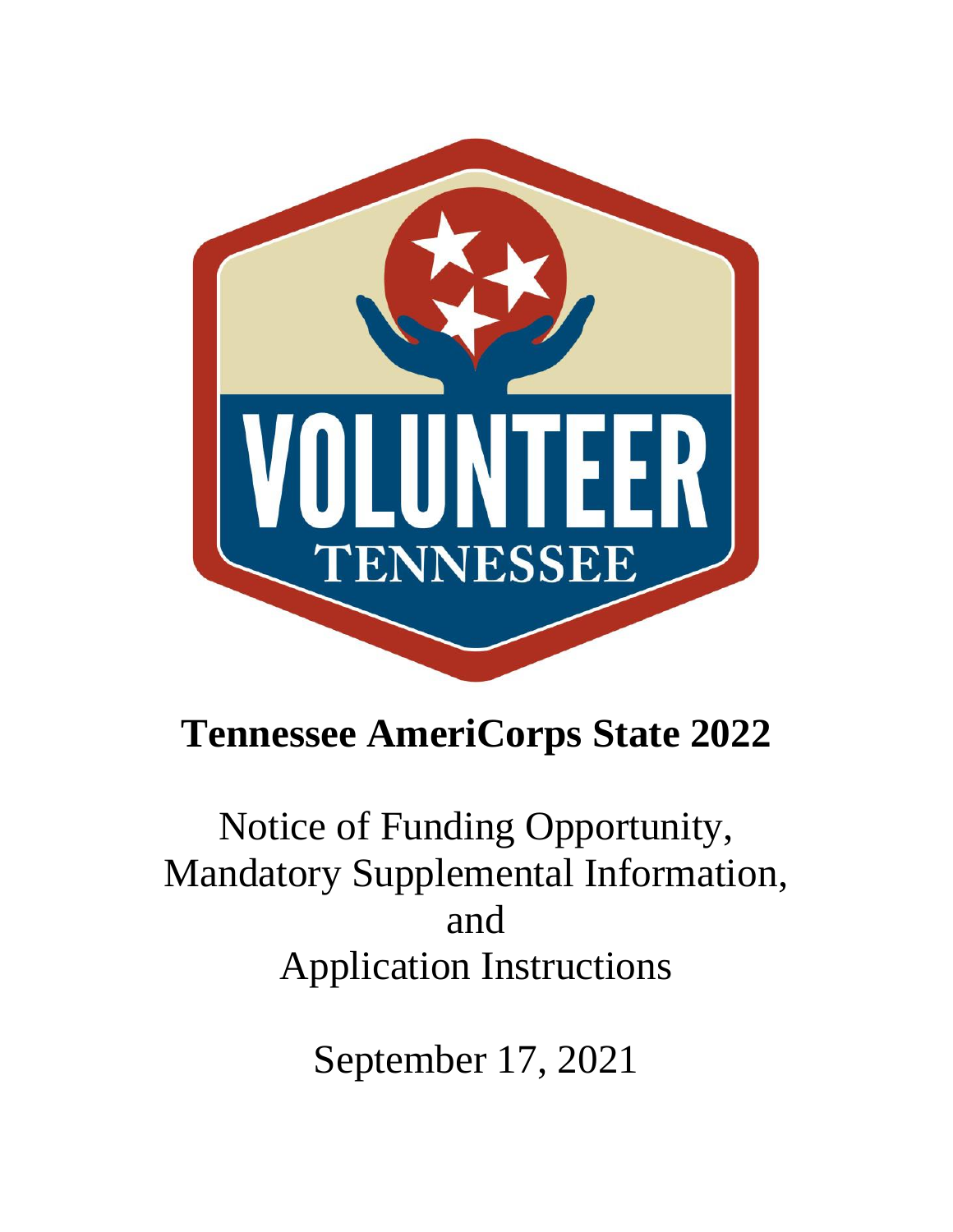| <b>TABLE OF CONTENTS</b>                                              |  |
|-----------------------------------------------------------------------|--|
|                                                                       |  |
|                                                                       |  |
| B. AMERICORPS INFORMATION, APPLICATION AND TECHNICAL ASSISTANCE       |  |
|                                                                       |  |
|                                                                       |  |
|                                                                       |  |
|                                                                       |  |
|                                                                       |  |
|                                                                       |  |
|                                                                       |  |
|                                                                       |  |
|                                                                       |  |
|                                                                       |  |
|                                                                       |  |
|                                                                       |  |
|                                                                       |  |
|                                                                       |  |
|                                                                       |  |
|                                                                       |  |
|                                                                       |  |
|                                                                       |  |
|                                                                       |  |
|                                                                       |  |
|                                                                       |  |
| 3. Unique Entity Identifier and System for Award Management (SAM)  10 |  |
|                                                                       |  |
|                                                                       |  |
|                                                                       |  |
|                                                                       |  |
|                                                                       |  |
|                                                                       |  |
|                                                                       |  |
|                                                                       |  |
|                                                                       |  |
|                                                                       |  |
|                                                                       |  |
|                                                                       |  |
|                                                                       |  |
|                                                                       |  |
|                                                                       |  |
|                                                                       |  |
|                                                                       |  |
|                                                                       |  |
|                                                                       |  |
|                                                                       |  |
|                                                                       |  |

## SECTION III: MANDATORY SUPPLEMENTAL INFORMATION (GLOSSARY) .......................28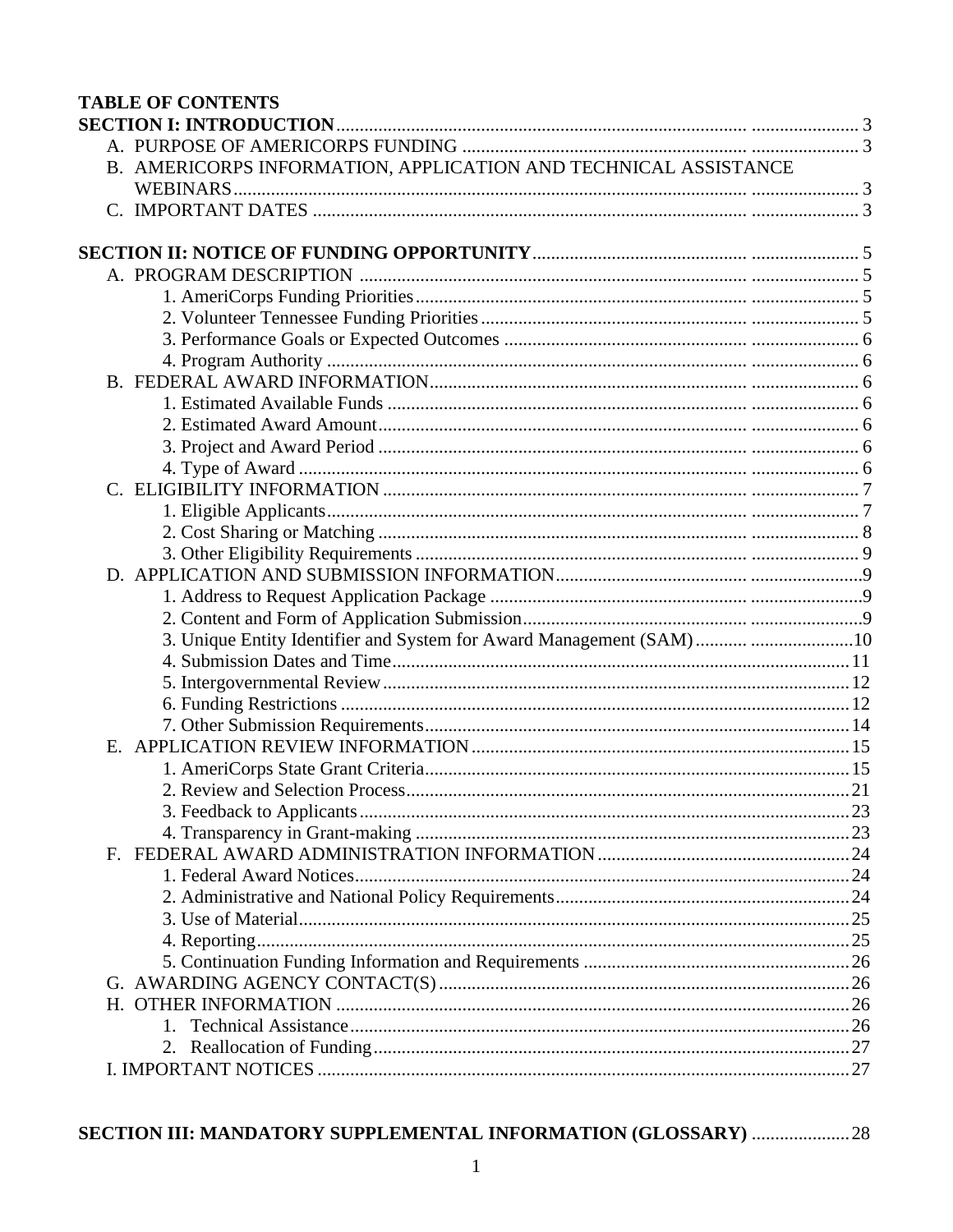| I.    |                                                                                                  |  |
|-------|--------------------------------------------------------------------------------------------------|--|
| II.   |                                                                                                  |  |
| III.  |                                                                                                  |  |
| IV.   |                                                                                                  |  |
| V.    |                                                                                                  |  |
| VI.   |                                                                                                  |  |
| VII.  |                                                                                                  |  |
| VIII. |                                                                                                  |  |
| IX.   |                                                                                                  |  |
| X.    |                                                                                                  |  |
|       |                                                                                                  |  |
|       |                                                                                                  |  |
| П.    |                                                                                                  |  |
| III.  |                                                                                                  |  |
|       |                                                                                                  |  |
|       |                                                                                                  |  |
|       |                                                                                                  |  |
|       |                                                                                                  |  |
|       |                                                                                                  |  |
|       |                                                                                                  |  |
|       |                                                                                                  |  |
|       | <b>ATTACHMENT B:</b> Detailed Budget Instructions for Cost Reimbursement Grants (eGrants Budget  |  |
|       |                                                                                                  |  |
|       |                                                                                                  |  |
|       | <b>ATTACHMENT D:</b> Detailed Budget Instructions for Fixed Amount Grants (eGrants Budget)       |  |
|       |                                                                                                  |  |
|       | <b>ATTACHMENT E:</b> Budget Worksheet for Fixed-Amount Grants (eGrants Budget Section)  62       |  |
|       |                                                                                                  |  |
|       | <b>ATTACHMENT H:</b> Beale Codes and County-Level Economic Data for Alternative Match Requests66 |  |
|       |                                                                                                  |  |
|       |                                                                                                  |  |
|       |                                                                                                  |  |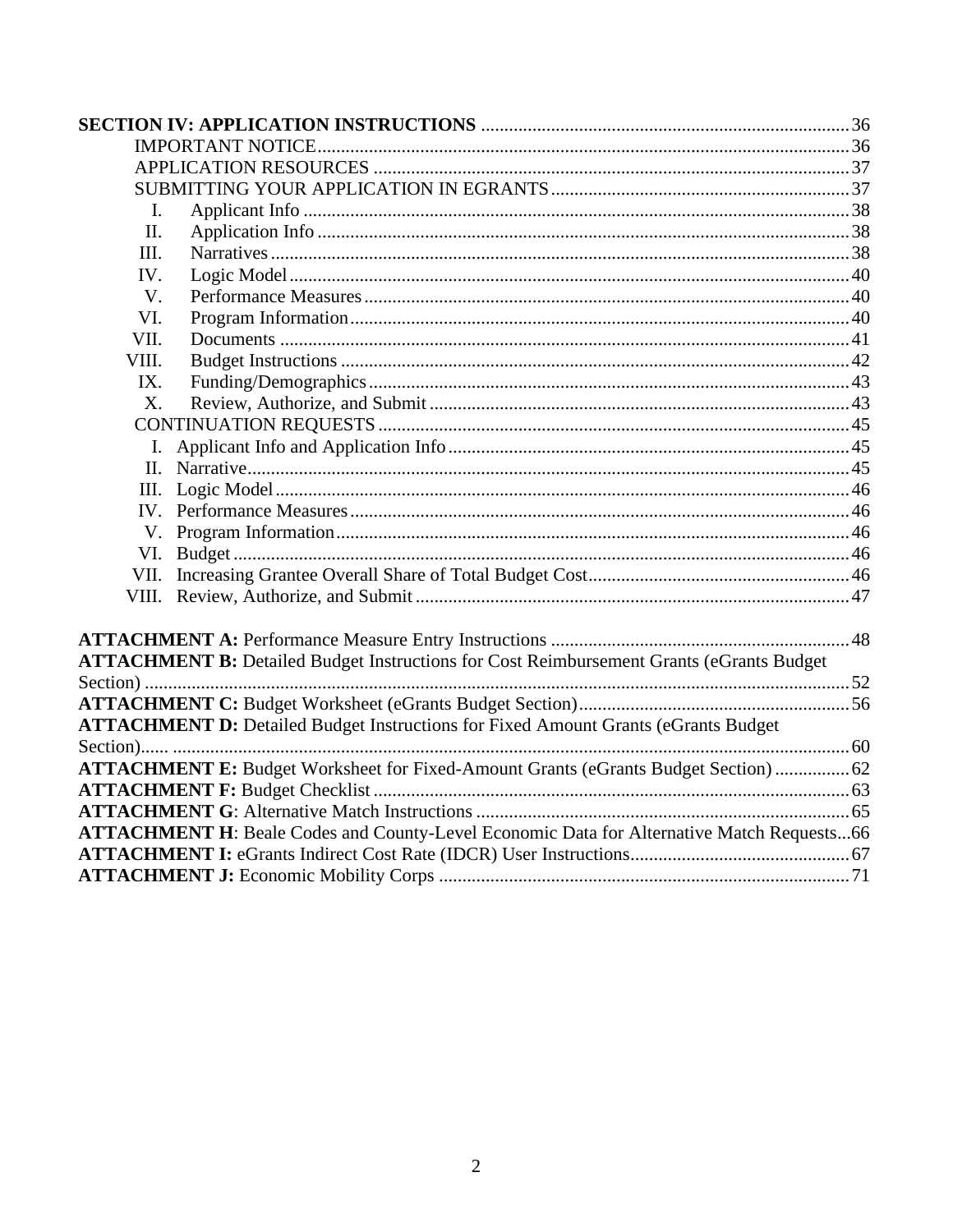### **SECTION I: INTRODUCTION**

#### **A. PURPOSE OF AMERICORPS FUNDING**

Volunteer Tennessee is a 25-member, bipartisan board appointed by the Governor with a mission to encourage volunteerism and community service in Tennessee. Volunteer Tennessee pursues its mission through administration of AmeriCorps grants, training, and collaborations and coalitions with public and private organizations interested in volunteerism and service. Volunteer Tennessee currently funds twenty (20) AmeriCorps State programs across Tennessee. This Tennessee State AmeriCorps Notice of Funding Opportunity (Notice) will focus on grant-making for fiscal year 2022 in six areas: Disaster Services, Economic Opportunity, Education, Environmental Stewardship, Healthy Futures, and Veterans and Military Families.

AmeriCorps brings people together to tackle some of the country's most pressing challenges through national service and volunteering. AmeriCorps members and AmeriCorps Seniors volunteers serve with organizations dedicated to the improvement of communities. AmeriCorps helps make service a cornerstone of our national culture.

AmeriCorps grants are awarded to eligible organizations (see *Eligible Applicants* section) proposing to engage AmeriCorps members in evidence-based or evidence-informed interventions/practices to strengthen communities. An AmeriCorps member is an individual who engages in community service through an approved national service position. Members may receive a living allowance and other benefits while serving. Upon successful completion of their service, members earn a Segal AmeriCorps Education Award from the National Service Trust that members can use to pay for higher education expenses or apply to qualified student loans.

*Note that all funded programs will be required to prominently display the Volunteer Tennessee and AmeriCorps logos on printed and electronic materials related to the grant.* 

#### **B. AMERICORPS INFORMATION, APPLICATION, AND TECHNICAL ASSISTANCE WEBINARS**

Volunteer Tennessee will offer webinars to introduce potential applicants to AmeriCorps and Volunteer Tennessee and to go into detail about the *Notice.* A detailed technical assistance webinar may be offered if there is sufficient interest.

Please visit our website [\(www.volunteertennessee.net\)](http://www.volunteertennessee.net/) for more details about the webinars and to access recordings following each webinar.

Volunteer Tennessee strongly encourages new and re-competing applicants to attend the Grant Information Session webinar in this extremely competitive year.

### **C. IMPORTANT DATES**

#### **Timeline for Competitive Grant Applicants**

| 10/26 | Draft Competitive (new, re-competing and continuation) and EAP (new and continuation) Grant<br>applications due to Volunteer Tennessee by 3:00 p.m. CDT. |
|-------|----------------------------------------------------------------------------------------------------------------------------------------------------------|
|       |                                                                                                                                                          |
| 11/23 | Second Draft Competitive (new/re-competing and continuation) and EAP (new) Grant applications                                                            |
|       | due to Volunteer Tennessee by 3:00 p.m. CST.                                                                                                             |
|       | Pre-Award Risk Assessment information and verification of SAM/CCR registration due from new<br>AmeriCorps Competitive Applicants.                        |
|       |                                                                                                                                                          |
| 12/21 | Final draft of Competitive (new, re-competing and continuation) and EAP (new) Grant applications                                                         |
|       | to Volunteer Tennessee by 3:00 p.m. CST.                                                                                                                 |
|       | Verification of SAM/CCR registration due from recompeting AmeriCorps Competitive Applicants.                                                             |

3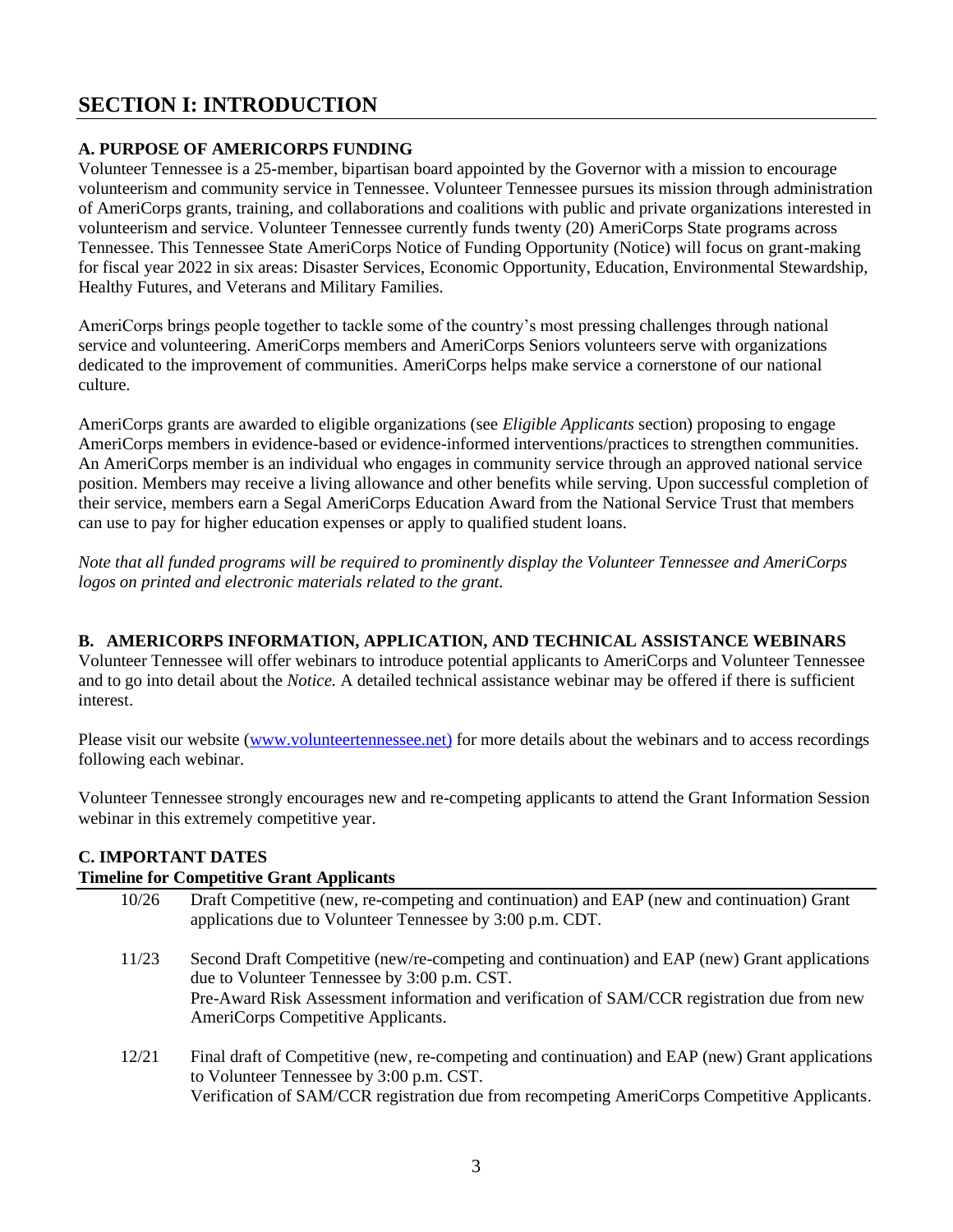#### **Timeline for Formula Applicants (All New Applicants)**

- 12/17 AmeriCorps Formula Letter of Intent due to Volunteer Tennessee 2/14/22 Formula applications due to Volunteer Tennessee by 3:00 p.m. CST. Pre-Award Risk Assessment information due from new AmeriCorps Formula Applicants. Verification of SAM/CCR registration due from AmeriCorps Formula Applicants. 5/23 Inform applicants of Formula funding decision and provide Application Feedback to funded programs.
- 5/31 Acceptance of funding due to Volunteer Tennessee via e-mail.
- 6/3 Formula and Planning Grant Programs submit budget and performance measure corrections, if needed.

— Begin Formula contract development Supplemental funding requests due to Volunteer Tennessee via e-mail.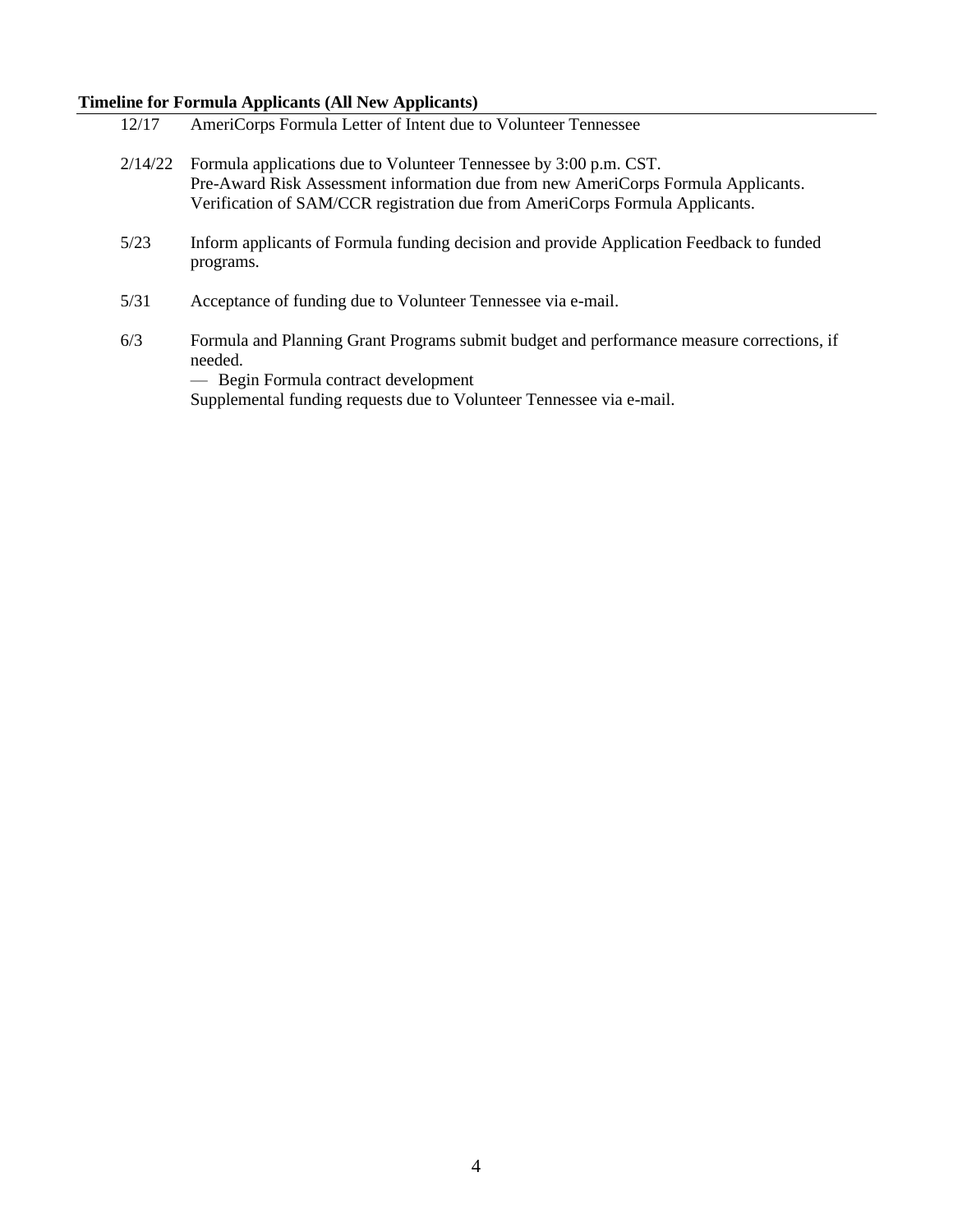### **SECTION II: NOTICE OF FUNDING OPPORTUNITY**

| <b>Federal Agency Name:</b>       | AmeriCorps                                   |
|-----------------------------------|----------------------------------------------|
| <b>Funding Opportunity Title:</b> | FY 2022 AmeriCorps State and National Grants |
| <b>Announcement Type:</b>         | Initial Announcement                         |
| <b>CFDA Number:</b>               | 94.006                                       |

**Disclosure:** Publication of this Notice of Funding Opportunity (*Notice*) does not obligate AmeriCorps or Volunteer Tennessee to award any specific number of grants or to obligate any particular amount of funding. The actual level, timing, and process of grant funding will be subject to the availability of annual appropriations.

#### **A. PROGRAM DESCRIPTION**

#### **A.1. AmeriCorps Funding Priorities**

AmeriCorps seeks to prioritize the investment of national service resources in the following areas:

- Efforts to help local communities recover from the COVID-19 pandemic. Applicants may propose programming to aid communities in their efforts to recover from the COVID-19 pandemic, including outcomes of COVID-19 on student subgroups described in the Elementary and Secondary Education Act.
- Educational opportunity and economic mobility for communities experiencing persistent unemployment or underemployment, and students experiencing homelessness or those in foster care.
- Programs that prioritize civic engagement and social cohesion.
- Evidence-based interventions on the AmeriCorps Evidence Exchange [\(https://americorps.gov/about/our](https://americorps.gov/about/our-impact/evidence-exchange)[impact/evidence-exchange\)](https://americorps.gov/about/our-impact/evidence-exchange)

that are assessed as having Moderate or Strong evidence. Please note that many of these interventions have demonstrated effectiveness in improving outcomes for individuals living in underserved communities and that the agency has committed resources to supporting grantees seeking to replicate and evaluate these interventions in similar communities.

- Veterans and Military Families, Caregivers, and Survivors a program model that improves the quality of life of veterans and improves the well-being of military families, caregivers, and survivors.
- Rural intermediaries organizations that demonstrate measurable impact and primarily serve rural communities with limited resources and organizational infrastructure.
- Environmental stewardship and climate change including renewable energy and energy efficiency, building community resilience, sustainable food systems and agriculture, and conservation and habitat preservation.
- Faith-based organizations.
- Economic Mobility Corps (See Attachment J).

To receive priority consideration, applicants must show that the priority area is a significant part of the program focus and intended outcomes, and must include a high-quality program design. Proposing programs that receive priority consideration does not guarantee funding.

#### **A.2. Volunteer Tennessee Funding Priorities**

In 2022, Volunteer Tennessee will prioritize the investment of national service resources in the following areas:

- Distressed Counties programs that align with Governor Bill Lee's priority to provide services to rural areas. To receive priority consideration, applicants must propose to serve in one or more of Tennessee's 9 distressed counties or 30 at-risk counties identified here [https://www.tn.gov/transparenttn/state-financial-overview/open](https://www.tn.gov/transparenttn/state-financial-overview/open-ecd/openecd/tnecd-performance-metrics/openecd-long-term-objectives-quick-stats/distressed-counties.html)[ecd/openecd/tnecd-performance-metrics/openecd-long-term-objectives-quick-stats/distressed-counties.html.](https://www.tn.gov/transparenttn/state-financial-overview/open-ecd/openecd/tnecd-performance-metrics/openecd-long-term-objectives-quick-stats/distressed-counties.html)
- Prisoner Re-entry programs that align with Governor Lee's priority to enable incarcerated individuals to gain the skills needed for re-entry into society. Applicants for this priority should consider evidence-based interventions on the AmeriCorps Evidence Exchange [https://americorps.gov/evidence-exchange/A-](https://americorps.gov/evidence-exchange/A-Successful-Prisoner-Reentry-Program-Expands%3A-Lessons-from-the-Replication-of-the-Center-for-Employment-Opportunities)[Successful-Prisoner-Reentry-Program-Expands%3A-Lessons-from-the-Replication-of-the-Center-for-](https://americorps.gov/evidence-exchange/A-Successful-Prisoner-Reentry-Program-Expands%3A-Lessons-from-the-Replication-of-the-Center-for-Employment-Opportunities)[Employment-Opportunities.](https://americorps.gov/evidence-exchange/A-Successful-Prisoner-Reentry-Program-Expands%3A-Lessons-from-the-Replication-of-the-Center-for-Employment-Opportunities)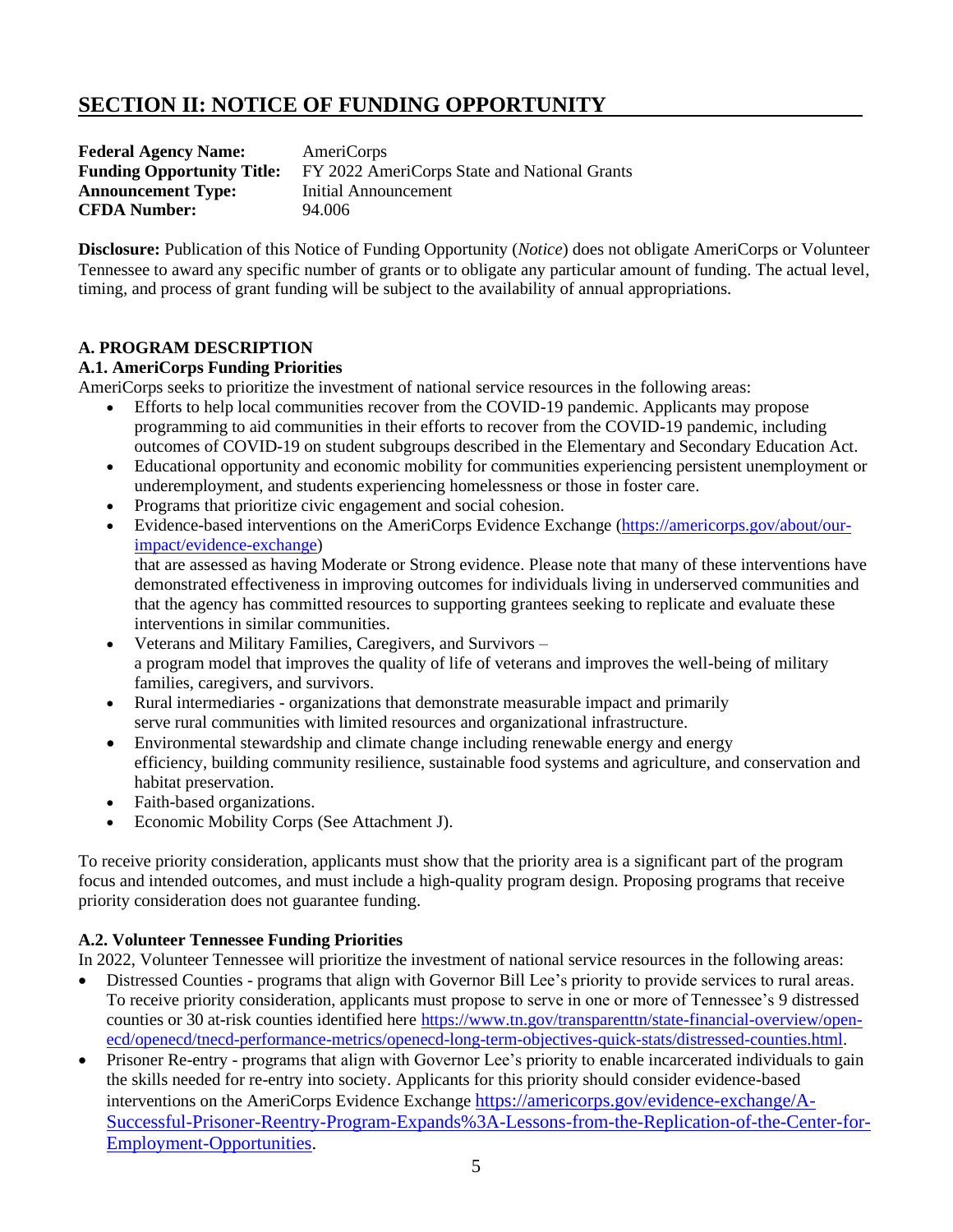• K-3 Reading Success and/or College Readiness - programs that recruit, train, and support AmeriCorps members in order to increase K-3 reading success and/or post-secondary preparation and enrollment. Applicants for this priority should consider evidence-based interventions on the AmeriCorps Evidence Exchange [https://americorps.gov/about/our-impact/evidence-exchange.](https://americorps.gov/about/our-impact/evidence-exchange)

To receive priority consideration, applicants must show that the priority area is a significant part of the program focus and intended outcomes and must include a high-quality program design. Proposing programs that receive priority consideration does not guarantee funding.

In addition to the priority on distressed counties, prisoner re-entry, and K-3 reading success and/or college readiness, Volunteer Tennessee expects to invest a significant amount of available funding to programs working in the AmeriCorps Funding Priorities described in section A.1 above. Volunteer Tennessee will pursue a balanced portfolio across the Funding Priorities.

#### **A.3. Performance Goals or Expected Outcomes Performance Measures**

All applications must include at least one aligned performance measure (output and outcome) that corresponds to the proposed primary intervention. This may be a National Performance Measure or an applicant-determined measure. See the [Performance Measure Instructions](https://www.tn.gov/volunteer-tennessee/vt-funds/vt-funding-opportunities.html) for details about performance measure requirements and selection rules.

#### **A.4. Program Authority**

Awards under this *Notice* are authorized by the [National and Community Service Act of 1990,](https://americorps.gov/about/agency-overview/statutes-regulations) as amended, (42 [U.S.C. § 12501](https://www.congress.gov/111/plaws/publ13/PLAW-111publ13.pdf) et seq.).

### **B. FEDERAL AWARD INFORMATION**

#### **B.1. Estimated Available Funds**

AmeriCorps and Volunteer Tennessee expect a highly competitive AmeriCorps grant competition. AmeriCorps and Volunteer Tennessee reserve the right to prioritize providing funding to existing awards over making new awards. The actual level of funding will be subject to the availability of annual appropriations.

#### **B.2. Estimated Award Amount**

Award amounts will vary, as determined by the scope of the projects.

### **B.3. Project and Award Period**

Volunteer Tennessee anticipates making three-year grants. Volunteer Tennessee generally makes an initial award for the first year of operation, based on a one-year project period. Continuation awards for subsequent years are not guaranteed; they depend upon availability of appropriations and satisfactory performance.

The project start date may not occur prior to the date AmeriCorps awards the grant and Volunteer Tennessee executes a sub-grantee contract. AmeriCorps members may not enroll prior to the start date of the award or the subgrantee contract, which will not be prior to August 1, 2022. AmeriCorps members may not begin service prior to the beginning of the member enrollment period as designated in the grant award. A program may not certify any hours a member performs prior to the beginning of the member enrollment period.

#### **B.4. Type of Award**

AmeriCorps Operating Grants: Volunteer Tennessee may award a Cost Reimbursement or a Fixed Amount grant to any successful applicant, but the availability of a Full-Cost Fixed Amount grant is limited to certain applicants.

Professional Corps are not eligible to apply for Cost Reimbursement grants. See the *Eligible Applicants* section and the Mandatory Supplemental Information for more information. Volunteer Tennessee will not provide both types of grants for the same project in one fiscal year.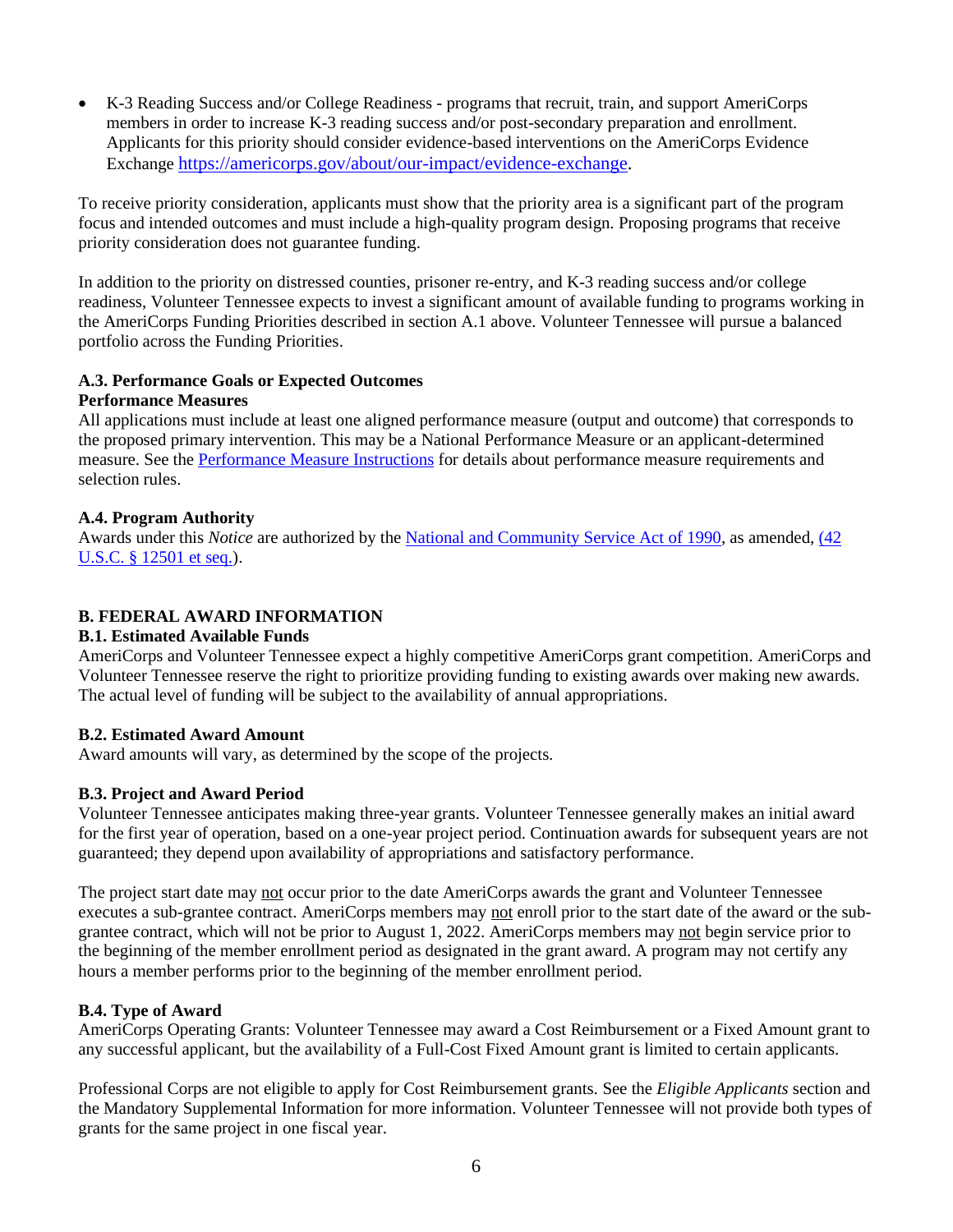| <b>Grant Types</b>                                                                   | Cost<br>Reimbursement                                                                                                                  | <b>Fixed Amount</b>                                                                                                                                                                                                                                        |                                                                                                                                     |                                                                    |                                                                                                                                        |
|--------------------------------------------------------------------------------------|----------------------------------------------------------------------------------------------------------------------------------------|------------------------------------------------------------------------------------------------------------------------------------------------------------------------------------------------------------------------------------------------------------|-------------------------------------------------------------------------------------------------------------------------------------|--------------------------------------------------------------------|----------------------------------------------------------------------------------------------------------------------------------------|
| Available<br>Subtypes                                                                | Traditional                                                                                                                            | Full-Cost                                                                                                                                                                                                                                                  | <b>Education Award</b><br>Program (EAP)                                                                                             | Professional Corps<br>See Sec. D.6.a.2 for<br>further requirements | No Cost Slots                                                                                                                          |
| <b>Maximum Cost</b><br>per MSY                                                       | \$21,600                                                                                                                               | \$21,600                                                                                                                                                                                                                                                   | \$800 or \$1,000*                                                                                                                   | \$1,000                                                            | \$0                                                                                                                                    |
| Type of Slots in<br>the National<br>Service Trust                                    | Full-time,<br>Three Quarter-<br>time, Half-<br>time, Reduced<br>half-time,<br>Quarter-time,<br>Minimum<br>Time,<br>Abbreviated<br>Time | Full-time, Three<br>Quarter-time,<br>Half-time,<br>Reduced half-<br>time, Quarter-<br>time, Minimum<br>Time,<br>Abbreviated<br>Time                                                                                                                        | Full-time, Three<br>Quarter-time,<br>Half-time,<br>Reduced half-<br>time, Quarter-<br>time, Minimum<br>Time,<br>Abbreviated<br>Time | Full-time only                                                     | Full-time,<br>Three Quarter-<br>time, Half-<br>time, Reduced<br>half-time,<br>Quarter-time,<br>Minimum<br>Time,<br>Abbreviated<br>Time |
| <b>Budget</b><br>Submission<br>Required                                              | Yes                                                                                                                                    |                                                                                                                                                                                                                                                            | No                                                                                                                                  | Yes, if requesting<br>operating funds                              | N <sub>o</sub>                                                                                                                         |
| Availability of<br>Funds linked to<br>enrollment and<br>retention of<br>awarded MSYs | N <sub>o</sub>                                                                                                                         |                                                                                                                                                                                                                                                            | Yes                                                                                                                                 |                                                                    | N <sub>o</sub>                                                                                                                         |
| Special<br>Requirements                                                              | N/A                                                                                                                                    | N/A<br>Must place qualified<br>professionals in<br>communities with an<br>inadequate number of<br>such professionals.<br>Member salaries and<br>benefits must be paid<br>entirely by organization<br>where member serves<br>and not included in<br>budget. |                                                                                                                                     | N/A                                                                |                                                                                                                                        |
| Financial<br>Reporting<br>Requirements                                               | Yes                                                                                                                                    |                                                                                                                                                                                                                                                            |                                                                                                                                     | No                                                                 |                                                                                                                                        |
| Available to new<br>Applicants                                                       | Yes                                                                                                                                    | Yes (if<br>applying for<br><b>State Formula</b><br>funding)                                                                                                                                                                                                |                                                                                                                                     | Yes                                                                |                                                                                                                                        |

\*Per 42 U.S.C. § 12581a, AmeriCorps may provide the operational support under this section for a program in an amount that is not more than \$800 per individual enrolled in an approved national service position, or not more than \$1,000 per such individual if at least 50 percent of the persons enrolled in the program are disadvantaged youth.

#### **C. ELIGIBILITY INFORMATION**

#### **C.1. Eligible Applicants**

The following non-Federal entities (all of which are defined in  $2$  CFR 200.1) are eligible to apply: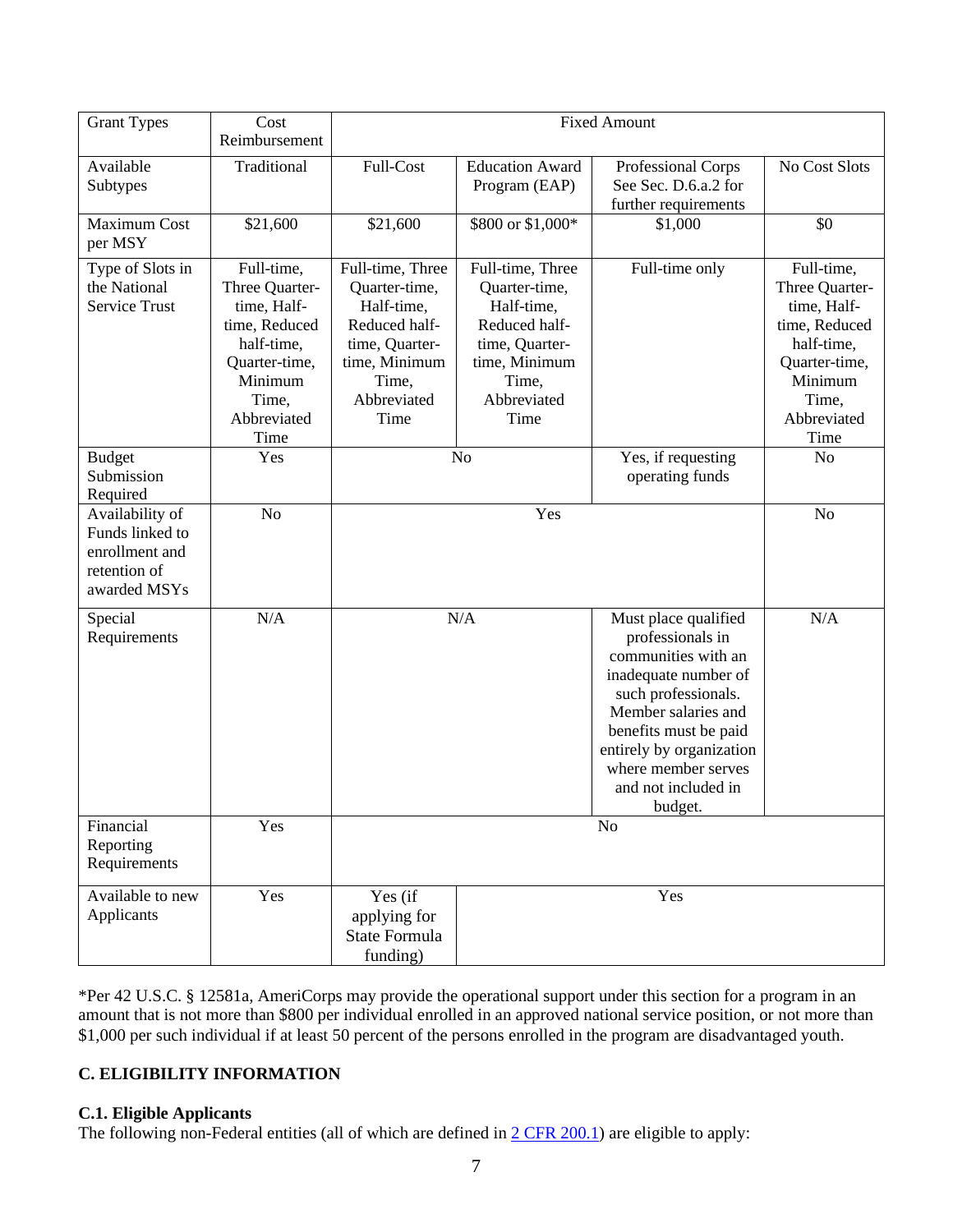- Indian Tribes
- Institutions of higher education
- Local governments
- Nonprofit organizations

Entities must have a valid SAM registration and DUNS and/or Unique Entity Identifier to receive an award. See Section D.3. Unique entity identifier and System for Award Management (SAM) for more information.

**Organizations that propose to operate solely within Tennessee must apply through Volunteer Tennessee.** A single-state application submitted directly to AmeriCorps by the applicant rather than through Volunteer Tennessee will be considered noncompliant and will not be reviewed. Organizations that propose to operate in more than one state may apply directly to AmeriCorps. See the Mandatory Supplemental Information for descriptions of National Direct and Single-State applicants.

#### **New Applicants**

Volunteer Tennessee encourages organizations that have not received prior funding from AmeriCorps to apply*.* Volunteer Tennessee's general practice is to award no more than 20 member positions (slots) to organizations receiving an AmeriCorps grant for the first time.

New Formula applicants are eligible to apply for either Cost Reimbursement or Fixed Amount grants.

#### **Threshold Issues**

Applications should reflect that they meet the following threshold requirements for the grant type for which they are applying.

- Professional Corps applicants and/or applicants determined to be a Professional Corps by AmeriCorps and Volunteer Tennessee must demonstrate that the community in which it will place AmeriCorps members serving as professionals has an inadequate number of said professionals.
- If the proposed service activities require specialized member qualifications and/or training (for example, tutoring programs: 45 CFR §2522.910-.940), the applicant must describe how the program will meet these requirements.
- All applicants must propose program designs that are either evidence-based or evidence-informed. Applicants assessed as lower than the Preliminary evidence tier (i.e., Pre-Preliminary) must provide adequate responses to the Evidence Quality review criteria in order to be considered for funding.

#### **C.2. Cost Sharing or Matching**

#### **Fixed Amount Grants**

There is no match requirement for Fixed Amount grants. AmeriCorps and Volunteer Tennessee do not provide all the funds necessary to operate the program; therefore, organizations should raise the additional revenue required to operate the program.

#### **Cost Reimbursement Grants**

Applicants are required to match funds based on the chart below. The applicant's match can be federal or nonfederal cash and/or in-kind contributions. Applicants must indicate whether the match is proposed or secured. Applicants must demonstrate the ability to meet the match requirement at the time of application submission. See Section *D.6. Funding Restrictions* for more information.

A first-time successful applicant is required to match at 24 percent for the first three-year funding period. Starting with year four, the match requirement gradually increases every year to 50 percent by year ten, according to the minimum overall share chart found in 45 CFR §2521.60 and below.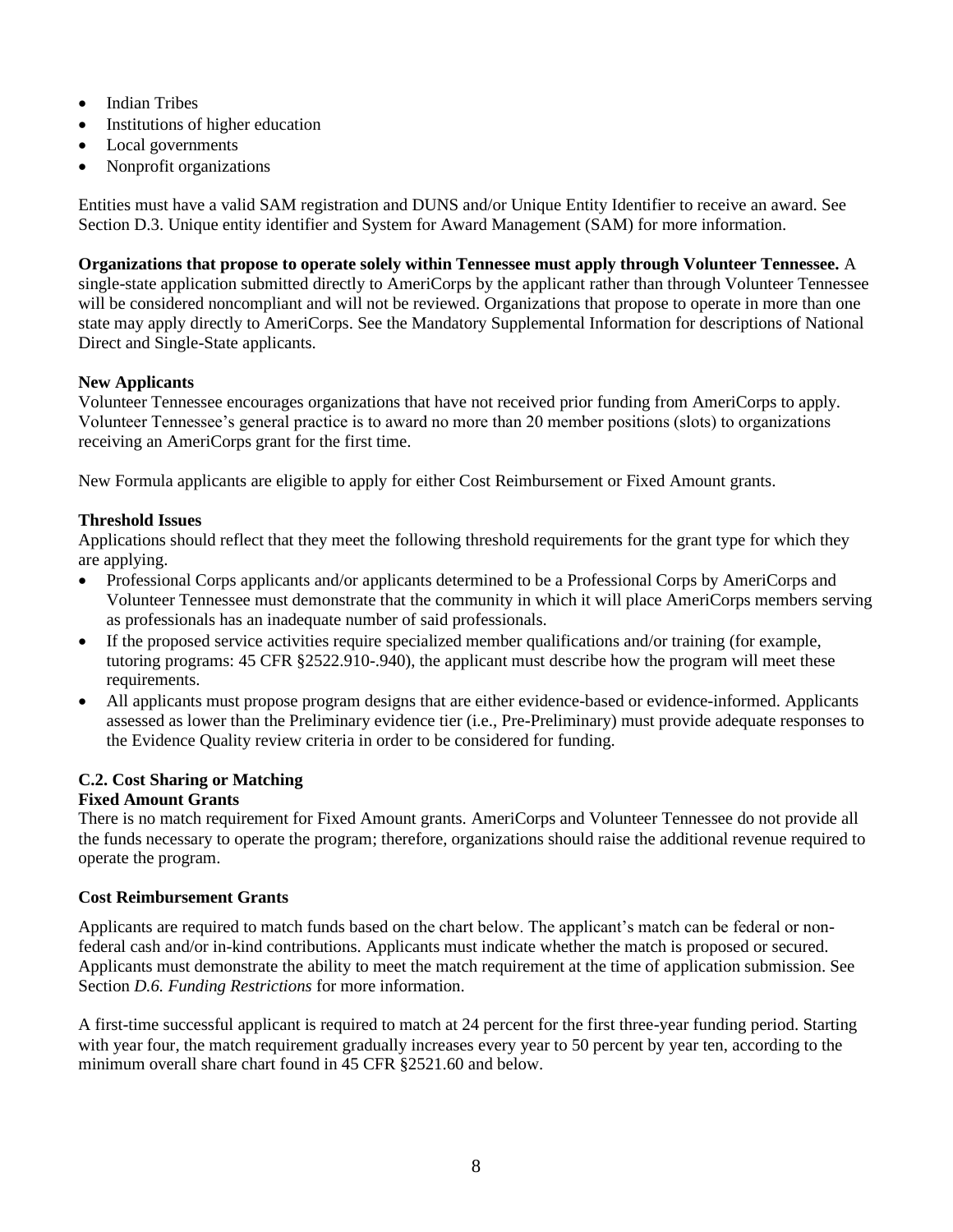| AmeriCorps           | ں وگ |     | ັ   |     |     |     |     | $10+$ |
|----------------------|------|-----|-----|-----|-----|-----|-----|-------|
| <b>Funding Year</b>  |      |     |     |     |     |     |     |       |
| <b>Grantee Share</b> | 24%  | 26% | 30% | 34% | 38% | 42% | 46% | 50%   |
| Requirements         |      |     |     |     |     |     |     |       |

Section  $121(e)(5)$  of NCSA (42 U.S.C. 12571(e)) requires programs that use other federal funds as match for an AmeriCorps grant to report the amount and source of these funds to AmeriCorps on a Federal Financial Report. Grantees must track and be prepared to report on that match separately each year and at closeout.

#### **Alternative Match**

Under certain circumstances, applicants may qualify to meet alternative matching requirements that increase over the years to 35 percent instead of 50 percent as specified in the regulations at 45 CFR §2521.60(b). To qualify, applicants must demonstrate that the proposed program is either located in a rural county or in a severely economically distressed community as defined in the Application Instructions. Applicants who plan to request an alternative match schedule must submit a request at the time the application is submitted. Programs applying through Volunteer Tennessee must submit requests for alternative match to Volunteer Tennessee, who will submit it to AmeriCorps on their behalf.

#### **C.3. Other Eligibility Requirements**

Under section 132A(b) of the NCSA, organizations that have been convicted of a federal crime may not receive assistance described in this *Notice.* 

Applications that propose to engage in activities that are prohibited under AmeriCorps'statutes, regulations, or the terms and conditions of its awards are not eligible to receive AmeriCorps funding.

Note that under appropriations provisions annually enacted by Congress, if AmeriCorps is aware that any corporation has any unpaid federal tax liability—

- that has been assessed,
- for which all judicial and administrative remedies have been exhausted or have lapsed, and
- that is not being paid in a timely manner pursuant to an agreement with the authority responsible for collecting the tax liability—

that corporation is not eligible for an award under this *Notice*. However, this exclusion will not apply to a corporation which a federal agency has considered for suspension or debarment and has made a determination that suspension or debarment is not necessary to protect the interest of the federal government

Pursuant to the Lobbying Disclosure Act of 1995, an organization described in the Internal Revenue Code of 1986, 26 U.S.C. 501(c)(4) that engages in lobbying activities is not eligible to apply for AmeriCorps funding.

#### **D. APPLICATION AND SUBMISSION INFORMATION**

This *Notice* should be read together with the AmeriCorps Regulations, 45 CFR §§ 2520–2550, the Mandatory Supplemental Information, Application Instructions, and the Performance Measure Instructions which are incorporated by reference. These documents can be found at [https://www.tn.gov/volunteer-tennessee/vt-funds/vt](https://www.tn.gov/volunteer-tennessee/vt-funds/vt-funding-opportunities.html)[funding-opportunities.html.](https://www.tn.gov/volunteer-tennessee/vt-funds/vt-funding-opportunities.html) The full Regulations are available online at [www.ecfr.gov.](http://www.ecfr.gov/)

#### **D.1. Address to Request Application Package**

Applicants should refer to the [Volunteer Tennessee Funding Opportunities](https://www.tn.gov/volunteer-tennessee/vt-funds.html) page at [www.volunteertennessee.net](http://www.volunteertennessee.net/) to obtain the necessary information to apply. Applicants can also send an email to [volunteer.tennessee@tn.gov](mailto:volunteer.tennessee@tn.gov) or call (615) 253-2805 for a printed copy of the application materials.

#### **D.2. Content and Form of Application Submission**

#### **D.2.a. Application Content**

Complete applications must include the following elements: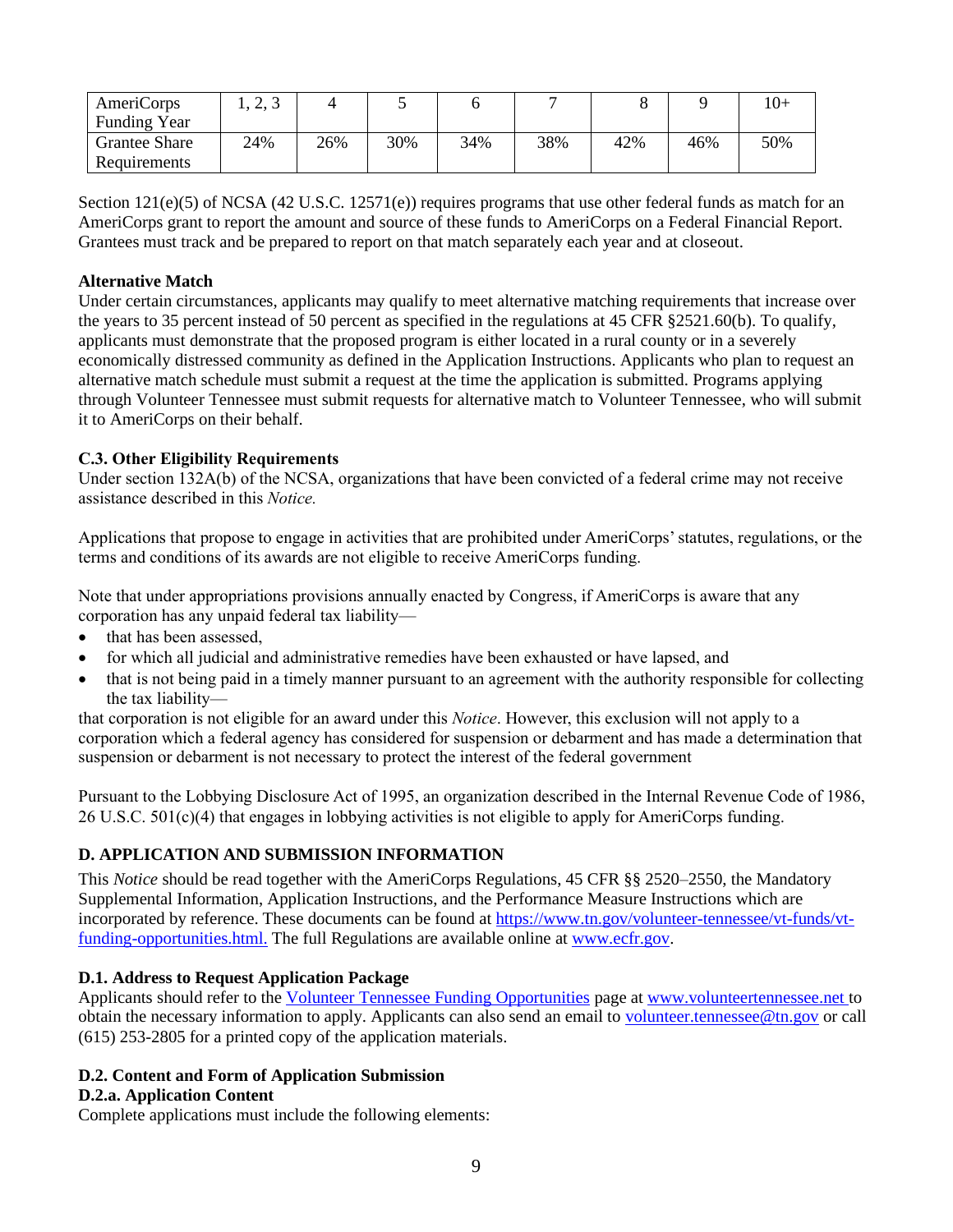- Standard Form 424 (SF-424) Face Sheet: This is automatically generated when applicants complete the data elements in the eGrants system
- **Narratives** 
	- Executive Summary
	- Program Design
	- Organizational Capability
	- Cost Effectiveness and Budget Adequacy
	- Evaluation Summary/Plan (if applicable)
- Logic Model
- Standard Form 424A Budget
- Performance Measures
- Continuation Changes (Continuation programs only)
- Clarification (if applicable)
- Authorization, Assurances, and Certifications [\(https://egrants.cns.gov/cnsmisc/ECERTS.HTM](https://egrants.cns.gov/cnsmisc/ECERTS.HTM) and [https://egrants.cns.gov/cnsmisc/EASSUR.HTM\)](https://egrants.cns.gov/cnsmisc/EASSUR.HTM)

#### **D.2.b. Page Limits**

There are page limits for the Narrative and Logic Model.

Volunteer Tennessee will consider the number of pages only as they print out from the "Review" tab in AmeriCorps' web-based management system, eGrants, (where you will see the "View/Print your application" heading) when determining compliance for page limits. Volunteer Tennessee will not consider the results of any alternative printing methods in determining whether an application complies with the applicable page limits. **Volunteer Tennessee strongly encourages applicants to print out the application from the "Review" tab prior to submission to check that the application does not exceed the page limit.** 

**Please note the length of a document in word processing document may be different than what will print out in eGrants.** Reviewers will not consider any submitted material that exceeds the page limits in the printed report, even if eGrants allows applicants to enter and submit additional text. Also, note that the system will not prevent an applicant from entering text that will exceed page limitations. This applies to both the Narrative page limit and the Logic Model page limit.

- Narrative:
	- o Applications must not exceed 10 double-spaced pages for the Narratives or 12 pages for Rural Intermediaries as the pages print out from eGrants. The application sections that count towards the page limit are the:
		- SF-424 Face Sheet
		- Executive Summary
		- **•** Program Design, Organizational Capability, and Cost-Effectiveness & Budget Adequacy narratives. The application page limit does not include the Budget, Performance Measures, or any required additional documents.
- Logic Model:
	- o The Logic Model may not exceed three pages when printed with the application from the "Review" tab in eGrants.

#### **D.3. Unique Entity Identifier and System for Award Management (SAM)**

All applicants **must** register with the System for Award Management (SAM) at <https://sam.gov/SAM/> and maintain an active SAM registration until the application process is complete, and if a grant is awarded, throughout the life of the award. See the SAM Quick Guide for Grantees at:

https://www.fsd.gov/sys\_attachment.do?sys\_id[=8ffb9cf31be83898d3ab404fe54bcb11.](https://www.fsd.gov/sys_attachment.do?sys_id=8ffb9cf31be83898d3ab404fe54bcb11) SAM registration must be renewed annually. Volunteer Tennessee suggests finalizing a new registration or renewing an existing one at least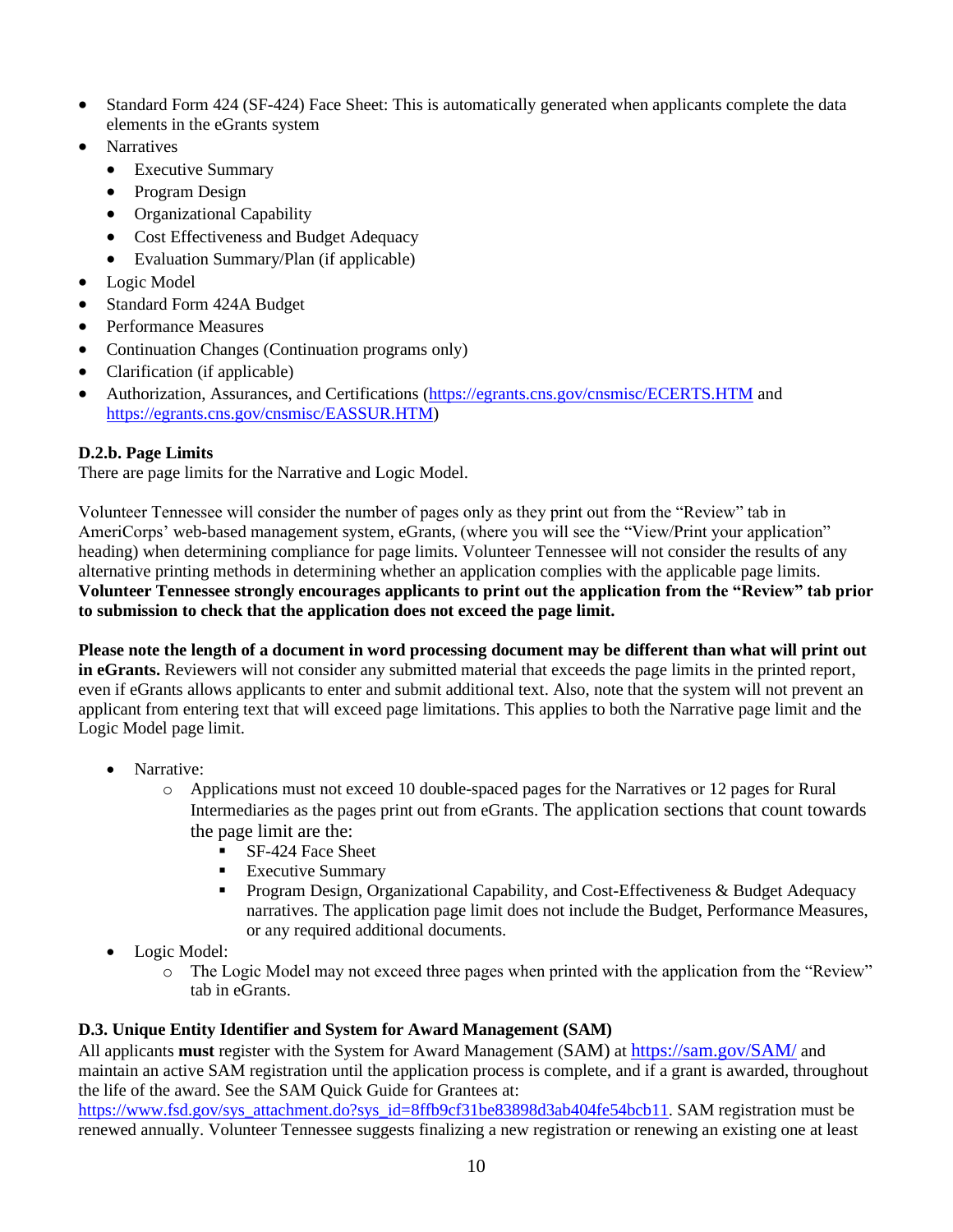three weeks before the application deadline to allow time to resolve any issues that may arise. **Applicants must use their SAM-registered legal name and address on all grant applications submitted to Volunteer Tennessee.**

AmeriCorps and Volunteer Tennessee will not make awards to entities that do not have a valid SAM registration and DUNS or Unique Entity Identifier (UEI). If an applicant has not fully complied with these requirements by the time AmeriCorps and Volunteer Tennessee are ready to make the grant award, AmeriCorps and Volunteer Tennessee may determine that the applicant is not qualified to receive an award and use that determination as a basis for making a grant award to another applicant.

The Federal government is implementing Unique Entity Identifiers (UEI) as part of the SAM registration process to eventually replace DUNS numbers. AmeriCorps may ask applicants to add the UEI to their application as part of the clarification or pre-award process. AmeriCorps is adding a field to capture the UEI in eGrants. If you already have a UEI and the UEI field is available in eGrants, you can enter it at the time you submit your application.

Applicants can obtain a DUNS number at no cost by calling the DUNS number request line at (866) 705-5711 or by applying online at the [DUNS Request Service.](https://fedgov.dnb.com/webform/) Volunteer Tennessee recommends registering for a DUNS number at least 30 days before the application due date, if applicant does not yet have their UEI.

Applications must include an Employer Identification Number.

#### **D.4. Submission Dates and Times**

#### **D.4.a. Notification of Intent to Apply**

If you intend to apply for a new or re-competing Formula program, you are **REQUIRED** to send an e-mail by December 17, 2021 by 3:00 p.m. CST to [volunteer.tennessee@tn.gov](mailto:volunteer.tennessee@tn.gov) with your Notice of Intent to Apply. The subject of the e-mail must read: *Tennessee AmeriCorps State Notice of Intent*. In the body of your e-mail, include the name of your organization, mailing address, contact person, and phone number. Applicants should state the type of grant for which they intend to apply (cost reimbursement or fixed amount) and the focus area the application will address. **Failure to submit a Notice of Intent to Apply will render an applicant ineligible to apply**. All Notices of Intent to Apply will receive an e-mail response acknowledging receipt. **Continuation grantees are not required to submit a letter of intent**. Submission of a Notice of Intent to Apply is not an obligation to apply.

#### **D.4.b. Application Submission Deadline**

The due date for applications is **3:00 p.m. CDT** on **October 26, 2021** for Competitive applicants and **February 14, 2022** for Formula applications. Volunteer Tennessee will not consider applications received after the due date, except as noted in Section *D.4.d. Late Applications*. Volunteer Tennessee reserves the right to extend the submission due date, and any notice of such extended due date(s) will be posted on the Volunteer Tennessee website. These due dates apply to continuation grantees, as well as new and recompeting applicants.

#### **D.4.c. Additional Documents Deadline**

Any required additional documents are due on the application deadline. See *D.7.b. Submission of Additional Documents* section for more information.

#### **D.4.d. Late Applications**

All applications received after the submission deadline published in the *Notice* are presumed to be non-compliant. To overcome this presumption, the applicant must:

- provide a written explanation or justification of the extenuating circumstance(s) that caused the delay, including:
	- $\bullet$  the timing and specific cause(s) of the delay
	- the ticket number if a request for assistance was submitted to the National Service Hotline
	- any information provided to the applicant by the AmeriCorps Hotline
	- any other documentation or evidence that supports the justification
- ensure that Volunteer Tennessee receives the justification and any other evidence that substantiates the claimed extenuating circumstance(s) via email to [volunteer.tennessee@tn.gov](mailto:volunteer.tennessee@tn.gov) no later than one business day after the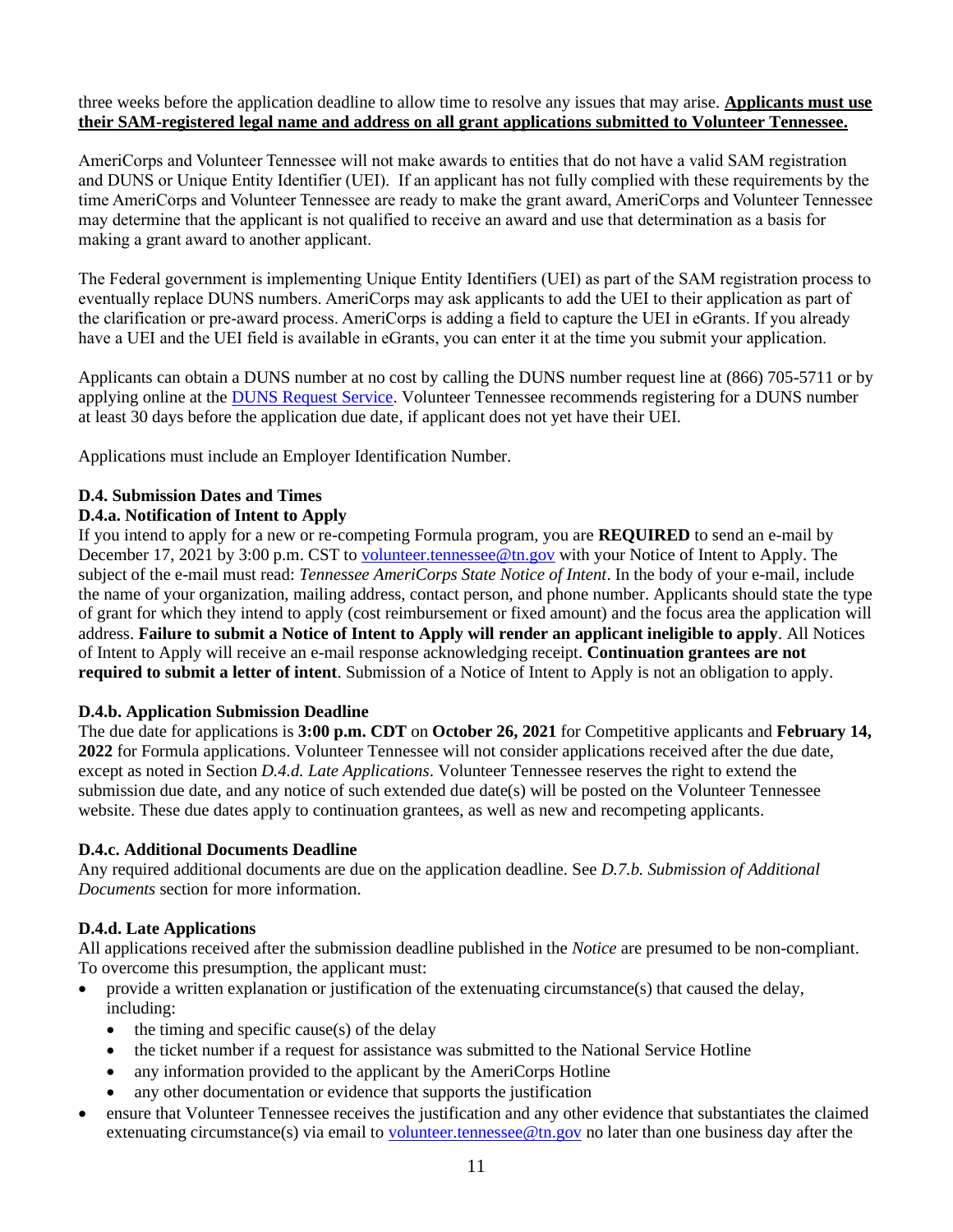application deadline stated in the *Notice*. Communication with Volunteer Tennessee staff is not a substitute for the written explanation or justification.

Applicants are also required to continue working in eGrants, AmeriCorps' [web-based application system,](https://egrants.cns.gov/espan/main/login.jsp) and with the AmeriCorps Hotline to submit the application as soon possible after the deadline. Volunteer Tennessee will determine whether or not to accept a late application on a case-by-case basis. Applicants that do not submit a justification or any other evidence to overcome the presumption of non-compliance within the published timeframe will not be reviewed or selected for award.

**Please note:** Volunteer Tennessee will not consider an advance request to submit a late application. Applicants are encouraged to continue working on their application until it is submitted. If you are experiencing technical difficulties, please carefully review and follow the guidance listed above.

#### **D.5. Intergovernmental Review**

This *Notice* is not subject to Executive Order 12372, "Intergovernmental Review of Federal Programs."

#### **D.6. Funding Restrictions**

#### **D.6.a. Award Funding Requirements**

#### **1. Member Living Allowance**

A living allowance is not considered a salary or a wage. Programs are not required to provide a living allowance for members serving in less than full-time terms of service. If a program chooses to provide a living allowance to a less than full-time member, it must comply with the maximum limits in the table below. For Cost Reimbursement grants, the amount must be included in the proposed budget as either AmeriCorps or grantee share. Exceptions are noted below.

While Fixed Amount grant applicants are not required to submit detailed budgets, they are still required to provide a living allowance to members that complies with the minimum and maximum requirements. Exceptions are noted below. Fixed Amount grant applicants should indicate that amount in the application.

| <b>Service Term</b> | of Hours | Minimum $#$ Minimum Living<br><b>Allowance</b> | <b>Maximum Total Living</b><br><b>Allowance</b> |
|---------------------|----------|------------------------------------------------|-------------------------------------------------|
| Full-time           | 1,700    | \$16,502                                       | \$33,004                                        |
| Three Quarter-time  | 1,200    | n/a                                            | \$23,103                                        |
| Half-time           | 900      | n/a                                            | \$16,502                                        |
| Reduced Half-time   | 675      | n/a                                            | \$12,542                                        |
| Quarter-time        | 450      | n/a                                            | \$8,581                                         |
| Minimum-time        | 300      | n/a                                            | \$6,931                                         |
| Abbreviated-time    | 100      | n/a                                            | \$1,980                                         |

#### **Table: Minimum and Maximum Living Allowance**

#### *Exceptions to the Living Allowance Requirements*

*i. Programs existing prior to September 21, 1993* are not required to offer a living allowance. If such an applicant chooses to offer a living allowance, it is exempt from the minimum requirement, but not the maximum requirement.

*ii. EAP Grantees* are not required to provide a living allowance, but if a living allowance is provided, it must comply with the maximum requirements set forth in the Living Allowance Table above.

*iii. Professional Corps Grantees* must provide members a living allowance or salary, which must meet the minimum, but may exceed the maximum living allowance set in the Living Allowance Table above. Professional Corps member salaries and benefits, including childcare, are paid entirely by the organizations with which the members serve and are not included in the budget request to AmeriCorps (federal or matching share.)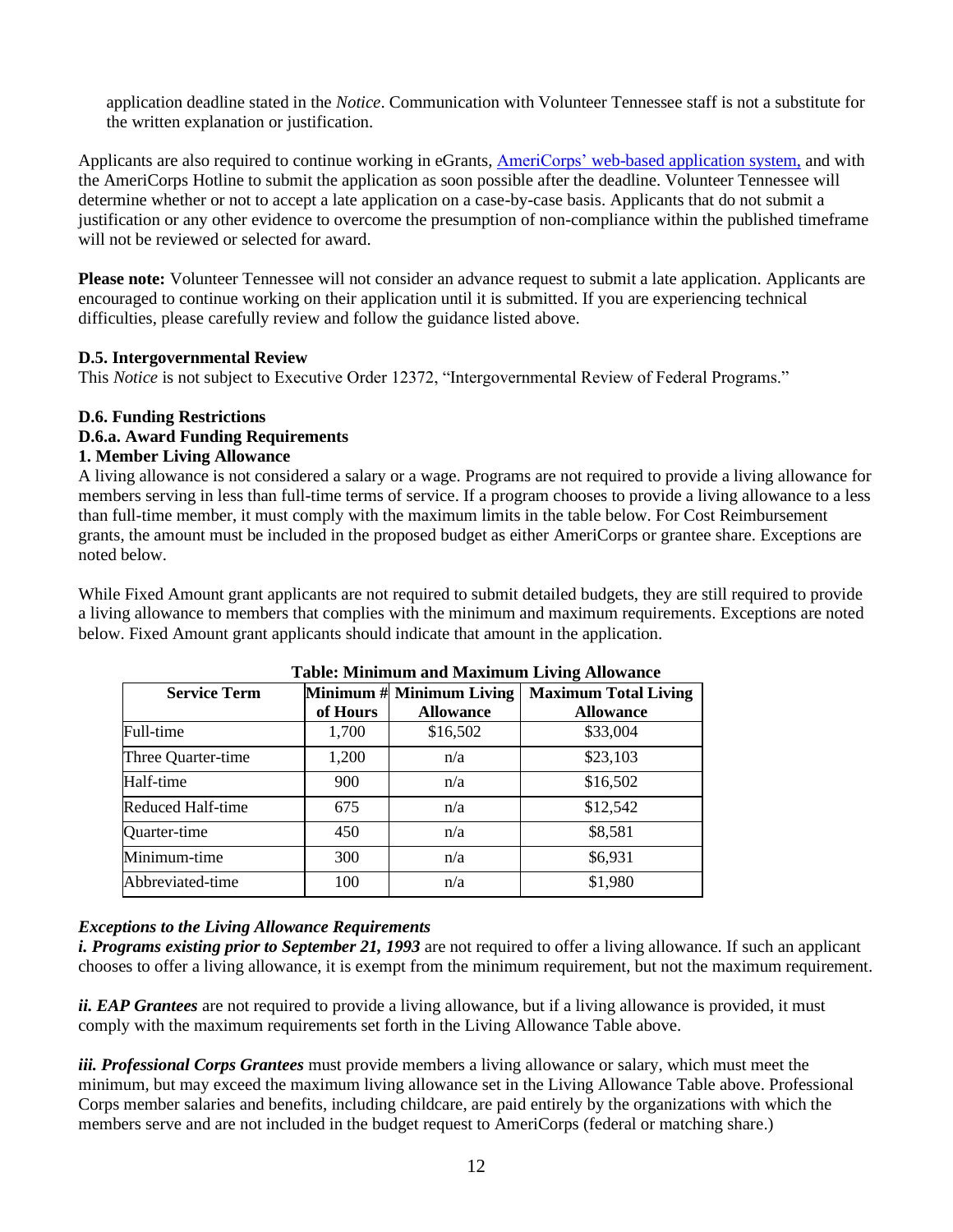#### **2. Maximum Cost per Member Service Year (MSY)**

The AmeriCorps cost per MSY is determined by dividing the AmeriCorps share of budgeted grant costs by the number of MSYs requested. It does not include childcare or the value of the education award a member may earn. The maximum amount an applicant may request from AmeriCorps per MSY is determined on an annual basis.

New and recompeting Volunteer Tennessee sub-grantees/applicants will be held to the maximum cost per MSY for their grant type.

| <b>Table: Maximum Cost per MSY</b>                 |                    |  |
|----------------------------------------------------|--------------------|--|
| <b>Grant Program</b>                               | <b>Maximum</b>     |  |
| <b>Cost Reimbursement Grant</b>                    | \$21,600           |  |
| Professional Corps Grant (Fixed Amount)            | $$1,000*$          |  |
| Education Award Program (EAP) Grant (Fixed Amount) | \$800 or \$1,000** |  |
| <b>Full-Cost Fixed Amount Grant</b>                | \$21,600           |  |

\*AmeriCorps requires Professional Corps programs to cover the operating expenses associated with the AmeriCorps program through non-AmeriCorps resources. AmeriCorps will only consider operating funds of up to \$1,000 per MSY if an applicant is able to demonstrate significant organizational financial need.

\*\* Per 42 U.S.C. 12581a, AmeriCorps may provide the operational support under this section for a program in an amount that is not more than \$800 per individual enrolled in an approved national service position, or not more than \$1,000 per such individual if at least 50 percent of the persons enrolled in the program are disadvantaged youth.

AmeriCorps and Volunteer Tennessee reserve the right to 1) treat an applicant that meets the statutory requirements of a Professional Corps as such, whether or not they submitted their application as a professional corps program; and 2) determine whether an applicant has demonstrated inability to effectively operate in the absence of AmeriCorps operating funds.

#### **3. Segal AmeriCorps Education Award**

AmeriCorps members who successfully complete a term of service will be eligible for an Education Award from the National Service Trust. The amount of the Education Award is linked to the value of the Pell Grant. A member has up to seven years after their term of service to use the Education Award. AmeriCorps and Volunteer Tennessee will provide the updated Education Award amounts at the time of grant award.

#### **D.6.b. Indirect Costs**

Application budgets may include indirect costs. Based on qualifying factors, applicants will either use a federally approved indirect cost rate, a 5/10 percent fixed option, a 10 percent *de minimis* rate of modified total direct costs, or may claim certain costs directly as outlined in 2 C.F.R. [§ 200.413.](http://www.ecfr.gov/cgi-bin/text-idx?SID=74a79d9a3a38ee2ca26d377daeacebb7&mc=true&node=se2.1.200_1413&rgn=div8) Local governments and Indian Tribes may use approved indirect cost allocation plans. All methods must be applied consistently across all federal awards. Applicants that have a federal negotiated indirect cost rate or that will be using the 10 percent *de minimis* rate must enter that information in the Organization section in eGrants. However, under section 121(d) of the NCSA and AmeriCorps' regulations at 45 CFR 2521.95 and 2540.110, no more than five percent of award funds may be used to recover indirect costs on AmeriCorps grants.

The instructions for how to enter the organization's indirect cost rate are located here: eGrants [Indirect Cost Rate](https://americorps.gov/sites/default/files/document/eGrants%20Indirect%20Cost%20Rate%20Instructions%20FINAL_20210519%20Update.pdf)  [User Instructions.](https://americorps.gov/sites/default/files/document/eGrants%20Indirect%20Cost%20Rate%20Instructions%20FINAL_20210519%20Update.pdf) Applicants should not submit documentation addressing the indirect cost rate agreement via email.

Please note: To request a Federally negotiated indirect cost rate agreement, when AmeriCorps is the applicable cognizant agency for an organization's indirect costs, the applicant must submit a request to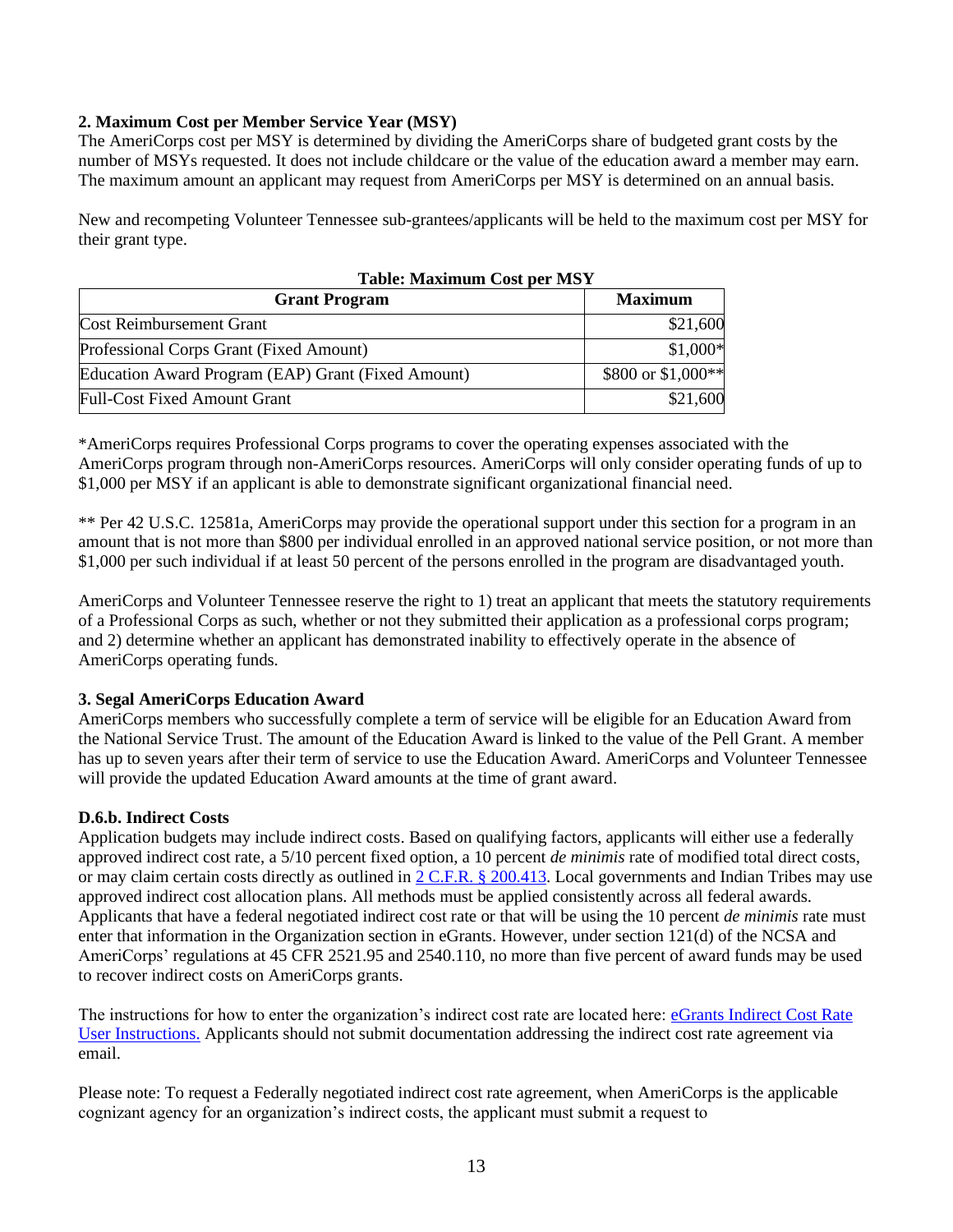[IndirectCostRate@cns.gov.](mailto:IndirectCostRate@cns.gov) The applicant may also obtain instructions and additional information by contacting the email address above.

#### **D.7. Other Submission Requirements**

#### **D.7.a. Electronic Application Submission in eGrants**

Applicants must submit applications electronically via [eGrants,](https://egrants.cns.gov/espan/main/login.jsp) AmeriCorps' [web-based application system.](https://egrants.cns.gov/espan/main/login.jsp) AmeriCorps and Volunteer Tennessee recommend that applicants create an eGrants account and begin the application at least three weeks before the deadline. Applicants should draft the application as a word processing document, then copy and paste the text into the appropriate eGrants field no later than ten days before the deadline.

The applicant's authorized representative must be the person who submits the application. The authorized representative must be using AmeriCorps' web-based management system under his or her own account in order to sign and submit the application. A copy of the governing body's authorization for this official representative to sign must be on file in the applicant's office.

Applicants should contact the AmeriCorps Hotline at (800) 942-2677 or vi[a eGrants Questions](https://questions.nationalservice.gov/app/ask) if they have a problem when they create an account, prepare, or submit the application. AmeriCorps Hotline hours are posted at <https://questions.americorps.gov/app/ask>. Be prepared to provide the application ID, organization's name, and the competition to which the organization is applying. If the issue cannot be resolved by the deadline, applicant must continue working with the AmeriCorps Hotline to submit via eGrants.

If extenuating circumstances make it impossible for an applicant to submit in eGrants, applicants may send an electronic copy of the application via e-mail to volunteer.tennessee  $@$ tn.gov. Applicants must include a written explanation and any other documentation or evidence that support their inability to submit their application electronically.

**Requests to e-mail applications must be approved in advance by Volunteer Tennessee**. All deadlines and requirements in this *Notice* also apply to e-mailed applications**.** E-mailed applications must include a cover letter detailing the circumstances that make it impossible to submit via eGrants. Volunteer Tennessee does not accept applications submitted via fax or mail/overnight carrier.

#### **D.7.b. Submission of Additional Documents**

Applicants are required to submit the following additional documents by the application submission deadline:

All applicants

- Evaluation briefs, reports, studies. Please refer to the *Evidence Base* section and *Mandatory Supplemental Information* for detailed instructions by evidence tier. If multiple evaluation briefs/reports/studies are submitted by the applicant, the most recent (as measured by the date of completion or publication) will be reviewed first, and any documents submitted beyond the allowable number will not be reviewed.
- Diversity Questionnaire
- Labor union concurrence (if applicable)

Recompete applicants who have previously received three or more years of competitive funding for the same project being proposed:

• Evaluation plan. Please use the evaluation plan template available on the Volunteer Tennessee website. Evaluation plans are not scored and will not be reviewed until after funding decisions are made.

Recompete applicants who have previously received six or more years of competitive funding for the same project being proposed:

• Evaluation report, if required. Please submit in Word. The evaluation report should include a title page with the AmeriCorps grant ID for the project that was evaluated, the name of the project, and the date of completion of the report. If any of this required information is missing, the applicant may not receive credit for meeting their evaluation requirements.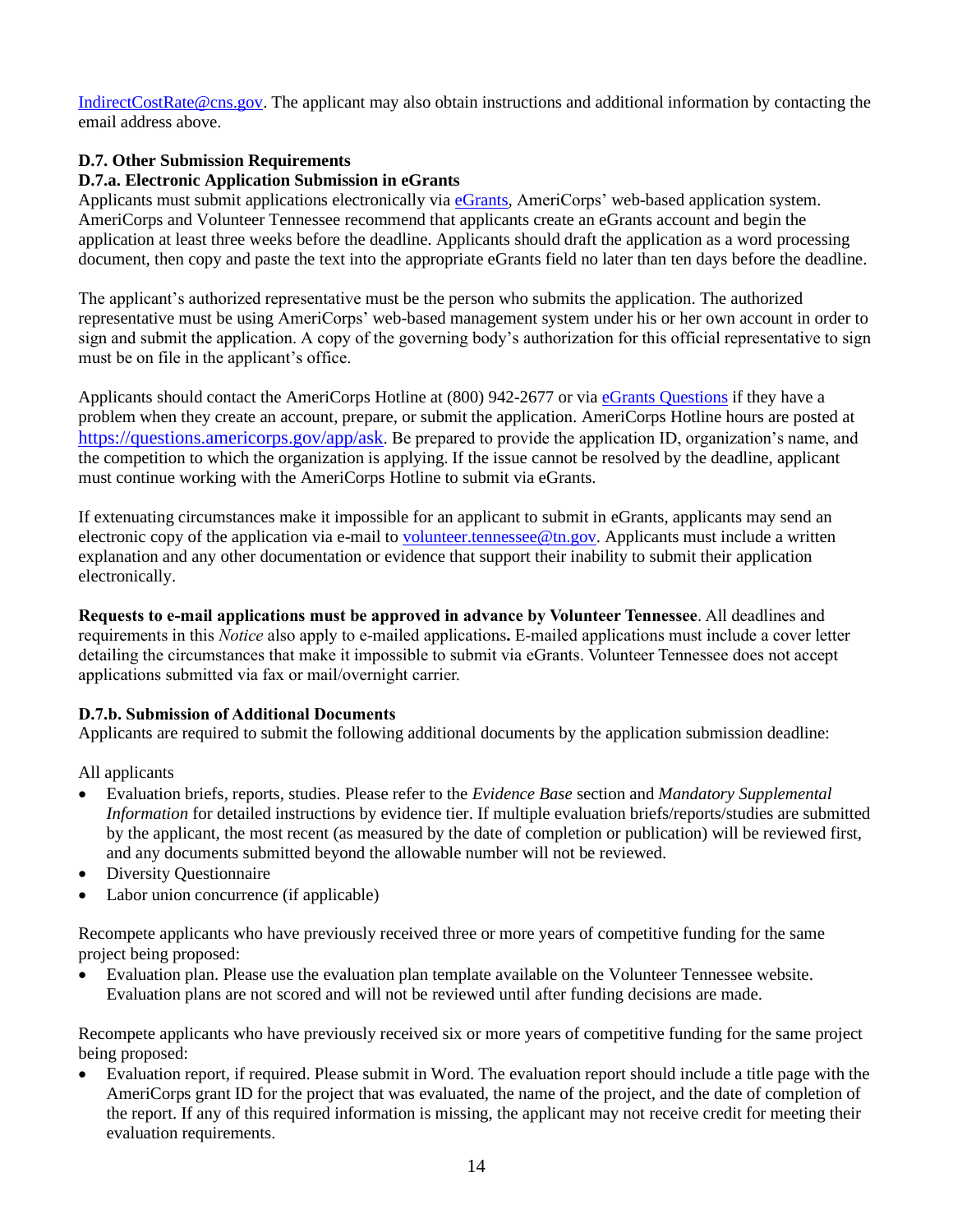Rural Intermediaries (New and recompeting):

• Letters of support from the consortium members.

New and Recompeting applications:

• All new and recompeting applicants regardless of funding level are required to submit an Operational and Financial Management Survey (OFMS) located at: [https://americorps.gov/sites/default/files/document/OFMS-Control-Number-](https://americorps.gov/sites/default/files/document/OFMS-Control-Number-3045_0102_FY20%20%282%29.docx)[3045\\_0102\\_FY20%20%282%29.docx](https://americorps.gov/sites/default/files/document/OFMS-Control-Number-3045_0102_FY20%20%282%29.docx). Please submit the OFMS as a Word document. Forms submitted as a PDF or any other document format may not be accepted.

Additional Documents must be emailed to [volunteer.tennessee@tn.gov](mailto:volunteer.tennessee@tn.gov) with the labels outlined below. Emails should include the following information:

- Subject line: [Legal Applicant Name] [Application ID number] **If the size of an applicant's files requires multiple emails, please also include an ordering system in the subject line, such as "(1 of 3)".**
- Body of the email should identify:
	- The legal applicant name and its point of contact information.
	- The application ID number.
	- A list of documents that are attached to the email.
- Attachments to emails should include:
	- Individually saved files that are clearly labeled. Please do not send all documents as one scanned file.
	- Each file should also include the legal applicant name and application ID number within the file name and heading of each document.

Failure to submit the required additional documents by the deadline may have a negative effect on the assessment of your application and/or on the determination of the application's eligibility to advance for review.

#### **Do not submit other items not requested in this** *Notice* **or Application Instructions. Volunteer Tennessee will not review or return them.**

### **E. APPLICATION REVIEW INFORMATION**

#### **E.1. AmeriCorps State Grant Review Criteria**

Each applicant must describe a project that will deploy AmeriCorps members effectively to solve a significant community problem. AmeriCorps and Volunteer Tennessee urge applicants to submit high quality applications that carefully follow the guidance in this *Notice* and in the Application Instructions. The quality of an application will be an important factor in determining whether an organization will receive funding.

| <b>Categories/Subcategories</b>        | <b>Percentage</b> |  |  |
|----------------------------------------|-------------------|--|--|
| <b>Executive Summary</b>               |                   |  |  |
| <b>Program Design</b>                  | 50                |  |  |
| Theory of Change and Logic Model       | 24                |  |  |
| <b>Evidence Tier</b>                   | 12                |  |  |
| <b>Evidence Quality</b>                | 8                 |  |  |
| <b>Notice Priority</b>                 |                   |  |  |
| Member Experience                      | 6                 |  |  |
| <b>Organizational Capability</b>       | 25                |  |  |
| Organizational Background and Staffing |                   |  |  |
| Compliance and Accountability          |                   |  |  |
| <b>Culture That Values Learning</b>    |                   |  |  |
| Member Supervision                     |                   |  |  |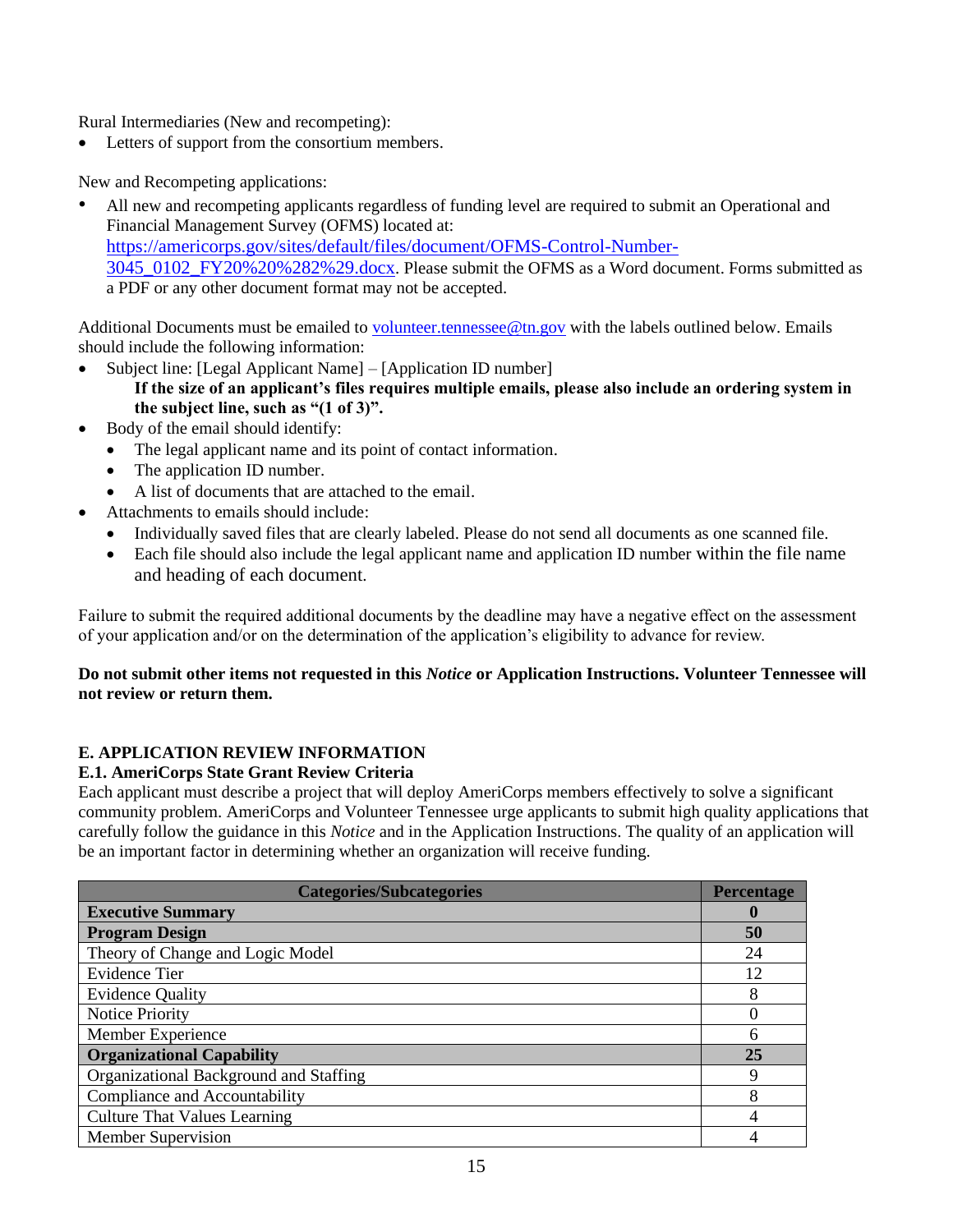#### **Cost Effectiveness and Budget Adequacy** 25

#### **E.1.a. Executive Summary (Required - 0 percent)**

Please fill in the blanks of these sentences to complete the Executive Summary. Do not deviate from the template below.

The [Name of the organization] proposes to have [Number of] AmeriCorps members who will [service activities the members will be doing] in [the locations the AmeriCorps members will serve]. At the end of the first program year, the AmeriCorps members will be responsible for [anticipated outcome of project]. In addition, the AmeriCorps members will leverage [number of leveraged volunteers, if applicable] who will be engaged in [what the leveraged volunteers will be doing].

This program will focus on the AmeriCorps focus area(s) of [Focus Area(s)].\* The AmeriCorps investment of \$[amount of request] will be matched with \$[amount of projected match], \$[amount of local, state, and federal funds] in public funding and \$[amount of non-governmental funds] in private funding.

\*If the program is not operating in an AmeriCorps focus area, omit this sentence.

Fixed-Amount grant applicants (EAP, Full-Cost Fixed, No Cost Slots) should list their Other Revenue (see Mandatory Supplemental Information) because they are not required to provide a specific amount of match but still raise significant additional resources to operate the program.

#### **E.1.b. Program Design (50 percent)**

Reviewers will consider the quality of the application's response to the criteria below. Do not assume all subcriteria are of equal value. Please ensure the Theory of Change and Logic Model incorporate the funding priorities listed above, for example supporting communities historically excluded and/or underserved from government services, addressing structural and institutional inequities, or increasing opportunity in order to achieve sustainable change in communities.

#### *i. Theory of Change and Logic Model (24 points)*

The Theory of Change shall address:

- The problem is prevalent and severe in communities where the program plans to serve and that has been documented with relevant data.
- The proposed intervention is responsive to the identified community problem.
- The applicant's proposed intervention is clearly articulated including the design, dosage, target population, and roles of AmeriCorps members and (if applicable) leveraged volunteers.
- The applicant's intervention is likely to lead to the outcomes identified in the applicant's Theory of Change.
- The expected outcomes articulated in the application narrative and logic model represent meaningful progress in addressing the community problem identified by the applicant.
- The rationale for utilizing AmeriCorps members to deliver the intervention(s) is reasonable.
- The service role of AmeriCorps members will produce significant contributions to existing efforts to address the stated problem.

The Logic Model shall depict:

- A summary of the community problem, including the role current or historical inequities faced by underserved communities may play in contributing to the problem.
- The inputs or resources that are necessary to deliver the intervention, including but not limited to:
	- Locations or sites in which members will provide services
	- Number of AmeriCorps members that will deliver the intervention
- The core activities that define the intervention or program model that members will implement or deliver, including:
	- The duration of the intervention (e.g., the total number of weeks, sessions or months of the intervention)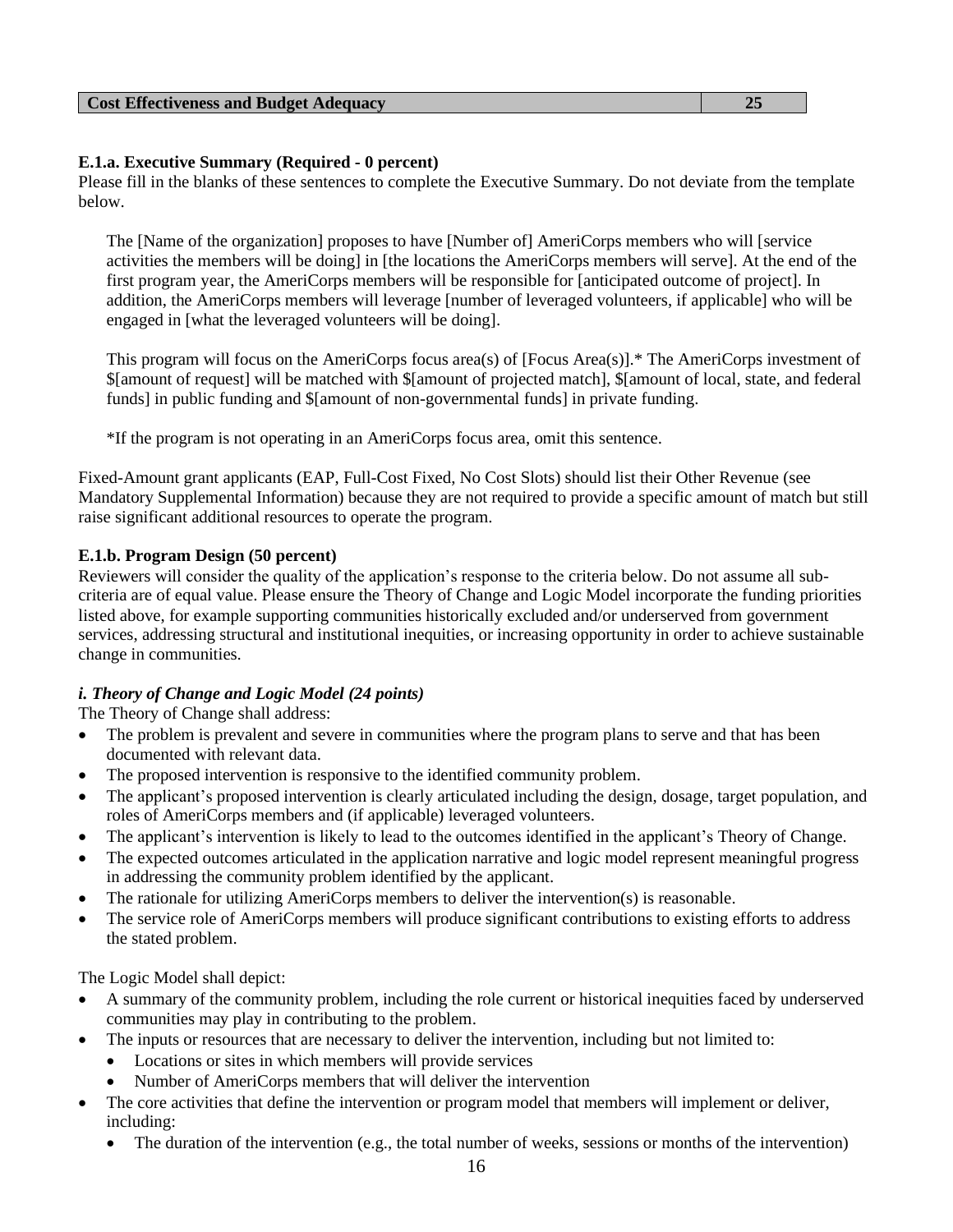- The dosage of the intervention (e.g., the number of hours per session or sessions per week)
- The target population for the intervention (e.g., disconnected youth, third graders at a certain reading proficiency level)
- The measurable outputs that result from delivering the intervention (i.e., number of beneficiaries served, types and number of activities conducted). If applicable, identify which National Performance Measures will be used as output indicators
- Outcomes that demonstrate changes in knowledge/skill, attitude, behavior, or condition that occur as a result of the intervention. If applicable, identify which National Performance Measures will be used as outcome indicators.

Note: The logic model is a visual representation of the applicant's Theory of Change. Programs should include short, medium, or long-term outcomes in the logic model. Applicants are not required to measure all components of their Theory of Change. The applicant's performance measures should be consistent with the program's Theory of Change and should represent significant program activities.

In the application narrative, applicants should discuss the community need as it relates to the CDC's Social Vulnerability Index: [https://www.atsdr.cdc.gov/placeandhealth/svi/index.html.](https://www.atsdr.cdc.gov/placeandhealth/svi/index.html)

Also in the application narrative, applicants should discuss their rationale for setting output and outcome targets for their performance measures.

Rationales and justifications should be informed by the organization's performance data (e.g., program data observed over time suggests targets are reasonable), relevant research (e.g., targets documents by organizations running similar programs with similar populations), or prior program evaluation findings.

Applicants with multiple interventions should complete one Logic Model chart that incorporates each intervention. Logic model content that exceeds three pages will not be reviewed.

#### *ii. Evidence Base (20 points)*

The assessment of an applicant's evidence base has two steps. First, the applicant will be assigned to an evidence tier (see the Mandatory Supplemental Information). Second, the quality of the applicant's evidence and the degree to which it supports the proposed program design will be assessed and scored.

#### Evidence Tier (12 points):

An evidence tier will be assessed for each applicant for the purpose of understanding the relative strength of each applicant's evidence base and the likelihood that the proposed intervention will lead to outcomes identified in the logic model.

In 2021, the evidence tiers of successful AmeriCorps State and National applicants that were competing were as follows: Strong 38%, Moderate 19%, Preliminary 16%, and Pre-Preliminary 26%. As these figures indicate, AmeriCorps values and funds programs at all points along the evidence continuum and expects programs to progress along the evidence continuum over time. Thus, do not be deterred from applying for funding due to your current evidence level.

Applicants who have outcome or impact evaluation reports of the same intervention described in the application (see Mandatory Supplemental Information for a definition of "same intervention") may submit up to 2 of those reports, plus (if applicable) the evaluation report from their last three-year grant cycle, to qualify for the Preliminary, Moderate, or Strong evidence tier. In order to qualify for consideration, the intervention evaluated in the submitted report(s) must match the intervention proposed by the applicant in the following areas, all of which must be clearly described in the Program Design and Logic Model sections of the application:

• Characteristics of the beneficiary population, including evidence of current or historic inequities facing the population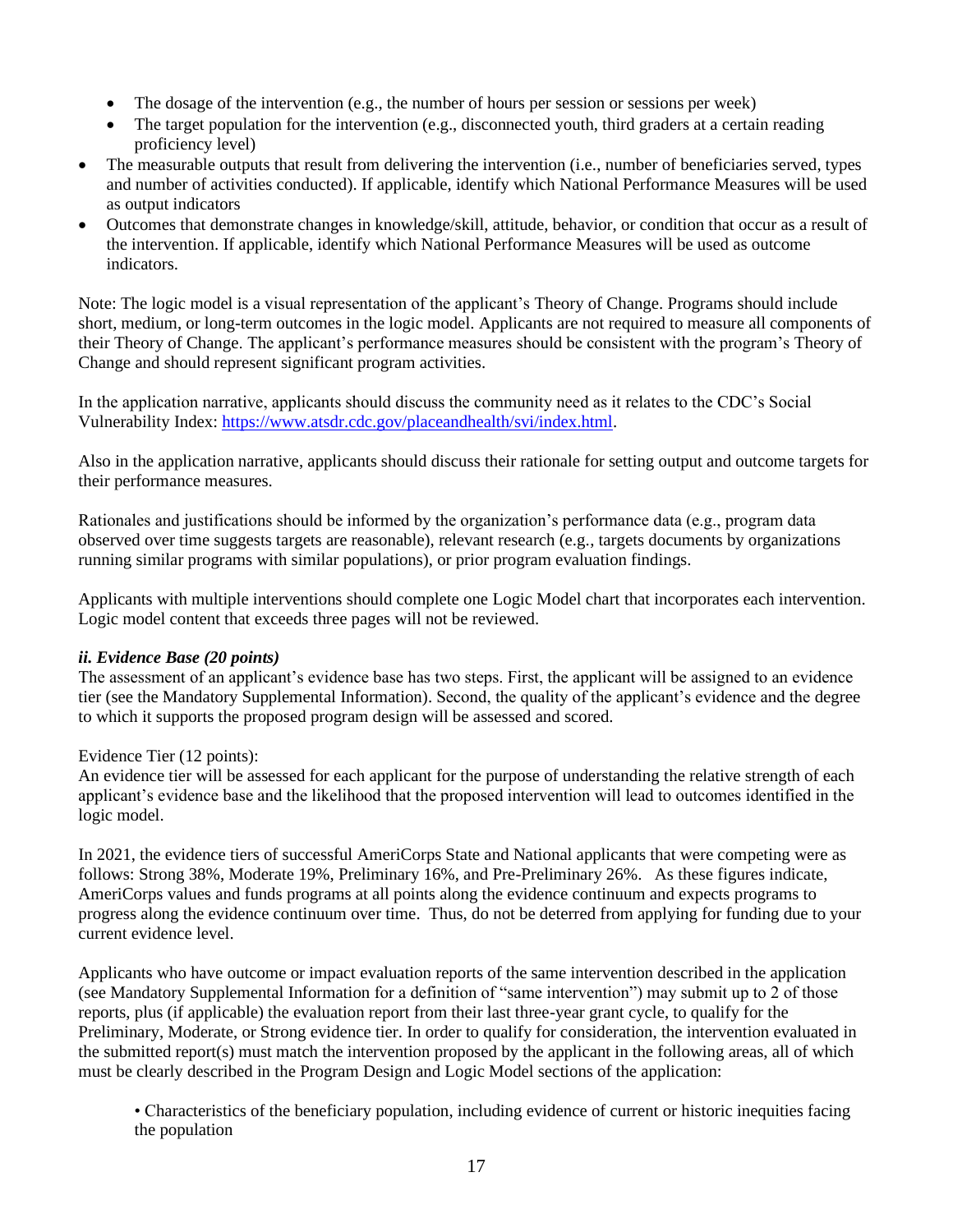- Characteristics of the population delivering the intervention
- Dosage (frequency, duration) and design of the intervention, including all key components and activities
- The context in which the intervention is delivered
- Outcomes of the intervention

Submitted reports that do not sufficiently match the intervention proposed by the applicant in all of these areas will not be considered applicable and will not be reviewed or receive any points. Submission of additional documents (e.g., advocacy pieces, policy briefs, other narratives that are not research studies or program evaluations) that are not consistent with the guidance and requirements described in the *Notice* will not be reviewed.

In the Evidence Tier section of the application narrative, applicants must (1) summarize the study design and key findings of any outcome or impact evaluation report(s) submitted and (2) describe any other evidence that supports their program, including past performance measure data and/or other research studies that inform their program design. Applicants who submit evaluation reports for consideration must also describe in the Evidence Base section of the application narrative how the intervention described in the submitted reports is the same as the intervention described in the application (see Mandatory Supplemental Information).

Applicants should provide citations for the studies they describe, if applicable; however, reviewers will not review any documents external to the application other than evaluation report(s) submitted in accordance with the *Notice* instructions.

Applicants must meet all requirements of an evidence tier in order to be considered for that tier.

If the evaluation reports submitted by the applicant do not meet the definitions in the Mandatory Supplemental Information, the applicant may be considered for a lower evidence tier.

#### Evidence Quality (8 points)

After the applicant's evidence tier has been assessed, the quality of the applicant's evidence and the extent to which it supports the proposed program design will be assessed and scored.

For applicants who are assessed as being in the Preliminary, Moderate, or Strong evidence tiers, reviewers will score the submitted evaluation reports using the following standards:

- The submitted reports are of satisfactory methodological quality and rigor for the type of evaluation conducted (e.g., adequate sample size and statistical power, internal and/or external validity, appropriate use of control or comparison groups, etc.);
- The submitted reports describe evaluations that were conducted relatively recently, preferably within the last six years;
- The submitted reports show a meaningful and significant positive effect on program beneficiaries in at least one key outcome of interest.

For applicants who are assessed as being in the Pre-Preliminary evidence tier, reviewers will score the narrative provided in the Evidence Base section of the application using the following standards:

- The applicant uses relevant evidence, including past performance measure data and/or cited research studies, to inform their proposed program design;
- The described evidence is relatively recent, preferably from the last six years;
- The evidence described by the applicant indicates a meaningful positive effect on program beneficiaries in at least one key outcome of interest.

Applicants assessed in the Pre-Preliminary evidence tier who do not provide adequate responses to the Evidence Quality standards will not meet the threshold requirements for this Notice and will not be considered for funding.

#### *iii. Notice Priority (0 points)*

• The applicant proposed program fits within one or more of the AmeriCorps funding priorities as outlined in the *Funding Priorities* section and more fully described in the Mandatory Supplemental Information, and the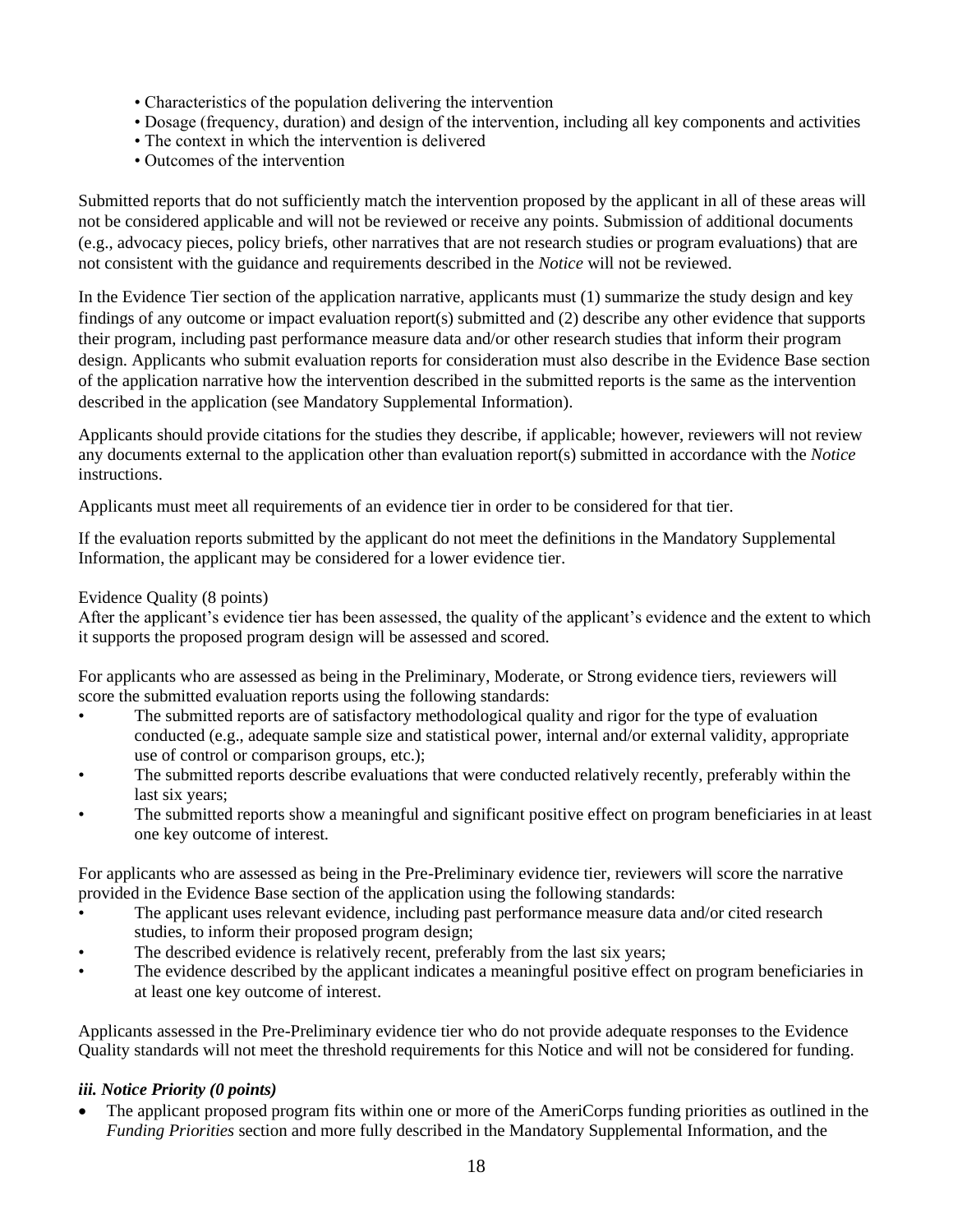proposed program meets all of the requirements detailed in the *Funding Priorities* section and in the Mandatory Supplemental Information.

#### *iv. Member Experience (6 points)*

- AmeriCorps members as a result of their service will have opportunities to develop as leaders.
- AmeriCorps members will gain skills as a result of their training and service that can be utilized and will be valued by future employers after their service term is completed.
- The program has a well-defined plan to recruit AmeriCorps members from the geographic or demographic communities in which the programs operate.
- The applicant will also foster an inclusive service culture where different backgrounds, talents, and capabilities are welcomed and leveraged for learning and effective service delivery.
- The applicant's organization and/or program has a diversity, equity, and inclusion council that seeks to diversity its staff and board and create a supportive and safe environment as well ensure that its programming is culturally and community appropriate.

#### **E.1.c. Organizational Capability (25 percent)**

Reviewers will consider the quality of the application's response to the following criteria below. Do not assume all sub-criteria are of equal value.

#### *i. Organizational Background and Staffing (9 points)*

- The organization details the roles, responsibilities, and structure of the staff that will be implementing the AmeriCorps program as well as providing oversight and monitoring for the program.
- The organization has facilitated, partnered, or participated in educational or workforce development programs (i.e., pre-apprenticeship/registered apprenticeship, work experience and job training programs, etc.).
- The organization has a stated commitment and plan to advance diversity, equality, and inclusion (DEI) throughout its mission, for example by using a DEI council or strategic plan.

#### *ii. Compliance and Accountability (8 points)*

- The organization has a monitoring and oversight plan to prevent and detect non-compliance and enforce compliance with AmeriCorps rules and regulations including those related to prohibited and unallowable activities and criminal history checks at the grantee, subgrantee (if applicable), and service site locations.
- The organization has sufficient policies, procedures, and controls in place to prevent, detect, and mitigate the risk of fraud, waste, abuse, and mismanagement, such as appropriate segregation of duties, internal oversight activities, measures to prevent timekeeping fraud, etc.
- The organization has an effective mechanism in place to report, without delay, any suspected criminal activity, waste, fraud, and/or abuse to both the AmeriCorps Office of Inspector General and AmeriCorps and a plan for training staff and participants on these reporting protocols.
- If applicable, the AmeriCorps-required evaluation report meets AmeriCorps requirements.
- If applicable, the AmeriCorps-required evaluation report is of satisfactory quality.

#### *iii. Culture that Values Learning (4 points)*

- The applicant's board, management, and staff collect and use information, including performance data, for learning and decision making.
- The applicant's board, management, and staff collect and use information to determine its programmatic effectiveness in serving in a community with members that are diverse.

#### *iv. Member Supervision (4 points)*

- AmeriCorps members will receive sufficient guidance and support from their supervisor to provide effective service.
- AmeriCorps supervisors will be adequately trained/prepared to follow AmeriCorps and program regulations, priorities, and expectations.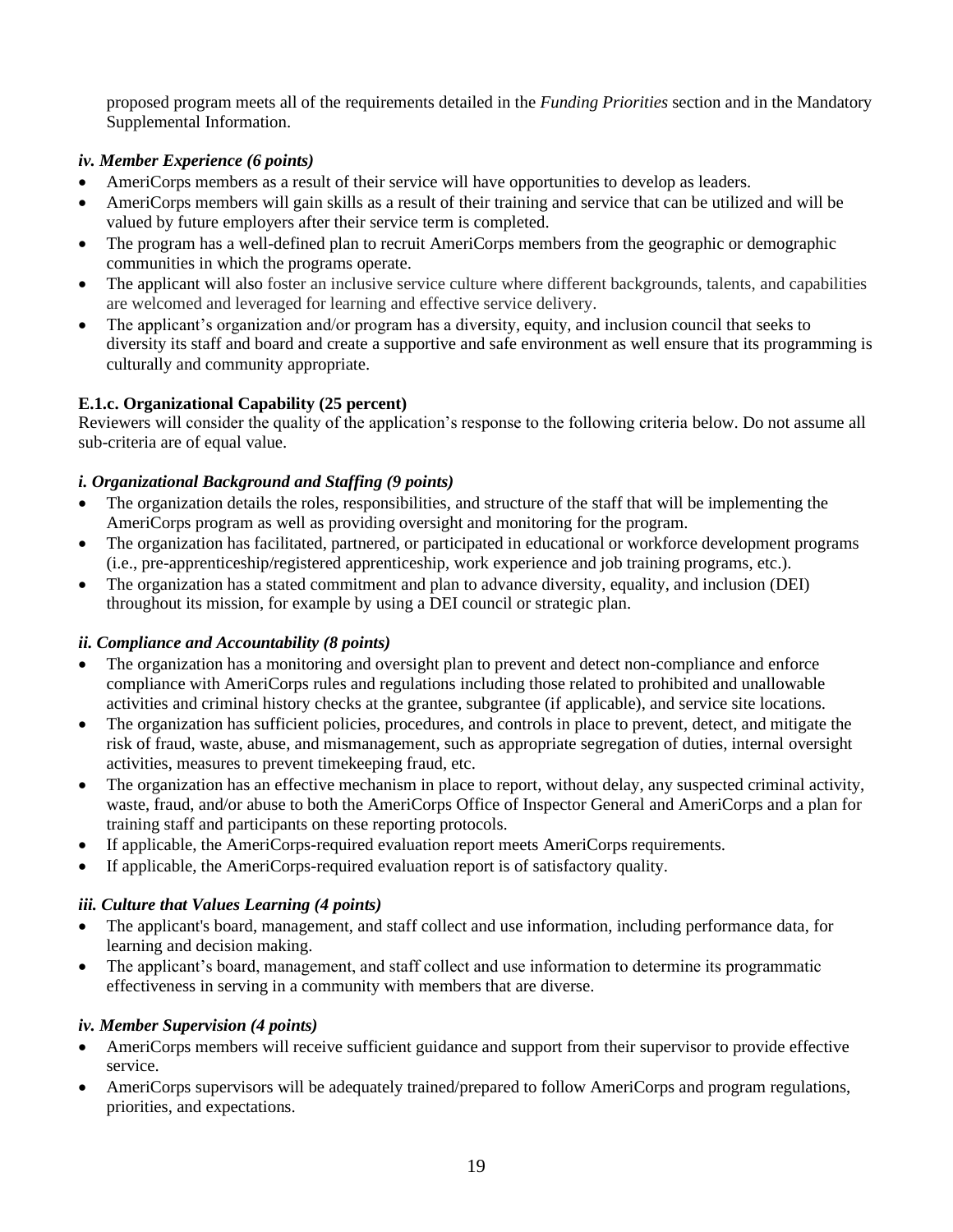#### **E.1.d. Cost Effectiveness and Budget Adequacy (25 percent)**

Reviewers will assess the quality of the application's budget to the following criteria below. Do not assume all subcriteria are of equal value.

#### **These criteria will be assessed based on the budget submitted. No narrative should be entered in the narrative box except for "See budget".**

#### *i. Cost Effectiveness and Budget Adequacy (25 points)*

- Budget is submitted without mathematical errors.
- Proposed costs are allowable, reasonable, and allocable to the award.
- Budget is submitted with adequate information to assess how each line item is calculated.
- Budget complies with the budget instructions.
- Match is submitted with adequate information to support the amount written in the budget.
- The budgeted match is equal to or more than the required match for the given program year.
- The cost per MSY is equal to or less than the maximum cost per MSY.

Proposed budgets that contain MSY costs that exceed the maximum cost per MSY and/or less than required match will be considered unresponsive to the application criteria.

Applicants must complete the budget and ensure the following information is in the budget screens:

- Current indirect rate cost if used to claim indirect/administrative costs.
- Identify the non-AmeriCorps funding and resources necessary to support the project, including for Fixed Amount applicants.
- Indicate the amount of non-AmeriCorps resource commitments, type of commitments (in-kind and/or cash), the sources of these commitments, and if the commitments are proposed or secured.

#### **E.1.e. Evaluation Plan (Required for recompeting grantees - 0 percent)**

If the applicant has previously received three or more years of competitive funding for the same project being proposed (see the Mandatory Supplemental Information for the AmeriCorps definition of "same project"), the applicant must submit an evaluation plan as an attachment (see the Submission of Additional Documents section for more information). If the applicant has previously received six or more years of competitive funding for the same project being proposed, the applicant must submit both an evaluation plan and an evaluation report as attachments.

Applicants should use the evaluation plan template available on the Notice webpage to craft their evaluation plans. The template document provides detailed information about the AmeriCorps evaluation requirements (45 CFR 2522.700-710) and specifies the information that must be provided for the evaluation plan to be approved by AmeriCorps. The evaluation plan will not be scored and will not be reviewed until after funding decisions have been made.

All applicants should enter "N/A" in the "Evaluation Summary or Plan" field of the Narrative. Any other text entered in this field will not be reviewed.

#### **E.1.f. Amendment Justification (0 percent)**

Enter N/A. This field will be used if the applicant is awarded a grant and needs to amend it.

#### **E.1.g. Clarification Information (0 percent)**

Please make a heading entitled "FY 2022 Match replacement" and enter the dollar amount of match replacement your program would like to request. The amount cannot result in your program being above the maximum cost per MSY. Should your application go to clarification, this field will also be used to enter information that requires clarification in the post-review period.

#### **E.1.h. Continuation Changes (0 percent)**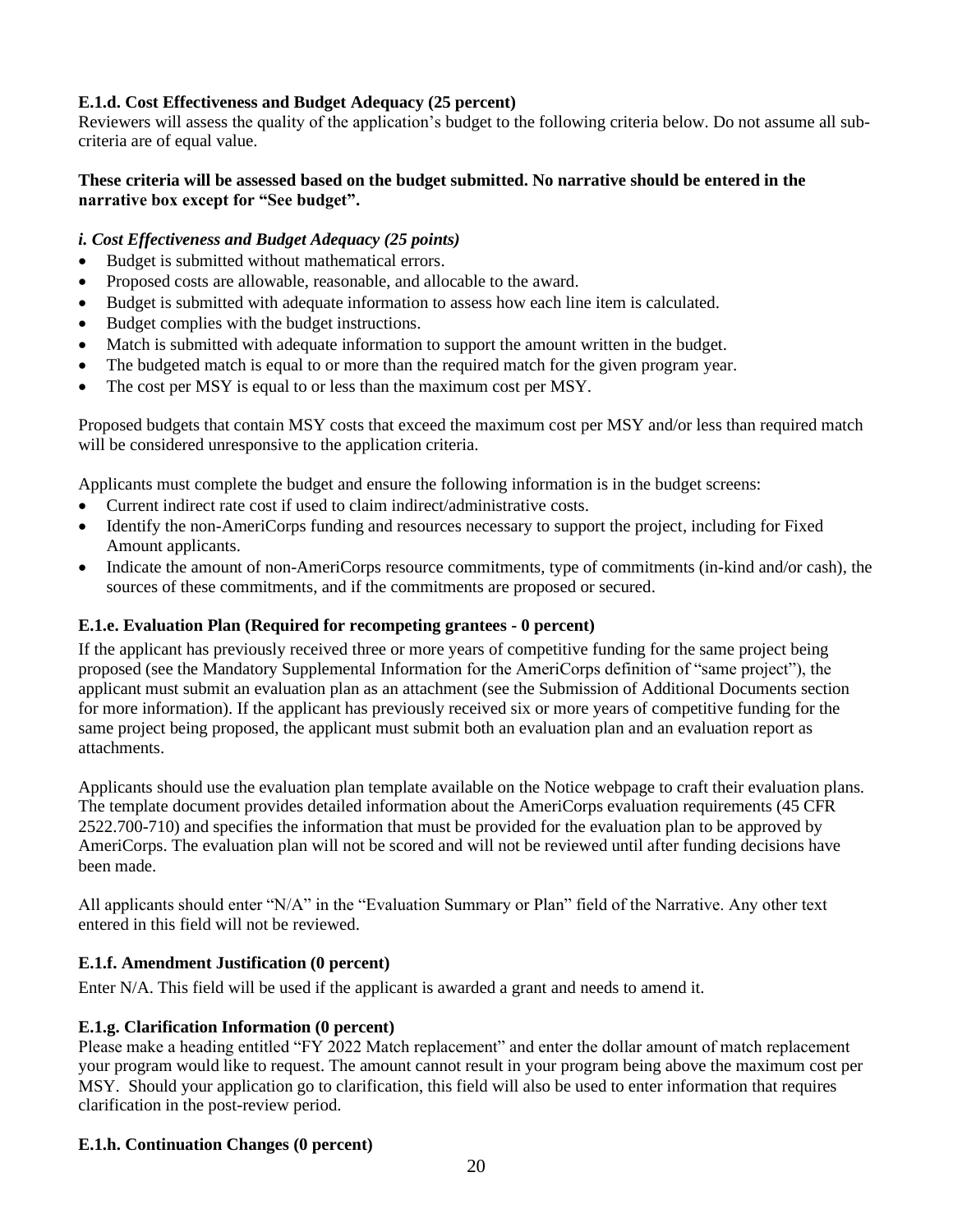Enter N/A. This field will be used to enter changes in the application narratives in continuation requests.

#### **E.2. Review and Selection Process**

AmeriCorps and Volunteer Tennessee will engage External and Staff Reviewers with relevant knowledge and expertise to assess and provide input on the eligible applications. The review and selection process is intended to produce a diversified set of high-quality programs that represent the priorities and strategic considerations described in this *Notice*. The determinations made by reviewers may be different than what the applicant selfdetermined upon submission of its application.

The stages of the review and selection process follow:

#### **E.2.a. Initial Application Compliance and Eligibility Review**

AmeriCorps and Volunteer Tennessee staff will conduct a Compliance Review to determine if an application meets the compliance requirements published in this *Notice* and advances to the next stage of the review process. An application is compliant if the applicant:

- Is an eligible organization
- Submits an application by the submission deadline
- Submits an application that is complete, in that it contains all required elements and follows the instructions provided in this *Notice*

Reviewing for eligibility is intended to ensure that only those applications that are eligible for award are further reviewed. However, a determination of eligibility can take place at any point during the application review and selection process. Applicants that are determined to be non-compliant and ineligible will not receive an award.

#### **E.2.b. Application Review**

Reviewers will evaluate the application using the application review criteria, consider the comprehensiveness and feasibility of the application, and assess the priorities and strategic considerations detailed in the *Notice*.

Upon submission to AmeriCorps by Volunteer Tennessee, **Competitive applications** will be assessed by AmeriCorps staff. External reviewers will review and assess the evidence criteria in the *Notice*. **Formula applications** will be reviewed by Volunteer Tennessee staff and peer reviewers. All reviewers will be screened for conflicts of interest.

#### **E.2.c**. **Applicant Clarification**

AmeriCorps and Volunteer Tennessee may ask an applicant for clarifying information. AmeriCorps and Volunteer Tennessee staff will use this information to make funding recommendations. A request for clarification does not guarantee an award. Applicants may be recommended for funding even if they are not asked for clarifying information. An applicant's failure to respond to a request for clarification adequately and in a timely manner may result in the removal of its application from consideration.

#### **E.2.d. Pre-Award Risk Assessment**

AmeriCorps and Volunteer Tennessee staff will evaluate the risks to the program posed by each applicant, including conducting due diligence to ensure an applicant's ability to manage federal funds. This evaluation is in addition to the evaluation of the applicant's eligibility for funding and the quality of its application on the basis of the Selection Criteria. Results from this evaluation will inform funding decisions. If AmeriCorps and/or Volunteer Tennessee determine that an award will be made, special conditions that correspond to the degree of risk assessed may be applied to the award. Additionally, if AmeriCorps or Volunteer Tennessee conclude that the reasons for applicants having poor risk assessment are not likely to be mitigated, those applications may not be selected for funding. In evaluating risks, AmeriCorps and Volunteer Tennessee may consider the following criteria:

Due Diligence:

- federal debt delinquency
- suspension and debarment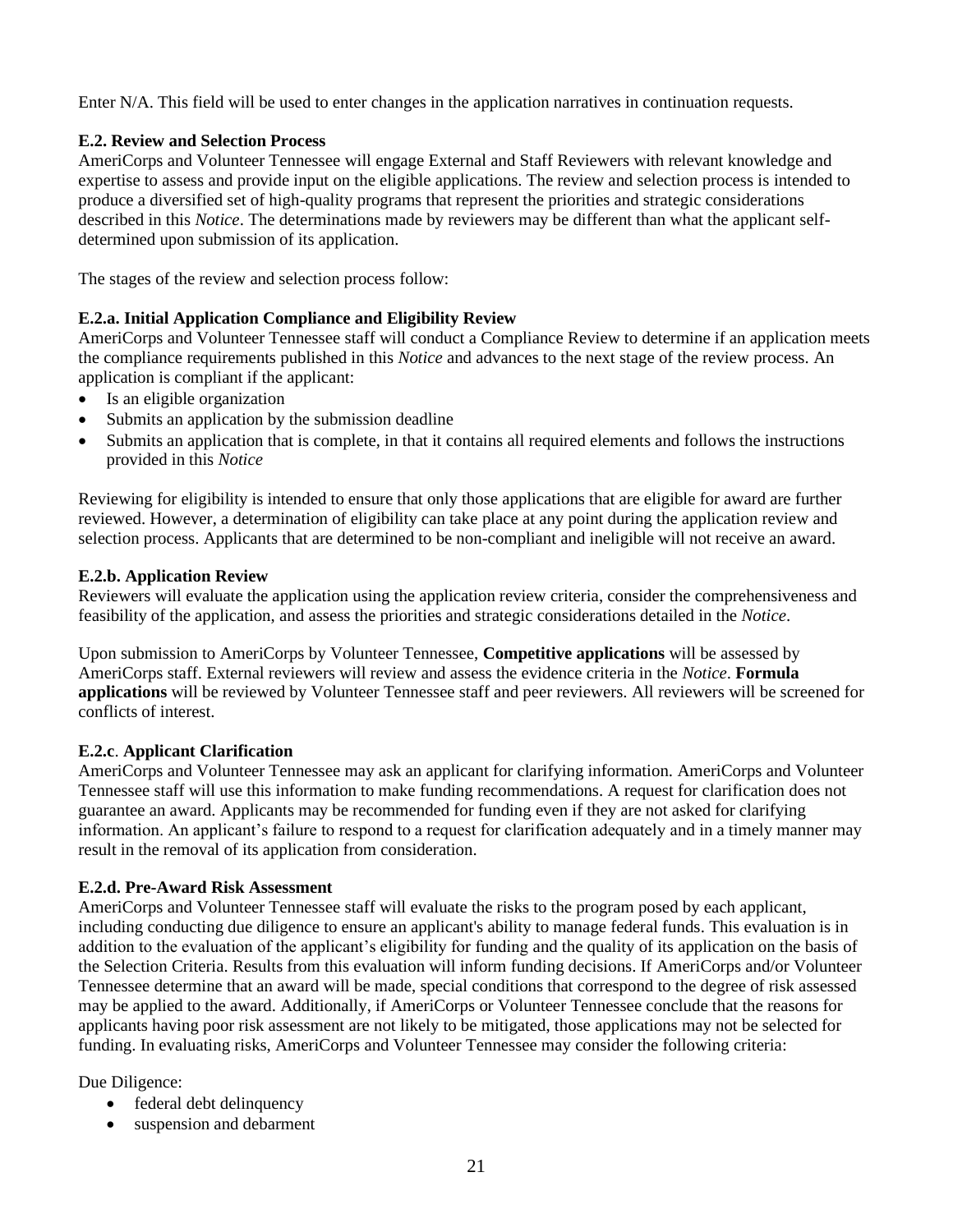- information available through OMB-designated repositories of government-wide eligibility qualification or financial integrity information, such as:
	- o Federal Awardee Performance and Integrity Information System (FAPIIS)
	- o U.S. Treasury Bureau of Fiscal Services
	- o System for Award Management (SAM)
	- o "Do Not Pay"
- reports and findings from single audits performed under Uniform Administrative Guidance and findings of any other available audits or investigations
- IRS Tax Form 990
- Oversight.gov
- Public Litigation Records

Operational and Financial Management:

- financial stability
- Operational and Financial Management Survey

Past Performance:

- applicant's record in managing previous AmeriCorps awards, cooperative agreements, or procurement awards, including:
	- timeliness of compliance with applicable reporting requirements
	- accuracy of data reported
	- conformance to the terms and conditions of previous federal awards
	- applicant's ability to effectively implement statutory, regulatory, or other requirements imposed on award recipients
	- meeting matching requirements
	- the extent to which any previously awarded amounts will be expended prior to future awards
	- Grant progress reports attainment of Performance Measures
	- Enrollment and retention
	- Monitoring findings
	- national service criminal history check compliance

Other Programmatic Risks:

• publicly available information, including information from the applicant organization's website

Additionally, AmeriCorps and Volunteer Tennessee may use the results of the review of the risk assessment evaluation in determining which applications to fund.

#### **E.2.e. Consideration of Integrity and Performance System Information**

Prior to making any award that exceeds \$250,000, AmeriCorps is required to review and consider any information about the applicant that is in the designated integrity and performance system accessible through SAM and FAPIIS (see [41 U.S.C. 2313\)](http://uscode.house.gov/view.xhtml?req=(title:41%20section:2313%20edition:prelim)%20OR%20(granuleid:USC-prelim-title41-section2313)&f=treesort&edition=prelim&num=0&jumpTo=true). Additionally, AmeriCorps may expand upon these requirements and use its discretion to review and consider information about any applicant receiving an award, including those under \$250,000.

Any applicant, at its option, may review information in the designated integrity and performance systems accessible through FAPIIS and comment on any information about itself that a Federal awarding agency previously entered and is currently in the designated integrity and performance system accessible through FAPIIS.

AmeriCorps may consider any comments by any applicant, in addition to the other information in the designated integrity and performance system, in making a judgment about the applicant's integrity, business ethics, and record of performance under Federal awards when completing its review of risk posed by the applicant under the Risk Assessment Evaluation section of this *Notice.*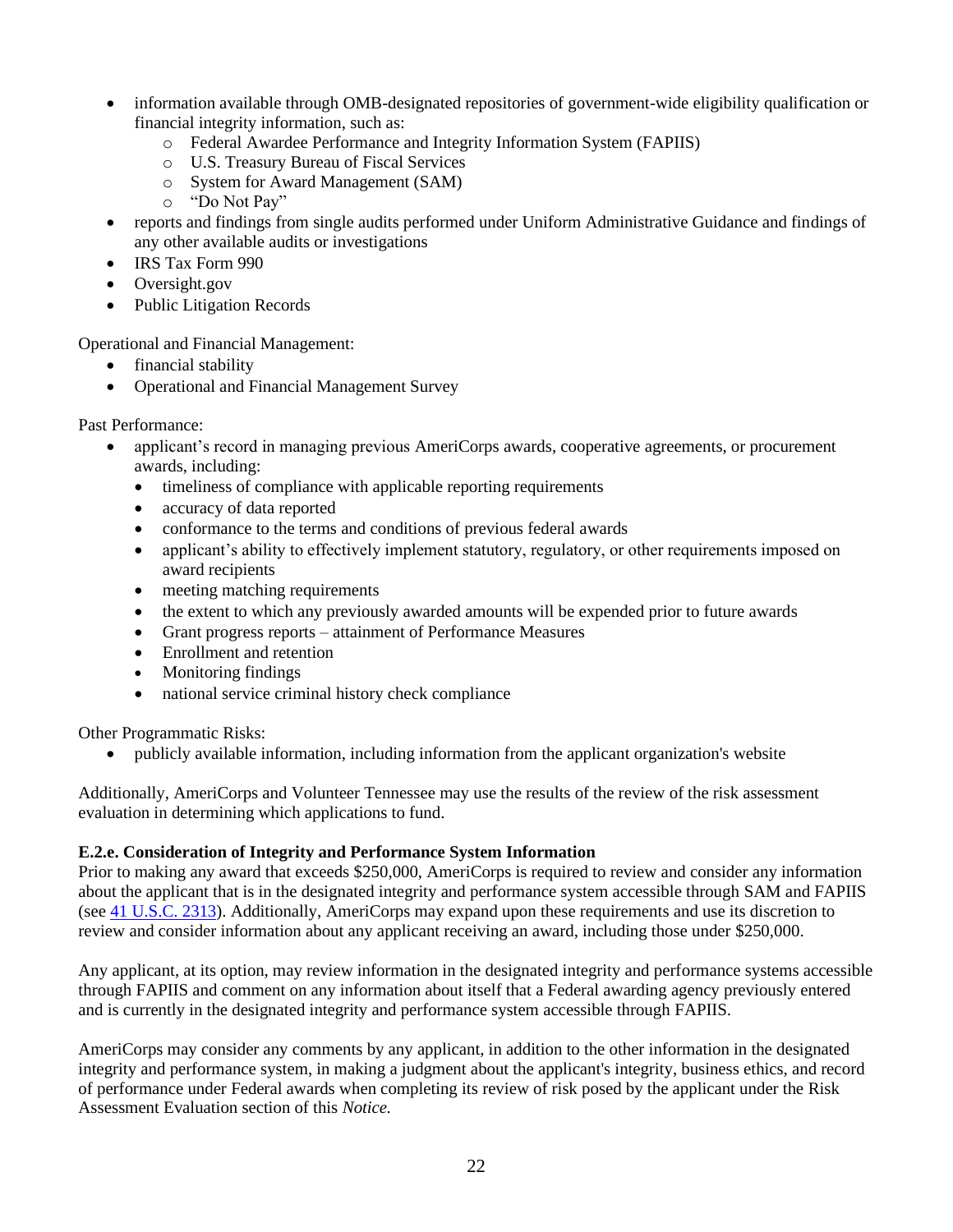#### **E.2.f. Selection for Funding**

The review and selection process is designed to:

- identify how well eligible applications are aligned with the application review criteria
	- build a diversified portfolio based on the following strategic considerations:
		- o AmeriCorps and Volunteer Tennessee Funding Priorities (See *Sections A.1. and A.2. Funding Priorities*)
		- o meaningful representation of
			- rural communities
			- **•** innovative community strategies

Based on the evaluation of these strategic considerations, applications may be selected for funding over applications with a greater degree of alignment with the review criteria. In selecting applicants to receive awards under this Notice, the Chief Executive Officer will endeavor to include a diverse portfolio of applications based on staff recommendations and strategic considerations.

AmeriCorps will assess an applicant's strategic considerations. Applicants must check the relevant boxes in the Program Information tab in AmeriCorps' web-based management system in order to be considered for AmeriCorps' assessment of the strategic considerations (see Selection for Funding section.) Applicants should only check the boxes if the strategic consideration is a significant and intentional part of their program design and if implementation strategies are described in the application.

AmeriCorps and Volunteer Tennessee reserve the right to prioritize funding existing awards over making new awards.

AmeriCorps and Volunteer Tennessee reserve the right to award applications in an amount other than at the requested level of funding and will document the rationale for doing so.

*AmeriCorps and Volunteer Tennessee reserve the right to adjust or make changes to the review process, in the event that unforeseen challenges or exigent circumstances make it impossible, impractical or inefficient to execute the review process as planned. Any such adjustments or changes will not affect the selection criteria that will be used to assess applications submitted in response to this Notice.*

#### **E.3. Feedback to Applicants**

Following grant awards, each applicant will receive feedback pertaining to their application. Feedback will be based on the review of the original application and will not reflect any information that may have been provided in response to applicant clarification, if any.

#### **E.4. Transparency in Grant-making**

AmeriCorps and Volunteer Tennessee are committed to transparency in grant-making. The following information for new and re-competing applications may be published on [http://www.americorps.gov/partner/funding](http://www.americorps.gov/partner/funding-opportunities/funded-grants)[opportunities/funded-grants](http://www.americorps.gov/partner/funding-opportunities/funded-grants) and/or Volunteer Tennessee's website within 90 business days after all grants are awarded:

- A list of all approved applications
- Executive Summaries of all approved applications
- Data extracted from the SF-424 Face Sheet
- A blank template of the external review worksheet
- A list of all external reviewers that completed the review process

Submitted program narratives for successful applications will be available upon request.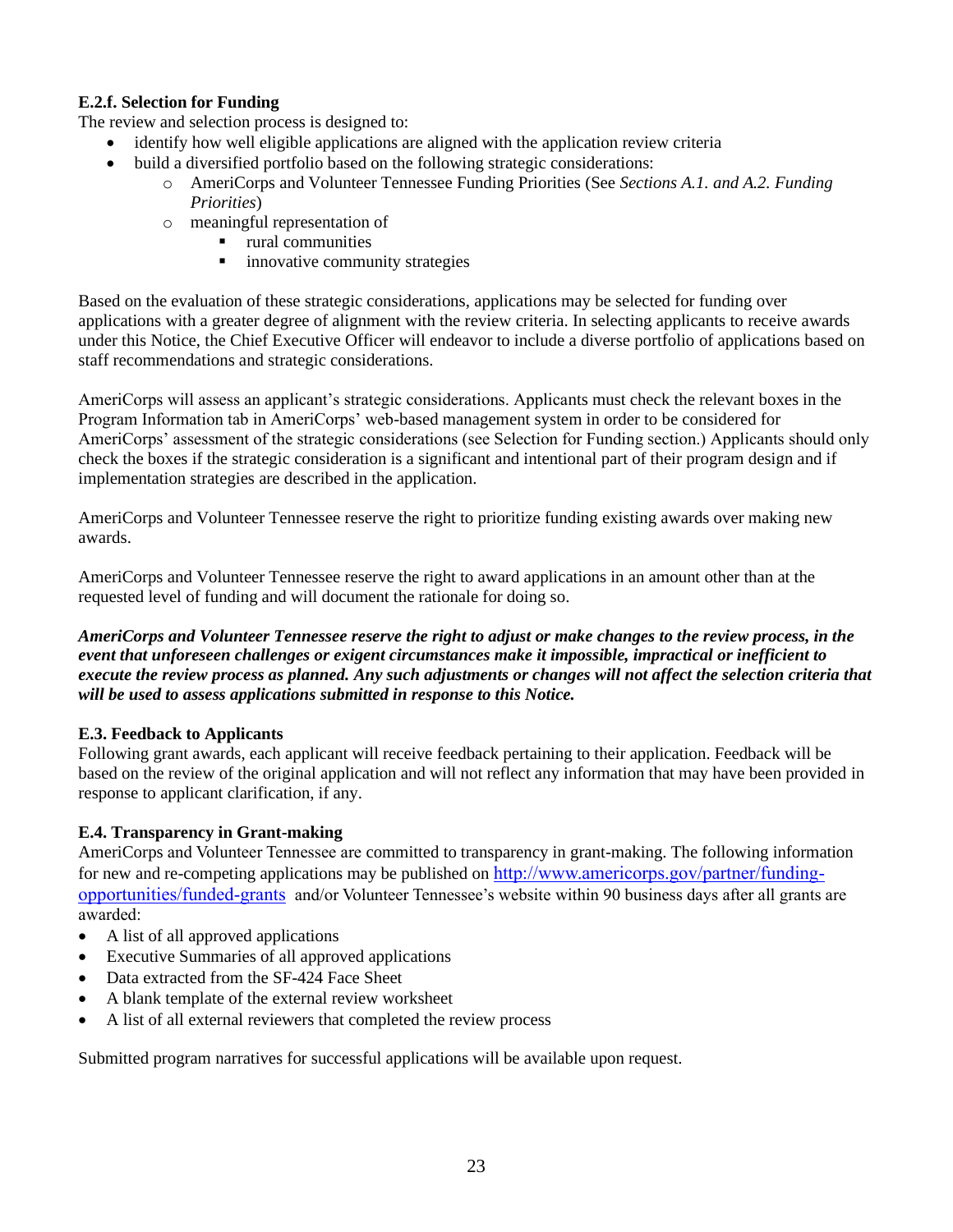#### **F. FEDERAL AWARD ADMINISTRATION INFORMATION**

#### **F.1. Federal Award Notices**

AmeriCorps will make Competitive awards following the grant selection announcement. AmeriCorps anticipates announcing the results of the competitive funding competition by notifying applicants **by mid-May 2022**, contingent on timely full year appropriations. Applicants will be notified of funding decisions via email. This notification is not an authorization to begin grant activities. The executed subcontract with Volunteer Tennessee is the only document authorizing awardees to commence grant activities. Unsuccessful applicants will also receive a notification that their application was not approved for funding.

Volunteer Tennessee anticipates announcing the results of the Formula competition by notifying applicants **no later than May 23, 2022**, contingent on timely full year appropriations and notification of Competitive grant selections. Applicants will be notified of funding decisions via email. This notification is not an authorization to begin grant activities. The executed contract with Volunteer Tennessee is the authorizing document for grant activities. Unsuccessful Formula applicants will also receive a notification that their application was not approved for funding.

An awardee may not obligate or expend federal funds until the start of the Project Period identified on the Notice of Grant Award or before Volunteer Tennessee executes the subcontract.

#### **F.2. Administrative and National Policy Requirements**

#### **F.2.a. Uniform Guidance**

All awards under this Notice are subject to the Uniform Administrative Requirements, Cost Principles, and Audit Requirements for Federal Awards (Uniform Guidance), now consolidated in 2 CFR [Parts 200](http://www.ecfr.gov/cgi-bin/text-idx?SID=379c69c6a453c93b76142986a4ce5ad4&node=pt2.1.200&rgn=div5) and [2205.](http://www.ecfr.gov/cgi-bin/text-idx?SID=379c69c6a453c93b76142986a4ce5ad4&node=pt2.1.200&rgn=div5)

#### **b. Requests for Monitoring or Payment Integrity Information**

AmeriCorps may request documentation from recipients in order to monitor the award or to comply with other legal requirements, such as the [Payment Integrity Information Act of 2019.](https://paymentaccuracy.gov/) Failure to make timely responses to these requests may result in award funds being placed on manual hold, reimbursement only status, or other remedies may be applied as appropriate.

#### **F.2.c. AmeriCorps Terms and Conditions**

All awards made under this *Notice* will be subject to the FY 2022 AmeriCorps General Terms and Conditions, and the FY 2022 AmeriCorps Specific Terms and Conditions. These Terms and Conditions contain detailed, mandatory compliance and reporting requirements. Current versions of the AmeriCorps General and Specific Terms and Conditions for each of its programs is available at

[https://americorps.gov/grantees-sponsors/directs-territories-tribes.](https://americorps.gov/grantees-sponsors/directs-territories-tribes)

#### . **F.2.d. National Service Criminal History Check Requirements**

The National Service Criminal History Check (NSCHC) is a specific screening procedure established by law to protect the beneficiaries of national service. We encourage grantees to minimize barriers to service without putting their program beneficiaries at genuine risk.

- In general, award recipients and subrecipients must conduct an NSCHC for AmeriCorps members, AmeriCorps Seniors volunteers, and staff funded under, or whose salary is reflected as match on, the award.
- AmeriCorps and Volunteer Tennessee strongly encourage applicants to review the regulations and additional guidance to fully understand how to comply with the requirements. NSCHC regulations and guidance: [https://americorps.gov/grantees-sponsors/history-check.](https://americorps.gov/grantees-sponsors/history-check)
- AmeriCorps also strongly encourages funded applicants to utilize the two AmeriCorps-approved vendors to conduct the required NSCHCs. Two pre-approved NSCHC vendors: [https://americorps.gov/grantees](https://americorps.gov/grantees-sponsors/history-check)[sponsors/history-check.](https://americorps.gov/grantees-sponsors/history-check)
- Failure to conduct a compliant NSCHC may result in significant disallowed costs.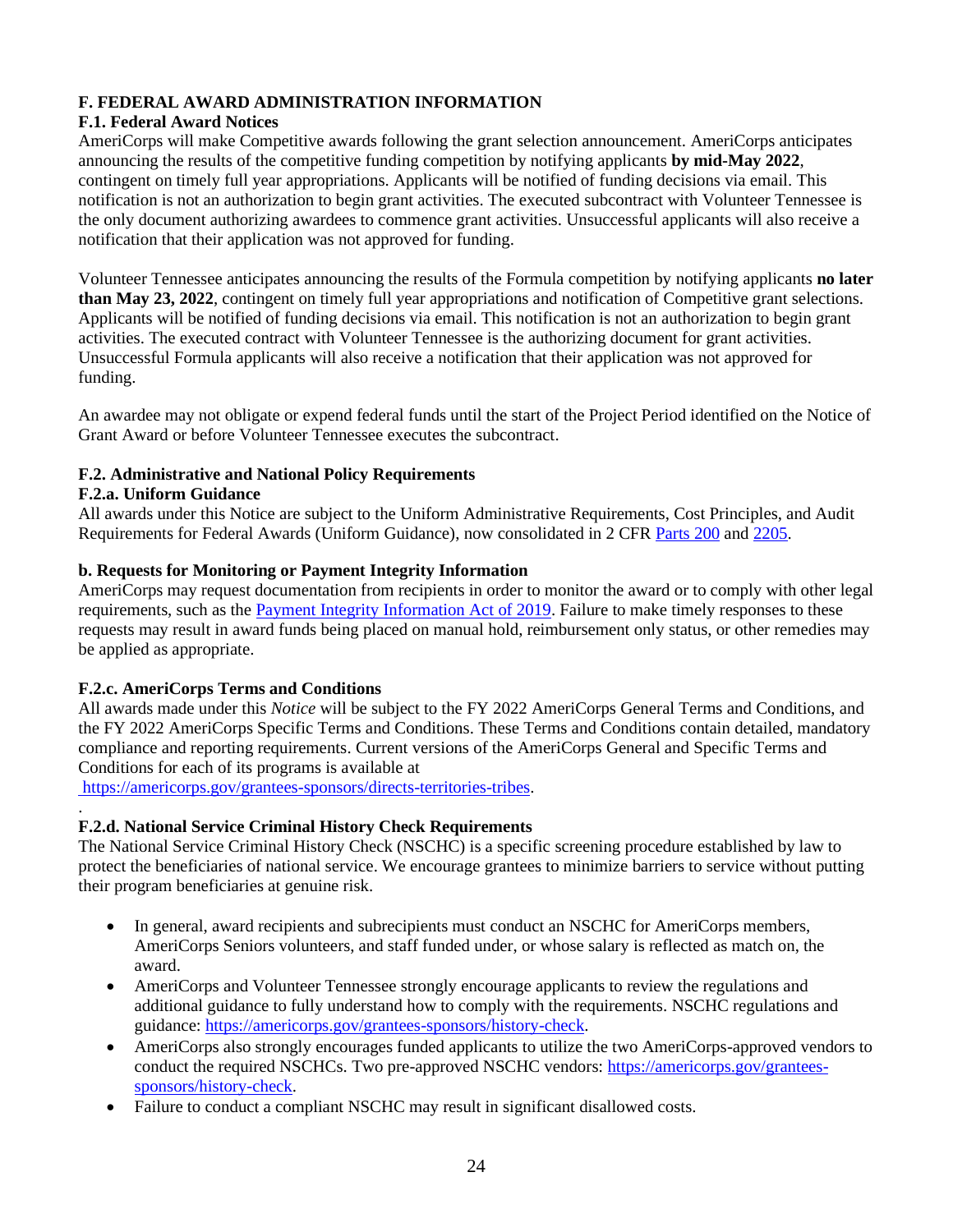• The cost of conducting NSCHC is an allowable expense under the award and the individual subject to the NSCHC may not be required to cover the cost without being reimbursed.

A NSCHC consists of a check of the:

- 1. National Sex Offender Public website through NSOPW.gov (nationwide check);
- 2. State criminal history record repository or agency-designated alternative for the individual's State of residence *and* State of service; and
- 3. Fingerprint-based check of the FBI criminal history record database through the State criminal history record repository or agency-approved vendor.

All checks must be conducted, reviewed, and an eligibility determination made before the individual begins work or service.

An individual is not eligible to serve or work in a position subject to the NSCHC requirements if:

- the individual refuses to consent to a criminal history check;
- makes a false statement in connection with a criminal history check;
- is registered, or is required to be registered, on a state sex offender registry or the National Sex Offender Registry; or
- has been convicted of murder.

*See [45 CFR 2540.200–](https://gcc02.safelinks.protection.outlook.com/?url=http%3A%2F%2Fwww.ecfr.gov%2Fcgi-bin%2Ftext-idx%3FSID%3Df100236ee7664894ea5b7d2b7bc80564%26mc%3Dtrue%26tpl%3D%2Fecfrbrowse%2FTitle45%2F45cfr2540_main_02.tpl&data=04%7C01%7CJBastressTahmasebi%40cns.gov%7C7ed5931d00304e055d1608d915b16791%7Cd2f850a78dce4fb3a79c6867f9514312%7C0%7C0%7C637564673950768749%7CUnknown%7CTWFpbGZsb3d8eyJWIjoiMC4wLjAwMDAiLCJQIjoiV2luMzIiLCJBTiI6Ik1haWwiLCJXVCI6Mn0%3D%7C1000&sdata=VkrkzIoXKRKWvLrH0AY%2BcxvTpWH79%2B8AzvQukeaWwOE%3D&reserved=0) 2540.207 and [National Service Criminal History Check Resources](https://gcc02.safelinks.protection.outlook.com/?url=https%3A%2F%2Famericorps.gov%2Fgrantees-sponsors%2Fhistory-check&data=04%7C01%7CJBastressTahmasebi%40cns.gov%7C7ed5931d00304e055d1608d915b16791%7Cd2f850a78dce4fb3a79c6867f9514312%7C0%7C0%7C637564673950778705%7CUnknown%7CTWFpbGZsb3d8eyJWIjoiMC4wLjAwMDAiLCJQIjoiV2luMzIiLCJBTiI6Ik1haWwiLCJXVCI6Mn0%3D%7C1000&sdata=EyRpPhW8PtN7HeyD7qqutv%2BdOLf79EdpZDq0Fdzw0mA%3D&reserved=0) for complete information and FAQs.*

#### **F.2.e. Official Guidance**

All AmeriCorps active Guidance is available on the agency's Guidance webpage:

[https://www.americorps.gov/about/agency-overview/official-guidance.](https://www.americorps.gov/about/agency-overview/official-guidance) The contents of these documents do not have the force and effect of law and are not meant to bind the public in any way unless incorporated into a contract or grant agreement. These documents are intended only to provide clarity to the public regarding existing requirements under the law or agency policies.

#### **F.3. Use of Material**

To ensure that materials generated with AmeriCorps funding are available to the public and readily accessible to grantees and non-grantees, AmeriCorps and Volunteer Tennessee reserve a royalty-free, nonexclusive, and irrevocable right to obtain, use, modify, reproduce, publish, or disseminate publications and materials produced under the award, including data, and to authorize others to do so [\(2 CFR §200.315\)](http://www.ecfr.gov/cgi-bin/retrieveECFR?gp=&SID=74a79d9a3a38ee2ca26d377daeacebb7&mc=true&n=pt2.1.200&r=PART&ty=HTML#se2.1.200_1315).

#### **F.4. Reporting**

Recipients are required to submit a variety of reports which are due at specific times during the life cycle of an award. All reports must be accurate, complete, and submitted on time.

Volunteer Tennessee sub-grantees are required to provide mid-year and end of year progress reports, quarterly financial reports, and an evaluation report as required by the AmeriCorps regulations 45 CFR §§2522.500-2522.540 and §§2522.700-2522.740. A final financial report is due at the end of the grant.

Award recipients will be required to report at [www.FSRS.gov](http://www.fsrs.gov/) on all subawards over \$30,000 and may be required to report on executive compensation for your organization and for your subgrantees. Recipients and subrecipients must have the necessary systems in place to collect and report this information. See [2 CFR Part 170](http://www.ecfr.gov/cgi-bin/text-idx?c=ecfr&SID=d3b45261ecbe5e9992ede00f23fd8d3b&tpl=/ecfrbrowse/Title02/2cfr170_main_02.tpl) for more information and to determine how these requirements apply.

Once the grant is awarded, recipients will be expected to have data collection and data management policies and practices that provide reasonable assurance that they are providing AmeriCorps and Volunteer Tennessee with high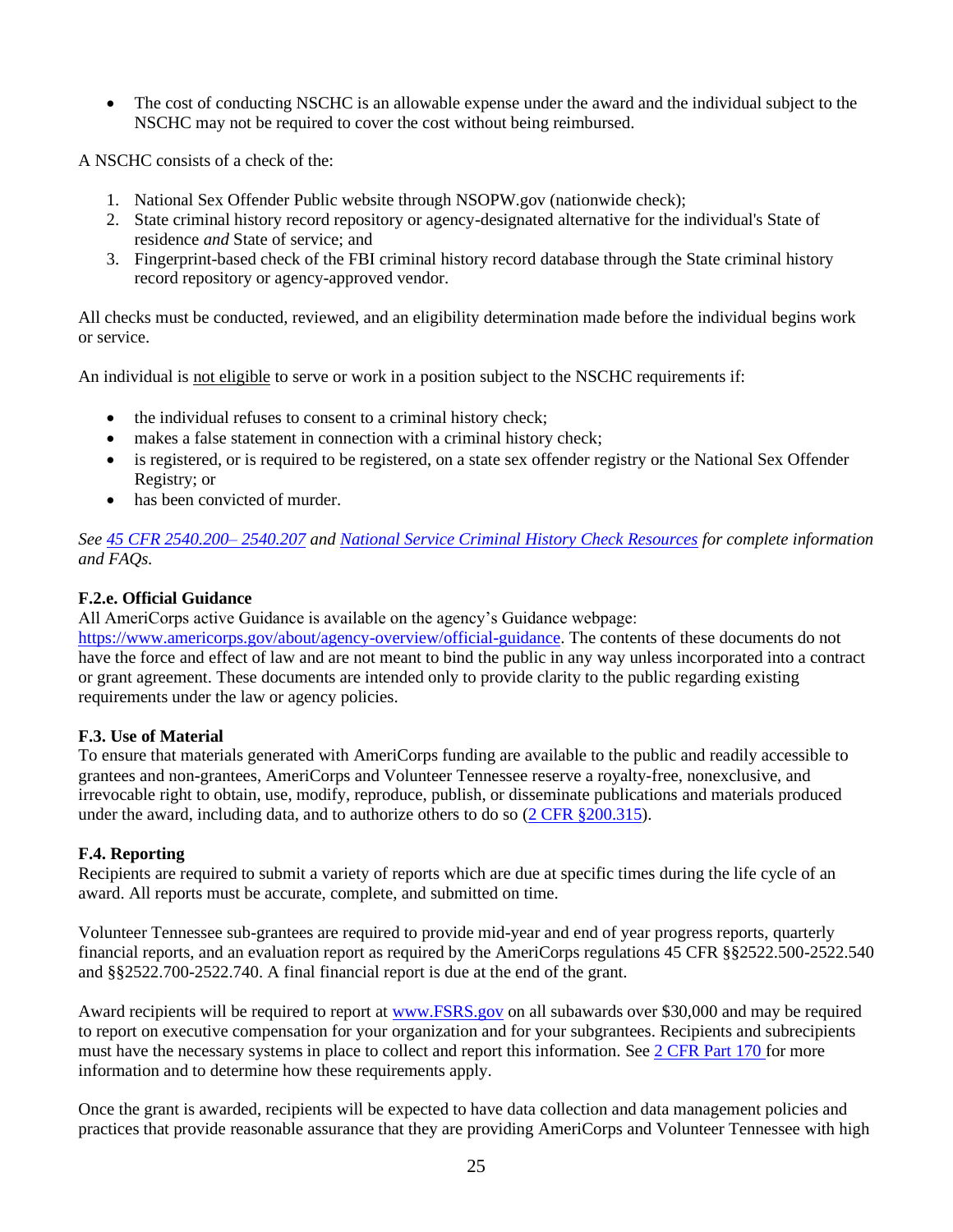quality programmatic and financial data. At a minimum, sub-grantees should have policies and practices which address the following five aspects of data quality for themselves and for sub-sites (if applicable):

- the data measures what it intends to measure
- the data reported is complete
- the recipient collects data in a consistent manner
- the recipient takes steps to correct data errors
- the recipient actively reviews data for accuracy prior to submission.

In addition to semi-annual reporting of progress toward the grant's approved performance measure outputs and outcomes, additional performance data and narrative data must be reported annually (as applicable), including the number of applicants for AmeriCorps positions and the number of volunteers recruited and/or supported by AmeriCorps members (both episodic and ongoing volunteers).

Failure to submit accurate, complete, and timely required reports may affect the recipient's ability to secure future AmeriCorps funding.

#### **F.5. Continuation Funding Information and Requirements**

Organizations that have current awards that continue beyond FY 2021 must submit an application in order to be eligible to receive funding for the following year. Please see the Application Instructions*,* if applicable*.* Requests by existing continuation applicants for increases in the level of funding or number of positions will be assessed using the review criteria published in this Notice. The review will also be based on progress reports, the federal financial report, evaluation plans, and AmeriCorps and Volunteer Tennessee staff's knowledge of the grant program. To be approved for continuation funding, recipients must demonstrate satisfactory performance with respect to key program goals and requirements, as well as compliance with the terms and conditions of the grant.

AmeriCorps and Volunteer Tennessee reserve the right to award applications in an amount other than at the requested level of funding and will document the rationale for doing so.

#### **G. AWARDING AGENCY CONTACT(S)**

This *Notice* is available at [https://www.tn.gov/volunteer-tennessee/vt-funds.html.](https://www.tn.gov/volunteer-tennessee/vt-funds.html) For further information or for a printed copy of this *Notice*, send an email t[o volunteer.tennessee@tn.gov](mailto:volunteer.tennessee@tn.gov) or call (615) 253-2805

Volunteer Tennessee's mailing address is:

Volunteer Tennessee William R. Snodgrass Tennessee Tower 312 Rosa L. Parks Avenue, 18th Floor Nashville, TN 37243-1102

For technical questions and problems with the eGrants system, call the AmeriCorps Hotline at (800) 942-2677. AmeriCorps Hotline hours are posted at [https://questions.nationalservice.gov/.](https://questions.nationalservice.gov/)

Potential applicants can also use this link: [eGrants Questions.](https://questions.americorps.gov/app/ask) Be prepared to provide the application ID, organization's name, and the name of the Notice to which the organization is applying (2022 AmeriCorps State and National Grants).

#### **H. OTHER INFORMATION**

#### **H.1. Technical Assistance**

In addition to consulting the Application Instructions, Mandatory Supplemental Information, Performance Measure Instructions, and AmeriCorps regulations as directed in this *Notice*, applicants are encouraged also to consult the Volunteer Tennessee web site<https://www.tn.gov/volunteer-tennessee/vt-funds/vt-funding-opportunities.html> for a schedule of technical assistance conference calls.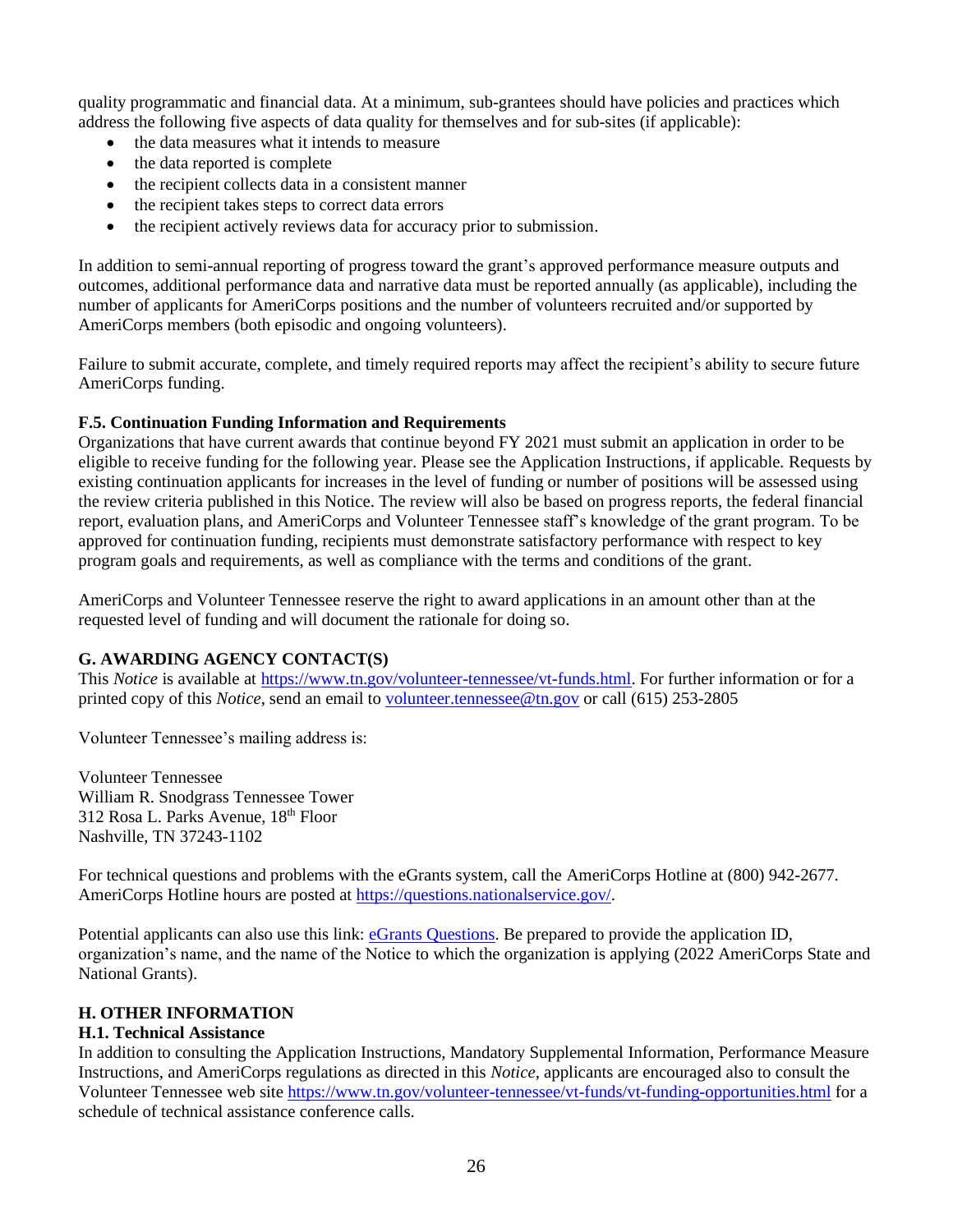#### **H.2. Reallocation of Funding**

AmeriCorps and Volunteer Tennessee reserve the right to reallocate funding in the event of disaster or other compelling need for service.

#### **I. IMPORTANT NOTICES**

**Public Burden Statement**: Public reporting burden for collection of information under this Notice of Funding is estimated to average six hours per submission, including reviewing instructions, gathering and maintaining the data needed, and completing the application and reporting forms. AmeriCorps informs people who may respond to this Notice of Funding that they are not required to respond unless the OMB control number and expiration date are current valid. (See [5 C.F.R. 1320.5\(b\)\(2\)\(i\).](https://www.ecfr.gov/cgi-bin/text-idx?SID=ba6a43c334f657907f5f8a02052e349b&mc=true&node=pt5.3.1320&rgn=div5#se5.3.1320_15)) This collection is approved under OMB Control #: 3045-0047, Application Instructions, State and National Competitive, New and Continuation, Expiration Date: September 30, 2023.

**Privacy Act Statement**: The Privacy Act of 1974 (5 U.S.C 552a) requires that we notify you that the information requested under this Notice of Funding is collected pursuant to 42 U.S.C. 12592 and 12615 of the National and Community Service Act of 1990 as amended, and 42 U.S.C. 4953 of the Domestic Volunteer Service Act of 1973 as amended. Purposes and Uses - The information requested is collected for the purposes of reviewing grant applications and granting funding requests. Routine uses may include disclosure of the information to Federal, state, or local agencies pursuant to lawfully authorized requests. In some programs, the information may also be provided to Federal, state, and local law enforcement agencies to determine the existence of any prior criminal convictions. The information may also be provided to appropriate Federal agencies and contractors that have a need to know the information for the purpose of assisting the government to respond to a suspected or confirmed breach of the security or confidentiality or information maintained in this system of records, and the information disclosed is relevant and unnecessary for the assistance. Effects of Nondisclosure - The information requested is voluntary; however, to be a recipient of this grant program, disclosure of personal or sensitive information is required to receive Federal benefits.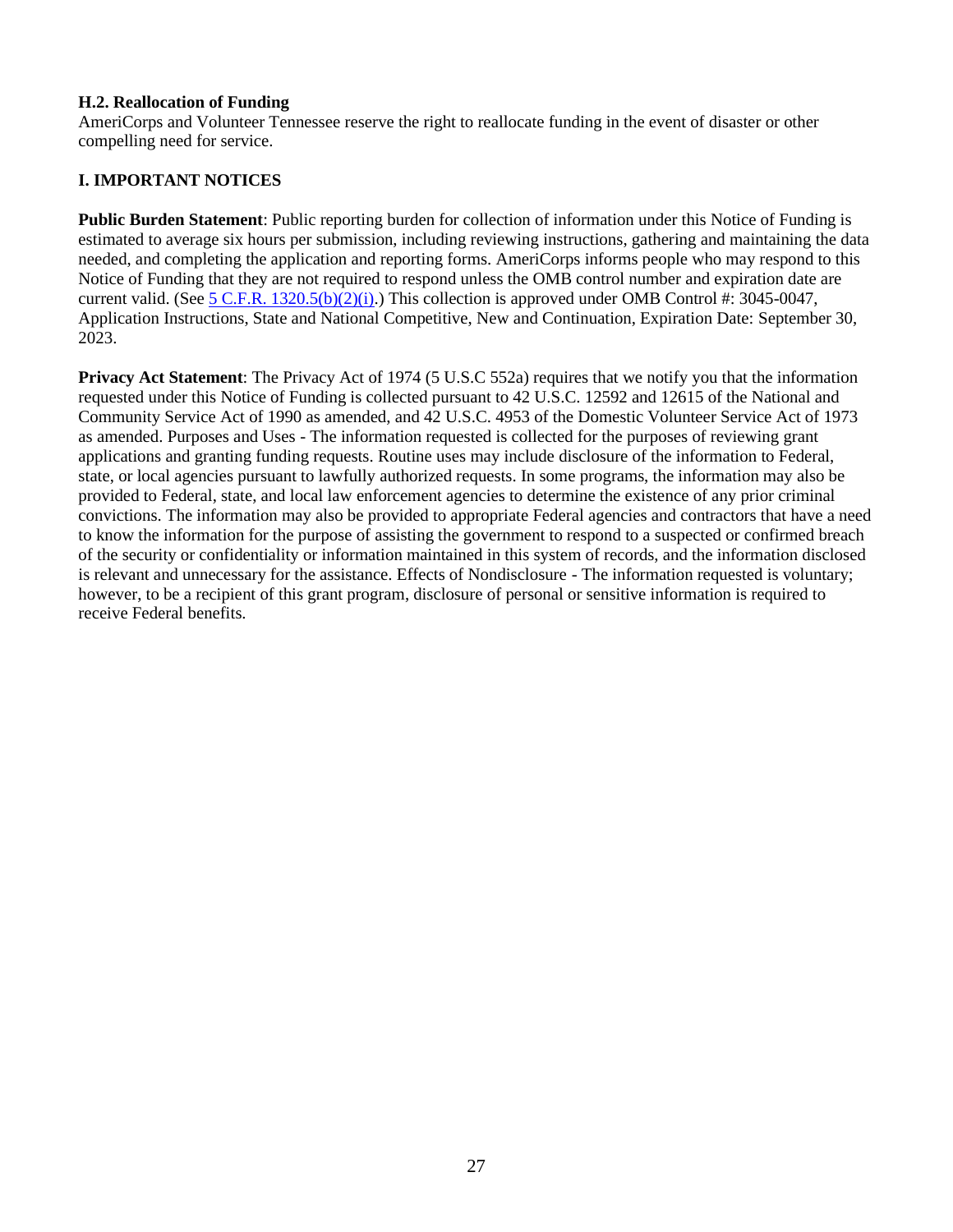### **SECTION III: MANDATORY SUPPLEMENTAL INFORMATION**

*The AmeriCorps State & National Mandatory Supplemental Information is intended to provide applicants with additional information for the preparation of their applications under the AmeriCorps State and National Notice of Federal Funding Opportunity. The Supplemental Information provides both detailed definitions of certain terms included in the Notice, as well as additional details regarding how to properly file an application under the Notice. This Supplemental Information is incorporated by reference in the Notice, and applicants must comply with any requirements stated in this Supplemental Information.*

**Capacity Building:** A set of activities that expand the scale, reach, efficiency, or effectiveness of programs and organizations. These activities achieve lasting positive outcomes for the beneficiary populations served by AmeriCorps supported organizations (i.e., AmeriCorps programs).As a general rule, AmeriCorps considers capacity building activities to be *indirect services* that enable AmeriCorps -supported organizations to provide more, better, and sustained *direct services*. Capacity building activities cannot be solely intended to support the administration or operations of the organization. Capacity building activities must:

- 1) Be intended to support or enhance the program delivery model;
- 2) Respond to the program's goal of increasing, expanding, or enhancing services in order to address the most pressing needs identified in the community; and
- 3) Enable the program to provide a sustained level of more or better direct services after the capacity building services end.

**Cost Reimbursement Grants**: These grants fund a portion of program operating costs and member living allowances, with flexibility to use all of the funds for allowable costs regardless of whether or not the program recruits and retains all AmeriCorps members. Cost reimbursement grants include a formal matching requirement and require the submission of a budget and financial reports.

**Enrollment Rate:** The enrollment rate is calculated as slots filled, plus refill slots filled, divided by slots awarded.

**Evidence-based**: Evidence-based programs that have been rigorously evaluated and have demonstrated positive results for at least one key desired outcome. Rigorous evaluation means conducting at least one Randomized Controlled Trial (RCT) or Quasi-Experimental Design (QED) evaluation of the same intervention described in the application.

Evidence-based interventions on the AmeriCorps Evidence Exchange: interventions supported by positive results from rigorous evaluations that are documented at https://americorps.gov/about/our-impact/evidence-exchange. Include but are not limited to the following:

- Economic Opportunity: https://americorps.gov/evidence-exchange/Evidence-Brief%3A-Effective-CNCS-Funded-Economic-Opportunity-Programs
- Education: https://americorps.gov/evidence-exchange/Evidence-Brief%3A-Effective-CNCS-Funded-Education-Programs
- Healthy Futures: [https://americorps.gov/evidence-exchange/Evidence-Brief%3A-Effective-CNCS-Funded-](https://americorps.gov/evidence-exchange/Evidence-Brief%3A-Effective-CNCS-Funded-Healthy-Futures-Programs-)[Healthy-Futures-Programs-](https://americorps.gov/evidence-exchange/Evidence-Brief%3A-Effective-CNCS-Funded-Healthy-Futures-Programs-)

**Evidence-informed**: Programs in this category use the best available knowledge, research, and evaluation to guide program design and implementation, but do not have scientific research or rigorous evaluation of the intervention described in the application.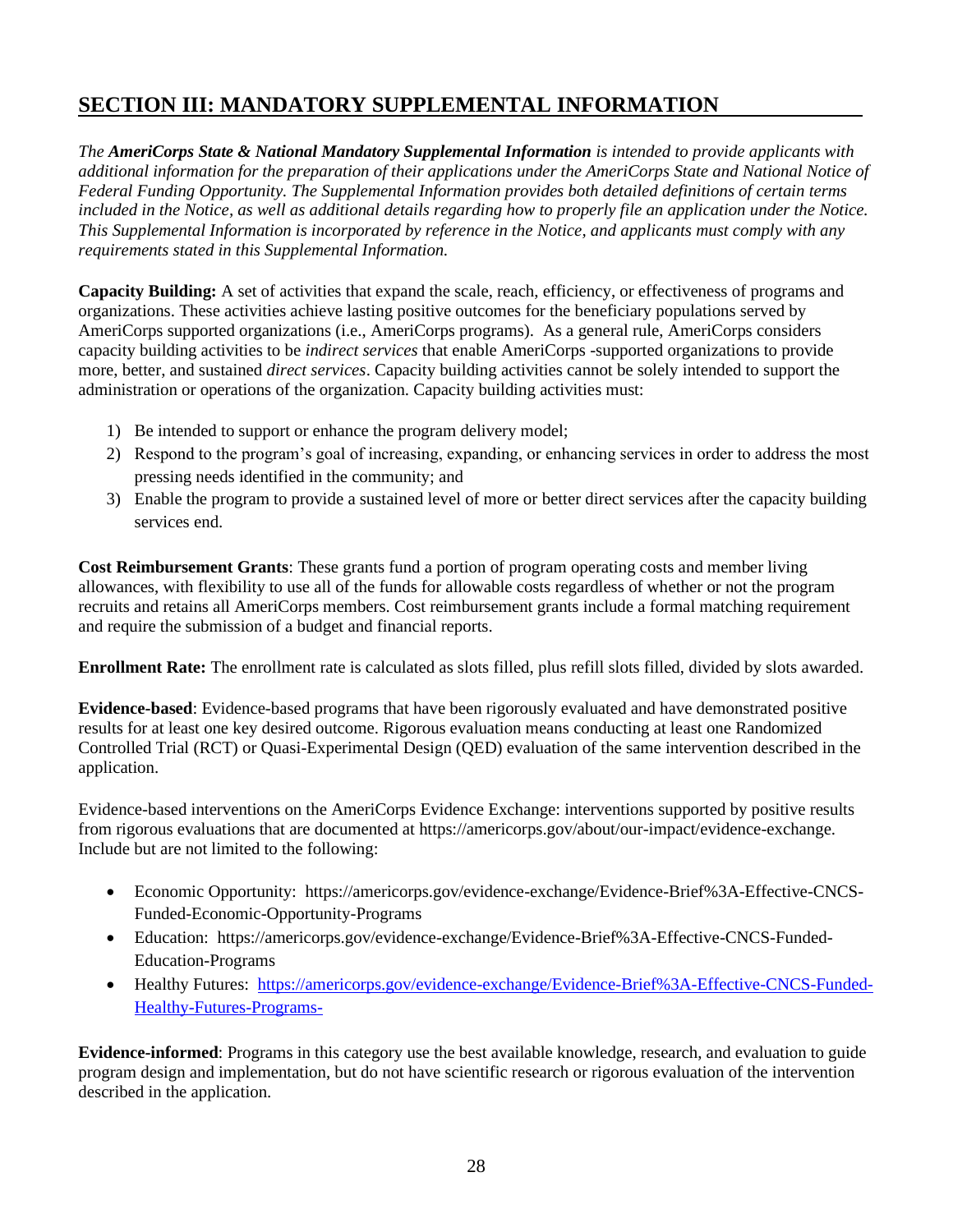Applicants may be evidence-informed if they have incorporated research from other evidence-based programs into their program designs and/or have collected performance measurement data on the intervention described in the application.

#### **Evidence Tiers**

**Pre-preliminary evidence** means the applicant has not submitted an outcome or impact evaluation of the same intervention described in the application, although the applicant may have collected some performance data on the intervention (e.g., data on intervention outputs and/or outcomes). Applicants in this tier must describe in the Evidence Base section of the application how their program design is evidence-informed (see definition above). Applicants may also cite prior performance measure data if applicable.

**Preliminary evidence** means the applicant has submitted up to two outcome evaluation reports (non-experimental) that evaluated the same intervention described in the application and yielded positive results on one or more key desired outcomes of interest as depicted in the applicant's logic model. The outcome evaluations may either have been conducted internally by the applicant organization or by an entity external to the applicant. The study design must include pre- and post-assessments without a statistically matched comparison group or a post-assessment comparison between intervention and comparison groups. In some cases, a retrospective pre-post assessment may be considered, but its use must be justified in the text of the evaluation report.

AmeriCorps grantees recompeting for their third competitive grant cycle are required to submit an evaluation report of their AmeriCorps funded program. The AmeriCorps -required evaluation report may count towards one of the two reports allowed for the Preliminary evidence tier or may be submitted in addition to this. In the latter case, all three evaluation reports will be considered against the review criteria.

If the applicant is not required to submit an evaluation report of their AmeriCorps funded program, then more than two reports will not be considered.

**Moderate evidence** means the applicant has submitted up to two well-designed and well-implemented evaluation reports that evaluated the same intervention described in the application and identified evidence of effectiveness on one or more key desired outcomes of interest as depicted in the applicant's logic model. Evidence of effectiveness (or positive findings) is determined using experimental design evaluations (i.e., Randomized Controlled Trials (RCT)) or Quasi-Experimental Design evaluations (QED) with statistically matched comparison (i.e., counterfactual) and treatment groups. The ability to generalize the findings from the RCT or QED beyond the study context may be limited (e.g., single-site.) The evaluations were conducted by an independent entity external to the organization implementing the intervention.

AmeriCorps grantees recompeting for their third competitive grant cycle are required to submit an evaluation report of their AmeriCorps funded program. The AmeriCorps -required evaluation report may count towards one of the two reports allowed for the Moderate evidence tier or may be submitted in addition to this. In the latter case, all three evaluation reports will be considered against the review criteria.

If the applicant is not required to submit an evaluation report of their AmeriCorps funded program, then more than two reports will not be considered.

**Strong evidence** means the applicant has submitted up to two evaluation reports demonstrating that the same intervention described in the application has been tested nationally, regionally, or at the state-level (e.g., multi-site) using a well-designed and well-implemented experimental design evaluation (i.e., Randomized Controlled Trial (RCT)) or a Quasi-Experimental Design evaluation (QED) with statistically matched comparison (i.e., counterfactual) and treatment groups. Alternatively, the proposed intervention's evidence may be based on multiple (up to two) well-designed and well-implemented QEDs or RCTs of the same intervention described in the application in different locations or with different populations within a local geographic area. The overall pattern of evaluation findings must be consistently positive on one or more key desired outcomes of interest as depicted in the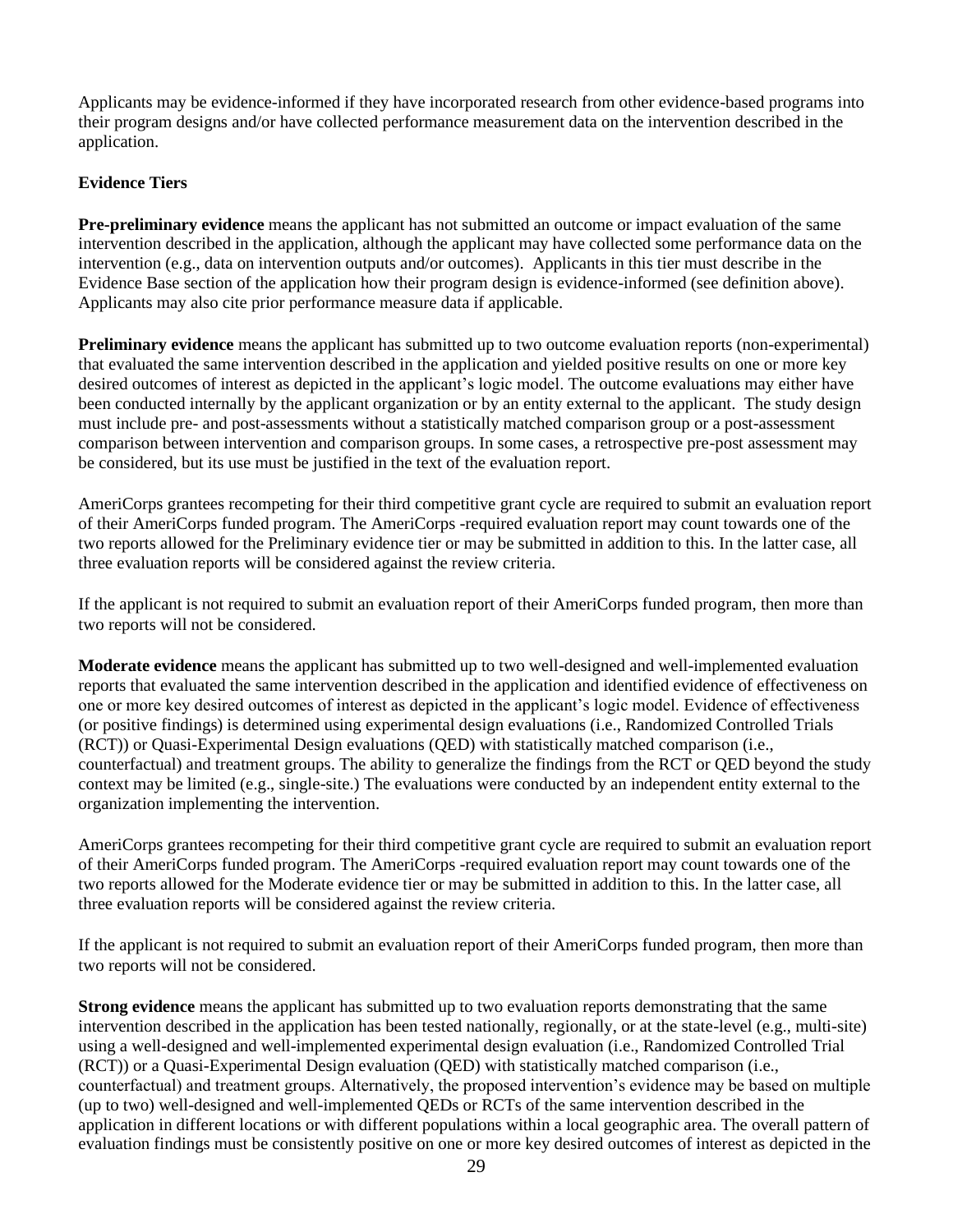applicant's logic model. Findings from the RCT or QED evaluations may be generalized beyond the study context. The evaluations were conducted by an independent entity external to the organization implementing the intervention.

AmeriCorps grantees recompeting for their third competitive grant cycle are required to submit an evaluation report of their AmeriCorps funded program. The C AmeriCorps NCS-required evaluation report may count towards one of the two reports allowed for the Strong evidence tier or may be submitted in addition to this. In the latter case, all three evaluation reports will be considered against the review criteria.

If the applicant is not required to submit an evaluation report of their AmeriCorps funded program, then more than two reports will not be considered.

**Impact evaluation** An evaluation that provides statistical evidence of how well a program achieves its desired outcomes and what effect it has on service recipients and/or service participants compared to what would have happened in the absence of the program. Impact evaluations must be designed to provide evidence of a causal relationship between program activities and outcomes (45 C.F.R. § 2522.700). Grantees must use an experimental or quasi-experimental evaluation design (i.e., the evaluation must include a control group or a statistically matched comparison group).

**Same intervention described in the application** The intervention evaluated in submitted evaluation reports must match the intervention proposed in the application in the following areas, all of which must be clearly described in the Program Design and Logic Model sections of the application:

- Characteristics of the beneficiary population
- Characteristics of the population delivering the intervention
- Dosage (frequency, duration) and design of the intervention, including all key components and activities
- The setting in which the intervention is delivered
- Outcomes of the intervention

Submitted reports that do not sufficiently match the intervention proposed by the applicant in all of these areas will not be considered applicable and will not be reviewed or receive any points.

**Fixed Amount Grants:** These grants provide a fixed amount of funding per Member Service Year (MSY) that is substantially lower than the amount required to operate the program. Organizations use their own or other resources to cover the remaining costs. Programs are not required to submit budgets or financial reports, there is no specific match requirement, and programs are not required to track and maintain documentation of match. However, AmeriCorps provides only a portion of the cost of running the program and organizations must raise the additional resources needed to run the program. Programs can access all of the funds, provided they recruit and retain the members supported under the grant based on the MSY level awarded. Professional Corps programs applying for operational funding through a Fixed Amount Grant must submit a budget in support of their request for operational funds.

- **Full-cost Fixed amount grants:** Fixed amount grants are available for programs that enroll all types of member slots. Professional Corps may only have full-time members. Programs can access funds under the grant based on enrolling and retaining the full complement of members supported under the grant.
- **Education Award Grants (EAP) Fixed amount grant**: Programs apply for a small fixed amount per MSY, can enroll less than full-time members, and use their own resources to cover all other costs. Programs can access funds under the grant based on enrolling the full complement of members supported under the grant. As with full-time fixed amount grants, there are no specific match or financial reporting requirements for EAP fixed amount grants.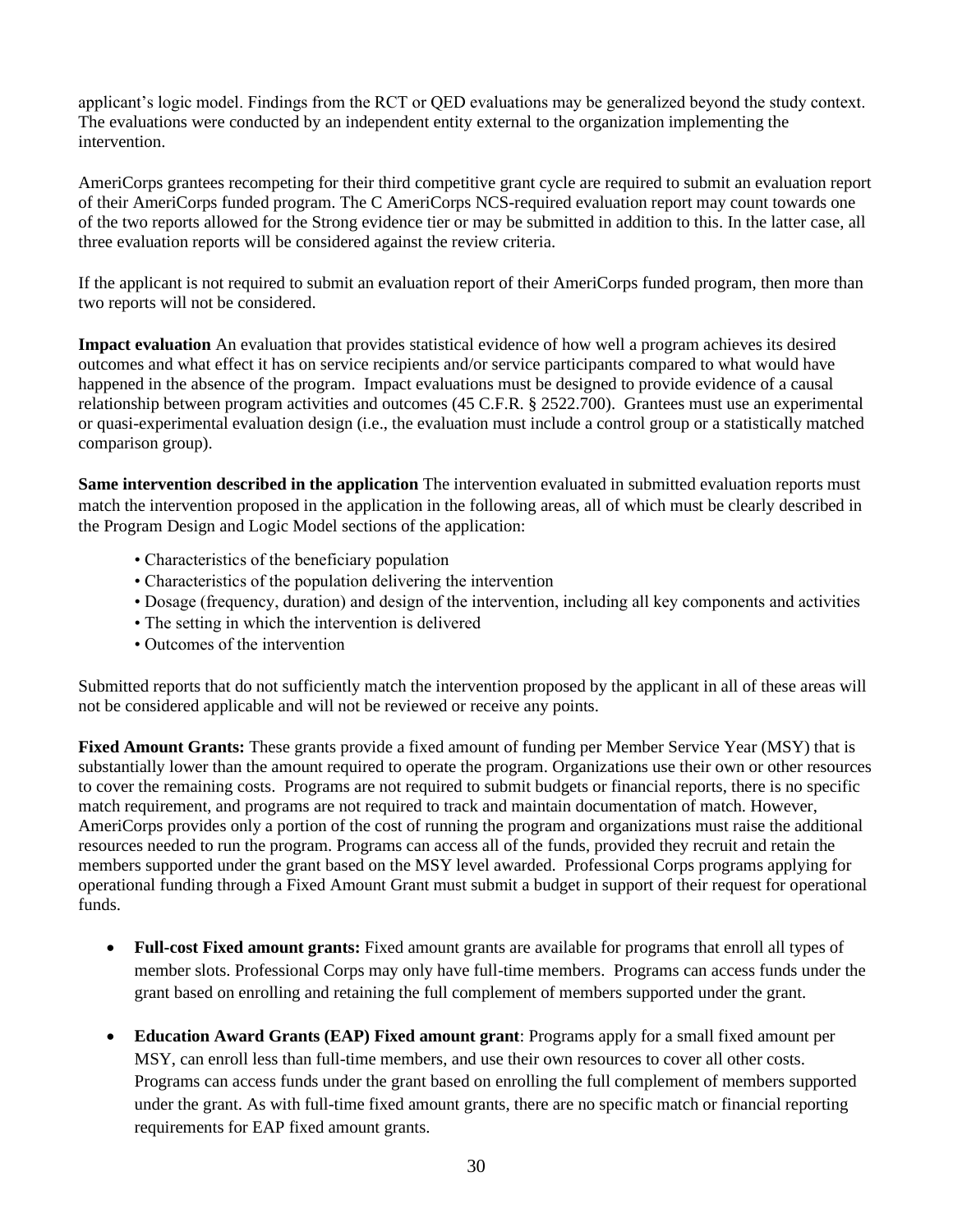State Commissions can withhold up to 2% administrative funds from fixed price grants.

**Member Service Location:** A member service location is the site at which an AmeriCorps member is placed to provide his/her service to the community.

**Member Service Year (MSY):** One Member Service Year (MSY) is equivalent to a full-time AmeriCorps position (at least 1,700 service hours.)

#### **National Direct Applicants**

*Multi-state*: Organizations that propose to operate AmeriCorps programs in more than one state or territory apply directly to AmeriCorps.

*Federally-recognized Indian Tribes:* Applicants that are Indian Tribes apply directly to AmeriCorps (see the Eligible *Applicants* section in the *Notice.*)

*State and Territories without Commissions:* Applicants in South Dakota, American Samoa, the Commonwealth of the Northern Mariana Islands, and the U.S. Virgin Islands apply directly to AmeriCorps because this State and Territories have not established a State Commission.

**Operating Site:** An operating site is the organization that manages the AmeriCorps program on behalf of the multistate recipient of the grant from AmeriCorps. A multi-state grantee must have an operating site in each state in which it has AmeriCorps members. AmeriCorps members may be placed at the operating site, or an operating site may place AmeriCorps members at multiple member service locations. Multi-focused intermediaries may also have operating sites.

AmeriCorps anticipates that applicants have a carefully considered plan for their project implementation and have identified operating sites based on demonstrated community needs. AmeriCorps expects the sites proposed at the time of application to align with those involved in project implementation. However, if necessary, applicants can modify their list of operating sites during the clarification process or through an amendment to the application, if funded.

**Other Revenue:** Funds necessary to operate an AmeriCorps program that are not AmeriCorps funds or grantee share (match) identified in the budget. Programs should not enter the total operating budget for their organization unless the entire operating budget supports the AmeriCorps program. Programs that have additional revenue sources not included in the matching funds section of the budget should provide the amount of this additional revenue that supports the program. This amount should not include the AmeriCorps or grantee share amounts in the budget. Fixed amount grantees should enter all non- AmeriCorps funds that support the program in this field. All fixed grants will have other revenue.

**Professional Corps:** A Professional Corps is a program model composed of AmeriCorps members serving as professionals, i.e., teachers, health care providers, police officers, engineers, attorneys, or other professionals. The programs recruit and place qualified members in communities with an inadequate number of such professionals. Professional Corps applicants and/or applicants determined to be a Professional Corps by AmeriCorps must demonstrate that the community in which it will place AmeriCorps members serving as professionals has an inadequate number of said professionals.

Professional Corps members' salaries/compensation, including childcare, are paid entirely by the organizations with which the members serve, and are not included in the budget request to AmeriCorps. The living allowance or salary provided to AmeriCorps members in Professional Corps programs does not count toward the matching requirement. AmeriCorps requires **Professional Corps** programs to cover the operating expenses associated with the AmeriCorps program through non-AmeriCorps resources. AmeriCorps will only consider operating funds of up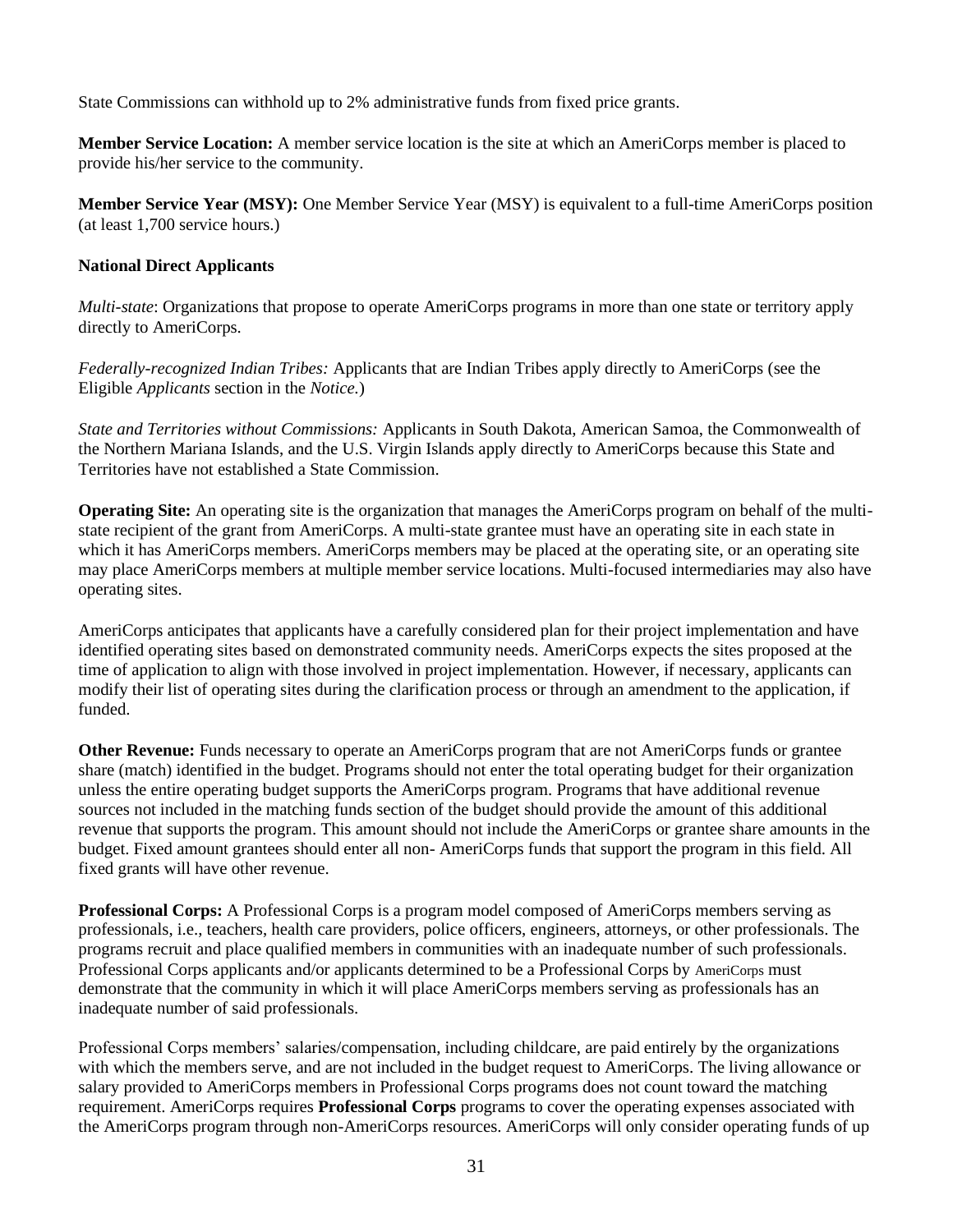to \$1,000 per MSY if an applicant is able to demonstrate significant organizational financial need based on the materials reviewed by AmeriCorps. These grants are fixed price grants.

Applicants may propose any authorized program type. In the case that a proposed program fits more than one program type (e.g., a program could be either a professional corps or a traditional program). AmeriCorps staff will make a determination as to program type that will be considered for funding. The determination will be based on data provided within the application and supplemental materials submitted with the application. The determination may be different from the program type proposed by the applicant.

AmeriCorps reserves the right to determine whether an applicant (whether or not the applicant has applied as a **Professional Corps)** has sufficiently demonstrated that they cannot effectively operate an AmeriCorps program without receiving AmeriCorps operating funds. There may be specific circumstances where AmeriCorps determines that a legal applicant has not demonstrated the need for operational grant funds due to other funding resources. Where AmeriCorps due diligence review of an application shows that the applicant has a historically high level of support from non- AmeriCorps sources, and as a result has levels of unrestricted funding that is in excess of the requested level of AmeriCorps funding, AmeriCorps may choose to not provide operational grant funding.

**Prohibited Activities:** While charging time to the AmeriCorps program, accumulating service or training hours, or otherwise performing activities supported by the AmeriCorps program or AmeriCorps, staff and members may not engage in the following activities (see 45 CFR § 2520.65):

- 1. Attempting to influence legislation;
- 2. Organizing or engaging in protests, petitions, boycotts, or strikes;
- 3. Assisting, promoting, or deterring union organizing;
- 4. Impairing existing contracts for services or collective bargaining agreements;

5. Engaging in partisan political activities, or other activities designed to influence the outcome of an election to any public office;

6. Participating in, or endorsing, events or activities that are likely to include advocacy for or against political parties, political platforms, political candidates, proposed legislation, or elected officials;

7. Engaging in religious instruction, conducting worship services, providing instruction as part of a program that includes mandatory religious instruction or worship, constructing or operating facilities devoted to religious instruction or worship, maintaining facilities primarily or inherently devoted to religious instruction or worship, or engaging in any form of religious proselytization;

8. Providing a direct benefit to— a. a business organized for profit; b. a labor union; c. a partisan political organization; d. a nonprofit organization that fails to comply with the restrictions contained in section 501(c)(3) of the Internal Revenue Code of 1986 related to engaging in political activities or substantial amount of lobbying except that nothing in these provisions shall be construed to prevent participants from engaging in advocacy activities undertaken at their own initiative; and e. an organization engaged in the religious activities described in paragraph C. 7. above, unless AmeriCorps assistance is not used to support those religious activities;

9. Conducting a voter registration drive or using AmeriCorps funds to conduct a voter registration drive;

10. Providing abortion services or referrals for receipt of such services; and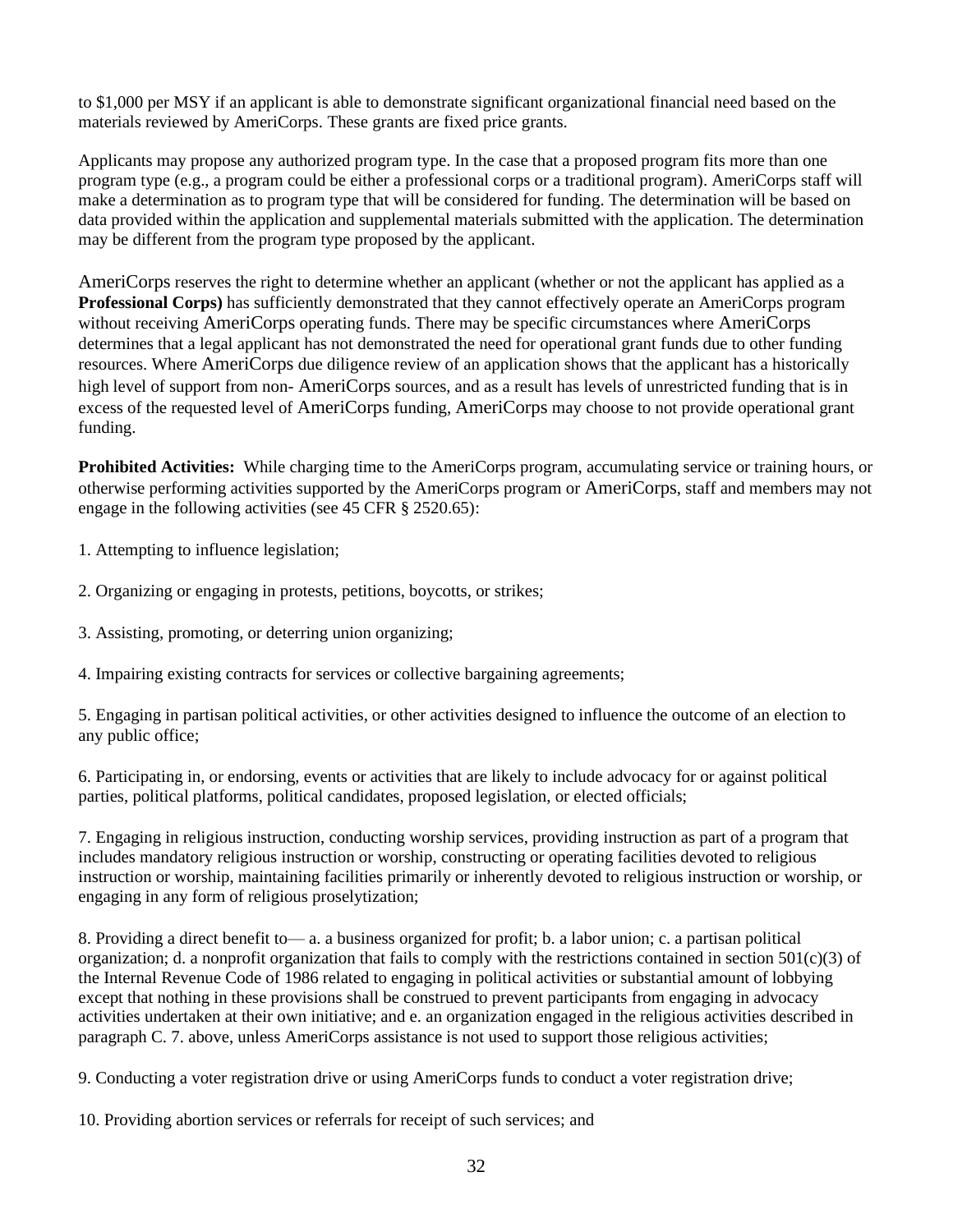11. Such other activities as AmeriCorps may prohibit.

AmeriCorps members may not engage in the above activities directly or indirectly by recruiting, training, or managing others for the primary purpose of engaging in one of the activities listed above. Individuals may exercise their rights as private citizens and may participate in the activities listed above on their own initiative, on non-AmeriCorps time, and using non- AmeriCorps funds.

**Reducing and/or Preventing Prescription Drug and Opioid Abuse:** AmeriCorps is interested in program models that seek to address the prescription drug and opioid abuse crisis in America.

**Retention Rate:** The AmeriCorps member retention rate is calculated as the number of members exited with education award (full or partial award) divided by the number of members enrolled.

**Rural Communities:** AmeriCorps uses rural-urban commuting area (RUCA) codes to classify program addresses as either rural or urban for analytic purposes. RUCA codes classify U.S. census tracts using measures of population density, urbanization, and daily commuting. Census tracts with an urban cluster population less than 50,000 are considered rural (RUCA codes 4-10). Applicants are encouraged to designate themselves as serving rural communities if some or all service locations are in rural areas as defined by RUCA codes or if the program can provide other compelling evidence that the program is rural in the narrative portion of the application. This selfdesignation will be considered in grant-making decisions.

For more information about RUCA codes, please visit the USDA website found here: <http://www.ers.usda.gov/data-products/rural-urban-commuting-area-codes.aspx>

The Office of Grant Administration uses Beale Codes when assessing alternative match requirements as the statue (45 CFR 2521.60(c)) requires it.

**Rural Intermediaries:** AmeriCorps recognizes that severely under-resourced communities may have limited capacity to successfully apply for and implement an AmeriCorps program, due to the size and organizational capacity of eligible applicant/host site organizations or the lack of available matching funds in these communities. Thus, it may be effective for a single eligible applicant (intermediary) to develop an application and oversee the implementation of an AmeriCorps program that engages multiple grassroots non-profits/eligible applicants (referred to as a consortium) that, individually, do not have the necessary organizational or fundraising capacity to apply for and run an AmeriCorps program. Given the desire to address community needs holistically, the nonprofits/eligible applicants that make up the consortium may have, but are not required to have, different focus areas (including the non-focus area capacity building) and thus the nonprofit/eligible applicant intermediary will be multi-focused.

Applicants seeking consideration under this priority must demonstrate that they will be serving in rural severely under-resourced communities; that their application represents a consortium, that the activities provided by the consortium collectively address a compelling community need or set of needs; and that they have sufficient financial and management capacity to act as an umbrella organization for the consortium. Applicants should refer to the *Page Limits* section in the *Notice* for information specific to Rural Intermediary requirements.

The eligible applicant (intermediary) should submit one application which describes:

- How the partnership/consortium will be organized, and AmeriCorps resources will be allocated between the partnering entities (intermediary and consortium members).
- The proposed theory (ies) of change and program model(s).
- How the intermediary will utilize an identified consortium of nonprofits/eligible applicants who are well positioned to achieve outcomes identified in the theory of change.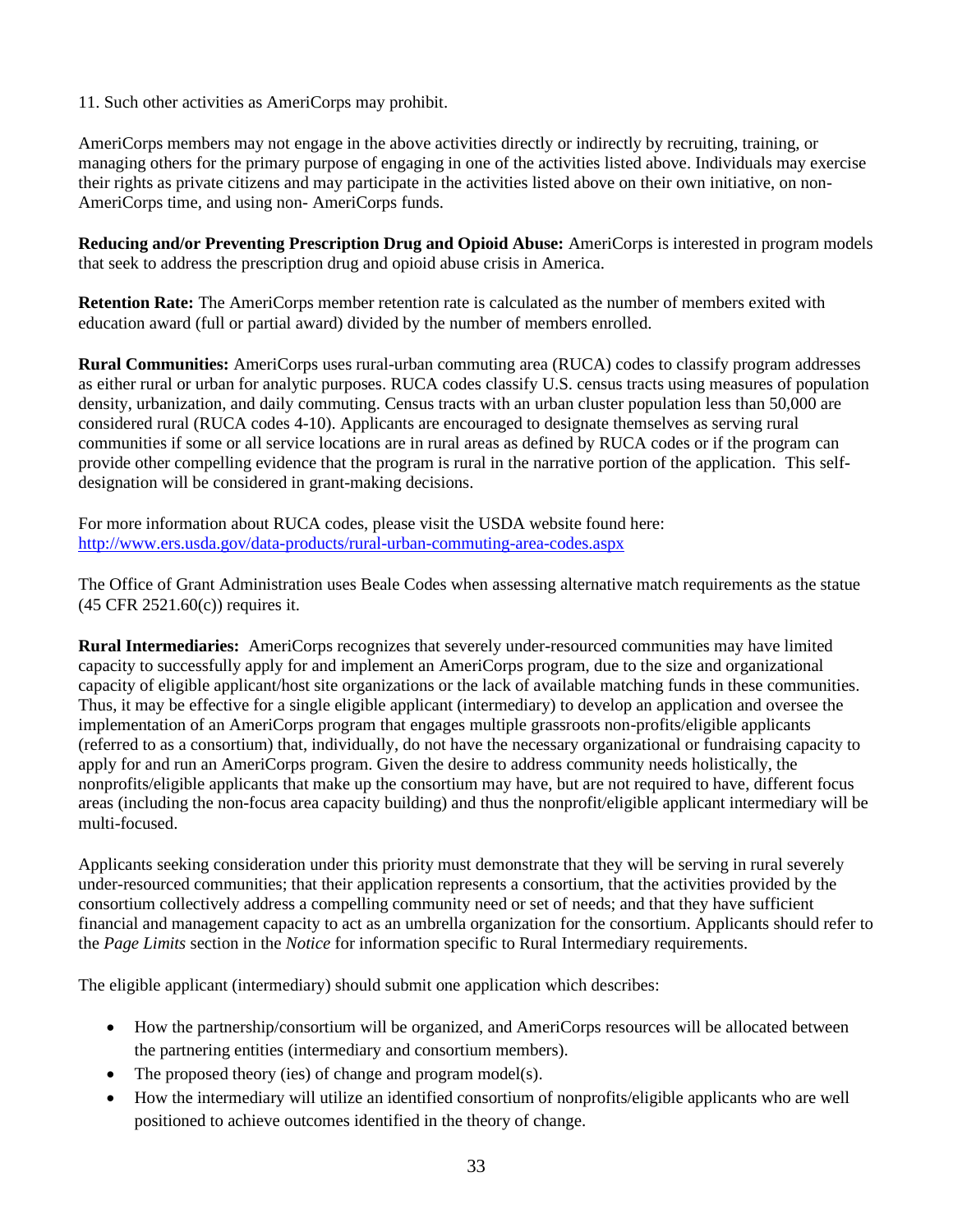Applicants must submit via email by the application deadline letters of support from all members of the consortium. See the *Submission of Additional Documents* Section in the *Notice* for specific submission information and requirements.

**Same Project:** Two projects will be considered the same if they: address the same issue areas, address the same priorities, address the same objectives, serve the same target communities and population, or utilize the same sites.

Programs must get approval from ASN HQ staff to be considered a new project.

If an applicant is applying for a different program model (a new project), select New. Current and previous grantees need to get approval from ASN HQ staff to be considered a new project. AmeriCorps will consider a project to be new if there is a meaningful difference between it and previous projects in a comparison of the following characteristics, among others: the objectives and priorities of the projects; the nature of the services provided; the program staff, participants, and volunteers involved; the geographic locations in which the services are provided; the populations served; and the proposed community partnerships. (§ 2522.340).

Requests to be considered a new project should include information about how the new project differs from the previous project in the characteristics noted above. The request should also include the proposed name of the new project. AmeriCorps staff will review the request to determine if the proposed project does represent a meaningful difference from the previous project or if the proposed project is an example of natural program evolution over time. If it is determined that the project is new, ASN HQ staff will create a new project in eGrants. Applicants must request new projects significantly in advance of their application deadline.

**Single-State Applicants**: Single-state applicants are organizations that propose to operate in only one state; they must apply through the Governor-appointed State or Territory Commissions. Each state and territory commission administers its own selection process and submits to AmeriCorps the applicants it selects to compete for funding. Single-State applicants must contact their State Commissions to learn about their state or territory processes and deadlines which may be significantly *earlier* than the AmeriCorps deadlines and may have additional requirements. The list of State and Territory Commissions can be found on AmeriCorps website.

A single-state application submitted directly to AmeriCorps by the applicant rather than the State Commission will be considered noncompliant and will not be reviewed.

**Unallowable Activities**: In addition to the *Prohibited Activities*, the following restrictions also apply to the service of AmeriCorps members:

#### Nonduplication.

Corporation assistance may not be used to duplicate an activity that is already available in the locality of a program. Corporation assistance will not be provided to a private nonprofit entity to conduct activities that are the same or substantially equivalent to activities provided by a State or local government agency in which such entity resides unless the entity complies with the following "nondisplacement" requirements.

#### Nondisplacement.

- (1) An employer may not displace an employee or position, including partial displacement such as reduction in hours, wages, or employment benefits, as a result of the use by such employer of a participant in a program receiving Corporation assistance.
- (2) An organization may not displace a volunteer by using a participant in a program receiving Corporation assistance.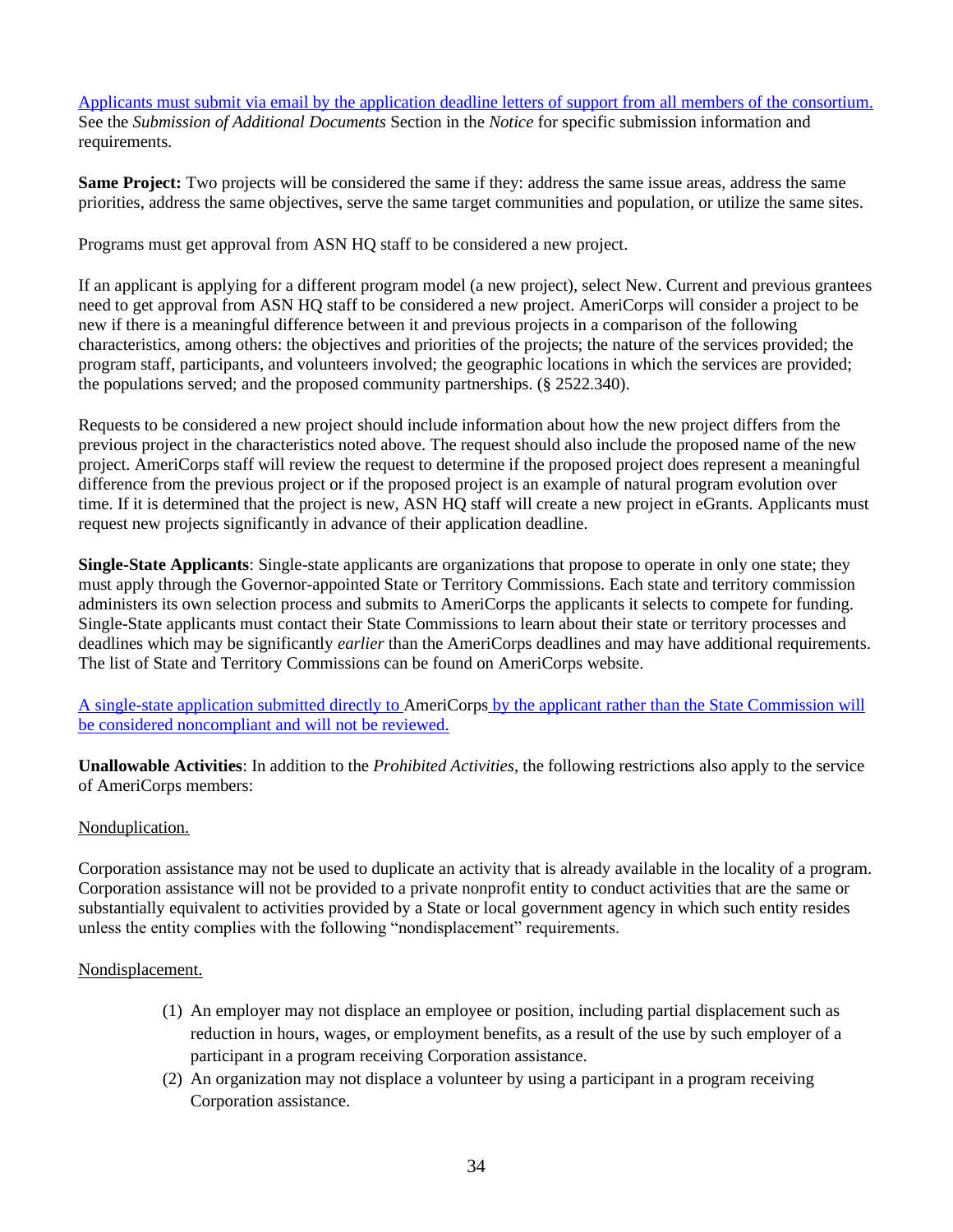- (3) A service opportunity will not be created under this chapter that will infringe in any manner on the promotional opportunity of an employed individual.
- (4) A participant in a program receiving Corporation assistance may not perform any services or duties or engage in activities that would otherwise be performed by an employee as part of the assigned duties of such employee.
- (5) A participant in any program receiving assistance may not perform any services or duties, or engage in activities, that—
- (i) Will supplant the hiring of employed workers; or
- (ii) Are services, duties, or activities with respect to which an individual has recall rights pursuant to a collective bargaining agreement or applicable personnel procedures.
	- (6) A participant in any program receiving assistance may not perform services or duties that have been performed by or were assigned to any—
- (i) Presently employed worker;
- (ii) Employee who recently resigned or was discharged;
- (iii) Employee who is subject to a reduction in force or who has recall rights pursuant to a collective bargaining agreement or applicable personnel procedures;
- (iv) Employee who is on leave (terminal, temporary, vacation, emergency, or sick); or
- (v) Employee who is on strike or who is being locked out.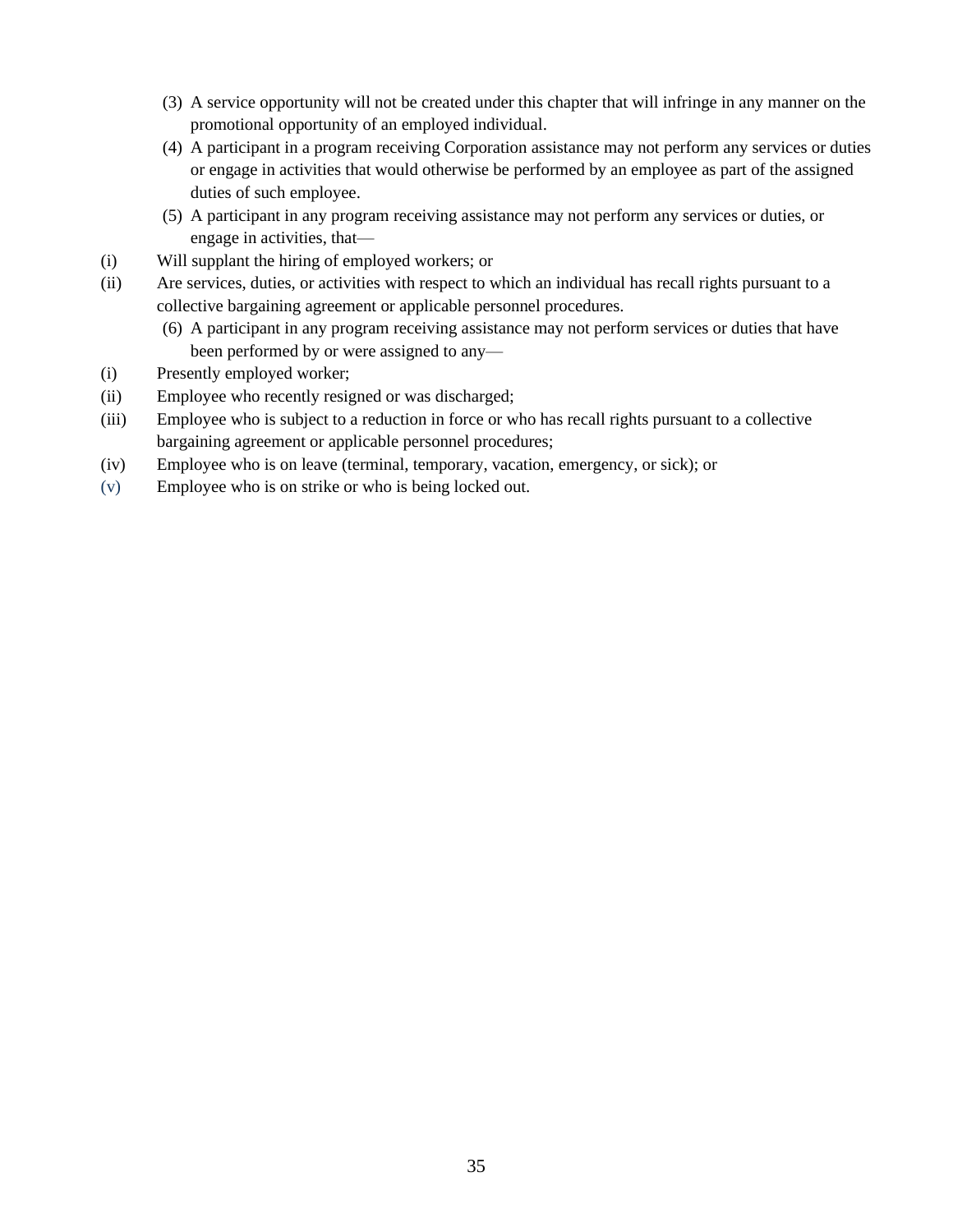# **SECTION IV: APPLICATION INSTRUCTIONS**

# **IMPORTANT NOTICE:**

These application instructions conform to the Corporation for National and Community Service's online grant application system, [eGrants.](https://egrants.cns.gov/espan/main/login.jsp) All funding announcements by the Corporation for National and Community Service (CNCS) are posted on [www.nationalservice.gov](http://www.nationalservice.gov/) and [www.grants.gov.](http://www.grants.gov/)

**Public Burden Statement:** Public reporting burden for this collection of information is estimated to average 80 hours per submission, including reviewing instructions, gathering and maintaining the data needed, and completing the form. Comments on the burden or content of this instrument may be sent to the Corporation for National and Community Service, Attn: Jennifer Bastress Tahmasebi, 250 E Street, SW, Suite 300, Washington, DC 20525. CNCS informs people who may respond to this collection of information that they are not required to respond to the collection of information unless the OMB control number and expiration date displayed on page one are current and valid. (See 5 CFR 1320.5(b)(2)(i).)

**Privacy Act Notice:** The Privacy Act of 1974 (5 U.S.C § 552a) requires that the following notice be provided to you: The information requested on the AmeriCorps Application Instructions is collected pursuant to 42 U.S.C. §§ 12581 - 12585 of the National and Community Service Act of 1990 as amended, and 42 U.S.C. § 4953 of the Domestic Volunteer Service Act of 1973 as amended. Purposes and Uses - The information requested is collected for the purposes of reviewing grant applications and granting funding requests. Routine Uses - Routine uses may include disclosure of the information to federal, state, or local agencies pursuant to lawfully authorized requests. In some programs, the information may also be provided to federal, state, and local law enforcement agencies to determine the existence of any prior criminal convictions. The information may also be provided to appropriate federal agencies and Department contractors that have a need to know the information for the purpose of assisting the Department's efforts to respond to a suspected or confirmed breach of the security or confidentiality or information maintained in this system of records, and the information disclosed is relevant and unnecessary for the assistance. Executive Summaries of all compliant applications received and applications of successful applicants will be published on the CNCS website as part of ongoing efforts to increase transparency in grantmaking. This is described in more detail in the *Notice of Federal Funding Opportunity.* The information will not otherwise be disclosed to entities outside of AmeriCorps and CNCS without prior written permission. Effects of Nondisclosure - The information requested is mandatory in order to receive benefits.

**Federal Funding Accountability and Transparency Act:** Grant recipients will be required to report at [www.FSRS.gov](http://www.fsrs.gov/) on all subawards over \$25,000 and may be required to report on executive compensation for recipients and subrecipients. Recipients must have the necessary systems in place to collect and report this information. See 2 CFR Part 170 for more information and to determine how these requirements apply.

# **Indirect Cost Rates:**

AmeriCorps allows applicants to include indirect costs in application budgets. Based on qualifying factors, applicants have the option of using a federally approved indirect cost rate, a 10% *de minimis* rate of modified total direct costs, or may claim certain costs directly as outlined in 2 CFR § 200.413 Direct costs. Applicants who hold a federal negotiated indirect cost rate must use that rate in lieu of the AmeriCorps 5/10% allocation of administrative costs.

Applicants who hold a state or federal negotiated indirect cost rate or will be using the 10% *de minimis* rate must enter that information in the Organization section in eGrants (**See Attachment I**).

**Universal Identifier:** Applicants must include a Dun and Bradstreet Data Universal Numbering System (DUNS) number and/or a Unique Entity Identifier (UEI) depending on which field(s) are required in eGrants at the time of submission. Applicants must obtain their UEI and register their entity through the System for Award Management (SAM.gov). All grant recipients are required to maintain a valid registration, which must be renewed annually.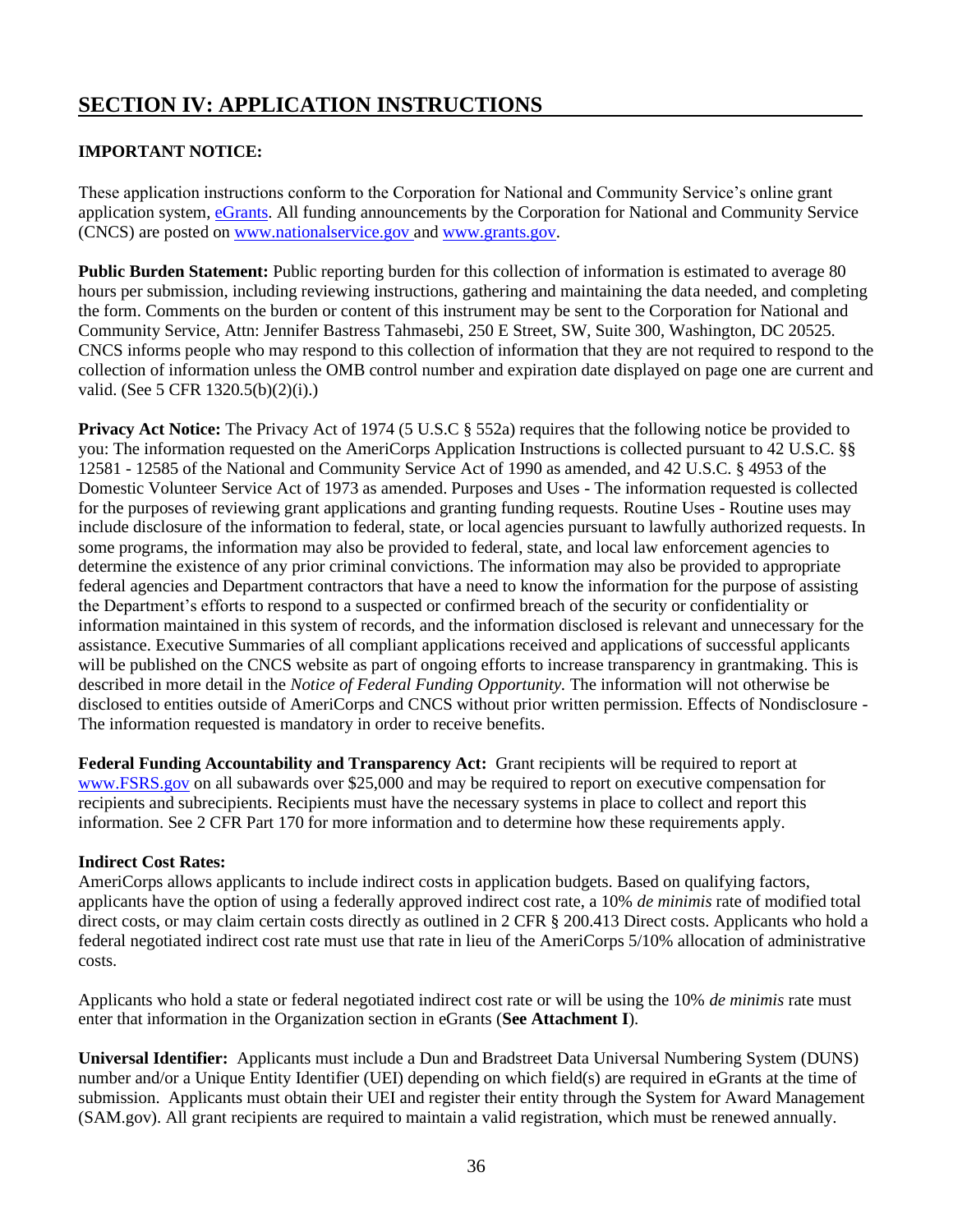# **APPLICATION RESOURCES**

Please use these application instructions if you are a new or recompeting applicant to Volunteer Tennessee.

If you are submitting a request for continuation to Volunteer Tennessee, please see the Continuation Instructions in this document.

Use these instructions in conjunction with the *Notice of Federal Funding Opportunity (Notice)*, and the AmeriCorps Regulations, 45 CFR §§ 2520–2550. **The** *Notice* **includes deadlines, eligibility requirements, submission requirements, maximum amount of funding per Member Service Year (MSY),**<sup>1</sup> **and other information that is specific to the grant competition.** 

The AmeriCorps regulations include pertinent information (see Table 1, below). The *Notice* can be found in Section II of this document or on the Volunteer Tennessee Funding Opportunities page [https://www.tn.gov/volunteer](https://www.tn.gov/volunteer-tennessee/vt-funds.html)[tennessee/vt-funds.html.](https://www.tn.gov/volunteer-tennessee/vt-funds.html)

The full regulations are available online at: <https://www.gpo.gov/fdsys/browse/collectionCfr.action?collectionCode=CFR>

| Tuble 11 Inequal ements in the function ps Inequality is |                                           |
|----------------------------------------------------------|-------------------------------------------|
| Topics                                                   | Citation in the AmeriCorps Regulations    |
| <b>Member Service Activities</b>                         | $$2520.20 - $2520.55$                     |
| <b>Prohibited Activities</b>                             | §2520.65                                  |
| <b>Tutoring Programs</b>                                 | \$2522.900-2522.950                       |
| <b>Matching Funds</b>                                    | \$2521.35-2521.90                         |
| <b>Member Benefits</b>                                   | \$2522.240-2522.250                       |
| Calculating Cost Per Member Service Year (MSY)           | \$2522.485                                |
| <b>Performance Measures</b>                              | \$2522.500-2522.650                       |
| Evaluation                                               | §2522.500-2522.540 and §2522.700-2522.740 |
| <b>Selection Criteria and Selection Process</b>          | \$2522.400-2522.475                       |

### **Table 1: Requirements in the AmeriCorps Regulations**

If there is any inconsistency between the AmeriCorps Regulations, the *Notice,* and the Application Instructions, the order of precedence is as follows:

1. AmeriCorps Regulations 45 CFR §§ 2520–2550 take precedence over the

2. *Notice of Federal Funding Opportunity,* which takes precedence

over the

3. Application Instructions.

# **SUBMITTING YOUR APPLICATION IN EGRANTS**

### **New and Recompeting Applicants**

New applicants need to establish an eGrants account by accessing this link: <https://egrants.cns.gov/espan/main/login.jsp> and selecting "Don't have an eGrants account? Create an account."

In eGrants, before Starting Section I you will need to:

- Start a new Grant Application
- Select a Program Area (AmeriCorps)
- Select a NOFA (see the *Notice* for a listing)

 $1$  One MSY is equivalent to at least 1700 service hours, a full-time AmeriCorps position. The AmeriCorps cost per MSY is determined by dividing the Federal share of budgeted grant costs by the number of MSYs requested in the application. It does not include childcare or the cost of the education award.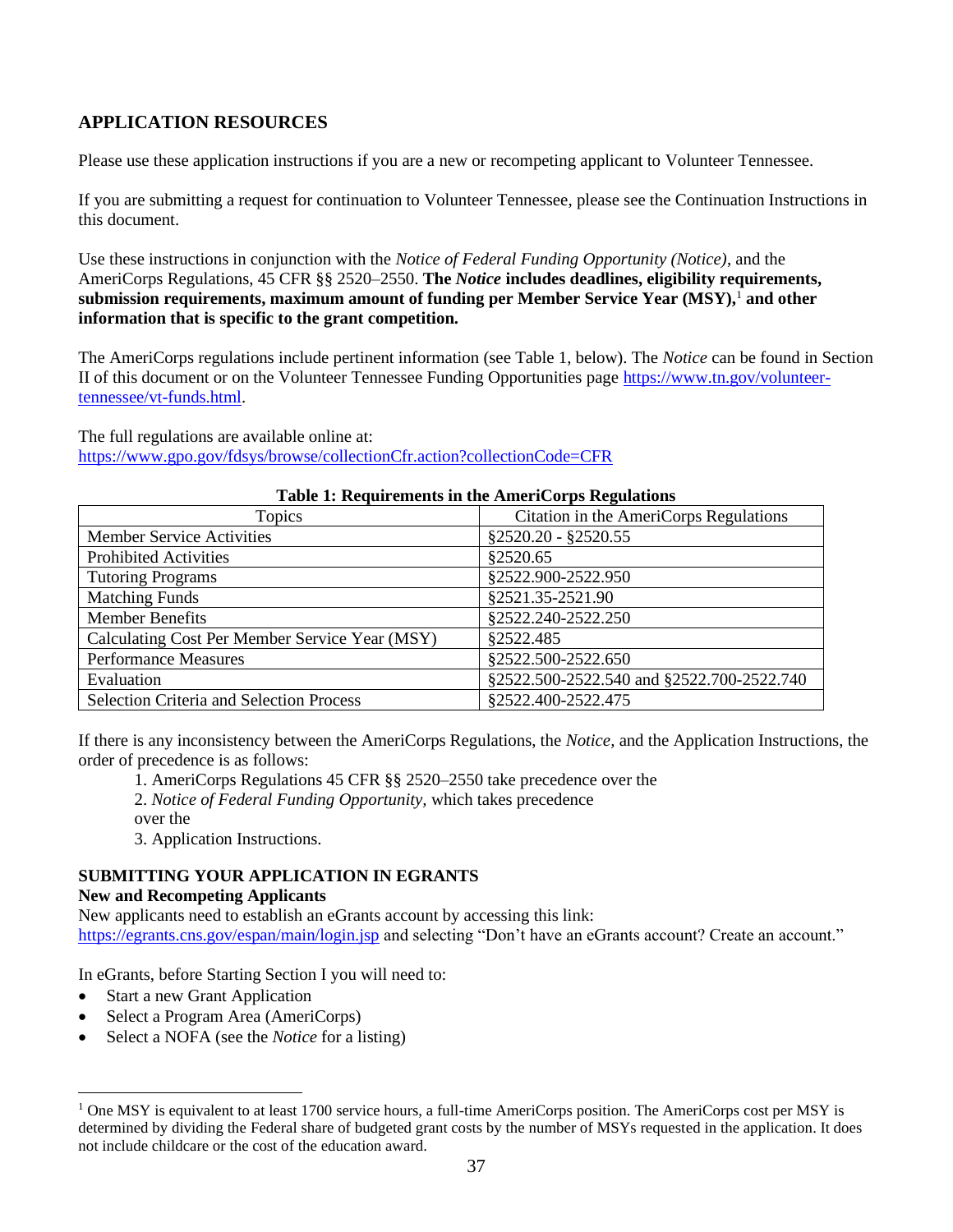Your application consists of the following components. Make sure to complete each section.

- I. Applicant Info
- II. Application Info
- III. Narratives
- IV. Logic Model
- V. Performance Measures
- VI. Program Information
- VII. Documents
- VIII. Budget
- IX. Funding/Demographics
- X. Review
- XI. Authorize, and Submit

# **I. Applicant Info**

Information entered in the Applicant Info, Application Info, and Budget sections will populate the SF 424 Facesheet. **If you can only submit your application in hard copy, please follow the instructions in the Notice of Funding Opportunity.** 

- If you are recompeting (in the final year of a competitive funding cycle and applying for a new grant cycle), select **Continuation/Renewal**
- If you are not a current grantee, but have received an AmeriCorps grant in the past five years, select **Continuation/Renewal**
- If you are applying for the first time, have only received formula funding in the past, or are a former grantee (non-formula) whose last AmeriCorps grant was received more than five years ago, select **New**
- If you are a current planning grantee applying for an implementation grant, select **New**

Enter or update the requested information in the fields that appear. The contact person needs to be the person who can answer questions about the application.

# **II. Application Info**

In the Application Info Section enter:

- Areas affected by your proposed program. Please include the two-letter abbreviation with both letters capitalized for each state where you plan to operate. Separate each two-letter state abbreviation with a comma. For city or county information, please follow each one with the two-letter capitalized state abbreviation.
- Requested project period start and end dates. The length of the project period is specified in the *Notice*.
- The Application is Subject to Review by State Executive Order 12372 Process: This is pre-filled as "No, this is not applicable."
- Indicate Yes or No if you are delinquent on any federal debt. If yes, provide an explanation.
- State Application Identifier: Enter N/A.

# **III. Narratives**

The narrative section of the application is your opportunity to convince reviewers that your project meets the selection criteria as outlined in the *Notice*. Below are some general recommendations to help you present your project in a way the reviewers will find compelling and persuasive.

- **Lead from your program strengths and be explicit.** Do not make the mistake of trying to stretch your proposed program description to fit funding priorities and special considerations articulated in the regulations or the *Notice.*
- **Be clear and succinct.** Do not use jargon, boilerplate, rhetoric, or exaggeration. Describe clearly what you intend to do and how your project responds to the selection criteria.
- **Avoid circular reasoning.** The problem you describe should not be defined as the lack of the solution you are proposing.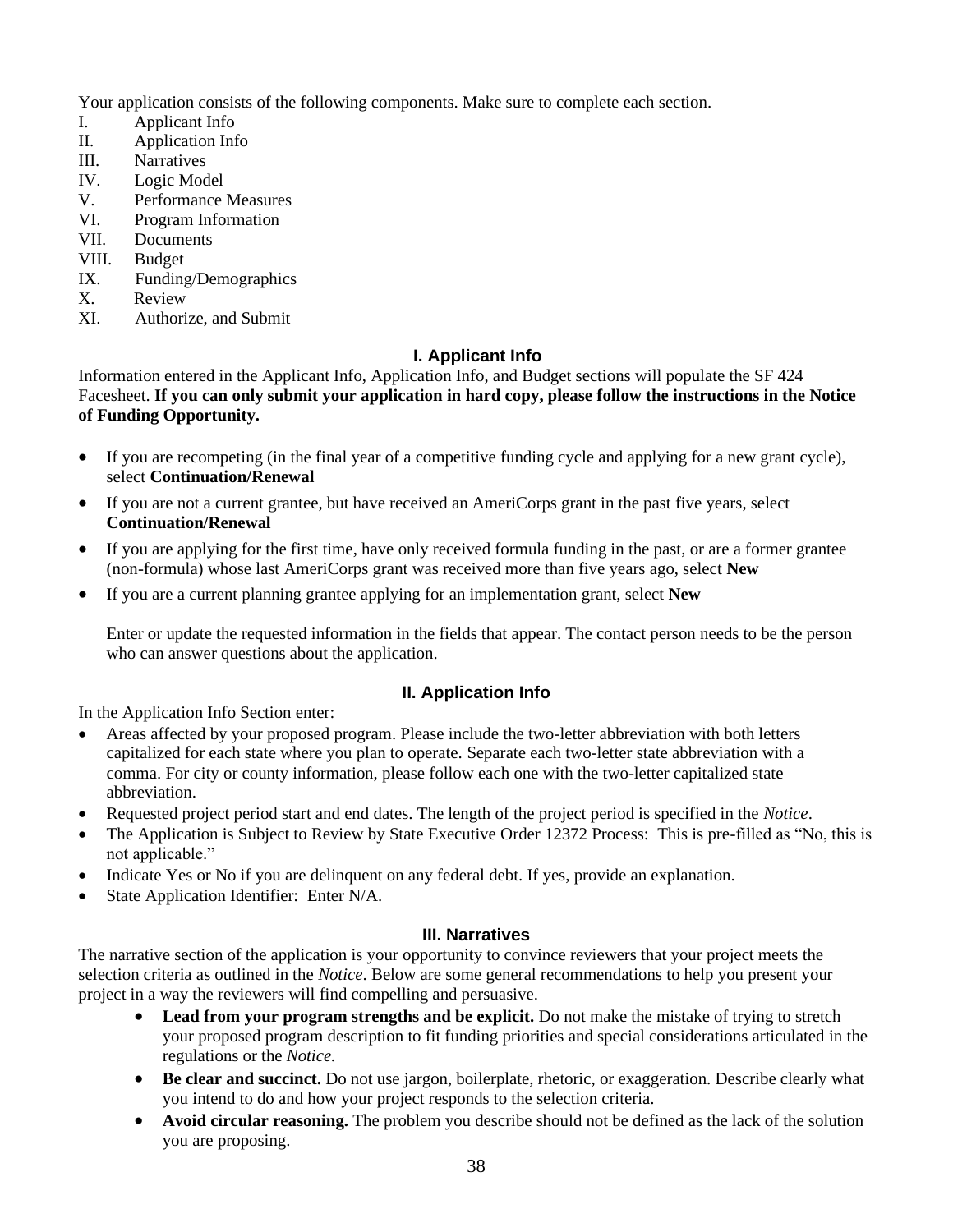- **Explain how.** Avoid simply stating that the criteria will be met. Explicitly describe how the proposed project will meet the criteria.
- **Don't make assumptions.** Even if you have received funding from AmeriCorps in the past, do not assume your reviewers know anything about you, your proposed program, your partners, or your beneficiaries. Avoid overuse of acronyms.
- **Use an impartial proofreader.** Before you submit your application, let someone who is completely unfamiliar with your project read and critique the project narrative.
- **Follow the instructions and discuss each criterion in the order they are presented in the instructions.** Use headings to differentiate narrative sections by criterion.

In eGrants, you will enter text for

- Executive Summary
- Rationale and Approach (Program Design)
- Organizational Capability
- Cost Effectiveness and Budget Adequacy
- Evaluation Summary or Plan

Note: The Narratives Section also includes fields for Amendment Justification and Continuation Changes. **Please enter N/A in these fields. They will be used at a later date to enter information for clarification following review, to request amendments once a grant is awarded, and to enter changes in the narrative in continuation requests.** 

Reviewers will assess your application against the selection criteria. To best respond to the criteria listed in the *Notice* and Application Instructions, we suggest that you include a brief discussion of each bullet if it pertains to your application.

### **a. Executive Summary**

Please complete the executive summary per the guidance in the *Notice*.

### **b. Selection Criteria**

Each application must clearly describe a project that will effectively deploy AmeriCorps members to solve a significant community problem. Specifics about the selection criteria are published in the Notice.

### **1. Program Design (50 percent)**

In assessing Rationale and Approach/Program Design, reviewers will examine the degree to which the applicant demonstrates how AmeriCorps members and the proposed intervention are particularly wellsuited to addressing the identified community problem.

### **2. Organizational Capability (25 percent)**

Reviewers will assess the extent to which the applicant demonstrates organizational background and staffing and structures, including compliance and accountability, to support the proposed program.

### **3. Cost Effectiveness and Budget Adequacy (25 percent)**

In assessing Cost Effectiveness and Budget Adequacy, reviewers will examine the degree to which the budget is cost effective and appropriate for the program being proposed. Enter N/A in the narrative as the assessment will be of the budget.

#### **c. Evaluation Summary or Plan**

If you are competing for formula or competitive funding for the first time, please provide your data collection plan in the Evaluation Summary or Plan field.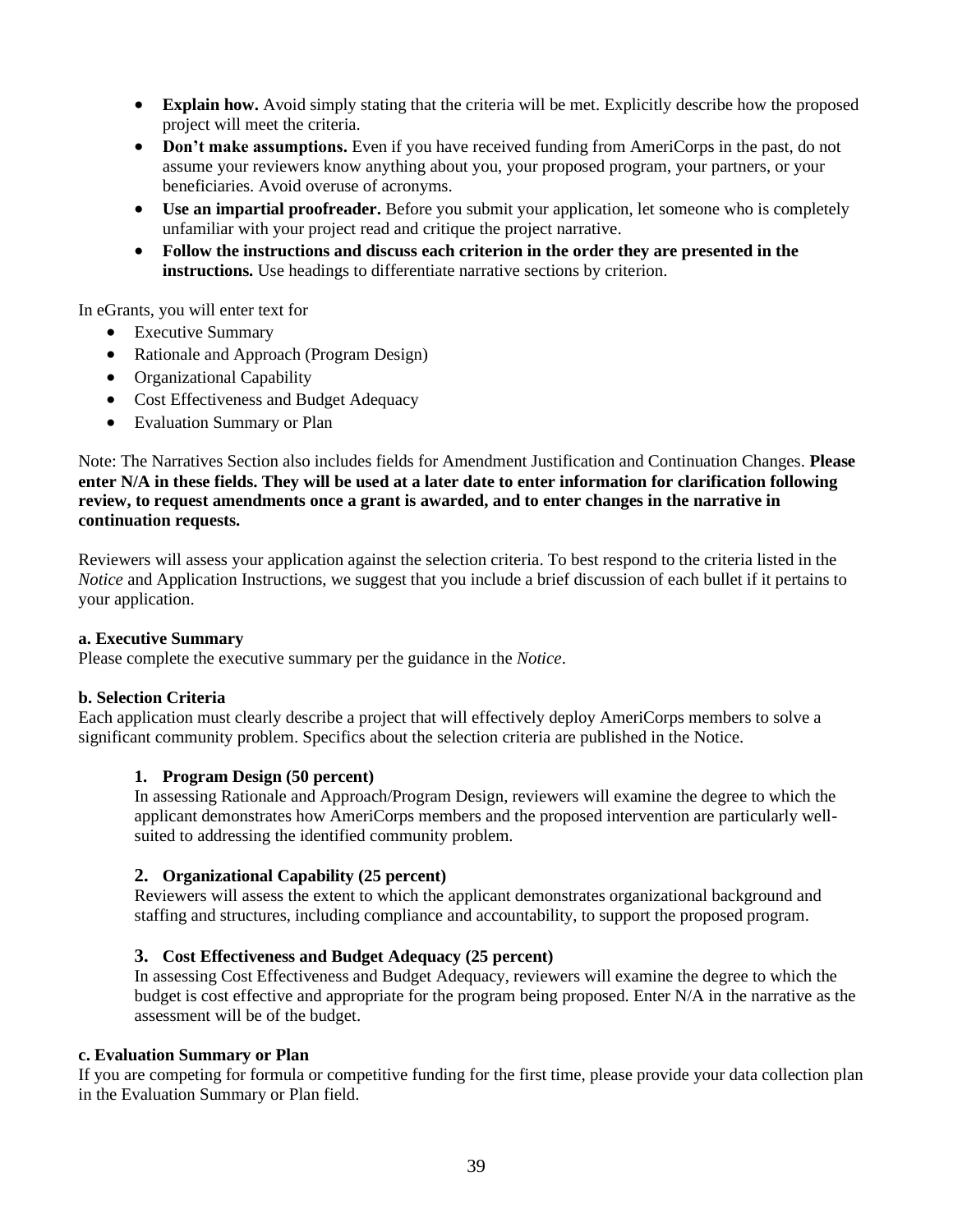If you have previously received three or more years of competitive funding for the same project proposed in your application (see the Mandatory Supplemental Information for the AmeriCorps definition of "same project"), enter N/A in the narrative field and submit an evaluation plan as an attachment. Please use the evaluation plan template available on the Notice webpage.

### **d. Amendment Justification**

Enter N/A. This field will be used if you are awarded a grant and need to amend it.

### **e. Clarification Information**

Please make a heading entitled "FY 2022 Match replacement" and enter the dollar amount of match replacement your program would like to request. The amount cannot result in your program being above the maximum cost per MSY. This field may be used to enter information that requires clarification in the post-review period. Please clearly label new information added during clarification with the date.

### **f. Continuation Changes**

Enter N/A. This field will be used to enter changes in your narratives in your continuation requests.

## **IV. Logic Model**

Complete the logic model using the guidance provided in the *Notice*.

To begin entering your logic model, from your eGrants application page select "Logic Model" in the left side navigation menu.

In the first blank row of the logic model, click "edit." Clicking this link will open a pop-up screen with fields for each column of the logic model. Complete any fields that are applicable; there are no required fields in this screen. When you are finished, click "save and close."

You may add an unlimited number of rows to the logic model by clicking "add a new row." However, please be mindful of any page limits specified elsewhere in the Application Instructions or *Notice*.

You may edit or delete an existing row by clicking "edit" or "delete" in the last column of the logic model.

### **V. Performance Measures**

All applicants must submit performance measures with their application. See Attachments for instructions for entering performance measures and the Performance Measures Instructions for details about the number and type of performance measures required.

# **VI. Program Information**

In the Program Information Section, applicants must check the relevant boxes in order to be considered for CNCS' assessment of the strategic considerations and Special Initiatives. Applicants should only check the boxes for those characteristics that represent a significant part of the program.

### **AmeriCorps Funding Priorities**

Check any priority area(s) that apply to the proposed program. Only select Priorities that represent a significant part of the program focus, high quality program design, and outcomes.

### **Grant Characteristics**

Check any grant characteristics that are a significant part of the proposed program.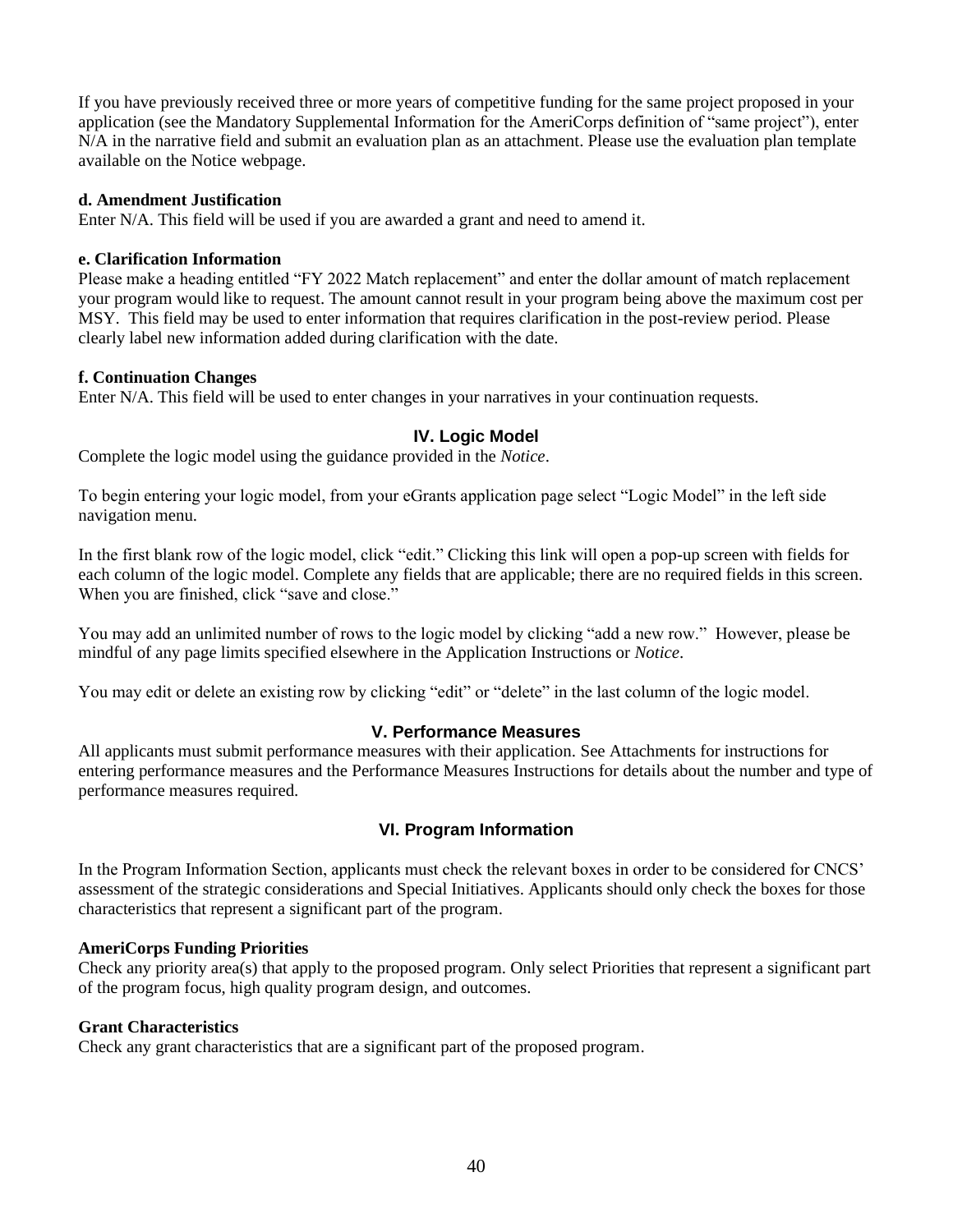# **VII. Documents**

In addition to the application submitted in eGrants, you are required to provide your evaluation, labor union concurrence (if necessary – see B., below), other required documents listed in the *Notice* (if applicable), and an explanation of federal debt delinquency (if applicable), as part of your application. After you have submitted the documents via the guidance in the *Notice*, change the status in eGrants from the default "Not Sent" to the applicable status "Sent," "Not Applicable," or "Already on File at AmeriCorps."

### **a. Evaluation**

Submit any completed report as described in F., below. Select Evaluation and select "Sent" once you have submitted a completed evaluation report. If an evaluation is required, you must submit a copy at the time of application even if AmeriCorps may already have it on file.

## **b. Labor Union Concurrence**

- 1) If a program applicant
	- a) Proposes to serve as the placement site for AmeriCorps members; and
	- b) Has employees engaged in the same or substantially similar work as that proposed to be carried out by AmeriCorps members; and
	- c) Those employees are represented by a local labor organization --then the application must include the written concurrence of the local labor organization representing those employees. Written concurrence can be in the form of a letter or e-mail from the local union leadership.
- 2) If a program applicant:
	- a) Proposes to place AmeriCorps members at sites where they will be engaged in the same or substantially similar work as employees represented by a local labor organization, then the applicant must submit a written description of how it will ensure that:
		- i) AmeriCorps members will not be placed in positions that were recently occupied by paid staff.
		- ii) No AmeriCorps member will be placed into a position for which a recently resigned or discharged employee has recall rights as a result of a collective bargaining agreement, from which a recently resigned or discharged employee was removed as a result of a reduction in force, or from which a recently resigned/discharged employee is on leave or strike.

For the purposes of this section, "program applicant" includes any applicant to Volunteer Tennessee, as well as any entity applying for assistance or approved national service positions through an AmeriCorps grantee or subgrantee.

### **c. Federally-approved Indirect Cost Agreement**

Applicants applying directly to AmeriCorps that include a federally approved indirect cost rate amount in their budget must enter the current approved indirect cost rate agreement information into eGrants at the same time they submit their application. See **Attachment I**.

### **d. Other Documents**

Provide other required documents list in the *Notice* (if applicable) via the email listed in the *Notice*, as part of your application.

### **e. Delinquent on Federal Debt**

Any applicant who checks Yes to the question on federal debt delinquency must submit a complete explanation to [Volunteer.Tennessee@tn.gov](mailto:Volunteer.Tennessee@tn.gov) at the same time they submit their application.

### **f. Submission Instructions for Evaluations, Labor Union Concurrence, Other Required Documents, and Explanation of Federal Debt Delinquency, as applicable.**

Please submit the required documents to the email listed in the *Notice* using the naming convention and other instructions found there. This information must be received at Volunteer Tennessee by the deadline in the *Notice*.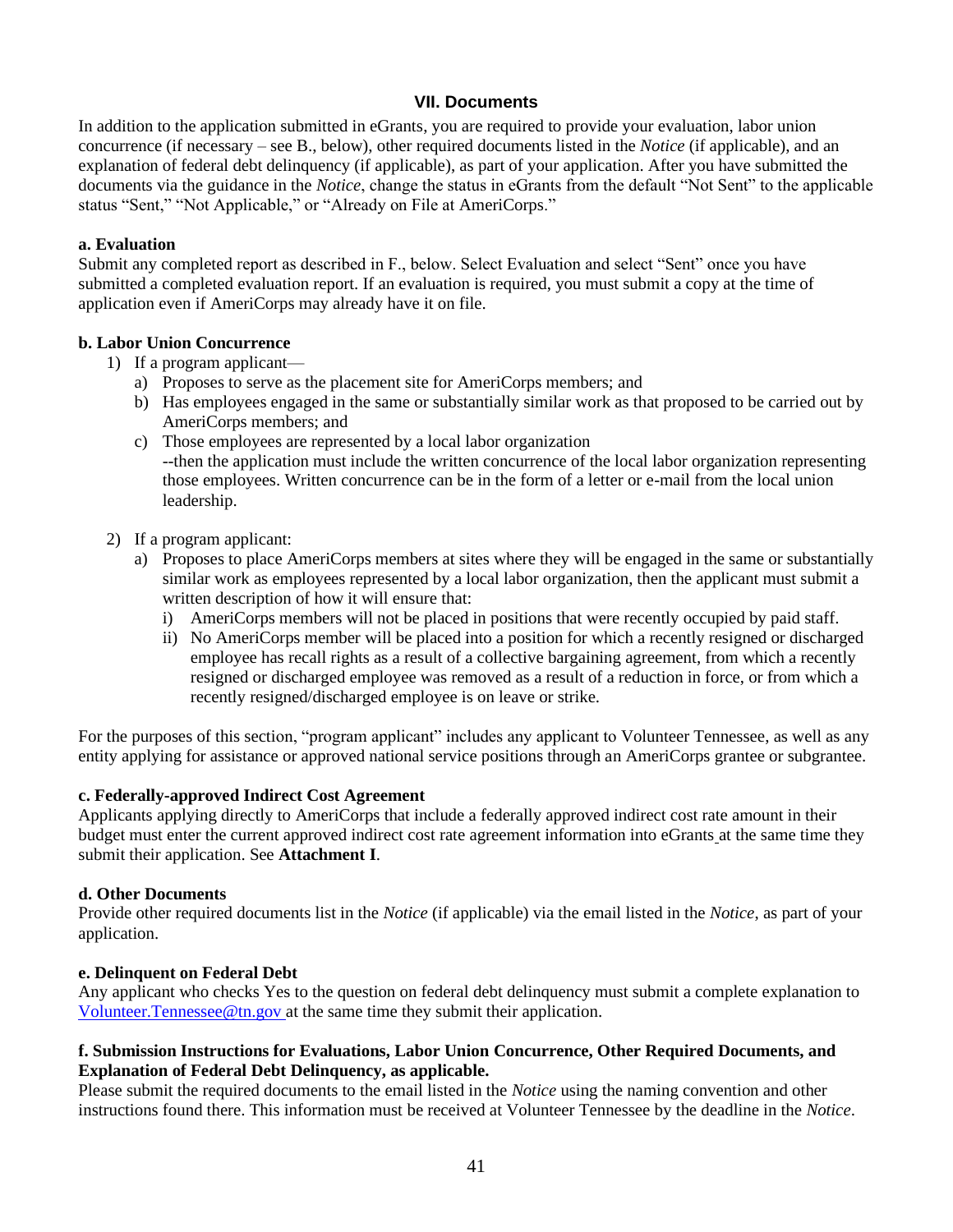# **VIII. Budget Instructions**

## **For Fixed Amount grants, including EAPs: Use the Budget Instructions for Fixed Amount applicants (Attachment D) and the Budget Worksheet (Attachment E) to prepare your budget.**

### **a. Match Requirements**

Program requirements, including requirements on match are located in the AmeriCorps Regulations and summarized below.

| <b>Grant Type</b>               | <b>Match Requirement</b>                                      |
|---------------------------------|---------------------------------------------------------------|
| Cost Reimbursement including    | Minimum grantee share is 24% of program costs for the first   |
| Professional Corps              | three years. Overall grantee share of total program costs     |
|                                 | increases gradually beginning in Year 4 to 50% by the tenth   |
|                                 | year of funding and any year thereafter.                      |
| <b>EAP Fixed-Amount Grants</b>  | There are no specific match requirements for fixed-amount     |
|                                 | grants. Grantees pay all program costs over the cost in the   |
|                                 | NOFO provided by AmeriCorps.                                  |
| Professional Corps Fixed-Amount | There are no specific match requirements for fixed-amount     |
| <b>Grants</b>                   | grants. Grantees pay all program costs over the cost in the   |
|                                 | NOFO provided by AmeriCorps.                                  |
| Stipended Fixed-Amount Grants   | There are no specific match requirements for full-cost fixed- |
|                                 | amount grants. Grantees pay all program costs over the        |
|                                 | maximum cost in the NOFO provided by AmeriCorps.              |

| Table 2: Match Requirements in the AmeriCorps Regulations |
|-----------------------------------------------------------|
|-----------------------------------------------------------|

- Grantees are required to meet an overall matching rate that increases over time. You have the flexibility to meet the overall match requirements in any of the three budget areas, as long as the minimum match of 24% for the first three years, and the increasing minimums in years thereafter, are maintained. See 45 CFR §§ 2521.35– 2521.90 for the specific regulations.
- If you are applying for the first time, you must match with cash or in-kind contributions at least 24% of the project's total Operating Costs (Section I) plus Member Costs (Section II) plus Administrative Costs (Section III). If you are recompeting, please see 45 CFR §§ 2521.40-2521.95 for the match schedule.
- The acceptable sources of matching funds are federal, state, local, and/or private sector funds in accordance with applicable AmeriCorps requirements.
- In the "Source of Funds" field that appears at the end of Budget Section III, enter a brief description of the match. Identify each match source separately. Identify if the match is secured or proposed. Include dollar amount, the match classification (cash or in-kind), and the source type (Private, State/Local, or Federal) for your **entire match**. (The total amount in the Source of Funds field should match the total amount in the budget narrative exactly.) Define all acronyms the first time they are used. See **Attachment G** for instructions for applying for the Alternative Match Schedule.

*Note*: AmeriCorps legislation permits the use of non-AmeriCorps federal funds as match for the grantee share of the budget. Please discuss your intention of using federal funds to match an AmeriCorps grant with the other agency prior to submitting your application. Section 121(e)(5) of the National Community Service Act requires that grantees who use other federal funds as match for an AmeriCorps grant report the amount and source of these funds to AmeriCorps. If you use other federal funds as match, you must ensure you can meet the requirements and purpose of both grants. Grantees who use federal funds as match will be required to report the sources and amounts on the Financial Status Reports (FSR).

# **b. Preparing Your Budget**

Your proposed budget should be sufficient to allow you to perform the tasks described in your narrative. Reviewers will consider the information you provide in this section in their assessment of the Cost-Effectiveness and Budget Adequacy selection criterion.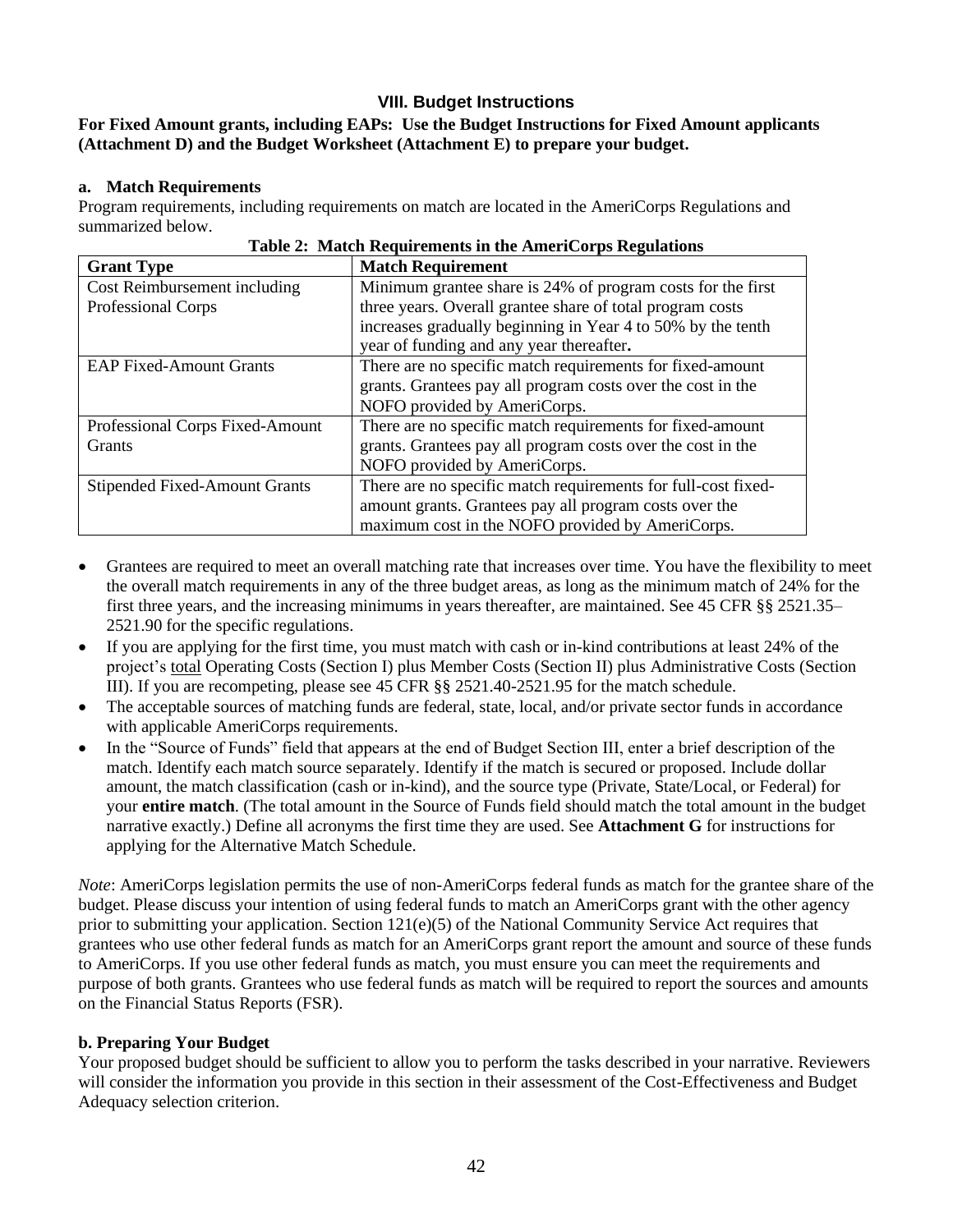Follow the detailed budget instructions in the Attachments to prepare your budget. We recommend that you prepare your budget in the same order as indicated in the Budget Worksheets in the Attachments.

As you enter your detailed budget information, eGrants will automatically populate a budget summary and budget narrative report. Prior to submission be sure to review the budget checklist (Attachment) to ensure your budget is compliant. In addition, eGrants will perform a limited compliance check to validate the budget. If eGrants finds any compliance issues you will receive a warning and/or error messages. You must resolve all errors before you can submit your budget.

As you prepare your budget:

- All the amounts you request must be defined for a particular purpose. Do not include miscellaneous, contingency, or other undefined budget amounts.
- Itemize each cost and present the basis for all calculations in the form of an equation.
- Do not include unallowable expenses, e.g., entertainment costs (which include food and beverage costs) unless they are justified as an essential component of an activity.
- Do not include fractional amounts (cents).
- **Please add the cost of the NSOPW, state check, and/or FBI check for criminal history checks for each covered position in the AmeriCorps share of the budget. If funds are not budgeted, an explanation for how the costs will be covered must be noted in the budget.**
- Volunteer Tennessee requires sub-grantees to allocate 1% of Administrative/Indirect Costs to Volunteer Tennessee to cover Commission-level administrative costs. All applicants must include this 1% Commission Administrative cost in their budgets even if the applicant decides not to request Administrative/Indirect Costs for its own use. If Volunteer Tennessee determines during the program year that it does not need these funds, the 1% of Administrative/Indirect Costs may be released to the program.

Programs must comply with all applicable federal laws, regulations, and the requirements of the Uniform Guidance. Please refer to the Uniform Guidance, Cost Principles, and Audit Requirements for Federal Awards (2 CFR Part 200) for allowable, allocable, and reasonable cost information, as well as, audit requirements, including the need to provide audits to the Clearinghouse if expending over \$750,000 in federal funds. The OMB Uniform Guidance can be found on-line at [https://www.ecfr.gov/cgi-bin/text-idx?tpl=/ecfrbrowse/Title02/2cfr200\\_main\\_02.tpl.](https://www.ecfr.gov/cgi-bin/text-idx?tpl=/ecfrbrowse/Title02/2cfr200_main_02.tpl)

# **IX. Funding/Demographics**

In the Funding/Demographics Section enter:

- Other Revenue funds. Enter the amount of funds that your program uses to run the program that are not identified on the application budget as AmeriCorps share or grantee share (match). Note: Programs should not enter the total operating budget for their organization unless the entire operating budget supports the AmeriCorps program. Programs that have additional revenue sources not included in the matching funds section of the budget should provide the amount of this additional revenue that supports the program. This amount should not include the AmeriCorps or grantee share amounts in the budget. Fixed amount grantees should enter all non-AmeriCorps funds that support the program in this field. All fixed grants will have other revenue.
- Number of Volunteers Generated by AmeriCorps members. Please enter the number of volunteers participating in one day service projects or ongoing volunteer commitments that the proposed AmeriCorps members will generate.

# **X. Review, Authorize, and Submit**

Applicants must submit common federal government-wide Representations and Certifications through SAM.gov. Entities creating new registrations in SAM.gov and existing entities completing their annual registration renewals in SAM.gov are required to review financial assistance representations and certifications before their registration can be activated. As entities renew and re-register their accounts, the data collected make SAM.gov the federal repository for the government-wide information.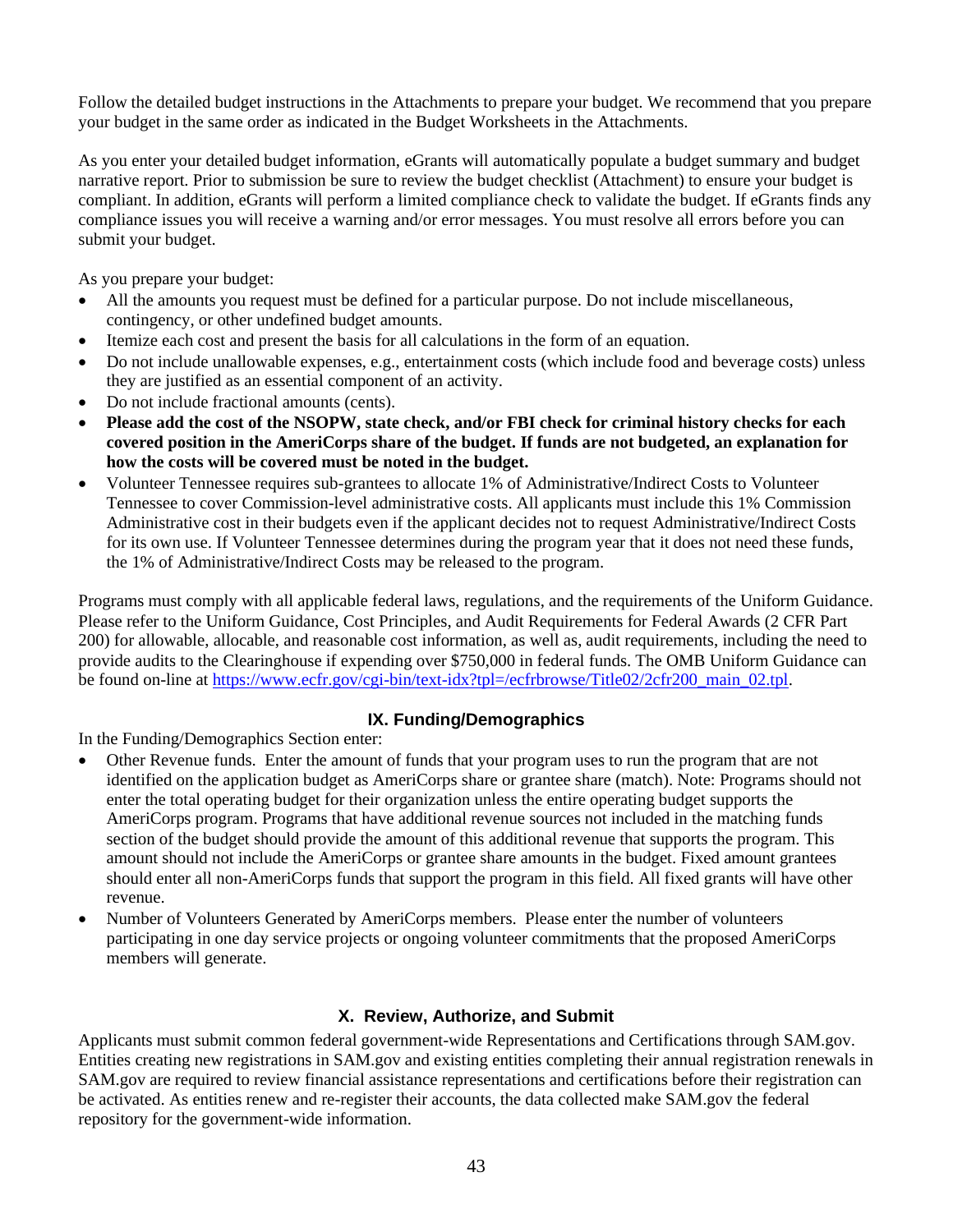eGrants requires that you review and verify your entire application before submitting, by completing the following sections in eGrants:

- Review
- **Authorize**
- **Assurances**
- **Certifications**
- **Verify**
- Submit

Read the Authorization, Assurances, and Certifications carefully

[\(https://egrants.cns.gov/termsandconditions/ASSURANCES-FY2017-20160916.pdf](https://egrants.cns.gov/termsandconditions/ASSURANCES-FY2017-20160916.pdf) and [https://egrants.cns.gov/termsandconditions/CERTIFICATIONS-FY2017-20160916.pdf\)](https://egrants.cns.gov/termsandconditions/CERTIFICATIONS-FY2017-20160916.pdf). The person who authorizes the application must be the applicant's Authorized Representative or his/her designee and must have an active eGrants account to sign these documents electronically. An Authorized Representative is the person in your organization authorized to accept and commit funds on behalf of the organization. A copy of the governing body's authorization for this official representative to sign must be on file in the applicant's office.

Be sure to check your entire application to ensure that there are no errors before submitting it. When you verify the application eGrants will also generate a list of errors if there are sections that need to be corrected prior to submission. If someone else is acting in the role of the applicant's Authorized Representative, that person must log into his/her eGrants account and proceed with Authorize and Submit. After signing off on the Authorization, Assurances, and Certifications, his/her name will override any previous signatory who may appear and show on the application as the Authorized Representative.

*Note: Anyone within your organization who will be entering information in the application at any point during application preparation and submission in the eGrants system must have their own eGrants account.* Individuals may establish an eGrants account by accessing this link:<https://egrants.cns.gov/espan/main/login.jsp> and selecting "Don't have an eGrants account? Create an account."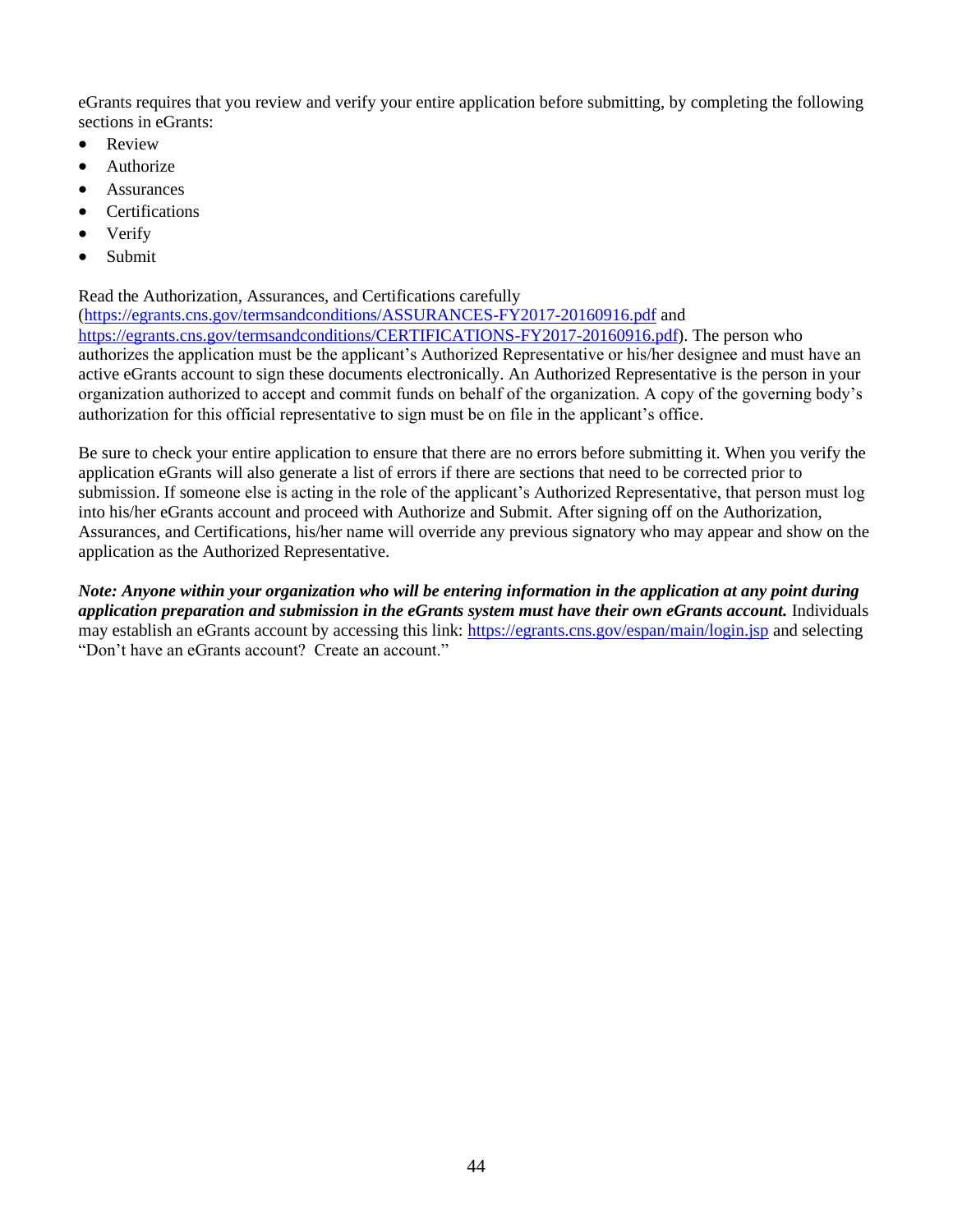# **CONTINUATION REQUESTS**

The following instructions for submitting a continuation request apply only to programs that are currently in their first or second year of operation within a grant cycle. If your program is currently in the final year of its grant cycle, you must apply using the application instructions for new and recompeting programs. In addition, if you are in year two or three of a cost reimbursement grant cycle, you need to submit a new application to participate in the fixed amount grant; you cannot continue your existing project period and switch from cost reimbursement to fixed amount. Volunteer Tennessee reserves the right to consider your continuation request if your fixed amount application is not funded.

## **When to Submit Your Continuation Request:**

See the *Notice* for application deadlines.

## **How to Submit Your Continuation Request:**

- Click **Continuation/Renewal** on your eGrants home page. You will be shown a list of grants that are eligible to be continued. Select the grant you wish to continue. **Make sure you select the correct one. Do not start a new application.** The system will copy your most recently awarded application.
- Edit your continuation application as directed in the continuation request instructions below. When you have completed your work, click the **SUBMIT** button.

Be sure you also review the *Notice* when preparing your request. If you have questions about the content of your continuation request, please contact your Program Manager.

# **What to Include in Your Continuation Request:**

# **I. Applicant Info and Application Info**

Update the Applicant Info and Application Info Sections in eGrants if necessary. Note in the Continuation Changes field that you have updated the Applicant Info or Application Info Section(s).

# **II. Narrative (Narratives Section)**

Your original application will appear in the Executive Summary and in the narrative sections Rationale and Approach/Program Design, Organizational Capability, Cost-Effectiveness and Budget Adequacy, Evaluation Summary or Plan, Amendment Justification, Clarification Information, and Continuation Changes, as appropriate. **Do not modify these original narrative fields.**

Volunteer Tennessee expects that programs will maintain a consistent program design for the duration of the threeyear project period; however, we recognize that, on occasion, some programmatic changes are necessary. As a result, continuation applicants may request the changes listed below during the continuation process.

Information should be provided in the **Continuation Changes** narrative field as relevant.

- Changes in Operating Sites
- Significant Changes in Program Scope or Design
- Changes to Performance Measures
- Significant Changes to Monitoring Structures or Staffing
- Budget revisions (detail provided in section VI).
- Please make a heading entitled "FY 2022 Match replacement" and enter the dollar amount of match replacement your program would like to request. The amount cannot result in your program being above the maximum cost per MSY.

The page limit for the Continuation Changes field is six pages, as the pages print out from eGrants.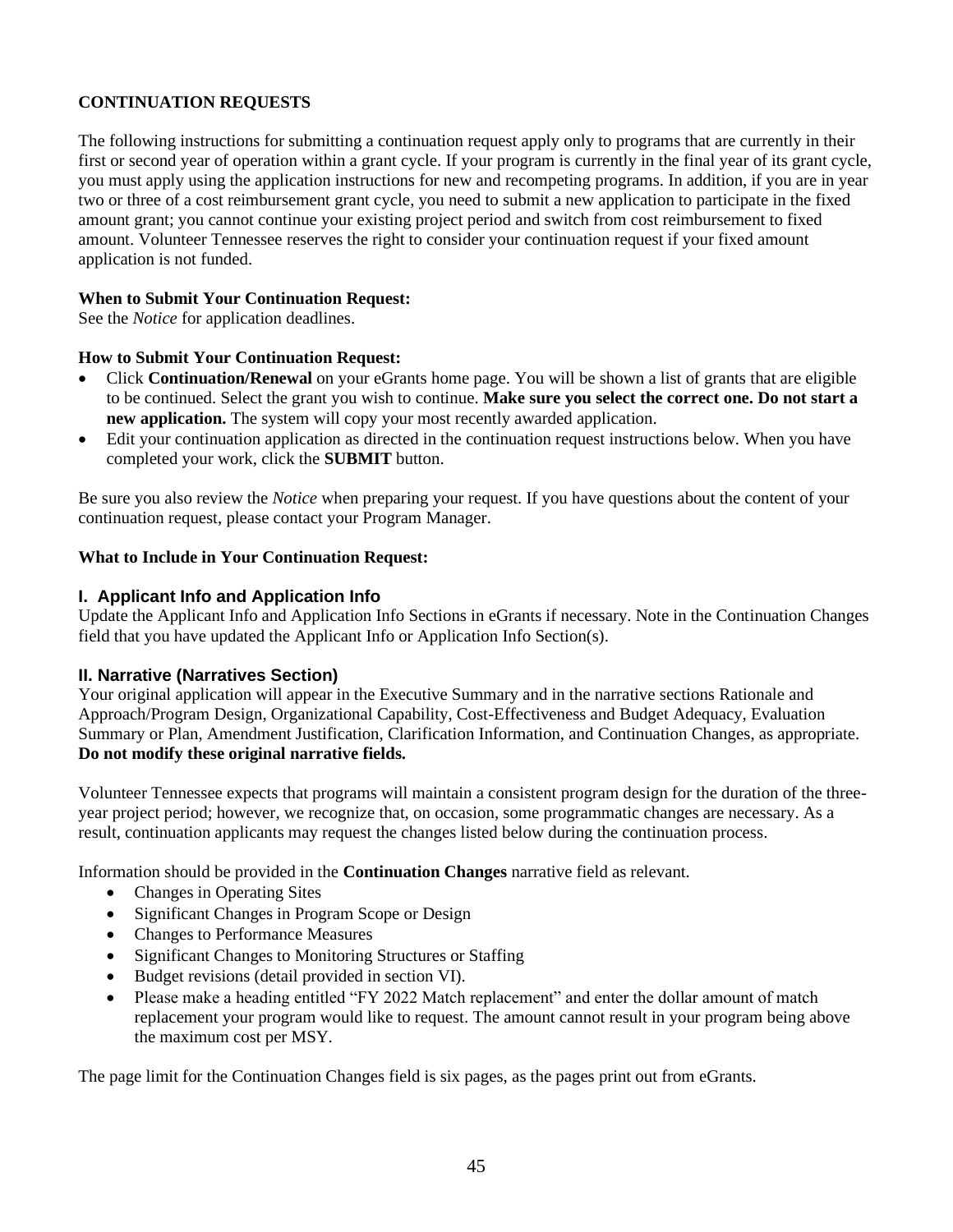## **Any continuation applicant not requesting changes that fit within the above categories should enter "N/A" in Continuation Changes. Volunteer Tennessee expects that most continuation applications will not be requesting changes.**

Evaluation plans are approved by AmeriCorps when Competitive applicants re-compete for funding. If you wish to make changes to your evaluation plan, do NOT change the text of the Evaluation Summary or Plan field in your application. Instead, send a revised version of the evaluation plan (with the proposed changes in track-changes mode) as an attachment to [volunteer.tennessee@tn.gov.](mailto:volunteer.tennessee@tn.gov) Volunteer Tennessee will notify you if the changes are approved.

# **III. Logic Model**

Continuation applicants do not need to enter content into these fields.

# **IV. Performance Measures (Performance Measures Section)**

Your performance measures are copied from your previous year's application into your continuation request. If you made changes to your program, such as adding or changing grant-funded activities, or requesting additional slots or MSYs, you may need to revise your performance measures. Continuation applicants whose measures do not align with the current Performance Measure Instructions must also revise their measures to conform with the current instructions. To revise performance measures, "View/Edit" the performance measures that copy over from your original application or add new performance measures (see Attachments). Note in the Continuation Changes field that you have updated your performance measures. If you are proposing to significantly increase or decrease output or outcome targets for existing performance measures, provide a justification for this change.

# **V. Program Information**

In the Program Information Section, review and make selections as appropriate. Applicants should only select priorities and characteristics that represent a significant part of the program.

# **AmeriCorps Funding Priorities**

Check any priority area(s) that apply to the proposed program. Only select Priorities that represent a significant part of the program focus, high quality program design, and outcomes.

# **Grant Characteristics**

Check any grant characteristics that are a significant part of the proposed program:

# **VI. Budget (Budget Section)**

Your budget from the previous year's application is copied into your continuation request so you can make the necessary adjustments. Revise your detailed budget for the upcoming year. Incorporate any required AmeriCorps increases, such as an increase to the member living allowance, into your budget. **Continuation applicants may apply for expansions – dollars, MSY, and/or members.**

### **Source of Funds (Match)**

In the "Source of Funds" field that appears at the end of Budget Section III, enter a brief description of the match. Identify each match source separately. Identify if the match is secured or proposed. Include dollar amount, the match classification (cash or in-kind), and the source type (Private, State/Local, or Federal) for your **entire match**. (The total amount in the Source of Funds field should match the total amount in the budget narrative exactly.) Define all acronyms the first time they are used.

# **VII. Increasing Grantee Overall Share of Total Budgeted Costs**

Grantees are required to meet an overall matching rate that increases over time. You have the flexibility to meet the overall match requirements in any of the three budget areas, as long as the minimum match of 24% for the first three years, and the increasing minimums in years thereafter, are maintained. See 45 CFR §§ 2521.35–2521.90 for the specific regulations.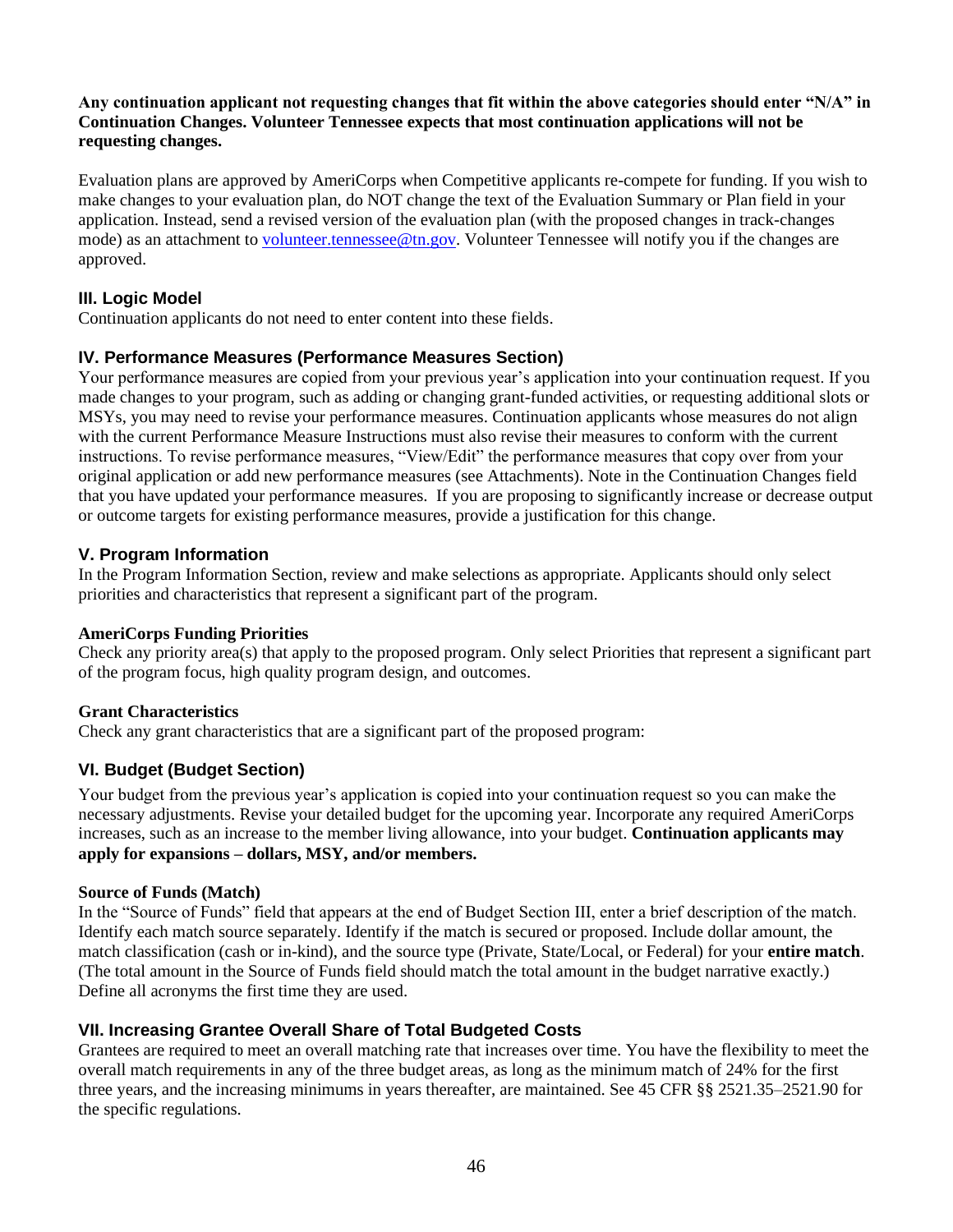See Attachment G for instructions for applying for the Alternative Match Schedule.

In the Funding/Demographics Section enter:

- Other Revenue funds. Enter the amount of funds that your program uses to run the program that are not AmeriCorps share or match.
- Number of Volunteers Generated by AmeriCorps members. Please enter the number of volunteers participating in one day service projects or ongoing volunteer commitments that the proposed AmeriCorps members will generate.

# **VIII. Review, Authorize, and Submit**

Applicants must submit common federal government-wide Representations and Certifications through SAM.gov. Entities creating new registrations in SAM.gov and existing entities completing their annual registration renewals in SAM.gov are required to review financial assistance representations and certifications before their registration can be activated. As entities renew and re-register their accounts, the data collected make SAM.gov the federal repository for the government-wide information.

eGrants requires that you review and verify your entire application before submitting, by completing the following sections in eGrants:

- Review
- Authorize
- **Assurances**
- Certifications
- Verify
- Submit

# Read the Authorization, Assurances, and Certifications carefully

[\(https://egrants.cns.gov/termsandconditions/ASSURANCES-FY2017-20160916.pdf](https://egrants.cns.gov/termsandconditions/ASSURANCES-FY2017-20160916.pdf) and [https://egrants.cns.gov/termsandconditions/CERTIFICATIONS-FY2017-20160916.pdf\)](https://egrants.cns.gov/termsandconditions/CERTIFICATIONS-FY2017-20160916.pdf). The person who authorizes the application must be the applicant's Authorized Representative or his/her designee and must have an active eGrants account to sign these documents electronically. An Authorized Representative is the person in your organization authorized to accept and commit funds on behalf of the organization. A copy of the governing body's authorization for this official representative to sign must be on file in the applicant's office.

Be sure to check your entire application prior to submission to ensure that there are no errors. When you verify the application eGrants will also generate a list of errors if there are sections that need to be corrected prior to submission. If someone else is acting in the role of the applicant's Authorized Representative, that person must log into his/her eGrants account and proceed with Authorize and Submit. After signing off on the Authorization, Assurances, and Certifications, his/her name will override any previous signatory that may appear and show on the application as the Authorized Representative.

*Note: Anyone within your organization who will be entering information in the application at any point during application preparation and submission in the eGrants system must have their own eGrants account.* Individuals may establish an eGrants account by accessing this link:<https://egrants.cns.gov/espan/main/login.jsp> and selecting "Don't have an eGrants account? Create an account."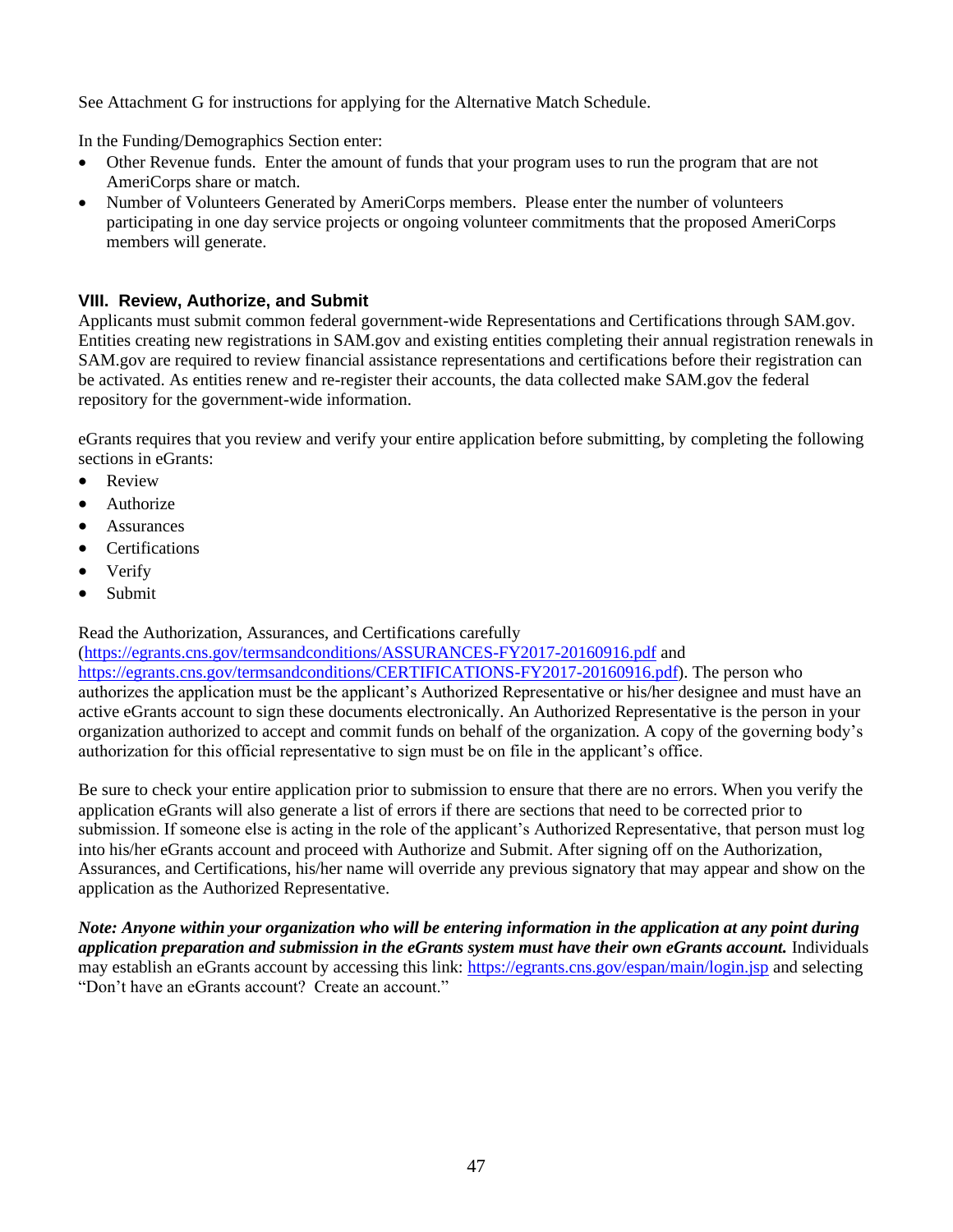# **ATTACHMENT A: Performance Measure Entry Instructions**

# **(eGrants Performance Measures Section)**

#### **eGrants Performance Measures Module Instructions**

### **About the Performance Measures Module**

In the performance measures module, you will:

- Provide information about your program's connection to CNCS focus areas and objectives.
- Show MSY and member allocations.
- Create the required performance measure(s) as specified in the Performance Measure Instructions
- Set targets and describe data collection instruments and strategies for your performance measures.

#### **Home Page**

To start the module, click the "Begin" button on the Home Page.

As you proceed through the module, the Home Page will summarize your work and provide links to edit the parts of the module you have completed. You may also navigate sections of the module using the tab feature at the top of each page.

Once you have started the module, clicking "Continue Working" will return you to the tab you were on when you last closed the module.

To edit the interventions, objectives, MSYs, and member allocations for your application, click the "Edit Objectives/MSYs/Members" button.

After you have created at least one performance measure, the Home Page will display a chart summarizing your measures. To edit a performance measure, click the "Edit" button. To delete a measure, click "Delete." To create a new performance measure, click the "Add New Performance Measure" button.

#### **Objectives Tab**

On the objectives tab, applicants will account for the full range of their program activity. Applicants are not expected to create performance measures for every focus area, objective, or intervention they select on this tab.

An expandable list of AmeriCorps focus areas appears on this tab. When you click on a focus area, a list of objectives from the AmeriCorps strategic plan appears. A list of common interventions appears under each objective First click on a focus area. Then click on an objective. Only the performance measures that correspond to the objectives you select on this tab will be available for selection as you continue through this module. To see which performance measures correspond to which objective, refer to the Performance Measure Instructions.

Next, select all interventions that are part of your program design. Interventions are the activities that members and/or volunteers will carry out to address the problem(s) identified in the application. Select "other" if one of your program's interventions does not appear on the list. Repeat these actions for each of your program's focus areas. Select "other" for your focus area and/or objective if your program activities do not fall within one of the AmeriCorps focus areas or objectives.

Choose your program's primary focus area from the drop-down list. Only the focus areas that correspond to the objectives you selected above appear in the list. Next, select the primary intervention within your primary focus area. You will be required to create an aligned performance measure (output paired with outcome) that contains your primary intervention. Note that your primary intervention, and the performance measure associated with your primary intervention, must be focused on the community impact of the program, not on AmeriCorps member development.

You may select a secondary focus area and a secondary intervention. The primary and secondary focus area may be the same if you have more than one intervention within the focus area.

#### **MSYs/Members Tab**

On this tab, you will enter information about the allocation of MSYs and members across the focus areas and objectives you have selected. You must allocate 100% of your program's MSYs to focus areas and objectives. When you create your performance measures, you will be asked to allocate MSYs to each performance measure; however, you will not be required to assign 100% of your total MSYs to performance measures.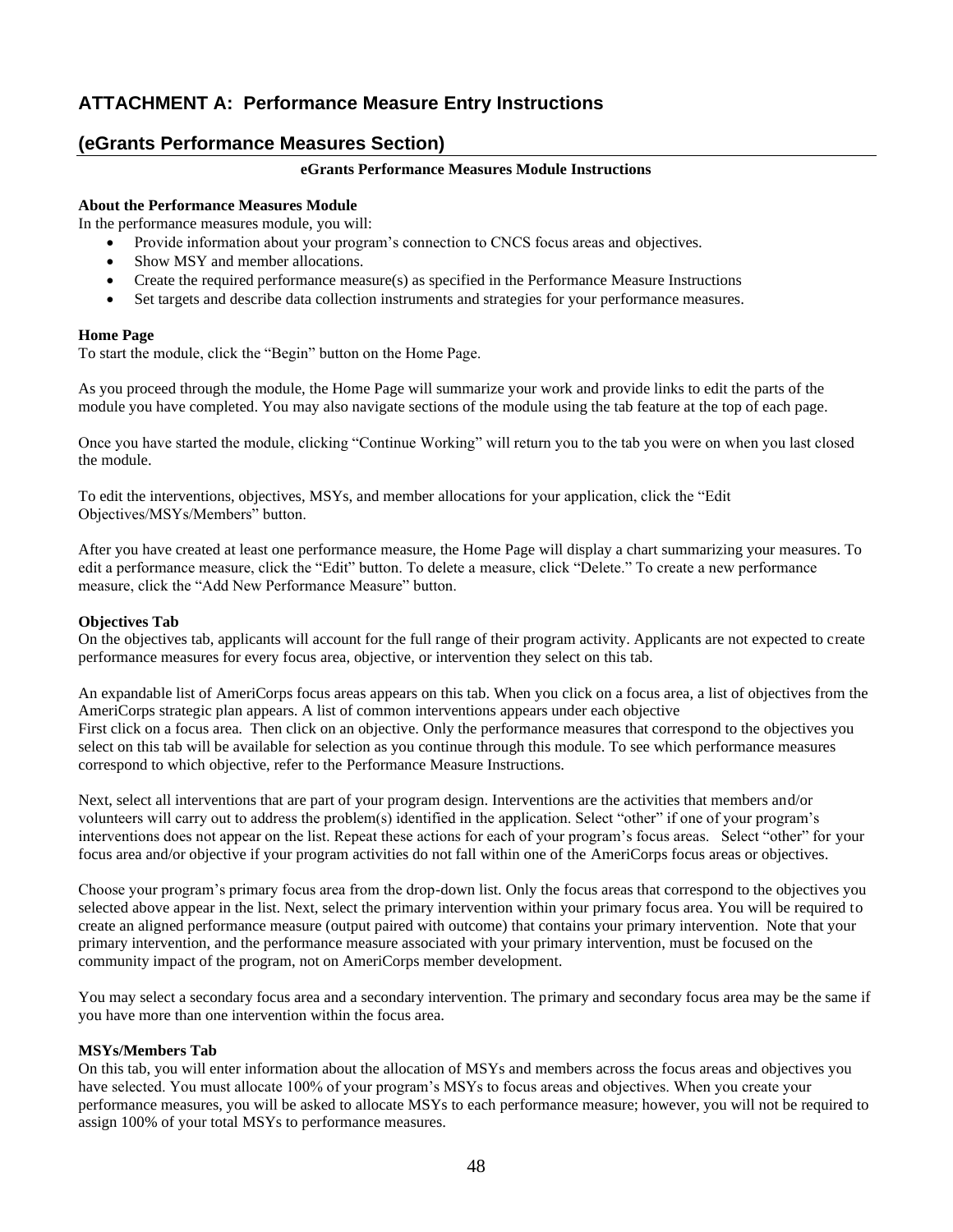Begin by entering the total MSYs for your program. This must match the total MSYs in your budget. Please double-check your budget to make sure that the total MSY values match.

Next, enter the number of MSYs your program will allocate to each objective. Only the objectives that were selected on the previous tab appear in the MSY chart. If some of your program's objectives are not represented in the chart, return to the previous tab and select additional objectives. The MSY chart must show how all your program's resources are allocated. If the only activity in an objective that you have selected is focused on AmeriCorps member development rather than beneficiary impact, enter 0 MSYs for that objective.

As you enter MSYs into the MSY column of the chart, the corresponding percentage of MSYs will calculate automatically. When you have finished entering your MSYs, the total percentage of MSYs in the chart must be 100%. The total number of MSYs in the chart must equal the number of MSYs in your budget.

In the members column, enter the number of members who will be assigned to each objective. Some members may perform services across more than one objective. If this is the case, allocate these members to all applicable objectives. For example, if one member performs service in both school readiness and K-12 success, allocate one member to each of these objectives. It is acceptable for the total number of members in this table to exceed total slots requested in the application due to counting members' service across multiple objectives. If the only activity in an objective that you have selected is focused on AmeriCorps member development rather than beneficiary impact, enter 0 members for that objective.

To ensure that information is entered accurately, please refer to additional instructions in Appendix A of the National Performance Measure Instructions on calculating and entering MSY and member allocations.

#### **Performance Measure Tab**

This tab allows you to create performance measures for all the grant activities you intend to measure.

Begin by creating the aligned performance measure for your primary intervention. After creating your required performance measure, you will be able to create additional performance measures if desired.

To create a performance measure, begin by selecting an objective. The list of objectives includes those you selected on the objectives tab. Note that programs may not create performance measures for the Find Opportunity, Teacher Corps, Green Jobs, or Access & Attract objectives, since these are member-focused objectives. Member-focused outputs and outcomes related to these objectives may be reported as Performance Data Elements on grantee progress reports.

Provide a short, descriptive title for your performance measure.

Briefly describe the problem your program will address in this performance measure.

Select the intervention(s) to be delivered by members and/or member-supported volunteers. The list of interventions includes the ones you selected previously for this objective. Select only the interventions that will lead to the outputs (plus outcomes, if applicable) of the performance measure and that are applicable to all beneficiaries counted under the measure. If you selected "other" as an intervention and wish to include an applicant-determined intervention in your aligned performance measure, click "add user intervention" and enter a one- or two-word description of the intervention. Do not a user-defined intervention that duplicates an intervention already available in the system.

Select output(s) for your performance measure. The output list includes only the National Performance Measure outputs that correspond to the objectives you have selected. If you do not wish to select National Performance Measures, and if the objective you have selected permits applicant-determined outputs, you may create an applicant-determined output by clicking in the checkbox next to the empty output text box and entering the text of your output indicator. You may create additional applicant-determined outputs for the performance measure by clicking "Add User Output." (Note: you are not permitted to create an applicant-determined output that duplicates a National Performance Measure output. If you do not see the National Performance Measure output that you wish to use, check the Selection Rules in the Performance Measure Instructions to make sure you selected the correct objective associated with that National Performance Measure output.)

Select outcome(s). If you have selected a National Performance Measures output that has corresponding National Performance Measures outcome(s), these outcomes will be available to select. If you do not wish to select a National Performance Measure outcome, you may create an applicant-determined outcome by clicking in the checkbox next to the empty outcome text box and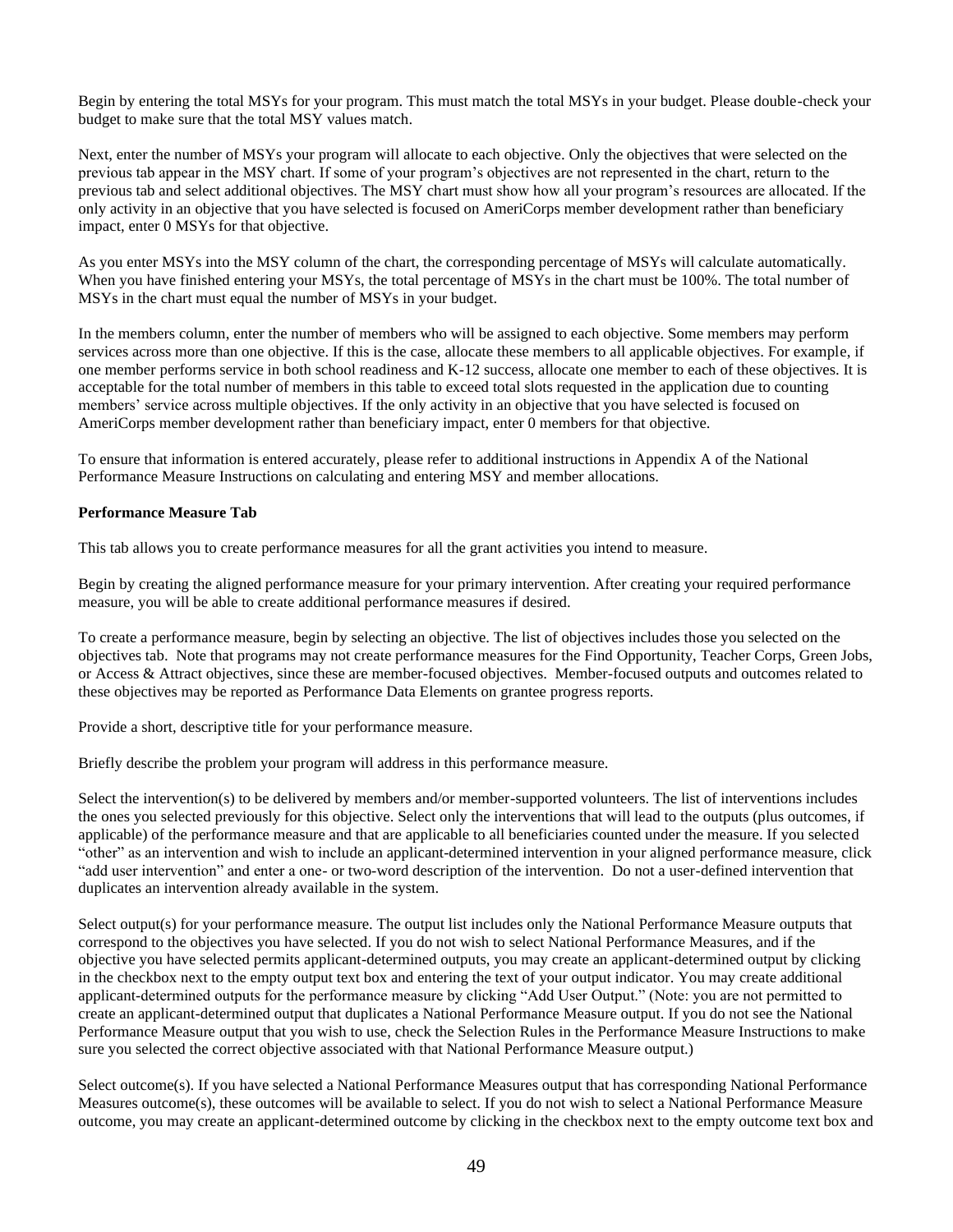entering the text of your outcome indicator. If you do not wish to select any outcome for your National Performance Measure output, click in the checkbox next to the empty outcome text box and enter "NA" in the outcome indicator text box.

If you have not selected a National Performance Measures output, or if there is no corresponding National Performance Measure outcome, create an applicant-determined outcome by clicking "Add User Outcome." All applicant-determined outputs must be paired with an applicant-determined outcome.

Enter the number of MSYs and members your program will allocate to achieving the outcomes and/or outputs you have selected in this performance measure. Since programs are not required to measure all grant activities, the number you enter does not have to correspond to the MSY chart you created on the MSY/Members tab; however, the total number of MSYs across all performance measures within a single objective cannot exceed the total number of MSYs previously allocated to that objective. Members may be double-counted across performance measures, but MSYs may not.

Click "next" to proceed to the data collection tab. Later you can return to this tab to create additional performance measures.

#### **Data Collection Tab**

On this tab, you will provide additional information about your interventions, instruments, and plan for data collection.

Describe the design and dosage (frequency, intensity, duration) of the interventions you have selected. Frequency refers to how often an intervention occurs (for example, number of sessions per week); intensity refers to the length of time devoted to the intervention (for example, number of minutes per session); and duration refers to the period of time over which the intervention occurs (for example, how many total weeks of sessions).

Expand each output and outcome and enter data collection information.

Select the data collection method you will use to measure the output or outcome. To select more than one method, click the "Add new method" button. To de-select a method, click the first (blank) line in the method drop-down.

Describe the specific instrument(s) you will use to measure the output or outcome. Include the title of the instrument(s), a brief description of what it measures and how it will be administered, and details about its reliability and validity if applicable. For outcomes, specify how much improvement in knowledge, attitude, behavior or condition is required to be counted as having improved and clearly explain how the instrument measures this.

Enter the target number for your output or outcome. Targets must be numbers, not percentages.

For applicant-determined outputs and outcomes, enter the unit of measure for your target. The unit of measure should describe the beneficiary population you intend to count (children, miles, etc.). Do not enter percentages or member service hours as units of measure. In most cases, the unit of measure should be the same for the outputs and outcomes in an aligned performance measure.

For output-only performance measures, eGrants will require text in the outcome data collection fields. If you do not wish to have an outcome for your National Performance Measure output, enter the following:

- Method: Select "other."
- Instrument Description: Enter "NA"
- Target: Enter "1"
- Unit of Measure: Enter "NA"

After entering data collection information for all outputs and outcomes, click "Mark Complete." You will return to the Performance Measure tab. If you wish to create another performance measure, repeat the process. If you would like to continue to the next step of the module, click "Next."

#### **Summary Tab**

The summary tab shows all of the information you have entered in the module.

To print a summary of all performance measures, click "Print PDF for all Performance Measures."

To print one performance measure, expand the measure and click "Print This Measure."

Click "Edit Performance Measure" to return to the Performance Measure tab.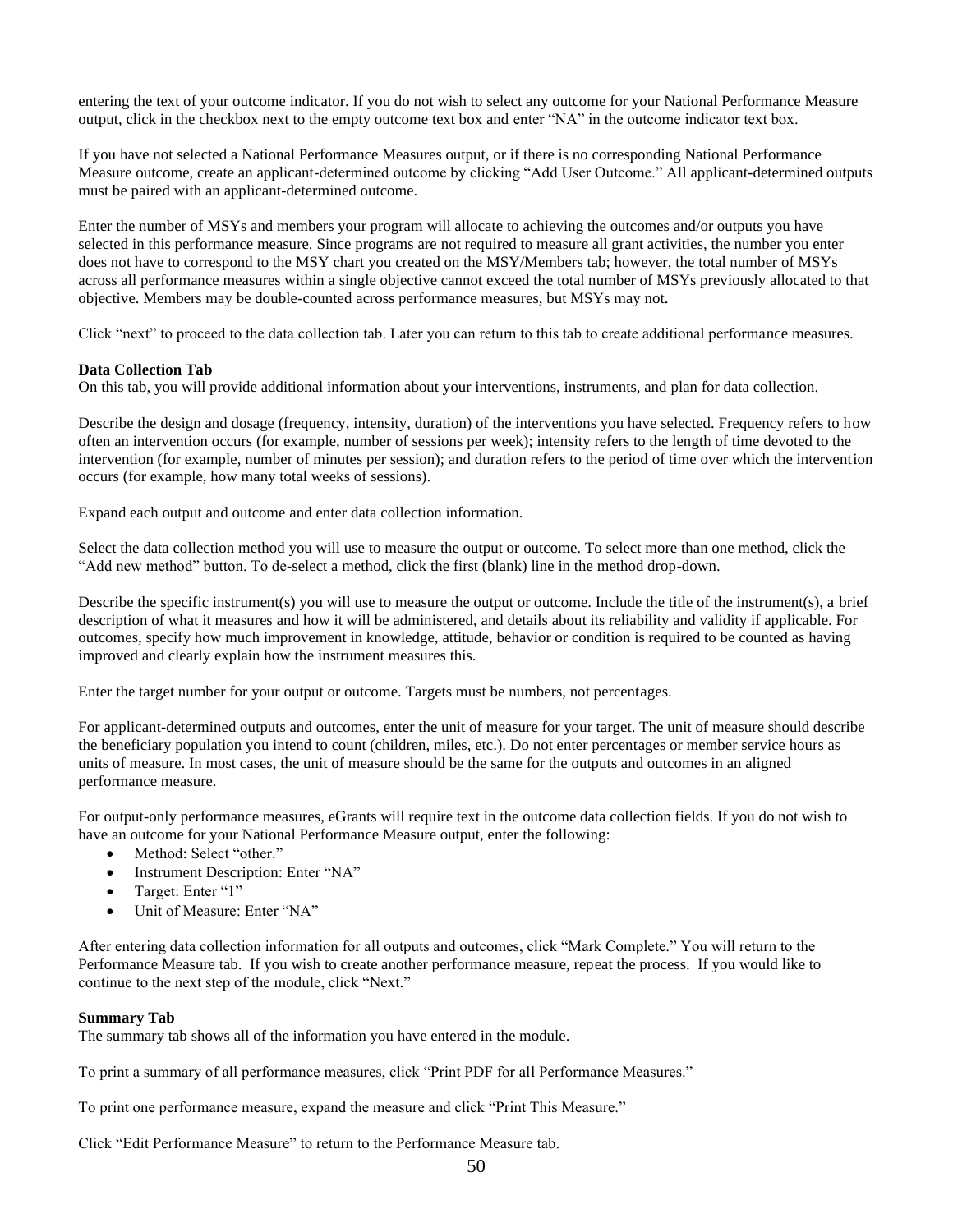Click "Edit Data Collection" to return to the Data Collection tab.

"Click Validate Performance Measures" to validate this module prior to submitting your application. You should also use the Performance Measures Checklist in Appendix B of the Performance Measure Instructions to self-assess your measure(s) prior to submission.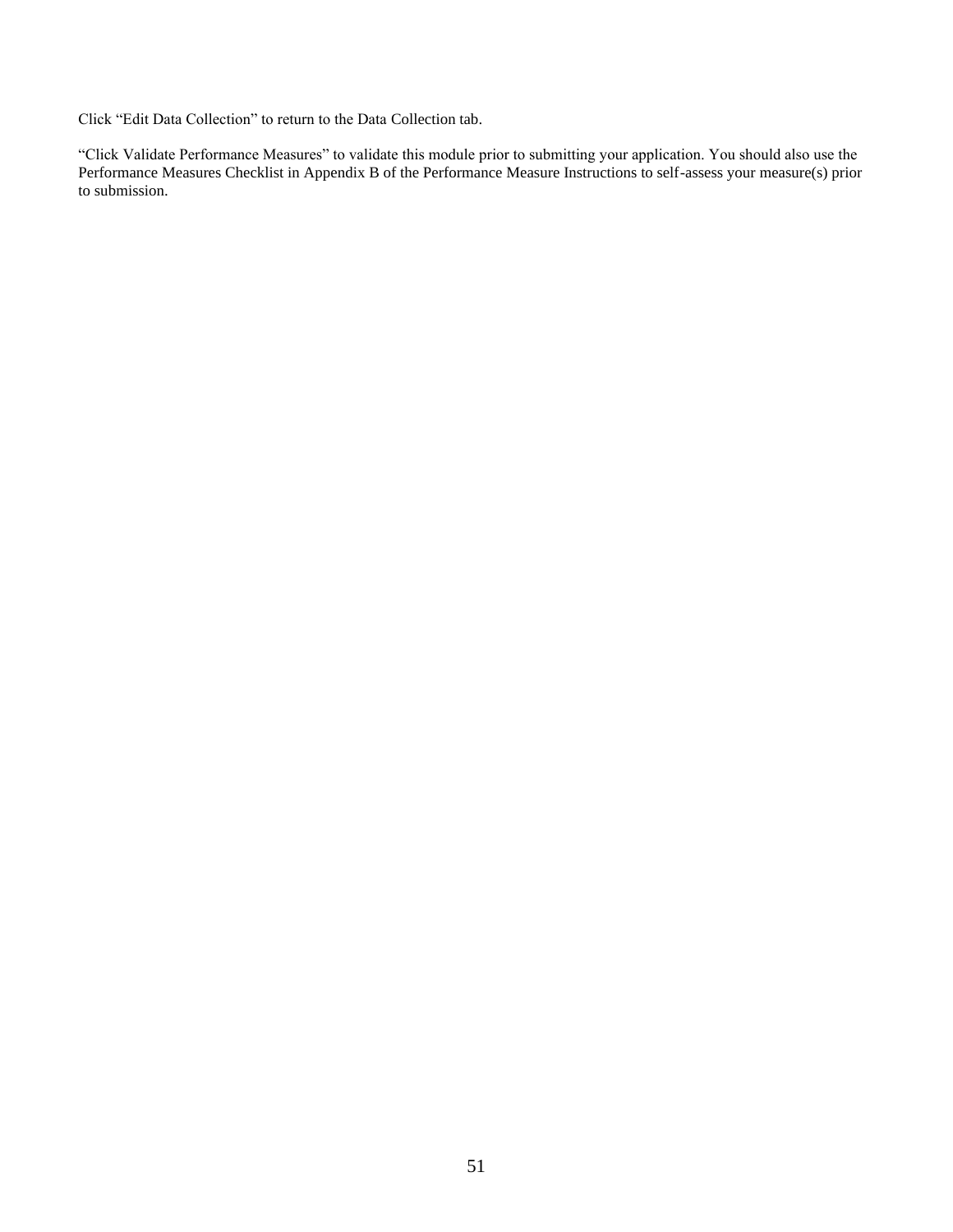# **ATTACHMENT B: Detailed Budget Instructions for Cost Reimbursement Grants (eGrants Budget Section)**

Fixed Amount Grants refer to Attachment D.

#### **Section I. Program Operating Costs**

Complete Section I, Program Operating Costs, of the Budget Worksheet by entering the "Total Amount," "CNCS Share," and "Grantee Share" for Parts A-I, for Year 1 of the grant, as follows:

#### **A. Personnel Expenses**

Under "Position/Title Description," list each staff position separately and provide salary and percentage of effort as percentage of FTE devoted to this award. Each staff person's role listed in the budget must be described in the application narrative and each staff person mentioned in the narrative must be listed in the budget as either CNCS or Grantee share. Because the purpose of this grant is to enable and stimulate volunteer community service, do not include the value of direct community service performed by volunteers. However, you may include the value of volunteer services contributed to the organization for organizational functions such as accounting, audit work, or training of staff and AmeriCorps members.

#### **B. Personnel Fringe Benefits**

Under "Purpose/Description," identify the types of fringe benefits to be covered and the costs of benefit(s) for each staff position. Allowable fringe benefits typically include FICA, Worker's Compensation, Retirement, SUTA, Health and Life Insurance, IRA, and 401K. You may provide a calculation for total benefits as a percentage of the salaries to which they apply or list each benefit as a separate item. If a fringe benefit amount is over 30%, please list covered items separately and justify the high cost. Holidays, leave, and other similar vacation benefits are not included in the fringe benefit rates, but are absorbed into the personnel expenses (salary) budget line item.

#### **C. 1. Staff Travel**

Describe the purpose for which program staff will travel. Provide a calculation that includes itemized costs for airfare, transportation, lodging, per diem, and other travel-related expenses multiplied by the number of trips/staff. Where applicable, identify the current standard reimbursement rate(s) of the organization for mileage, daily per diem, and similar supporting information. Reimbursement should not exceed the federal mileage rate unless a result of applicant policy and justified in the budget narrative. Only domestic travel is allowable.

#### **We expect all applicants to include funds in this line item for travel for staff and site staff to attend AmeriCorpssponsored technical assistance meetings. There are two to three such opportunities per year**. Travel funds should be

budgeted for at least one staff member, especially new staff, to attend the Summer and Fall Program Director Trainings with Volunteer Tennessee. Please itemize the costs.

#### **C. 2. Member Travel**

Describe the purpose for which members will travel. Provide a calculation that includes itemized costs for airfare, transportation, lodging, per diem, and other related expenses for members to travel outside their service location or between sites. Costs associated with local travel, such as bus passes to local sites, mileage reimbursement for use of car, etc., should be included in this budget category. Where applicable, identify the current standard reimbursement rate(s) of the organization for mileage, daily per diem, and similar supporting information.

#### **D. Equipment**

Equipment is defined as tangible, non-expendable personal property having a useful life of more than one year AND an acquisition cost of **\$5,000 or more per unit** (including accessories, attachments, and modifications). Any items that do not meet this definition should be entered in E. Supplies below. Purchases of equipment are limited to 10% of the total AmeriCorps funds requested. If applicable, show the unit cost and number of units you are requesting. Provide a brief justification for the purchase of the equipment under Item/Purpose.

#### **E. Supplies**

AmeriCorps members must wear an AmeriCorps logo on a daily basis – preferably clothing with the AmeriCorps logo. The item with the AmeriCorps logo is a required budget expense. Please include the cost of the item with the AmeriCorps logo in your budget or explain how your program will be providing the item to AmeriCorps members without using grant funds. Grantees may add the AmeriCorps logo to their own local program uniform items using federal funds. Please note that your program will be using the AmeriCorps logo in the budget description.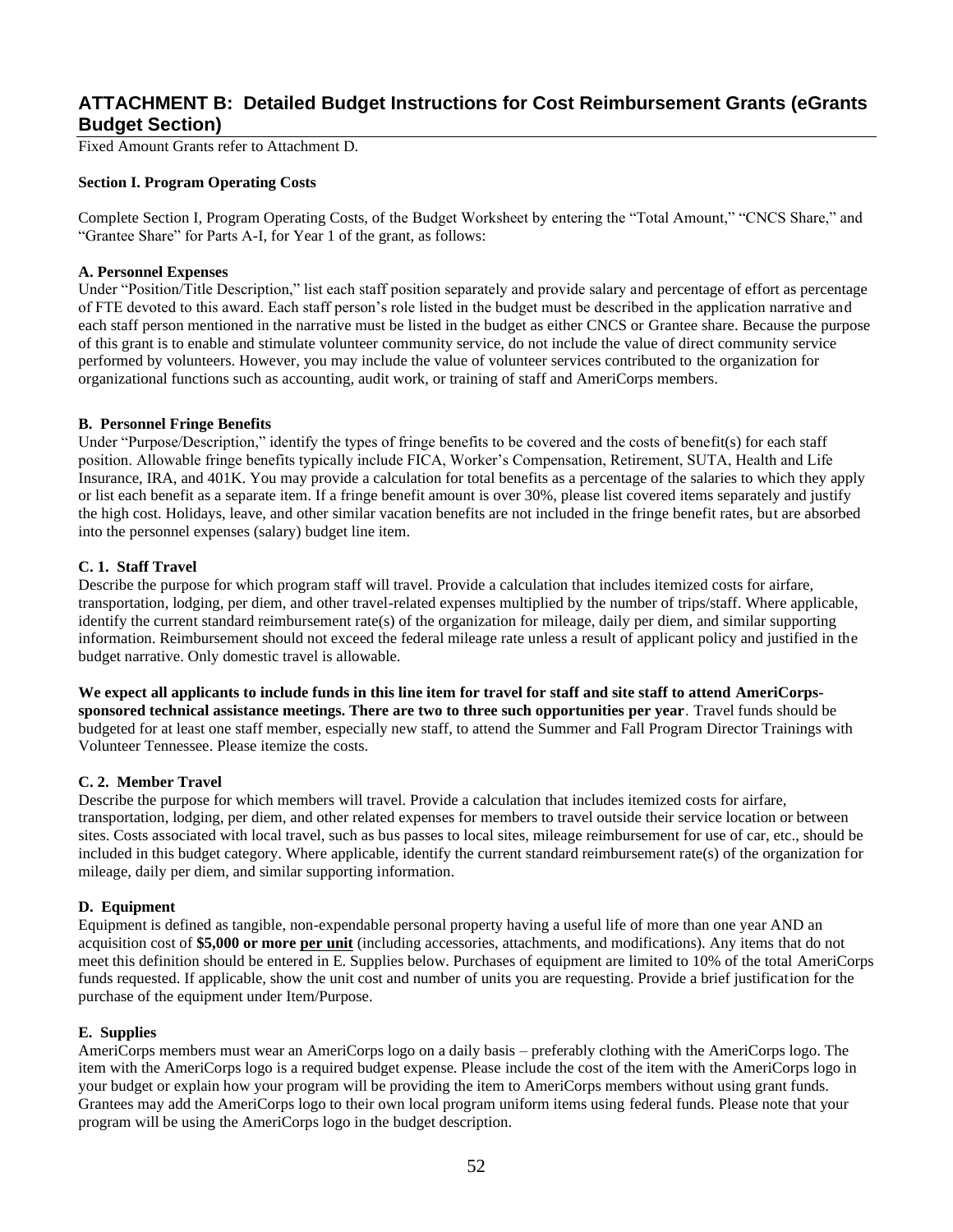Include the amount of funds to purchase consumable supplies and materials, including member service gear and equipment that does not fit the definition above. You must individually list any single item costing \$1,000 or more. Except for safety equipment, grantees may only charge the cost of member service gear to the federal share if it includes the AmeriCorps logo. All safety gear may be charged to the federal share, regardless of whether it includes the AmeriCorps logo. All other service gear must be purchased with non-AmeriCorps funds.

#### **F. Contractual and Consultant Services**

Include costs for consultants related to the project's operations, except training or evaluation consultants, who will be listed in Sections G. and H., below. There is not a maximum daily rate.

#### **G. 1. Staff Training**

Include the costs associated with training staff on project requirements and training to enhance the skills staff need for effective project implementation, i.e., project or financial management, team building, etc. If using a consultant(s) for training, indicate the estimated daily rate. There is not a maximum daily rate.

#### **G. 2. Member Training**

Include the costs associated with member training to support them in carrying out their service activities. You may also use this section to request funds to support training in Life after AmeriCorps. If using a consultant(s) for training, indicate the estimated daily rate. There is not a maximum daily rate.

#### **H. Evaluation**

Include costs for project evaluation activities, including additional staff time or subcontracts, use of evaluation consultants, purchase of instrumentation, and other costs specifically for this activity not budgeted in Section A Personnel Expenses. This cost does not include the daily/weekly gathering of data to assess progress toward meeting performance measures but is a larger assessment of the impact your project is having on the community, as well as an assessment of the overall systems and project design. Indicate daily rates of consultants, where applicable.

#### **I. Other Program Operating Costs**

Allowable costs in this budget category should include when applicable:

- Criminal history background checks for all members and for all employees or other individuals who receive a salary, education award, living allowance, or stipend or similar payment from the grant (federal or non-federal share). Please include the cost of the NSOPW, state check and/or FBI check for criminal history checks for all covered positions. If funds are not budgeted, an explanation for how the costs will be covered must be noted in the budget.
- Office space rental for projects operating without an approved indirect cost rate agreement that covers office space. If space is budgeted and it is shared with other projects or activities, the costs must be equitably pro-rated and allocated between the activities or projects.
- Utilities, telephone, internet, postage, copying, and similar expenses that are specifically used for AmeriCorps members and AmeriCorps project staff, and are not part of the organization's indirect cost allocation pool. If such expenses are budgeted and shared with other projects or activities, the costs must be equitably pro-rated and allocated between the activities or projects.
- Recognition costs for members. List each item and provide a justification in the budget narrative. Gifts and/or food in an entertainment/event setting are not allowable costs.

#### **Section II. Member Costs**

Member Costs are identified as "Living Allowance" and "Member Support Costs." Your required match can be federal, state, local, or private sector funds.

#### **A. Living Allowance**

The narrative should clearly identify the number of members you are supporting by category (i.e., full-time, three-quarter-time, half-time, reduced-half-time, quarter-time, minimum-time) and the amount of living allowance they will receive, allocating appropriate portions between the federal share (AmeriCorps Share) and grantee share (match).

The minimum and maximum living allowance amounts are provided in the *Notice*.

In eGrants, enter the total number of members you are requesting in each category. Enter the average amount of the living allowance for each type of member. In addition, enter the number of members for whom you are not requesting funds for a living allowance, but for whom you are requesting education awards.

#### **B. Member Support Costs**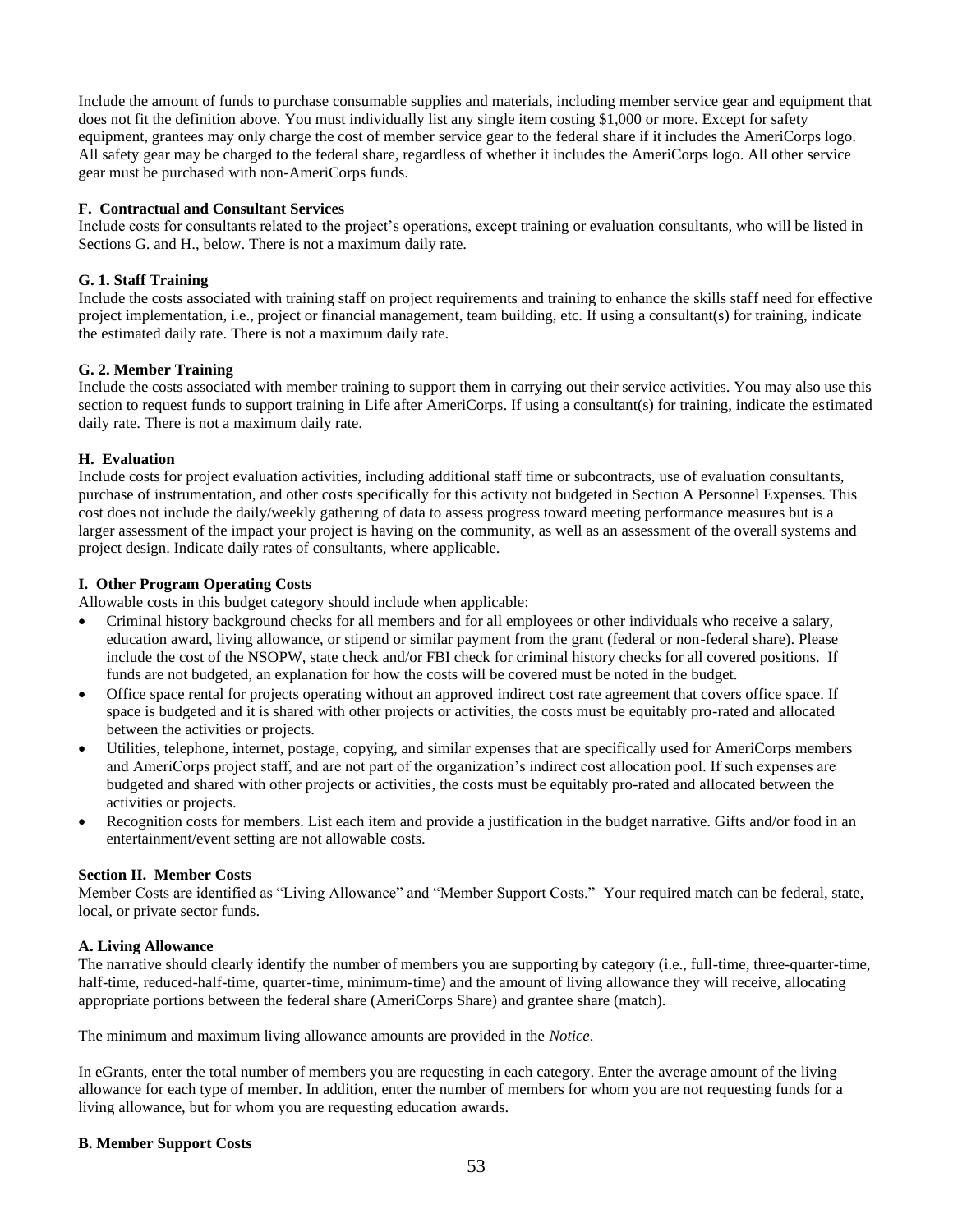Consistent with the laws of the states where your members serve, you must provide members with the benefits described below.

- **FICA.** Unless exempted by the IRS, all projects must pay FICA for any member receiving a living allowance, even when AmeriCorps does not supply the living allowance. If exempted, please note in the narrative. In the first column next to FICA, indicate the number of members who will receive FICA. Calculate the FICA at 7.65% of the total amount of the living allowance.
- **Health Care.** You must offer or make available health care benefits to full-time members in accordance with AmeriCorps requirements. Except as stated below, you may not pay health care benefits to less-than-full-time members with AmeriCorps funds. You may choose to provide health care benefits to less-than-full-time members from other sources (i.e., non-federal) but the cost cannot be included in the budget. Less-than-full-time members who are serving in a fulltime capacity for a sustained period of time (such as a full-time summer project) are eligible for health care benefits. If you budget health insurance for less-than-full-time members serving in a full-time capacity, indicate in the budget narrative. In your budget narrative, indicate the number of members who will receive health care benefits. AmeriCorps will not pay for dependent coverage. If health care is not budgeted for all full-time members, please confirm all full-time members will have access to coverage.
- **Worker's Compensation.** AmeriCorps members are not eligible for Worker's Compensation in Tennessee; therefore, you must obtain Occupational, Accidental, Death and Dismemberment coverage for members to cover in-service injury or accidents.
- **Unemployment Insurance and Other Member Support Costs.** In Tennessee, ONLY Professional Corps program living allowance amounts in excess of the maximum are subject to unemployment insurance. Include any other required member support costs here.

#### **Section III. Administrative/Indirect Costs**

### **Definitions**

Administrative costs are general or centralized expenses of the overall administration of an organization that receives AmeriCorps funds and do not include particular project costs. These costs may include administrative staff positions. For organizations that have an established indirect cost rate for federal awards, administrative costs mean those costs that are included in the organization's indirect cost rate agreement. Such costs are generally identified with the organization's overall operation and are further described in Office of Management and Budget Uniform Guidance.

#### **Options for Calculating Administrative/Indirect Costs (choose either A, B, OR C)**

Applicants choose one of three methods to calculate allowable administrative costs – the AmeriCorps-fixed percentage rate method, a federally approved indirect cost rate method, or a *de minimis* method. Regardless of the option chosen, the AmeriCorps share of administrative costs is limited to 5% of the total AmeriCorps funds **actually expended** under this grant. Do not create additional lines in this category.

#### **A. AmeriCorps-Fixed Percentage Method**

#### **Five/Ten Percent Fixed Administrative Costs Option**

The AmeriCorps-fixed percentage rate method allows you to charge administrative costs up to a cap without a federally approved indirect cost rate and without documentation supporting the allocation. If you choose the AmeriCorps-fixed percentage rate method (Section IIIA in eGrants), you may charge, for administrative costs, a fixed 5% of the total of the AmeriCorps funds expended. In order to charge this fixed 5%, the grantee match for administrative costs may not exceed 10% of all direct cost expenditures.

1. To determine the maximum AmeriCorps share for Section III: Multiply the sum of the AmeriCorps funding shares of Sections I and II by 0.0526. This is the maximum amount you can request as AmeriCorps share. The factor 0.0526 is used to calculate the 5% maximum amount of federal funds that may be budgeted for administrative (indirect) costs, rather than 0.0500, as a way to mathematically compensate for determining Section III costs when the total budget (Sections  $I + II + III$ ) is not yet established. Enter this amount as the AmeriCorps share for Section III A.

2. To determine the Grantee share for Section III: Multiply the total (both AmeriCorps and grantee share) of Sections I and II by 10% (0.10) and enter this amount as the grantee share for Section III A.

3. Enter the sum of the AmeriCorps and grantee shares under Total Amount.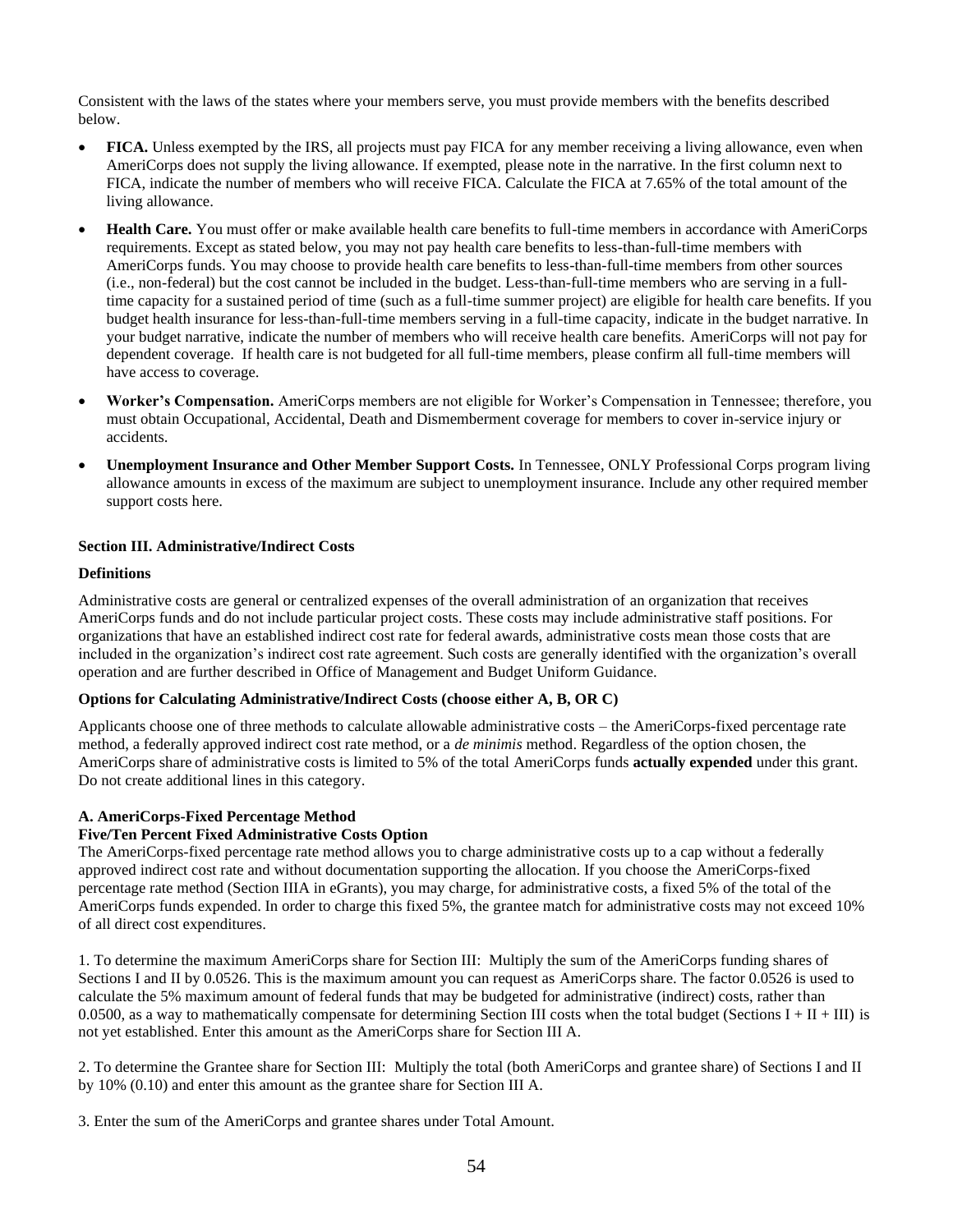Volunteer Tennessee requires sub-grantees to allocate 1% of Administrative/Indirect Costs to Volunteer Tennessee to cover Commission-level administrative costs. All applicants must include this 1% Commission Administrative cost in their budgets even if the applicant decides not to request Administrative/Indirect Costs for its own use. To calculate these fractional shares, within Section III of the subgrant budget, **one-fifth (20%) of the federal dollars budgeted for administrative costs is allocated to the commission's share and four-fifths (80%) of the federal dollars budgeted for administrative costs are allocated to the program's share. The allocation between commission and program shares would be calculated as follows:**

### **([Section I] + [Section II] x 0.0526) x (0.20) = Commission Share**

### **([Section I] + [Section II] x 0.0526) x (0.80) = Subgrantee Share**

### **B. Federally Approved Indirect Cost Rate**

If you have a federally approved indirect cost rate, this method must be used and the rate will constitute documentation of your administrative costs, not to exceed the 5% maximum federal share payable by AmeriCorps. Specify the Cost Type for which your organization has current documentation on file, i.e., Provisional, Predetermined, Fixed, or Final indirect cost rate. Supply your approved IDC rate (percentage) and the base upon which this rate is calculated (direct salaries, salaries and fringe benefits, etc.). AmeriCorps does not restrict the overall indirect cost rate claimed. It is at your discretion whether or not to claim your entire IDC rate to calculate administrative costs. If you choose to claim a lower rate, please include this rate in the Rate Claimed field.

1. Determine the base amount of direct costs to which you will apply the IDC rate, including both the AmeriCorps and Grantee shares, as prescribed by your established rate agreement (i.e., based on salaries and benefits, total direct costs, or other). Then multiply the appropriate direct costs by the rate being claimed. This will determine the total amount of indirect costs allowable under the grant.

2. To determine the AmeriCorps share: Multiply the sum of the AmeriCorps funding share in Sections I and II by 0.0526. This is the maximum amount you can claim as the AmeriCorps share of indirect costs.

Volunteer Tennessee requires sub-grantees to allocate 1% of Administrative/Indirect Costs to Volunteer Tennessee to cover Commission-level administrative costs. All applicants must include this 1% Commission Administrative cost in their budgets even if the applicant decides not to request Administrative/Indirect Costs for its own use. Please note the percentage or amount in the text. There is no separate line item to show this calculation.

3. To determine the Grantee share: Subtract the amount calculated in step 2 (the AmeriCorps share) from the amount calculated in step 1 (the Indirect Cost total). This is the amount the applicant can claim as grantee share for administrative costs.

#### **C.** *De Minimis* **Rate of 10% of Modified Total Direct Costs**

Organizations who have **never**, at any point in time, held a federally negotiated indirect cost rate (except for those non-Federal entities described in Appendix VII to Part 200—States and Local Government and Indian Tribe Indirect Cost Proposals, paragraph (d)(1)(B)) and who receive less than \$35 million in direct federal funding, may indefinitely use a *de minimus* rate of 10% of modified total direct costs (MTDC). Additional information regarding what is included in MTDC and use of this option can be found at 2 CFR 200.414(f) and 200.68. If this option is elected, it must be used consistently across all federal awards.

#### **Source of Funds**

In the "Source of Funds" field that appears at the end of Budget Section III, enter a brief description of the match. Identify each match source separately. Identify if the match is secured or proposed. Include dollar amount, the match classification (cash or in-kind), and the source type (Private, State/Local, or Federal) for your **entire match**. (The total amount in the Source of Funds field should match the total amount in the budget narrative exactly.) Define all acronyms the first time they are used. The total amount of Source of Match should equal the Grantee Share amount.

**Note:** the value of the Segal Education Awards that members earn for their service is not identified in the budget. Also, the childcare reimbursements provided to eligible members is not included in the budget.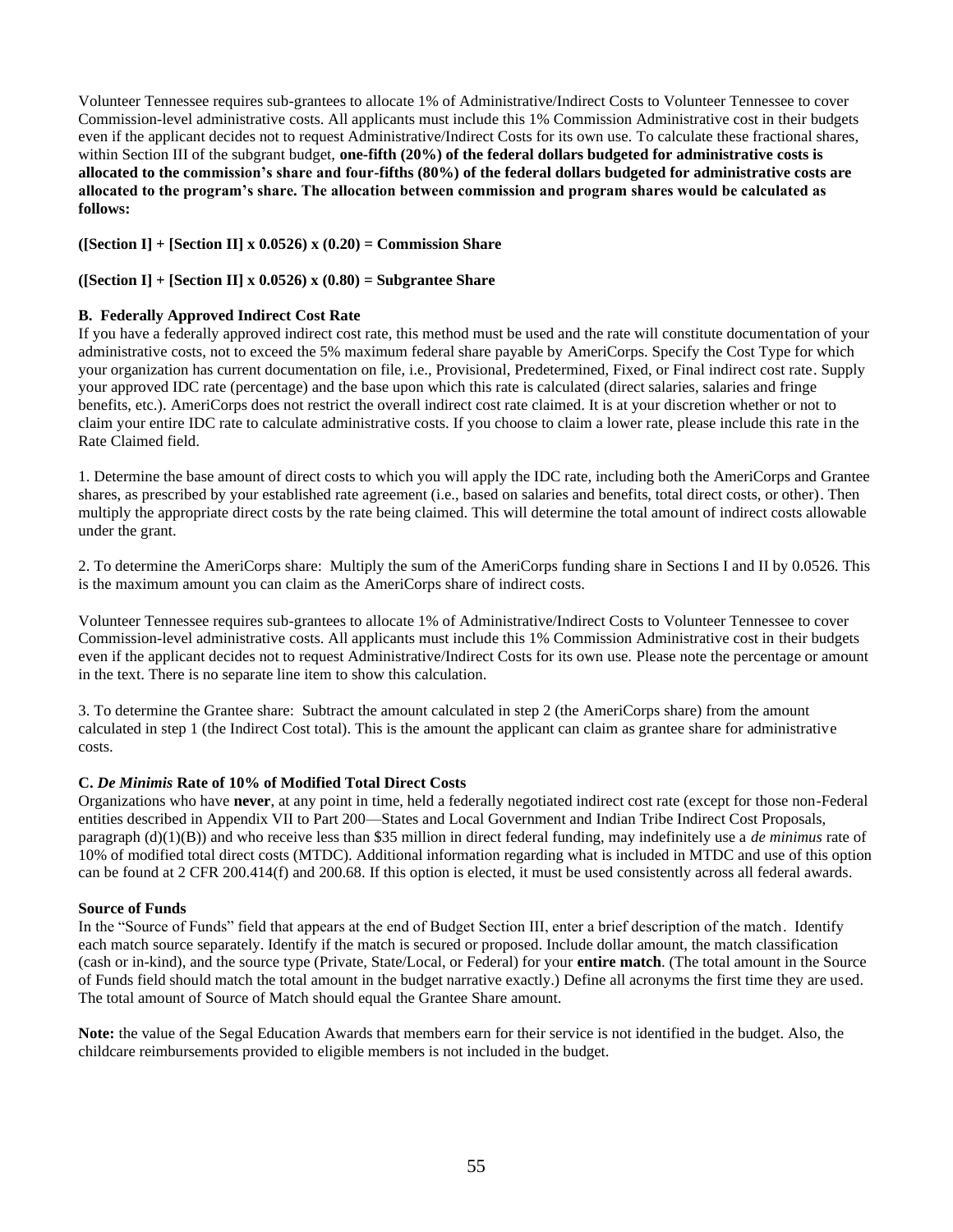# **ATTACHMENT C: Budget Worksheet (eGrants Budget Section)**

# **Section I. Program Operating Costs**

### **A. Personnel Expenses**

| Position/Title/Description | Qty | Annual<br>Salary | % Time | <b>Total</b><br>Amount | <b>AmeriCorps</b><br><b>Share</b> | <b>Grantee Share</b> |
|----------------------------|-----|------------------|--------|------------------------|-----------------------------------|----------------------|
|                            |     |                  |        |                        |                                   |                      |
| Totals                     |     |                  |        |                        |                                   |                      |

### **B. Personnel Fringe Benefits**

| Purpose/Description | Calculation   | <b>Total Amount</b> | <b>AmeriCorps</b><br><b>Share</b> | <b>Grantee Share</b> |
|---------------------|---------------|---------------------|-----------------------------------|----------------------|
|                     |               |                     |                                   |                      |
|                     | <b>Totals</b> |                     |                                   |                      |

# **C.1. Staff Travel**

| Purpose | Calculation | <b>Total Amount</b> | <b>AmeriCorps</b><br><b>Share</b> | <b>Grantee Share</b> |
|---------|-------------|---------------------|-----------------------------------|----------------------|
|         |             |                     |                                   |                      |
|         |             |                     |                                   |                      |

### **C. 2. Member Travel**

| Purpose | Calculation | <b>Total Amount</b> | <b>AmeriCorps</b><br><b>Share</b> | <b>Grantee Share</b> |
|---------|-------------|---------------------|-----------------------------------|----------------------|
|         |             |                     |                                   |                      |
|         |             |                     |                                   |                      |

#### **D. Equipment**

| Item/Purpose/Justification | Qty | Unit Cost | <b>Total Amount</b> | <b>AmeriCorps</b><br><b>Share</b> | <b>Grantee Share</b> |
|----------------------------|-----|-----------|---------------------|-----------------------------------|----------------------|
|                            |     |           |                     |                                   |                      |
| Totals                     |     |           |                     |                                   |                      |

### **E. Supplies**

| Purpose | Calculation | <b>Total Amount</b> | <b>AmeriCorps</b><br><b>Share</b> | <b>Grantee Share</b> |
|---------|-------------|---------------------|-----------------------------------|----------------------|
|         |             |                     |                                   |                      |
|         |             |                     |                                   |                      |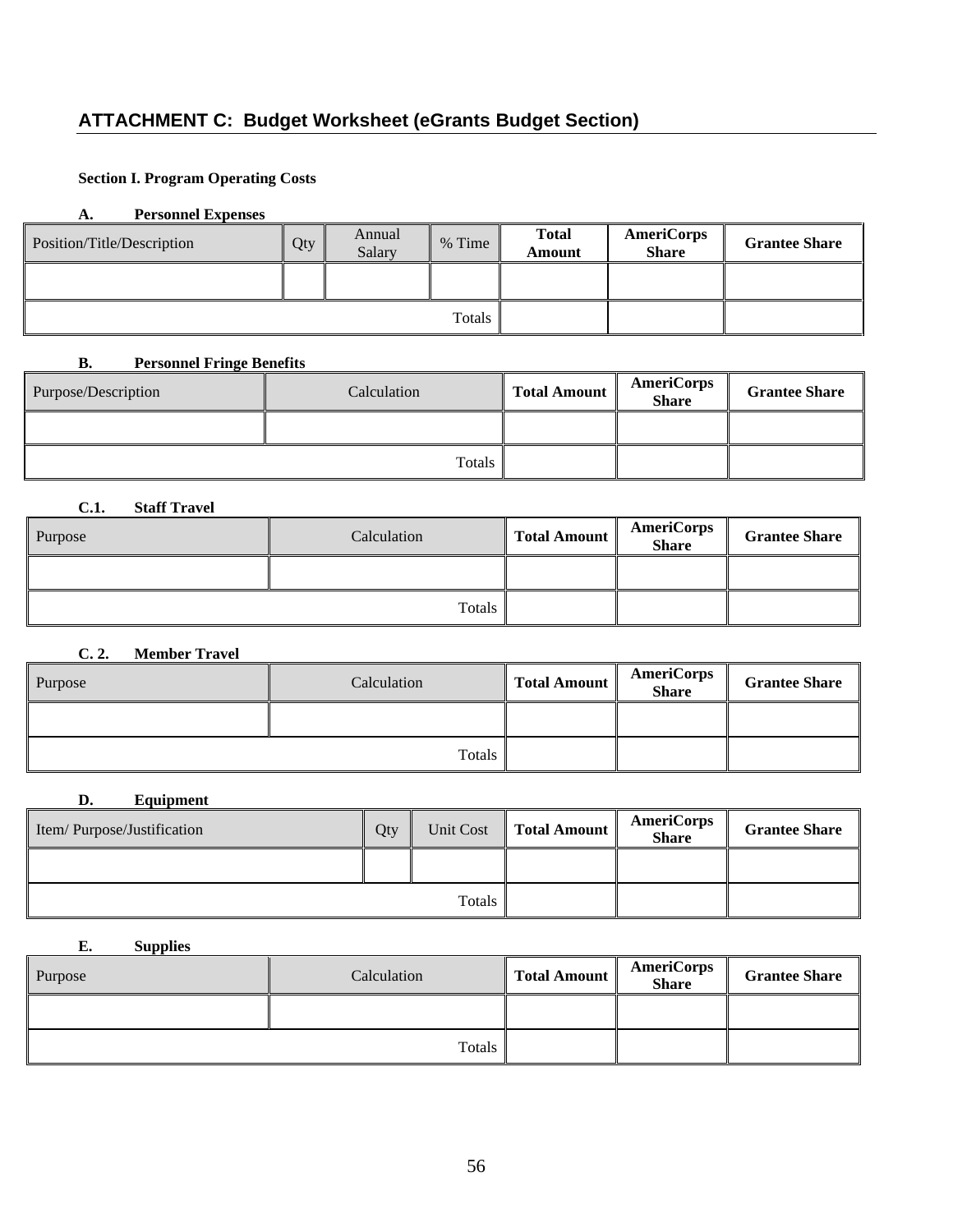## **F. Contractual and Consultant Services**

| Purpose | Calculation | Daily<br>Rate | Total Amount | <b>AmeriCorps Share</b> | <b>Grantee Share</b> |
|---------|-------------|---------------|--------------|-------------------------|----------------------|
|         |             |               |              |                         |                      |
|         |             | Totals        |              |                         |                      |

# **G.1. Staff Training**

| Purpose | Calculation | Daily<br>Rate | Total Amount | <b>AmeriCorps Share</b> | <b>Grantee Share</b> |
|---------|-------------|---------------|--------------|-------------------------|----------------------|
|         |             |               |              |                         |                      |
|         |             | Totals        |              |                         |                      |

# **G.2. Member Training**

| Purpose | Calculation | Daily<br>Rate | Total Amount | <b>AmeriCorps Share</b> | <b>Grantee Share</b> |
|---------|-------------|---------------|--------------|-------------------------|----------------------|
|         |             |               |              |                         |                      |
|         |             | Totals        |              |                         |                      |

### **H. Evaluation**

| Purpose | Calculation | Daily<br>Rate | Total Amount | <b>AmeriCorps Share</b> | <b>Grantee Share</b> |
|---------|-------------|---------------|--------------|-------------------------|----------------------|
|         |             |               |              |                         |                      |
| Totals  |             |               |              |                         |                      |

# **I. Other Program Operating Costs**

| Purpose | Calculation | Daily<br>Rate | <b>Total Amount</b>   AmeriCorps Share | <b>Grantee Share</b> |
|---------|-------------|---------------|----------------------------------------|----------------------|
|         |             |               |                                        |                      |
|         |             | <b>Totals</b> |                                        |                      |

| Subtotal Section I: | Total Amount   AmeriCorps Share | <b>Grantee Share</b> |
|---------------------|---------------------------------|----------------------|
|                     |                                 |                      |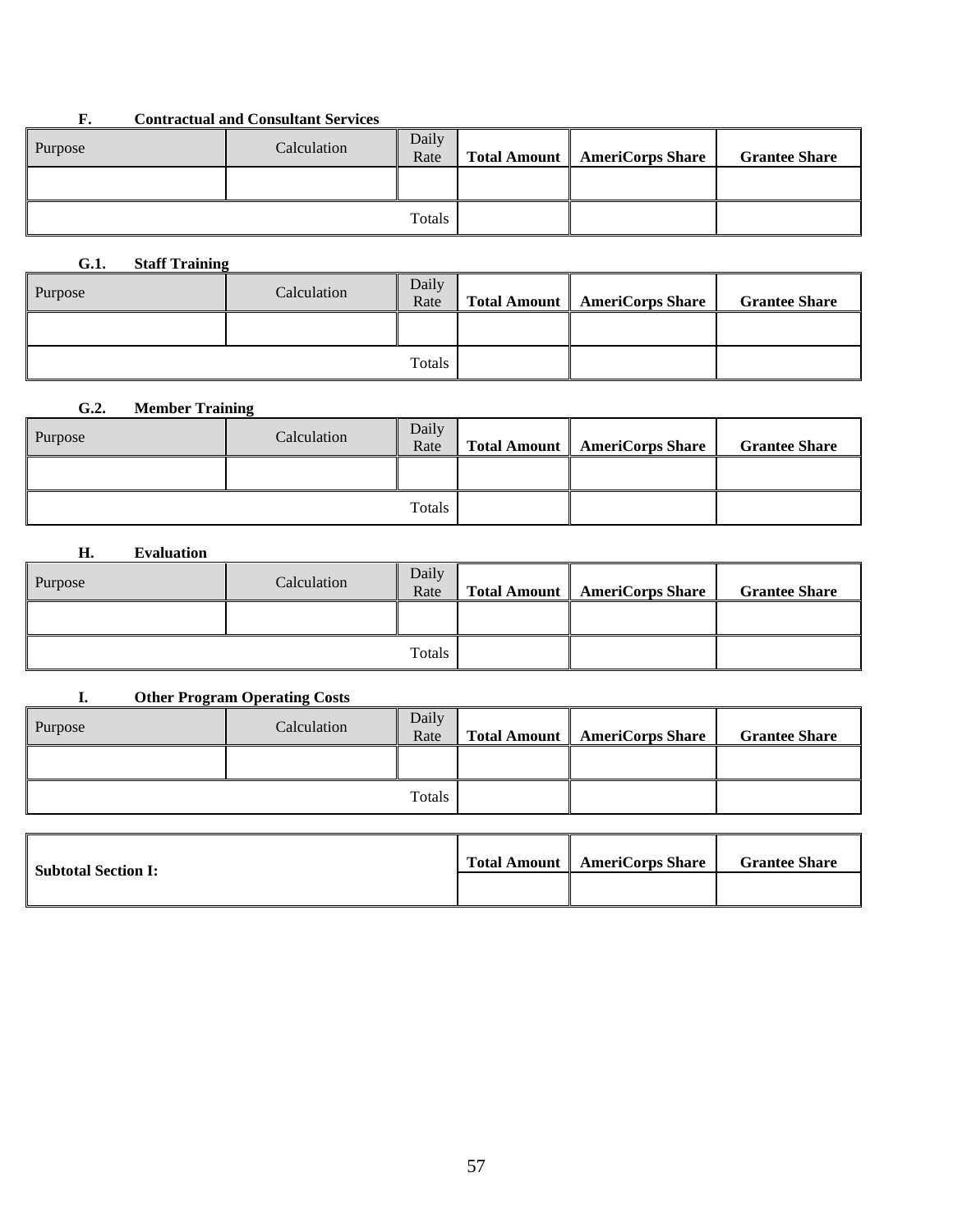### **Section II. Member Costs**

### **A. Living Allowance**

| Item                              | #<br><b>Mbrs</b> | Allowanc<br>e Rate | # $w$ / $\circ$<br>Allowa<br>nce | <b>Total Amount</b> | <b>AmeriCorps</b><br><b>Share</b> | <b>Grantee Share</b> |
|-----------------------------------|------------------|--------------------|----------------------------------|---------------------|-----------------------------------|----------------------|
| Full-time (1700 hrs)              |                  |                    |                                  |                     |                                   |                      |
| Three quarter-time (1200)<br>hrs) |                  |                    |                                  |                     |                                   |                      |
| Half-time (900 hrs)               |                  |                    |                                  |                     |                                   |                      |
| Reduced Half-time (675<br>hrs)    |                  |                    |                                  |                     |                                   |                      |
| Quarter-time (450 hrs)            |                  |                    |                                  |                     |                                   |                      |
| Minimum-time (300 hrs)            |                  |                    |                                  |                     |                                   |                      |
| Abbreviated-time (100 hrs)        |                  |                    |                                  |                     |                                   |                      |
|                                   |                  |                    | Totals                           |                     |                                   |                      |

## **B. Member Support Costs**

| Purpose | Calculation | Daily<br>Rate | <b>Total Amount</b> | <b>AmeriCorps</b><br><b>Share</b> | <b>Grantee Share</b> |
|---------|-------------|---------------|---------------------|-----------------------------------|----------------------|
|         |             |               |                     |                                   |                      |
| Totals  |             |               |                     |                                   |                      |

| <b>Subtotal Section II:</b>                    | <b>Total Amount</b> | <b>AmeriCorps</b><br><b>Share</b> | <b>Grantee Share</b> |
|------------------------------------------------|---------------------|-----------------------------------|----------------------|
|                                                |                     |                                   |                      |
| Subtotal Sections $\mathbf{I} + \mathbf{II}$ : |                     |                                   |                      |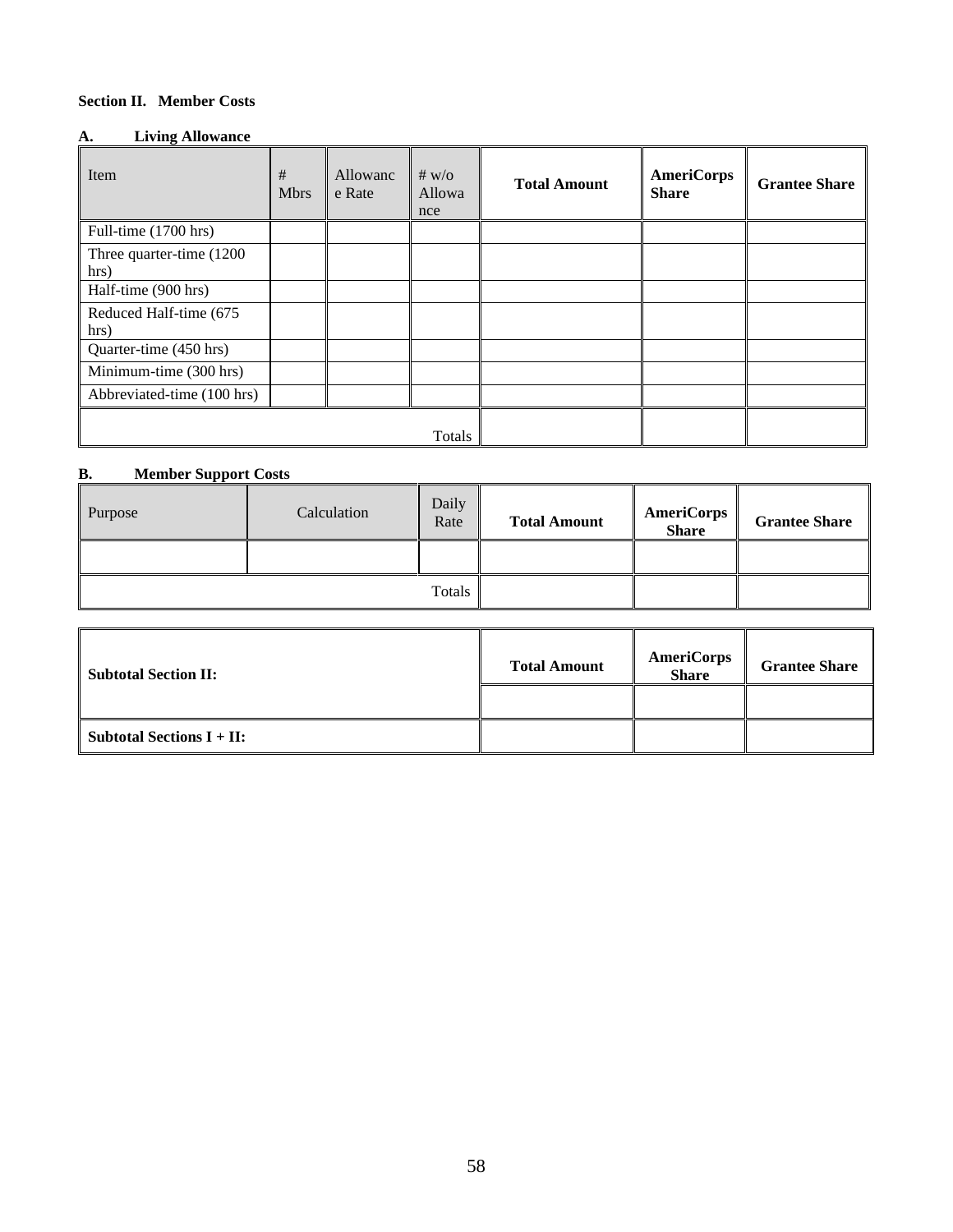### **Section III. Administrative/Indirect Costs**

**A. AmeriCorps Fixed Percentage** 

| Purpose | Calculation | <b>Total Amount</b> | AmeriCorps<br><b>Share</b> | <b>Grantee Share</b> |
|---------|-------------|---------------------|----------------------------|----------------------|
|         |             |                     |                            |                      |
|         |             |                     |                            |                      |
|         | Totals      |                     |                            |                      |

# **B. Federally Approved Indirect Cost Rate Or** *De Minimis* **Rate of 10% of Modified Total Direct Costs**

| Cost<br>Type | Cost<br>Basis <sup>®</sup> | Calculation | Rate | Rate Claimed | <b>Total Amount</b> | <b>AmeriCorps</b><br><b>Share</b> | <b>Grantee Share</b> |
|--------------|----------------------------|-------------|------|--------------|---------------------|-----------------------------------|----------------------|
|              |                            |             |      |              |                     |                                   |                      |

| $\parallel$ Total Sections I + II + III: | <b>Total Amount</b> | <b>AmeriCorps</b><br><b>Share</b> | <b>Grantee Share</b> |
|------------------------------------------|---------------------|-----------------------------------|----------------------|
|                                          |                     |                                   |                      |

| <b>Budget Total: Validate this budget</b><br>Required Match Percentages: | <b>Total Amount</b> | <b>AmeriCorps</b><br>Share | <b>Grantee Share</b> |
|--------------------------------------------------------------------------|---------------------|----------------------------|----------------------|
|                                                                          |                     |                            |                      |

| <b>Source of Funds</b>                                            |        |                                                  |                                                               |  |  |  |  |
|-------------------------------------------------------------------|--------|--------------------------------------------------|---------------------------------------------------------------|--|--|--|--|
| <b>Match Description (Note</b><br>whether Secured or<br>Proposed) | Amount | <b>Match Classification (Cash)</b><br>or In Kind | <b>Match Source (Federal,</b><br><b>State/Local, Private)</b> |  |  |  |  |
|                                                                   |        |                                                  |                                                               |  |  |  |  |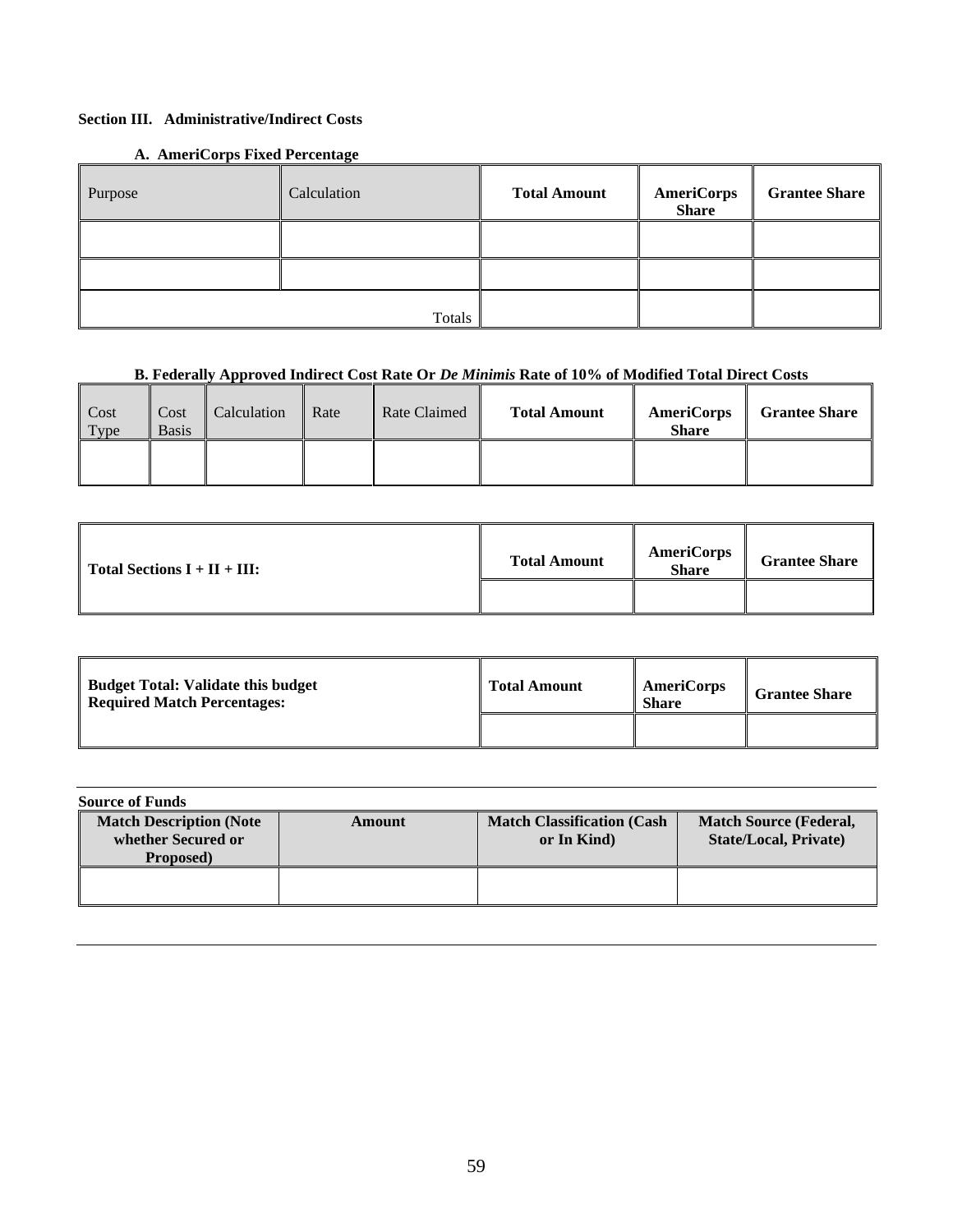# **ATTACHMENT D: Detailed Budget Instructions for Fixed Amount Grants (eGrants**

**Budget Section)** *These instructions apply only to applicants for fixed amount grants, including education award programs (EAPs). Do not use if you are a Professional Corps applicant.* 

EAP and Fixed Amount grant applicants may only request a fixed amount of funding per MSY. Therefore, Fixed Amount applicants are not required to complete a detailed budget or complete the grantee share column. However, you must complete the source of match chart to identify the sources of the additional revenue you need to operate the program. If you are applying for a full-cost fixed amount grant, you must pay at least the minimum living allowance listed in the *Notice* for each type of position you are proposing.

### **Budget Section II. AmeriCorps Member Positions**

#### **Member Positions**

Identify the number of members you are requesting by category (i.e. full-time, three quarter-time, half-time, reduced half-time, quarter-time, minimum-time) and list under the column labeled **#w/o Allow** (without CNCS-funded living allowance.) In the **Allowance Rate** field, enter the average amount of the living allowance for each type of member. Enter zero in the column labeled **#Mbrs w/ Allow**. **Leave all other columns blank**.

The total number of member service years (MSY) will **automatically calculate** at the bottom of the Member Positions chart. The MSY are calculated as follows:

**B. Fixed Award** Display your calculation in the following format:

| <b>Member Positions</b><br><b>Member Positions</b> | <b>Calculation</b>                           | <b>MSY</b>                 |
|----------------------------------------------------|----------------------------------------------|----------------------------|
| Full-time (1700 hours)                             | $($ members x 1.000)                         |                            |
| Three quarter-time (1200<br>hours)                 | members x $0.70000000$                       | $\equiv$                   |
| Half-time (900 hours)                              | members $x\,0.500$                           | $=$                        |
| Reduced half-time (675 hours)                      | $($ members x 0.3809524)                     | $\quad =$                  |
| Quarter-time (450 hours)                           | $($ members x 0.26455027)                    | $=$                        |
| Minimum-time (300 hours)                           | ( members x 0.21164022)                      | $=$                        |
| Abbreviated-time (100 hours)                       | $($ members x 0.07054674)                    | $=$                        |
|                                                    | <b>Total MSY</b>                             |                            |
| Total # of MSYs                                    | x MSY amount (See <i>Notice</i> for amounts) | $=$ Total Grant Request \$ |

Type the total amount requested in the "Total Amount" and "AmeriCorps Share" columns. Leave the "Grantee Share" blank. See example below (applies to a Stipended Fixed Amount grant):

| <b>Purpose</b>                         | <b>Calculation</b> | <b>Total</b> | AmeriCor  | Grantee      |  |
|----------------------------------------|--------------------|--------------|-----------|--------------|--|
|                                        |                    | Amount       | ps Share  | <b>Share</b> |  |
| <b>Program Grant</b><br><b>Request</b> | 47.5 MSY           | \$451,250    | \$451,250 | \$0          |  |
|                                        | X \$9,500/MSY      |              |           |              |  |
| <b>Subtotal</b>                        |                    | \$451,250    | \$451,250 | \$0          |  |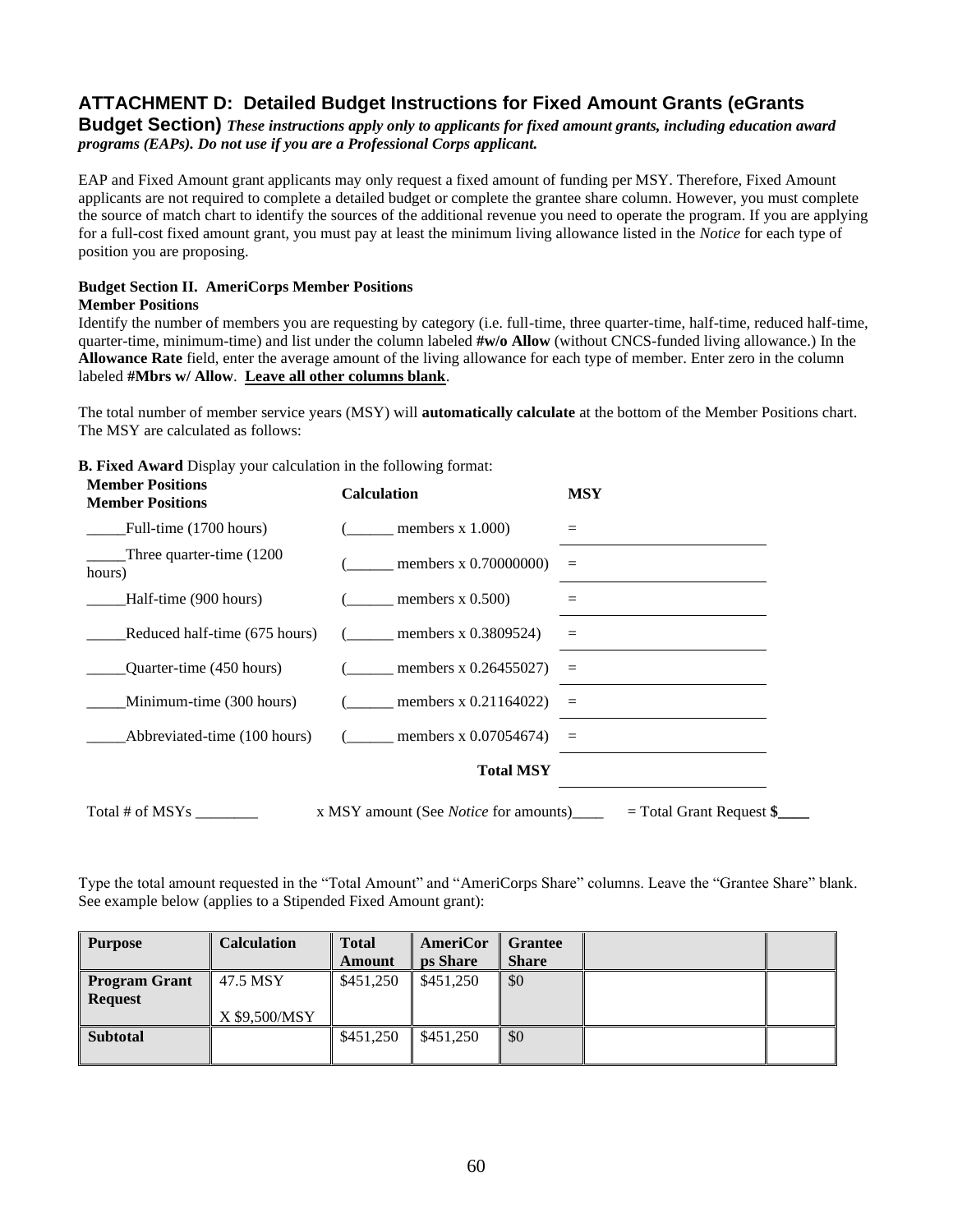**Source of Funds**

| <b>Match Description</b> | <b>Description</b> |
|--------------------------|--------------------|
|                          |                    |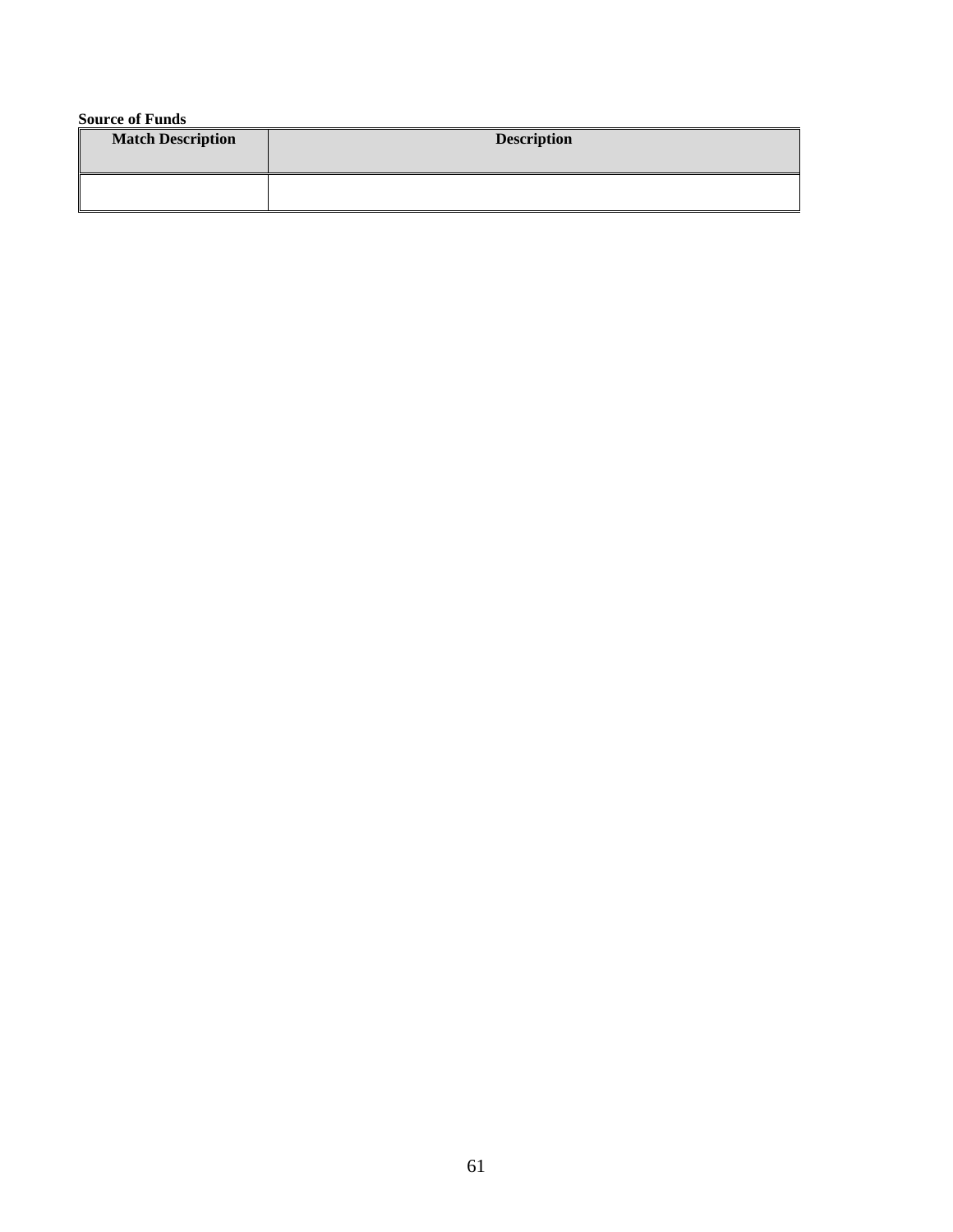# **ATTACHMENT E: Budget Worksheet for Fixed Amount Grants (eGrants Budget Section)**

Complete the fields for the # w/o Allowance and Allowance Rate only.

# **Member Positions**

|  |  | <b>MSY</b> | <b>Cost/MSY</b> |
|--|--|------------|-----------------|
|  |  |            |                 |

| <b>Purpose</b>                  | Calculation | <b>Total</b><br>Amount | <b>AmeriCorps</b><br><b>Share</b> | Grantee<br><b>Share</b> |
|---------------------------------|-------------|------------------------|-----------------------------------|-------------------------|
| <b>Program Grant</b><br>Request |             |                        |                                   |                         |
| <b>Subtotal</b>                 |             |                        |                                   |                         |

## **Source of Funds**

| <b>Match</b> | <b>Description</b> |
|--------------|--------------------|
|              |                    |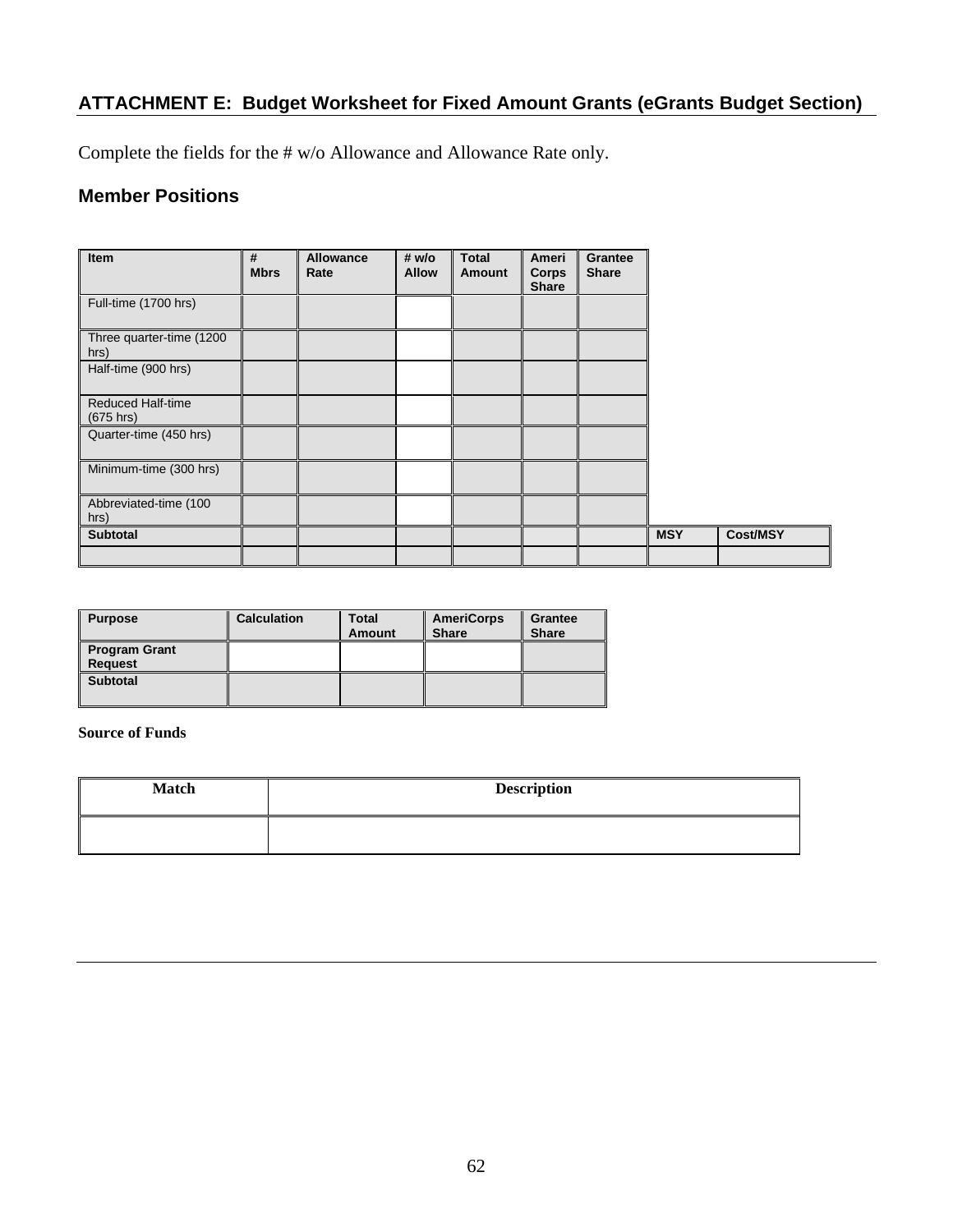# **ATTACHMENT F: Budget Checklist**

Below is a checklist to help you make certain that you submit an accurate budget narrative that meets AmeriCorps requirements. **Note:** This checklist does not apply to fixed amount grants.

| In Compliance?    | <b>Section I. Program Operating Costs</b>                                                                  |
|-------------------|------------------------------------------------------------------------------------------------------------|
|                   | Costs charged under the Personnel line item directly relate to the operation of the AmeriCorps             |
| $Yes$ _ No _      | project? Examples include costs for staff who recruit, train, place, or supervise members as well as       |
|                   | manage the project.                                                                                        |
|                   | Staff indirectly involved in the management or operation of the applicant organization are funded          |
| $Yes$ _ No _      | through the administrative cost section (Section III) of the budget? Examples of administrative costs      |
|                   | include central management and support functions.                                                          |
|                   | Staff fundraising expenses are not charged to the grant? You may not charge AmeriCorps staff               |
| $Yes$ _ No _      | members' time and related expenses for fundraising to the federal or grantee share of the grant.           |
|                   | Expenses incurred to raise funds must be paid out of the funds raised. Development officers and            |
|                   | fundraising staff are not allowable expenses.                                                              |
|                   | The types of fringe benefits to be covered and the costs of benefit(s) for each staff position are         |
|                   | described? Allowable fringe benefits typically include FICA, Worker's Compensation, Retirement,            |
| $Yes$ _ No _      | SUTA, Health and Life Insurance, IRA, and 401K. You may provide a calculation for total benefits           |
|                   | as a percentage of the salaries to which they apply or list each benefit as a separate item. If the        |
|                   | fringe amount is over 30%, the benefits are listed separately?                                             |
| $Yes$ _ No _      | Holidays, leave, and other similar vacation benefits are not included in the fringe benefit rates but      |
|                   | are absorbed into the personnel expenses (salary) budget line item?                                        |
| $Yes$ $No$ $\_\_$ | The purpose for all staff and member travel is clearly identified?                                         |
| $Yes$ _ No _      | You have budgeted funds for staff travel to CNCS-sponsored meetings in the budget narrative under          |
|                   | <b>Staff Travel?</b>                                                                                       |
| $Yes$ _ No _      | Funds for the purchase of equipment (does not include general use office equipment) are limited to         |
|                   | 10% of the total grant amount?                                                                             |
| $Yes$ _ No _      | All single equipment items over \$5000 per unit are specifically listed?                                   |
| $Yes$ _ No _      | Justification/explanation of equipment items is included in the budget narrative?                          |
|                   | All single supply items over \$1000 per unit are specifically listed and explained in the budget           |
| $Yes$ _ No _      | narrative?                                                                                                 |
|                   | Cost of items with the AmeriCorps logo that will be worn daily is included for all AmeriCorps              |
| $Yes$ No $\_\$    | members? Or if not, there is an explanation of how the program will be providing the AmeriCorps            |
|                   | logo item to AmeriCorps members using funds other than AmeriCorps grant funds?                             |
|                   | You only charged to the federal share of the budget member service gear that includes the                  |
| $Yes$ _ No _      | AmeriCorps logo and noted that the gear will have the AmeriCorps logo, with the exception of               |
|                   | safety equipment?                                                                                          |
|                   |                                                                                                            |
| $Yes$ _ No _      | Does the budget reflect adequate budgeted costs for project evaluation?                                    |
|                   | Have you budgeted the cost of the NSOPW, FBI, and state check in the AmeriCorps share for                  |
| $Yes$ No $\_\$    | criminal history checks of each member and grant-funded staff that are in covered positions per 45         |
|                   | CFR 2522.205? If not, have you provided an explanation of how the costs will be covered?                   |
|                   | $Yes \_\$ No $\_\ $ Are all items in the budget narrative itemized and the purpose of the funds justified? |
|                   |                                                                                                            |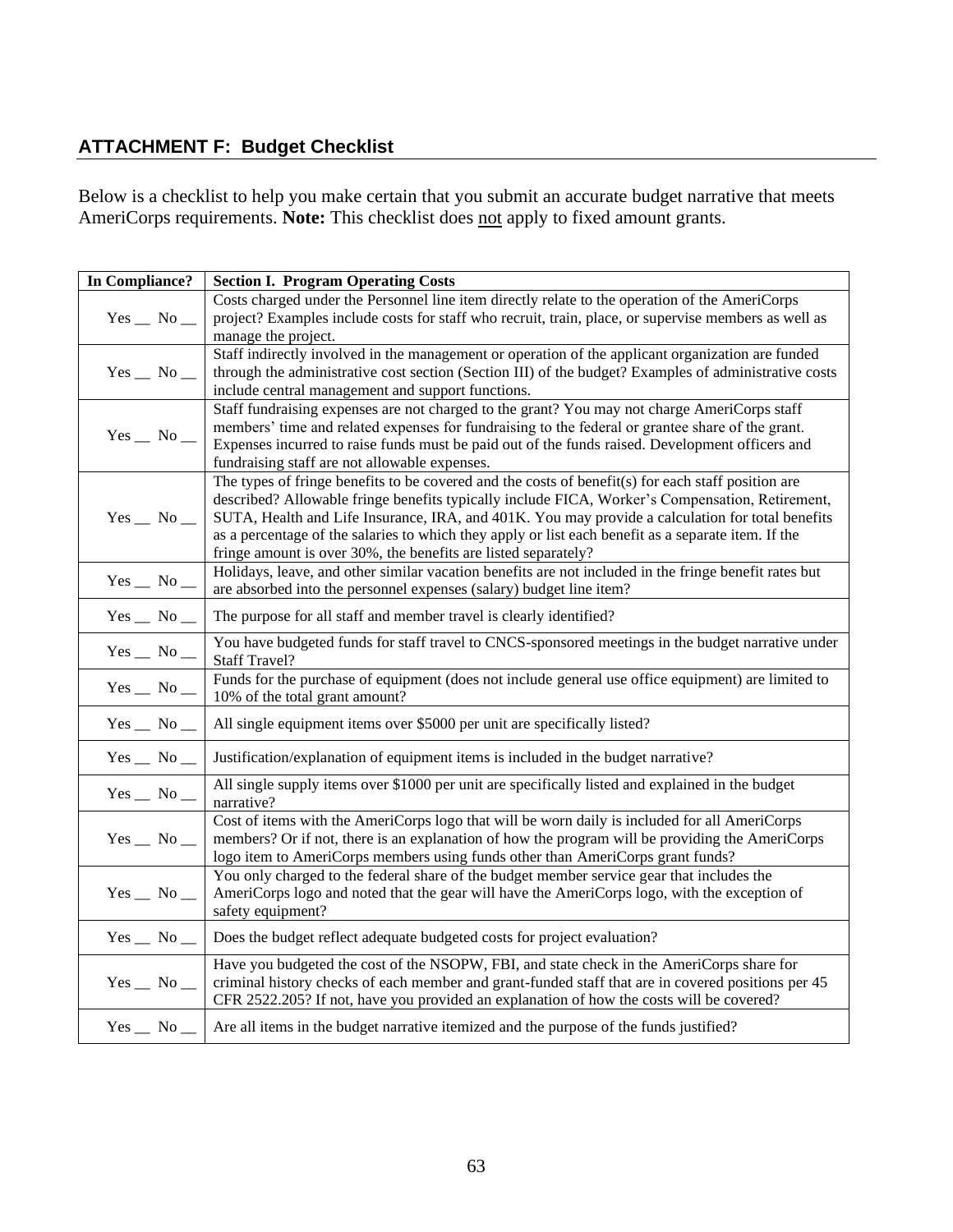| In Compliance? | <b>Section II. Member Costs</b>                                                                     |
|----------------|-----------------------------------------------------------------------------------------------------|
|                | Are the living allowance amounts correct? Full-time AmeriCorps members must receive at least the    |
|                | minimum living allowance.                                                                           |
| $Yes \_ No \_$ | Note: Programs in existence prior to September 21, 1993 may offer a lower living allowance than     |
|                | the minimum. If such a program chooses to offer a living allowance, it is exempt from the minimum   |
|                | requirement, but not from the maximum requirement.                                                  |
|                | Living allowances are not paid on an hourly basis? They may be calculated using service hours and   |
| $Yes \_ No \_$ | program length to derive a weekly or biweekly distribution amount. Divide the distribution in equal |
|                | increments that are not based on the specified number of hours served.                              |
|                | Is FICA calculated correctly? You must pay FICA for any member receiving a living allowance.        |
| $Yes \_ No \_$ | Unless exempted by the IRS, calculate FICA at 7.65% of the total amount of the living allowance. If |
|                | exempted from paying FICA, is the exemption noted in the budget narrative?                          |
|                | Is the Worker's Compensation calculation correct? Some states require worker's compensation for     |
|                | AmeriCorps members. Check with your local State Department of Labor or State Commission to          |
| $Yes$ _ No _   | determine whether or not you are required to pay worker's compensation and at what level (i.e.,     |
|                | rate). If you are not required to pay worker's compensation, you will provide similar coverage for  |
|                | members' on-the-job injuries through their own existing coverage or a new policy purchased in       |
|                | accordance with normal procedures (i.e., death and dismemberment coverage).                         |
|                | Health care is provided for full-time AmeriCorps members only (unless part-time serving in a full-  |
|                | time capacity)? If your project chooses to provide health care to other part-time members, you may  |
|                | not use federal funds to help pay for any portion of the cost. Projects must provide health care    |
| $Yes \_ No \_$ | coverage to all full-time members who do not have adequate health care coverage at the time of      |
|                | enrollment or who lose coverage due to participation in the project. In addition, projects must     |
|                | provide coverage if a full-time member loses coverage during the term of service through no         |
|                | deliberate act of his/her own.                                                                      |
| $Yes \_ No \_$ | Unemployment insurance is only budgeted if state law requires it?                                   |

| In Compliance? | <b>Section III. Administrative/Indirect Costs</b>                                                                                                                                                                                                                                                                                                              |
|----------------|----------------------------------------------------------------------------------------------------------------------------------------------------------------------------------------------------------------------------------------------------------------------------------------------------------------------------------------------------------------|
| $Yes$ _ No _   | Applicant does not have a current federally approved indirect cost rate and has chosen to use the<br>AmeriCorps-fixed percentage method and the maximum federal share of administrative costs does<br>not exceed 5% of the total federal funds budgeted? To determine the federal administrative share,<br>multiply all other budgeted federal funds by .0526. |
| $Yes$ No $\_\$ | Applicant has chosen to use AmeriCorps fixed percentage method and the maximum grantee<br>share is at 10% or less of total budgeted funds?                                                                                                                                                                                                                     |
| $Yes$ _ No _   | Applicant has a current approved indirect cost rate – The maximum grantee share does not exceed<br>the federally approved rate, less the 5% AmeriCorps share?                                                                                                                                                                                                  |
| $Yes$ No $\_\$ | Applicant has a current approved indirect cost rate-the type of rate, the IDC rate percentage, the<br>rate claimed and the base to which the rate is applied has been specified?                                                                                                                                                                               |
| $Yes$ _ No _   | Applicant is directly applying to AmeriCorps and the approved indirect cost rate information has<br>been entered into eGrants to support the costs budgeted?                                                                                                                                                                                                   |
| $Yes$ No $\_\$ | Applicant has never had a federally approved indirect cost rate and is choosing to use a <i>de minimis</i><br>rate of 10% of modified total direct costs?                                                                                                                                                                                                      |

| In Compliance? | Match                                                                                                                                                                                                                                                                            |
|----------------|----------------------------------------------------------------------------------------------------------------------------------------------------------------------------------------------------------------------------------------------------------------------------------|
|                | $Yes$ No $\Box$ Is the overall match being met at the required level, based on the year of funding?                                                                                                                                                                              |
|                | For all matching funds, proposed vs secured, the source(s) [private, state, local, and/or federal], the<br>$Yes \_ No \_$ (type of contribution (cash or in-kind), and the amount of match, are clearly identified in the narrative and in the Source of Funds field in eGrants? |
| $Yes$ No $\_\$ | The amount of match is for the entire amount in the budget narrative? (The total amount of match<br>equals the amount in the budget exactly?)                                                                                                                                    |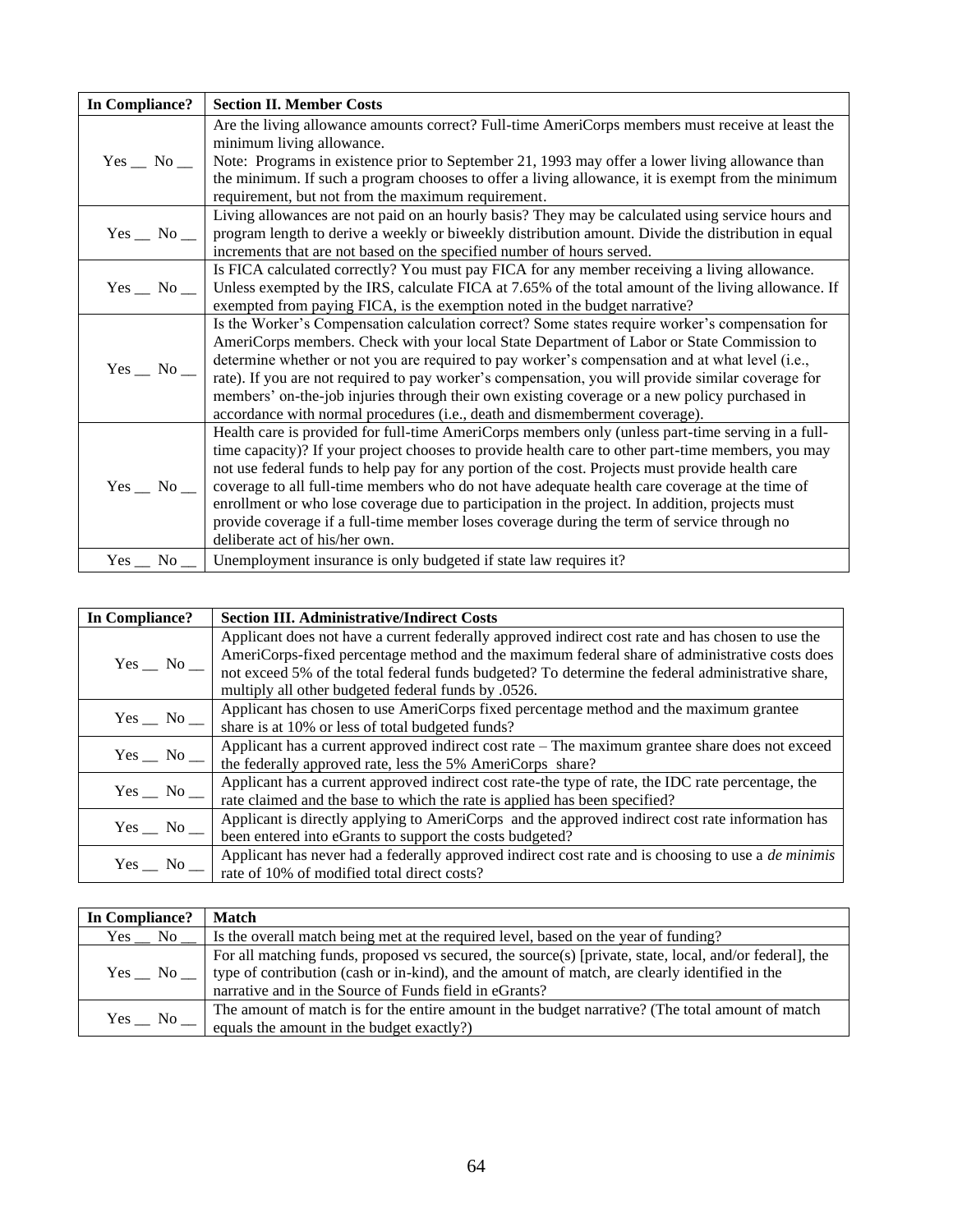# **ATTACHMENT G: Alternative Match Instructions**

Grantees are required to meet an overall matching rate that increases over time. You have the flexibility to meet the overall match requirements in any of the three budget areas, as long as the minimum match of 24% for the first three years, and the increasing minimums in years thereafter, are maintained. See 45 CFR §§ 2521.35–2521.90 for the specific regulations.

**Special Circumstances for an Alternative Match Schedule:** Under certain circumstances, applicants may qualify to meet alternative matching requirements that increase over the years to 35% instead of 50% as specified in the regulations at §2521.60(b). To qualify, you must demonstrate that your program is either located in a rural county or in a severely economically distressed community as defined below.

**A. Rural County:** In determining whether a program is rural, AmeriCorps will consider the most recent Beale code rating published by the U.S. Department of Agriculture for the county in which the program is located. Any program located in a county with a Beale code of 4, 5, 6, 7, 8, or 9 is eligible to apply for the alternative match requirement. See Attachment H for the Table of Beale codes.

**B. Severely Economically Distressed County:** In determining whether a program is located in a severely economically distressed county, AmeriCorps will consider the following list of county-level characteristics. See Attachment H for a list of website addresses where this publicly available information can be found.

- The county-level per capita income is less than or equal to 75 percent of the national average for all counties using the most recent census data or Bureau of Economic Analysis data;
- The county-level poverty rate is equal to or greater than 125 percent of the national average for all counties using the most recent census data; and
- The county-level unemployment is above the national average for all counties for the previous 12 months using the most recently available Bureau of Labor Statistics data.
- The areas served by the program lack basic infrastructure such as water or electricity.

**C. Program Location**: Except when approved otherwise, AmeriCorps will determine the location of your program based on the legal applicant's address. If you believe the legal applicant's address is not the appropriate way to consider the location of your program, you must provide relevant facts about your program location in your request. AmeriCorps will, in its sole discretion, determine whether some other address is more appropriate for determining a program's location.

If your program is located in one of these areas, see the instructions below for applying for this alternative match schedule. You must submit your request to the alternative schedule per the information contained in the *Notice*. AmeriCorps will review your request and notify you within 30 days if you qualify for the alternative schedule and provide instructions for entering your budget into eGrants under the Alternative Match Schedule.

If approved for the alternative schedules, programs will base their budget in the upcoming application on the approved alternative match. The alternative match requirement will be in effect for whatever portion of the three-year project period remains or if applying as a new grantee, for the upcoming three-year grant cycle.

**D. Instructions for the Alternative Match Schedule:** Programs operating in one state must send their requests to the State Commission for review and approval. The Commission will then forward the approved request to AmeriCorps for consideration.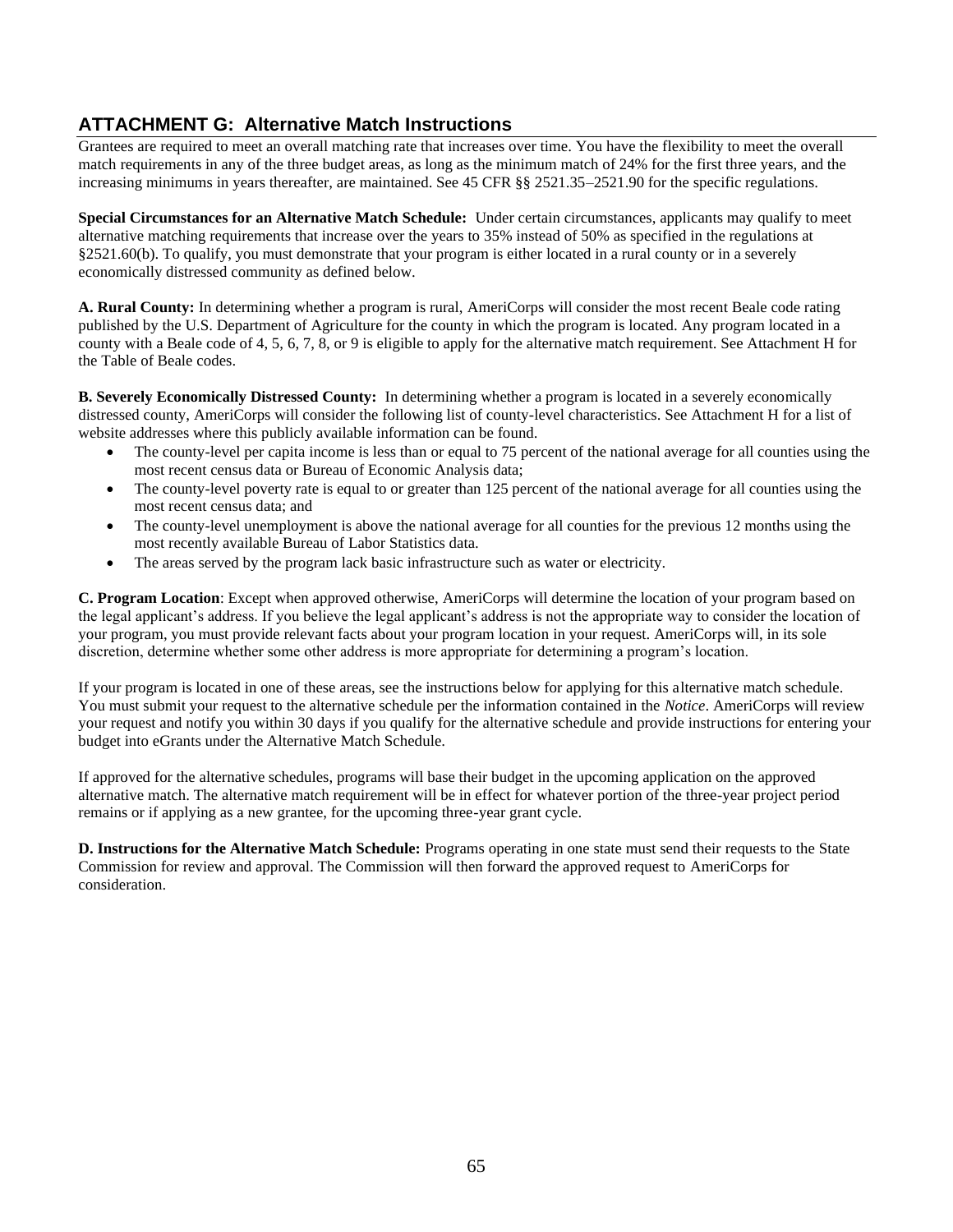# **ATTACHMENT H: Beale Codes and County-Level Economic Data for Alternative Match Requests**

### **Rural Community**

**Beale codes** are published by the U.S. Department of Agriculture and are used to classify counties as being more urban or more rural. Counties are designated on a scale from one to nine according to the following descriptions:

|               | <b>2003 Beale Codes</b> |                                                                          |  |
|---------------|-------------------------|--------------------------------------------------------------------------|--|
| Code#         | Metropolitan            | <b>Description</b>                                                       |  |
|               | <b>Type</b>             |                                                                          |  |
|               | Metropolitan            | Counties in metro areas of 1 million population or more                  |  |
| $\mathcal{D}$ | Metropolitan            | Counties in metro areas of 250,000 to 1 million                          |  |
| 3             | Metropolitan            | Counties in metro areas of fewer than 250,000                            |  |
| 4             | Non-metro               | Urban population of 20,000 or more, adjacent to a metropolitan area      |  |
| 5             | Non-metro               | Urban population of 20,000 or more, not adjacent to a metropolitan area  |  |
| 6             | Non-metro               | Urban population of 2,500 to 19,999, adjacent to a metropolitan area     |  |
|               | Non-metro               | Urban population of 2,500 to 19,999, not adjacent to a metropolitan area |  |
| 8             | Non-metro               | Completely rural or less than 2,500 urban population, adjacent to a      |  |
|               |                         | metropolitan area                                                        |  |
| 9             | Non-metro               | Completely rural or less than 2,500 urban population, not adjacent to a  |  |
|               |                         | metropolitan area                                                        |  |

Any program located in a county with a Beale code of 4,5, 6, 7, 8, or 9 is eligible to apply for the alternative match.

#### **Severely Economically Distressed Community**

The following table provides the website addresses where the publicly available information on county-level economic data including per capita income, poverty rate, and unemployment levels can be found.

| <b>WEBSITE ADDRESS</b>                                                     | <b>EXPLANATION</b>                                                                                                                                                                                    |
|----------------------------------------------------------------------------|-------------------------------------------------------------------------------------------------------------------------------------------------------------------------------------------------------|
| http://www.bea.gov/regional/                                               | <b>Bureau of Economic Analysis' Regional Economic Information</b><br><b>System (REIS):</b> Provides data on <i>per capita</i> income by county for<br>all states except Puerto Rico.                  |
| https://data.census.gov/cedsci/                                            | Census Bureau's "Explore Census Data": Provides census data<br>including estimates on poverty, per capita income and unemployment<br>by counties, states, and metro areas including Puerto Rico.      |
| www.bls.gov                                                                | <b>Bureau of Labor Statistics' Local Area Unemployment Statistics</b><br>(LAUS): Provides data on annual and monthly employment and<br>unemployment by counties for all states including Puerto Rico. |
| https://www.ers.usda.gov/data-<br>products/rural-urban-continuum-<br>codes | US Department of Agriculture's Rural-Urban Continuum<br><b>Codes:</b> Provides urban rural code for all counties in US.                                                                               |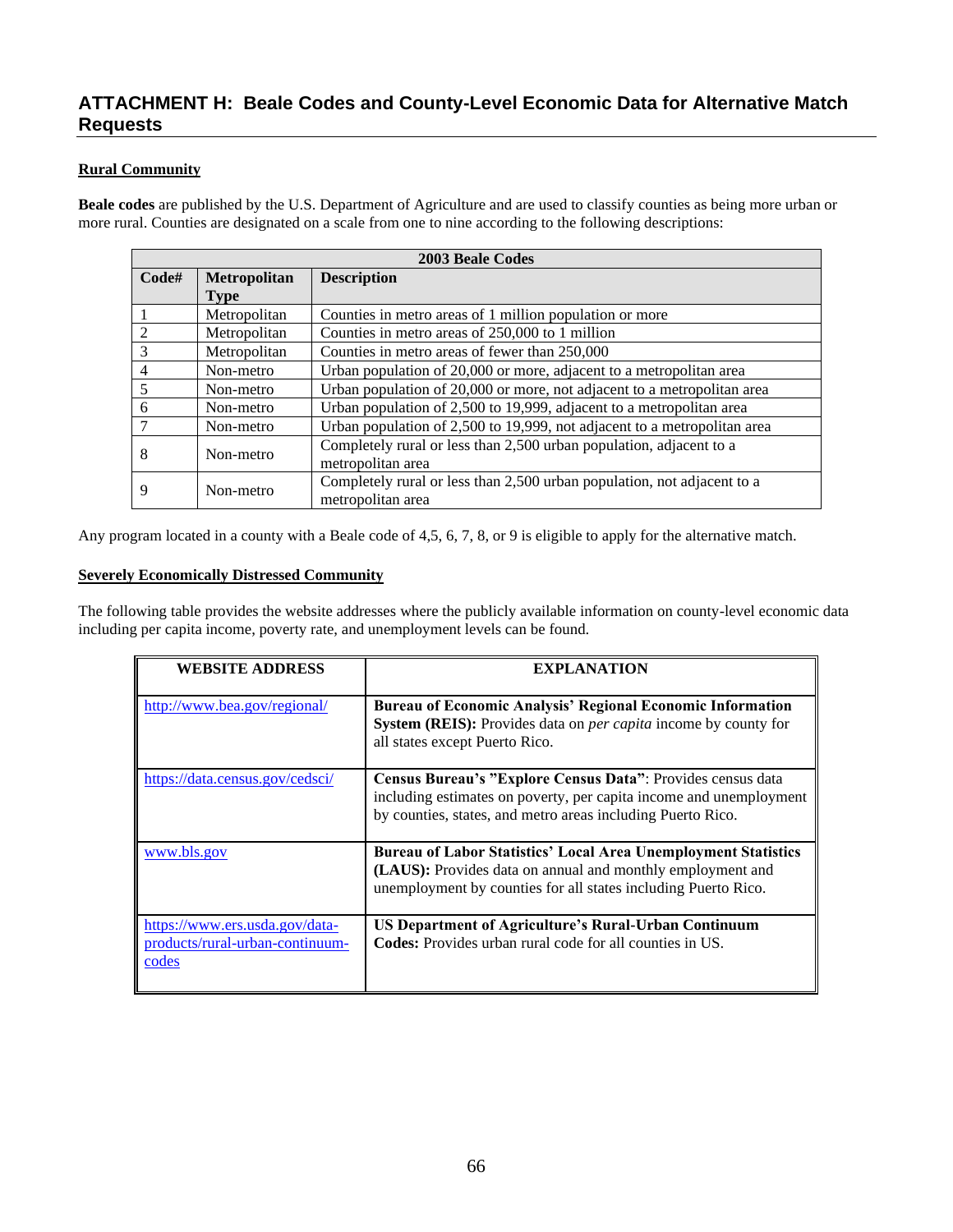# **ATTACHMENT I: eGrants Indirect Cost Rate (IDCR) User Instructions**

## **eGrants Indirect Cost Rate (IDCR) User Instructions**

A new feature has been introduced to eGrants which allows users to input Indirect Cost Rate information into their eGrants account. Grantees who will be claiming indirect costs on AmeriCorps awards are required to enter the following indirect cost rates in eGrants: federally negotiated rates, state negotiated rates, and the use of *de minimis* rate of 10% of modified total direct costs (MTDC). Recipients of AmeriCorps State and National awards may only charge 5% of their negotiated rate to the federal share of the award, with the remaining balance being charged to match (See [45 CFR §§ 2521.95](http://www.ecfr.gov/cgi-bin/text-idx?SID=2ea79b2eb0c09e5c1ad42ea96846484e&node=se45.4.2521_195&rgn=div8) and [2540.110\)](http://www.ecfr.gov/cgi-bin/text-idx?SID=2ea79b2eb0c09e5c1ad42ea96846484e&node=se45.4.2540_1110&rgn=div8).

**Once a rate is entered and saved in eGrants, it cannot be edited.** If users inadvertently enter incorrect information, a new entry must be submitted with the correct information.

#### **Entry for the IDCR screen can be accessed using the following steps:**

1) From the **eGrants Home** screen, in the lower panel under **Managing My Account**, click on **My Account**

| <b>Managing My Account</b>                                                                               |
|----------------------------------------------------------------------------------------------------------|
| Click on the links below to access common<br>account functions.                                          |
| My Account <sup>2</sup>                                                                                  |
| <b>Commission Input on National</b><br><b>Applicants</b>                                                 |
| <b>Commission Competitive</b><br>Subapplication Ranking                                                  |
| 2) From the My Account screen, under Edit My Organization Info, click on Add and View Indirect Cost Rate |
| <b>Edit My Organization Info</b>                                                                         |
| You can change the following information by<br>clicking on the links below:                              |
| Update Organization's Contact<br>Information                                                             |

Dependence Organization's Attributes

 $\rightarrow$  Add and View Indirect Cost Rate

**D** Edit User Role/Permissions

View All

> Change My Primary User Role

3) From the **Add and View Indirect Cost Rate** screen, select **add a new** to add a rate or **cancel** to back out of the screen.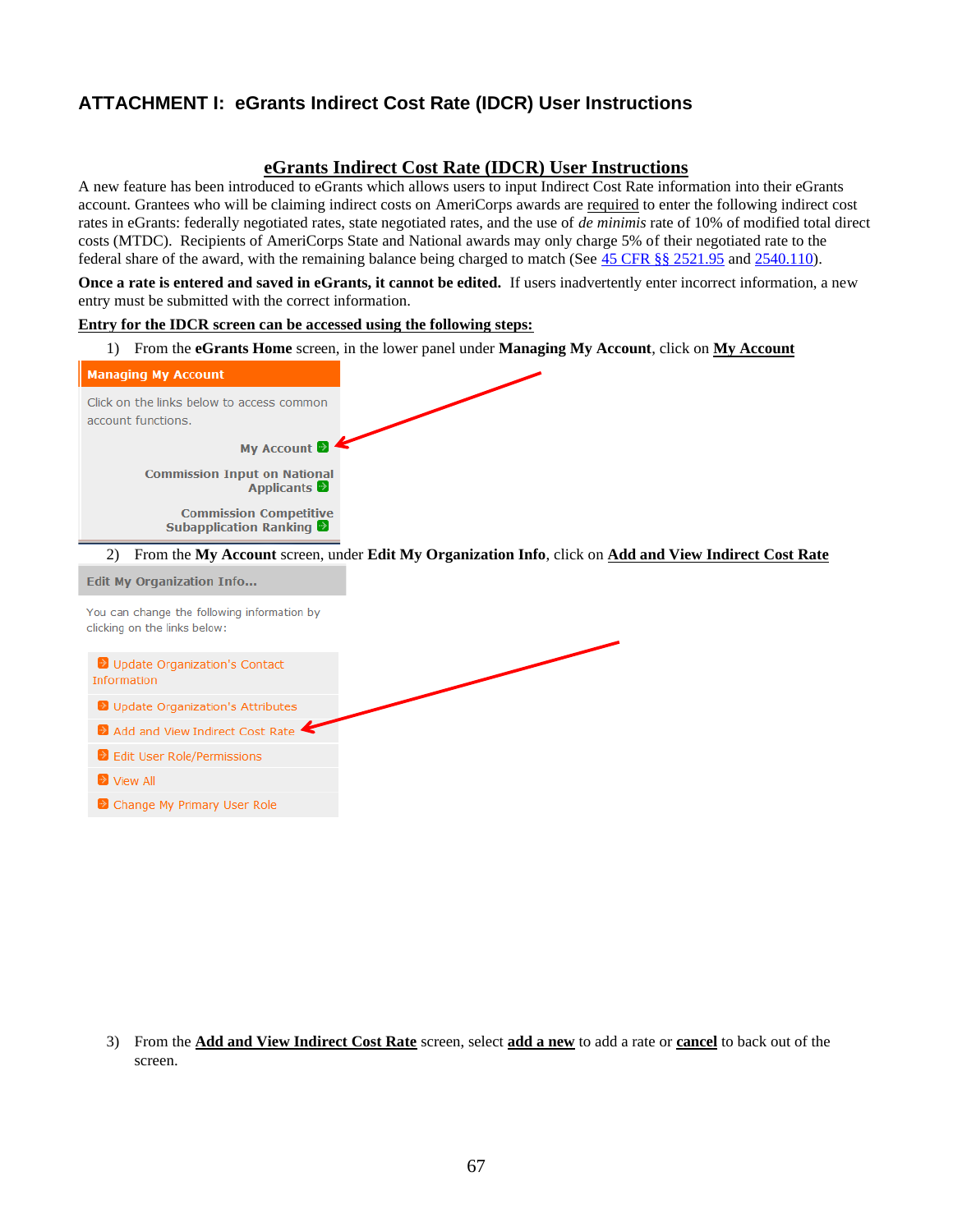| <b>My Account</b><br>cancel                                                                                                                                                                                                                                                                                                                                                                                                                                                           |                              |            |                 |                        |      |      |  |  |
|---------------------------------------------------------------------------------------------------------------------------------------------------------------------------------------------------------------------------------------------------------------------------------------------------------------------------------------------------------------------------------------------------------------------------------------------------------------------------------------|------------------------------|------------|-----------------|------------------------|------|------|--|--|
| <b>Add and View Indirect Cost Rate</b>                                                                                                                                                                                                                                                                                                                                                                                                                                                |                              |            |                 |                        |      |      |  |  |
| To view an existing indirect cost rate for your organization click, 'view'. To add a new rate click,<br>'add a new'. Once a rate is saved it cannot be modified. If you identify a rate already saved that<br>does not present accurate information, correct the record by using the "add a new" function to re-<br>enter the accurate information. The saved date for the new information will identify that the more<br>recent entry presents the more recent accurate information. |                              |            |                 |                        |      |      |  |  |
|                                                                                                                                                                                                                                                                                                                                                                                                                                                                                       | Indirect Cost Rate and a new |            |                 |                        |      |      |  |  |
| Saved Date                                                                                                                                                                                                                                                                                                                                                                                                                                                                            | Rate Type                    | Start Date | <b>End Date</b> | Extended Rate as<br>b. | O(n) | view |  |  |
|                                                                                                                                                                                                                                                                                                                                                                                                                                                                                       |                              |            |                 |                        |      |      |  |  |
|                                                                                                                                                                                                                                                                                                                                                                                                                                                                                       |                              |            |                 |                        |      |      |  |  |

Field by field instructions can be found by clicking the "**?"** located next to Indirect Cost Rate or Indirect Cost Rate Record. If **add a new** is selected, the screen below will pop up.

| Corporation for                                                                                                                          | <b><i><u>CGRANTS</u></i></b>                |                            |  |  |  |  |  |
|------------------------------------------------------------------------------------------------------------------------------------------|---------------------------------------------|----------------------------|--|--|--|--|--|
|                                                                                                                                          |                                             |                            |  |  |  |  |  |
|                                                                                                                                          |                                             | cancel<br>save & close     |  |  |  |  |  |
| Enter an indirect cost rate record by completing the fields shown below. Use the RoboHelp '?' button for<br>field by field instructions. |                                             |                            |  |  |  |  |  |
| <b>Indirect Cost Rate Record</b>                                                                                                         |                                             |                            |  |  |  |  |  |
|                                                                                                                                          | * Do you have Indirect Cost Rate to record? | Please Select ▼            |  |  |  |  |  |
|                                                                                                                                          | * Rate Type:                                | Please Select<br>۳         |  |  |  |  |  |
|                                                                                                                                          | * Issuing Agency:                           | <b>Please Select</b>       |  |  |  |  |  |
|                                                                                                                                          | * Acceptance Date:                          | $\Box$ (mm/dd/yyyy)        |  |  |  |  |  |
|                                                                                                                                          | * Effective From:                           | $\mathbb{H}$ (mm/dd/yyyy)  |  |  |  |  |  |
|                                                                                                                                          | * Effective To:                             | (mm/dd/yyyy) No Expiration |  |  |  |  |  |
|                                                                                                                                          | * Extended?                                 | Please Select ▼            |  |  |  |  |  |
|                                                                                                                                          | * Rate Status:                              | Please Select ▼            |  |  |  |  |  |
|                                                                                                                                          | * Rate Percent:                             | $\frac{0}{0}$              |  |  |  |  |  |
|                                                                                                                                          | * Rate Base:                                | ∸                          |  |  |  |  |  |
|                                                                                                                                          | * Treatment of Fringe Benefits:             | A                          |  |  |  |  |  |
|                                                                                                                                          | * Treatment of Paid Absences:               | A                          |  |  |  |  |  |
|                                                                                                                                          |                                             | cancel<br>save & close     |  |  |  |  |  |

4) **Do you have an Indirect Cost Rate to record?** Respond Yes or No. If **NO** is selected, users cannot go any further and nothing will be recorded. If **Yes** is selected, users can continue.

If your organization will be claiming a current, approved indirect cost rate on any AmeriCorps award, it must be reported on this page. The rate information you record will be used in all award negotiation and reviews until it is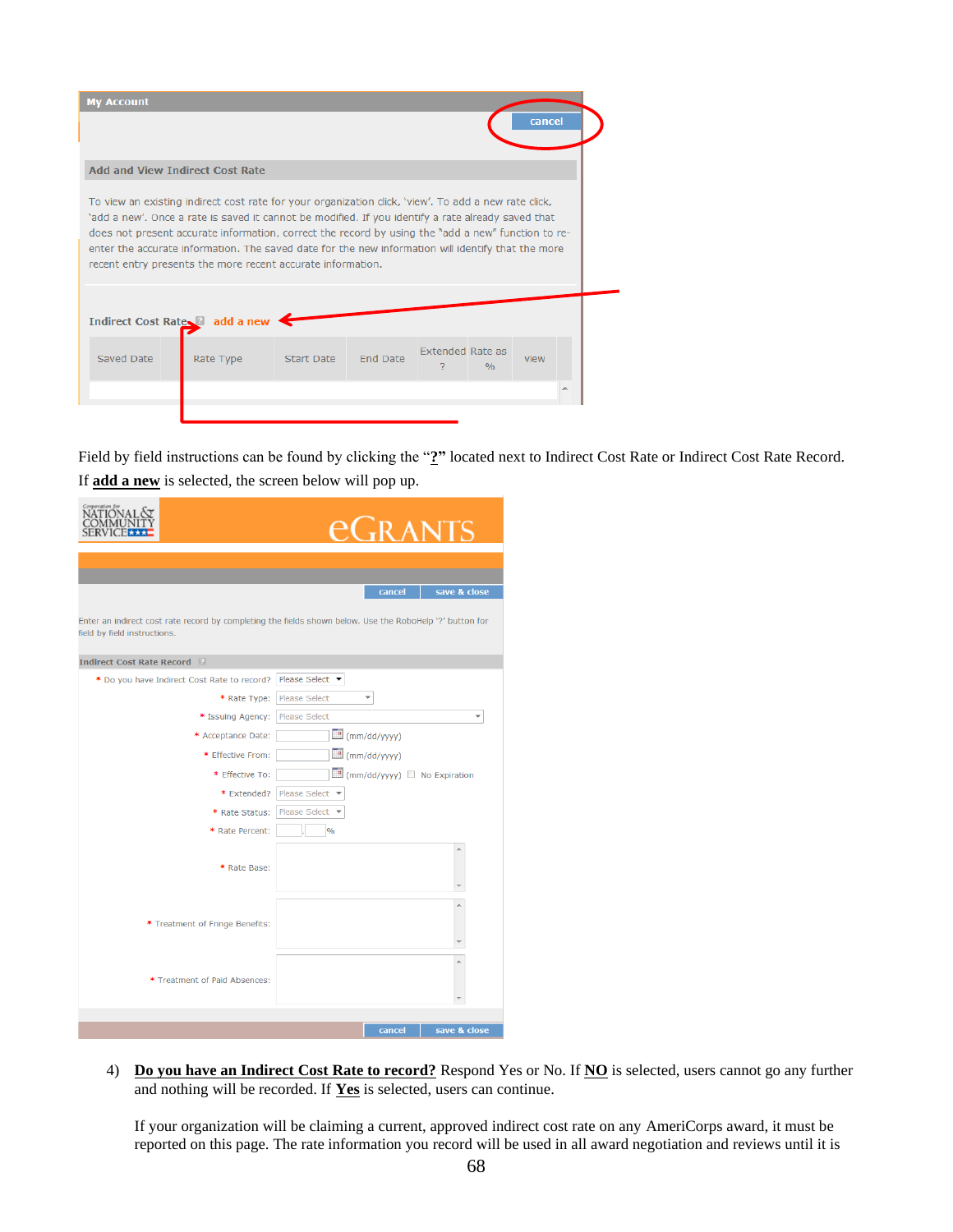superseded by a new approved rate, or expires. Applicants will have the opportunity to identify, in application submissions, if they elect to use a lesser percentage of an approved rate.

- 5) **Rate Type:** 
	- **Federally Negotiated** select if your rate has been negotiated by your cognizant federal agency. Cognizance is determined by the agency which provides the highest amount of direct federal funding;
	- **State Negotiated** select if your rate has been negotiated by a state agency or other pass through entity; or
	- **10% of MTDC**  select if your organization qualifies for and elects to use the 10% *de minimus* rate of Modified Total Direct Costs (MTDC). Organizations qualify for this rate if they have NEVER had a federally negotiated rate. State entities must also not receive more than \$35 million in direct federal funding.

### **Rates must be used consistently across ALL federal awards.**

- 6) **Issuing Agency.** Respond by selecting the federal agency that approved your rate, or if the federal agency who issued your rate is not listed, select **Other**, or if your rate is issued by a state agency select **Other**. Identify federal agencies using the drop-down list. If your rate is approved by a federal agency other than the ones listed, notify your portfolio manager. Other federal agencies may be added as needed.
- 7) **Acceptance Date.** Enter a valid date.

The acceptance date is usually identified where the rate was signed by the issuing state or federal agency.

8) **Rate Status.** Select one of the following options: **Final**, **Provisional**, **Predetermined**, **Fixed**, **Other**, or **Other – 10%**.

Rates issued by federal agencies will almost always be final or provisional. However, if your organization has formally notified a federal or state agency of your eligibility and intent to use the 10-percent of MTDC rate, select **Other – 10%**. If your organization has a **predetermined** or **fixed rate**, select those options accordingly. If a state rate indicates a term that is not listed here, select **Other**. Additional rate status options may be added as needed.

9) **Effective From.** Enter a valid date.

The effective from date is found on your indirect cost rate document. If using the 10-percent of MTDC rate, enter today's date or the date your organization formally started charging costs under the 10-percent of MTDC rate.

10) **Effective To.** Enter a valid date.

The effective to date is found on your indirect cost rate document. If your organization has received approval to extend your rate, enter the end date of the extension.

11) **No Expiration.** Check or leave unchecked.

If your rate does not have an expiration date, as is the case with the use of the 10 percent of MTDC rate, check this box, otherwise, leave unchecked.

12) **Extended?** Respond Yes or No.

If the rate "effective to" date has been extended with approval of the federal cognizant agency under authority of the 2014 Omni Circular, respond **Yes**. If it is not an extended rate effective to date, respond **No**.

13) **Rate Base.** Enter up to 500 characters including spaces.

Enter the text as found on your indirect cost rate approval document. For rates issued by state agencies, enter either the rate base used to determine the indirect cost pool as stated on your indirect cost rate approval document or "State Rate N/A." If you need more than 500 characters, indicate "Summary" and record the most important content.

14) **Treatment of Fringe Benefits.** Enter up to 500 characters including spaces.

Enter the text as found on your indirect cost rate approval document. For rates issued by state agencies, enter either the how fringe benefits were treated in determining the indirect cost rate as stated on your indirect cost rate approval document or "State Rate N/A." If you need more than 500 characters, indicate "Summary" and record the most important content.

15) **Treatment of Paid Absences.** Enter up to 500 characters including spaces.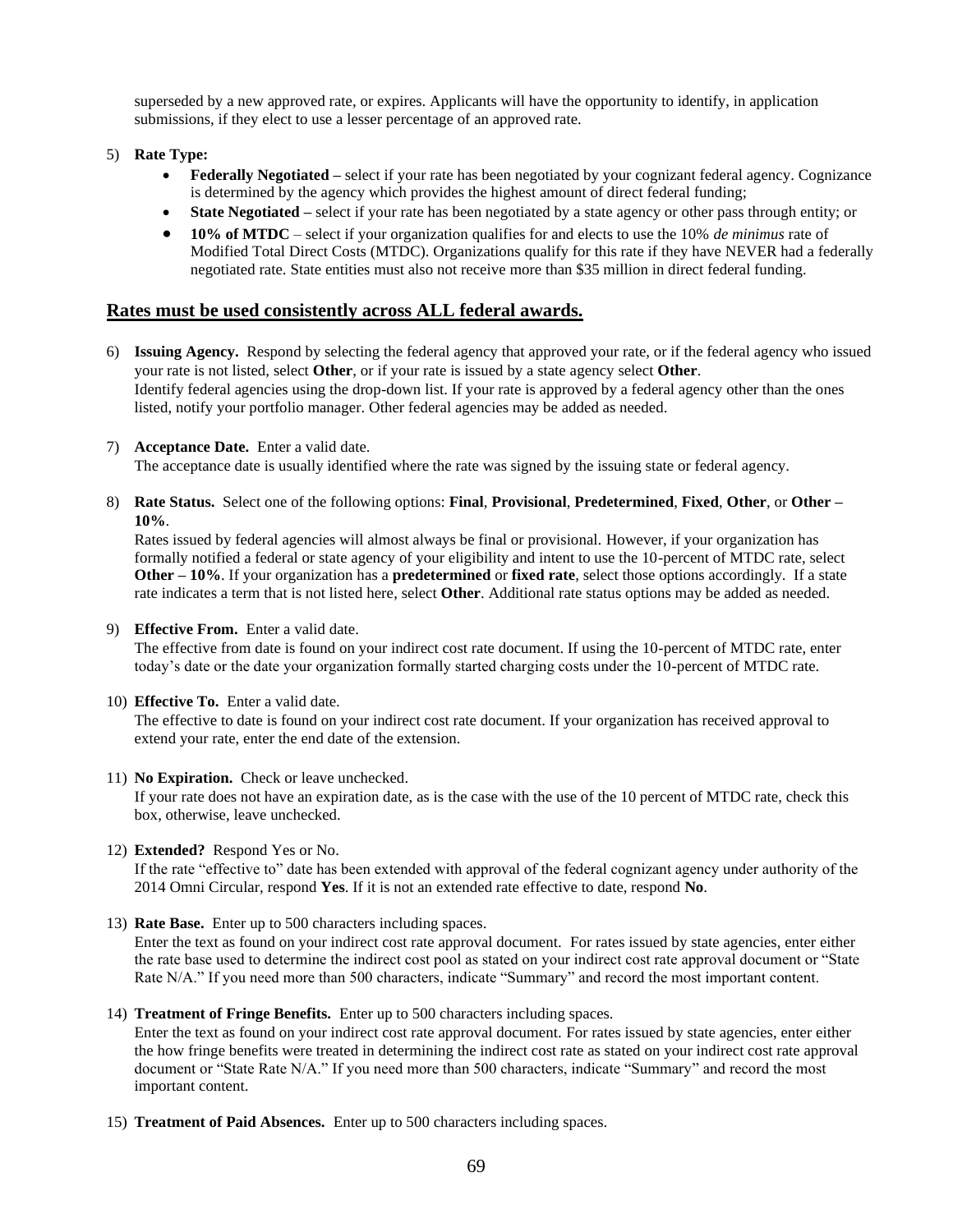Enter the text as found on your indirect cost rate approval document. For rates issued by state agencies, enter either the how paid absences were treated in determining the indirect cost rate as stated on your indirect cost rate approval document or "State Rate N/A." If you need more than 500 characters, indicate "Summary" and record the most important content.

16) When you have completed all of the above entries, click the **"save & close"** button at the bottom of the page.



- If you would like to cancel your entry, click the "**cancel**" button and the entry will be cancelled. All entry information will be lost and no entry will be shown.
- **Once a rate is saved it cannot be modified**.
- If users inadvertently enter incorrect information, a new entry must be submitted with the correct information.
- 17) **Order of Rates** Once an entry is saved, users will be able to see the rates they have entered. Rates will display in the order of entry. Entry of rates will provide users and AmeriCorps with a historical record which can be used to clarify indirect cost rate inquiries for monitoring, consistent record maintenance, and audits.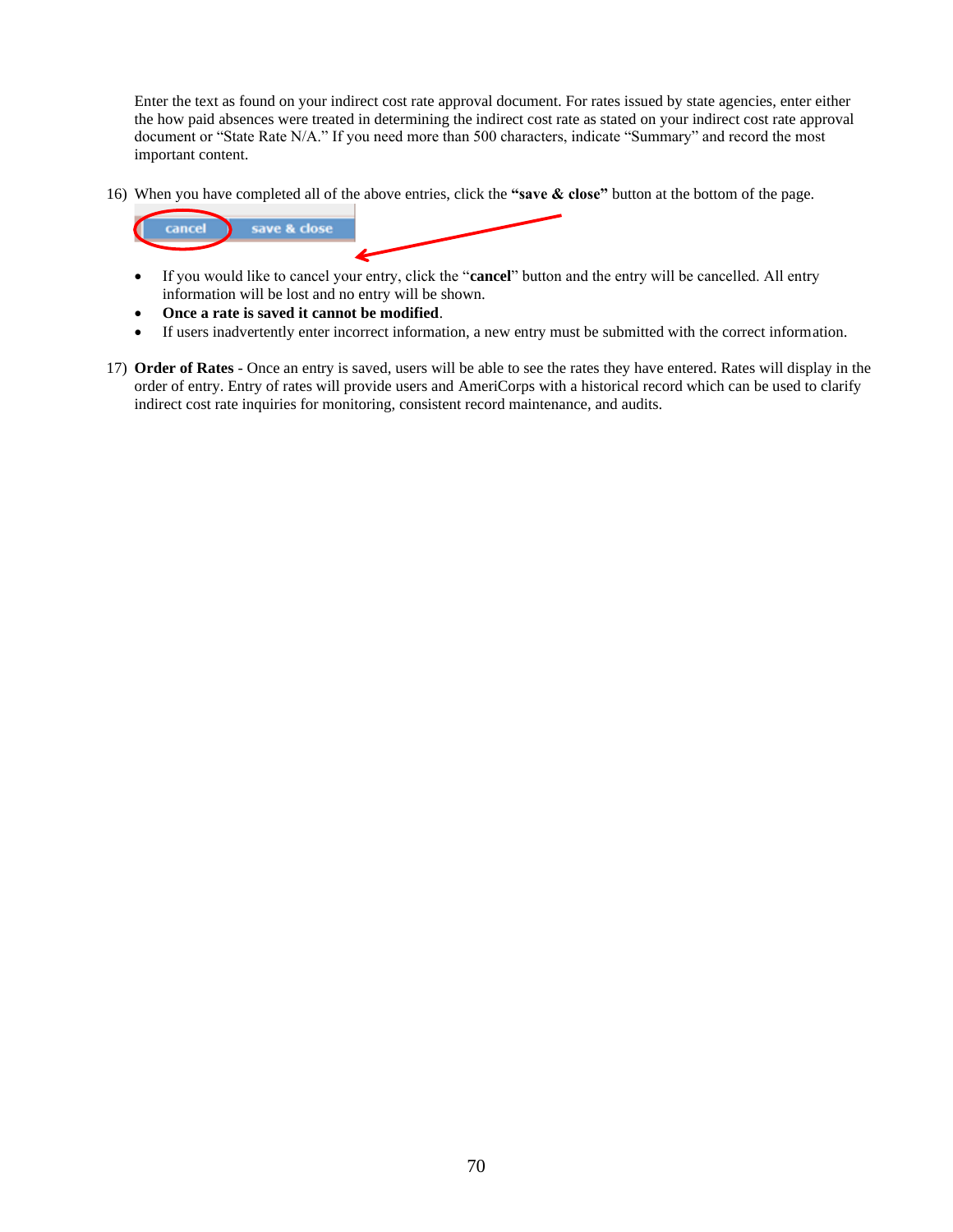# **ATTACHMENT J: Economic Mobility Corps**

## **About the CDFI Fund and CDFIs**

The mission of the U.S. Treasury Department's Community Development Financial Institution Fund (CDFI Fund) is to expand economic opportunity for underserved people and communities by supporting the growth and capacity of a national network of community development lenders, investors, and financial service providers known as Community Development Financial Institutions (CDFIs).

CDFIs are community-based financial institutions that have a common goal of filling financing gaps in underserved, low-income areas. As community-based institutions, they possess a keen sensitivity to needs of local residents and businesses, and their creation reflects a bottom-up, rather than a top-down, approach to community investment and revitalization.

Currently, there are more than 1,100 CDFIs that are certified by the CDFI Fund serving urban and rural communities throughout the United States. CDFIs are found in all fifty states, the District of Columbia, Guam, and Puerto Rico. They bridge diverse public and private sector interests to serve people and places that traditional financial institutions usually do not. CDFIs provide:

- loans for businesses and projects that otherwise would not receive for financing;
- safe, affordable banking services that otherwise would not be available in the community;
- loan rates and terms that are more flexible than those offered by traditional lenders; and
- development services—such as business planning, credit counseling, and homebuyer education—to help their borrowers use credit effectively and build financial strength.

As a result, CDFIs support the creation of small businesses and local jobs, and the development of affordable housing, community facilities, and schools—all in places where economic opportunity is needed most.

### **About the Economic Mobility Corps**

A joint initiative of the CDFI Fund and AmeriCorps, the Economic Mobility Corps (EMC) places full-time AmeriCorps members at Certified CDFIs to enhance their capacity to provide financial literacy, financial planning, budgeting, saving, and other financial counseling activities in distressed and underserved areas. Economic Mobility Corps members will be placed in Certified CDFIs and will receive training on the principles of financial counseling and financial literacy. A Certified CDFI is an entity that the CDFI Fund has officially notified that it meets all CDFI certification requirements. Only Certified CDFI's are eligible to receive EMC members.

This initiative will fund up to 61 full-time members a year for two years.

### **Who is Eligible for a EMC Award**

Organizations that meet the AmeriCorps State and National eligibility criteria.

Additionally, applicants that are Certified CDFIs and organizations with CDFI Fund awards will be considered ineligible for award if the applicant has:

- a previously executed award agreement(s), as of the date of the Application, (i) the CDFI Fund has determined that such entity is noncompliant or found in default with a previously executed agreement, and (ii) the CDFI Fund has provided written notification that such entity is ineligible to apply for or receive any future CDFI Fund awards or allocations. Such entities will be ineligible to apply for such time period as specified by the CDFI Fund in writing. Applicants that have pending noncompliance issues of any of its previously executed award agreement(s), are eligible to receive an award if the CDFI Fund has not yet made a final compliance determination.
- defaulted on a loan from the CDFI Fund within five years of the application deadline.